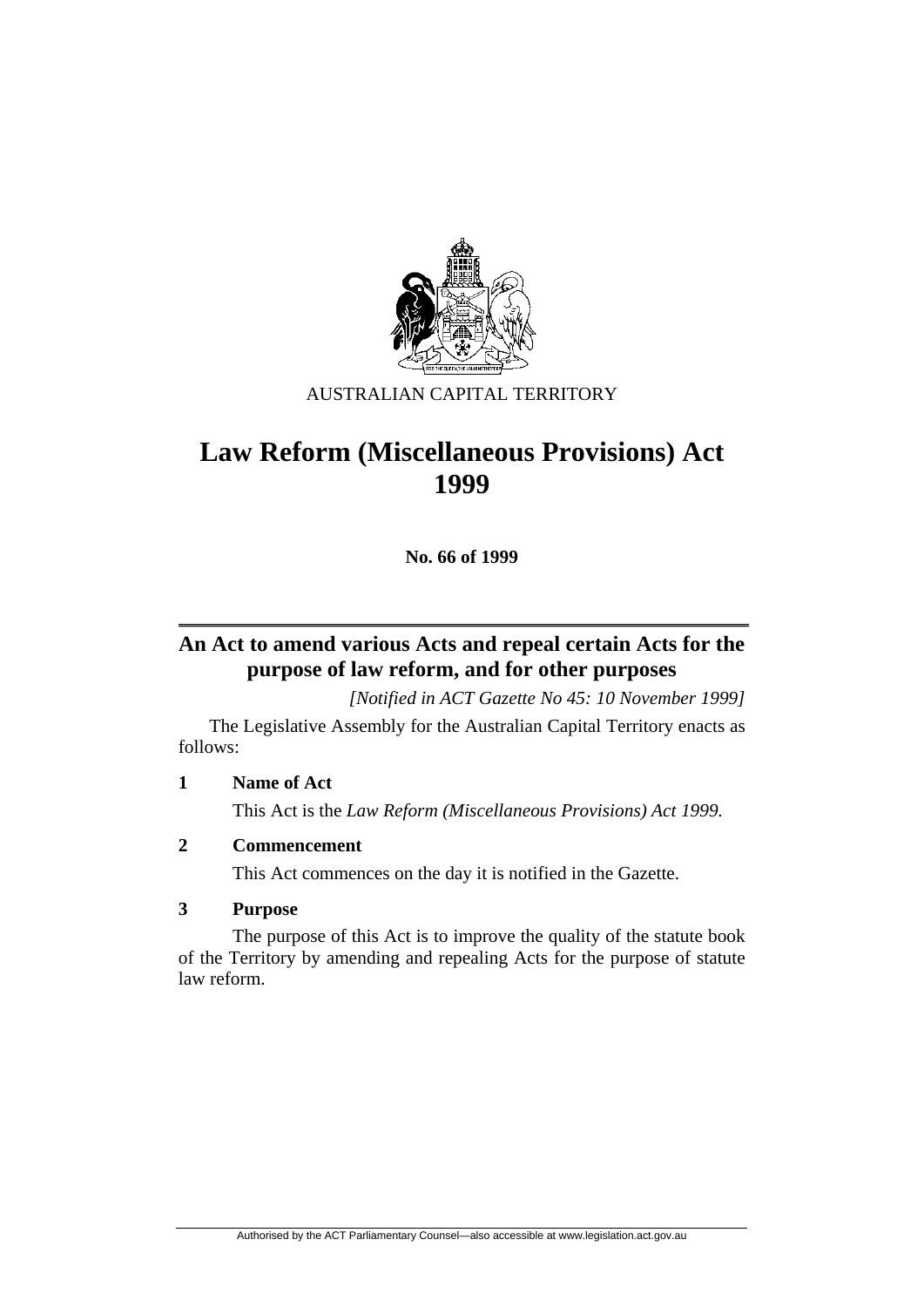*Law Reform (Miscellaneous Provisions) No 66, 1999* 

#### **4 Certain NSW Acts repealed—Schedule 1**

**(1)** The purpose of this section is to remove any doubt about the continued application in the Territory of the New South Wales Acts mentioned in Schedule 1 because of their possible revival on the disallowance by the Senate of the *New South Wales Acts Application Ordinance 1985*.

**(2)** If a New South Wales Act mentioned in Schedule 1 was in force in the Territory immediately before the commencement of this Act, the Act is repealed.

#### **5 Other Acts repealed—Schedule 2**

**(1)** The Acts mentioned in Schedule 2 are repealed.

**(2)** The *Crimes Legislation (Status and Citation) Act 1992* is declared to be an Act to which section 42 of the *Interpretation Act 1967* applies.

#### **6 Acts amended—Schedule 3**

This Act amends the Acts mentioned in Schedule 3.

#### **7 Regulations amended—Schedule 4**

This Act amends the regulations mentioned in Schedule 4.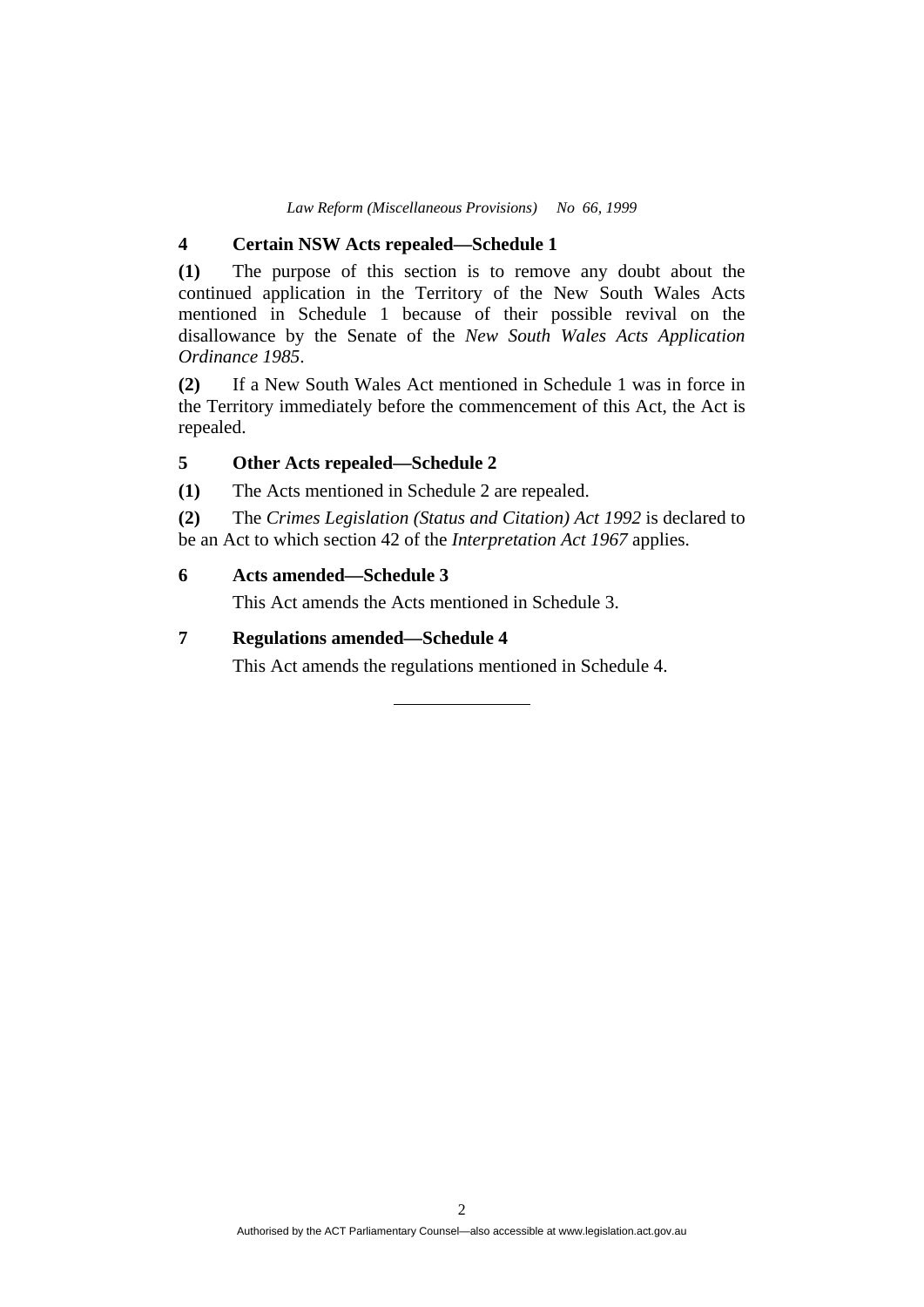#### **SCHEDULE 1** (See s 4)

# NSW ACTS TAKEN TO HAVE BEEN REPEALED

| Year and number         | Title or citation                                                                                                                                                                                                                                                                                                                                                                                                                                                |
|-------------------------|------------------------------------------------------------------------------------------------------------------------------------------------------------------------------------------------------------------------------------------------------------------------------------------------------------------------------------------------------------------------------------------------------------------------------------------------------------------|
| 1830<br>10 Geo. IV No 9 | An Act declaring that a certain Act of Parliament passed in the<br>tenth year of the reign of His Majesty King George the Fourth<br>"An Act for the relief of His Majesty's Roman<br>intituled<br>Catholic Subjects" extends to and is in force in the Colony of<br>New South Wales                                                                                                                                                                              |
| 1832                    |                                                                                                                                                                                                                                                                                                                                                                                                                                                                  |
| $2$ Wm. IV No 6         | An Act for authorizing all Fines Penalties and Forfeitures to be<br>levied and paid in Sterling Money of the Realm                                                                                                                                                                                                                                                                                                                                               |
| 2 Wm. IV No 12          | An Act for repealing so much of an Act intituled "An Act to<br>continue until further provision shall be made certain Duties<br>Tolls Rates Fees and other Sums of Money imposed by the<br>Governors of New South Wales and for other purposes" as<br>relates to the levying Tolls in New South Wales and for<br>raising a Fund towards making repairing and upholding Public<br>Roads Bridges and Ferries and for regulating the collection of<br>Tolls thereon |
| 1833                    |                                                                                                                                                                                                                                                                                                                                                                                                                                                                  |
| 4 Wm. IV No 11          | An Act for making altering and improving the Roads throughout<br>the Colony of New South Wales and for opening and<br>improving the Streets in the Towns thereof                                                                                                                                                                                                                                                                                                 |
| 1834                    |                                                                                                                                                                                                                                                                                                                                                                                                                                                                  |
| 5 Wm. IV No 8           | An Act for adopting and applying certain Acts of Parliament<br>passed in the Eleventh Year of the Reign of His late Majesty<br>and First Year of the Reign of His present Majesty and in the<br>First and Second Years of the Reign of His present Majesty<br>respectively in the Administration of Justice in New South<br>Wales in like manner as other Laws of England are applied<br>therein                                                                 |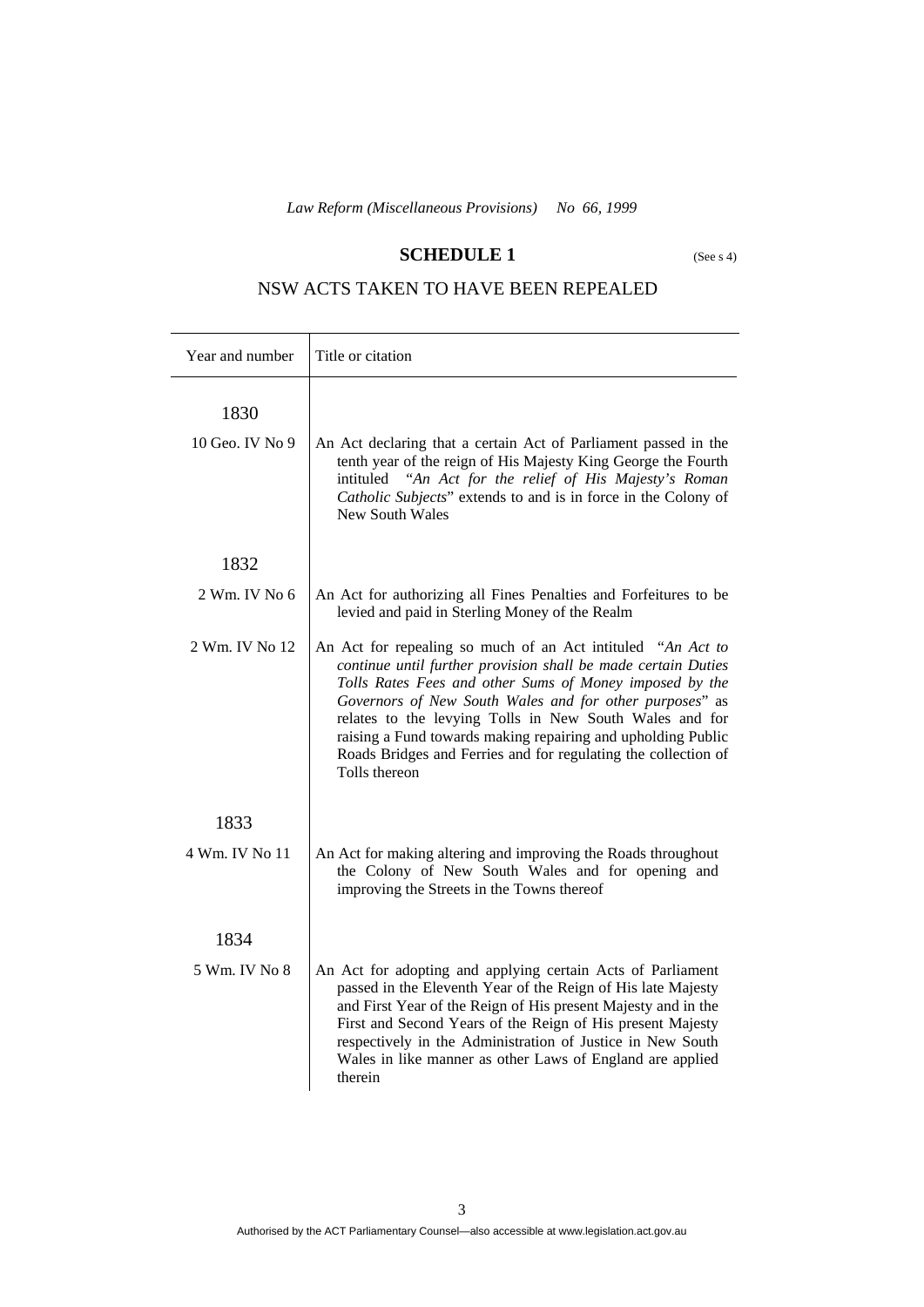| Year and number       | Title or citation                                                                                                                                                                                                                                                           |
|-----------------------|-----------------------------------------------------------------------------------------------------------------------------------------------------------------------------------------------------------------------------------------------------------------------------|
| 1836<br>7 Wm. IV No 8 | An Act for adopting certain Acts of Parliament passed in the<br>Third and Fourth Years of the Reign of His present Majesty<br>King William the Fourth in the Administration of Justice in<br>New South Wales in like manner as other Laws of England<br>are applied therein |
| 1838                  |                                                                                                                                                                                                                                                                             |
| $2$ Vic. No $7$       | An Act to regulate the temporal affairs of the Religious<br>Societies denominated Wesleyan Methodists Independents<br>and Baptists                                                                                                                                          |
| 2 Vic. No 10          | An Act for adopting certain Acts of Parliament passed in the<br>First Year of the Reign of Her Majesty Queen Victoria in the<br>Administration of Justice in New South Wales in like<br>manner as other Laws of England are applied therein                                 |
| 1839                  |                                                                                                                                                                                                                                                                             |
| 3 Vic. No 1           | An Act to remove doubts concerning the Validity of certain<br>Grants of Land in New South Wales                                                                                                                                                                             |
| 3 Vic. No 20          | An Act to enable the Churchwardens of the Parish Church of<br>Saint James in the Town of Sydney to build a new Side-wall<br>thereto at a less distance from the southern boundary-line of<br>King-street than is allowed by Law                                             |
| 1840                  |                                                                                                                                                                                                                                                                             |
| 4 Vic. No 3           | An Act to enable the Members of a certain Society in the<br>Colony of New South Wales denominated "The Hawkesbury<br>Benevolent Society" to sue and be sued in the name of their<br>Treasurer for the time being and for other purposes therein<br>contained                |
| 4 Vic. No 21          | An Act to enable the Trustees of the intended New Roman<br>Catholic Church of St. Patrick in the Town of Sydney to<br>build at a less distance from the outer edge of the Footway of<br>Charlotte-place than is allowed by law                                              |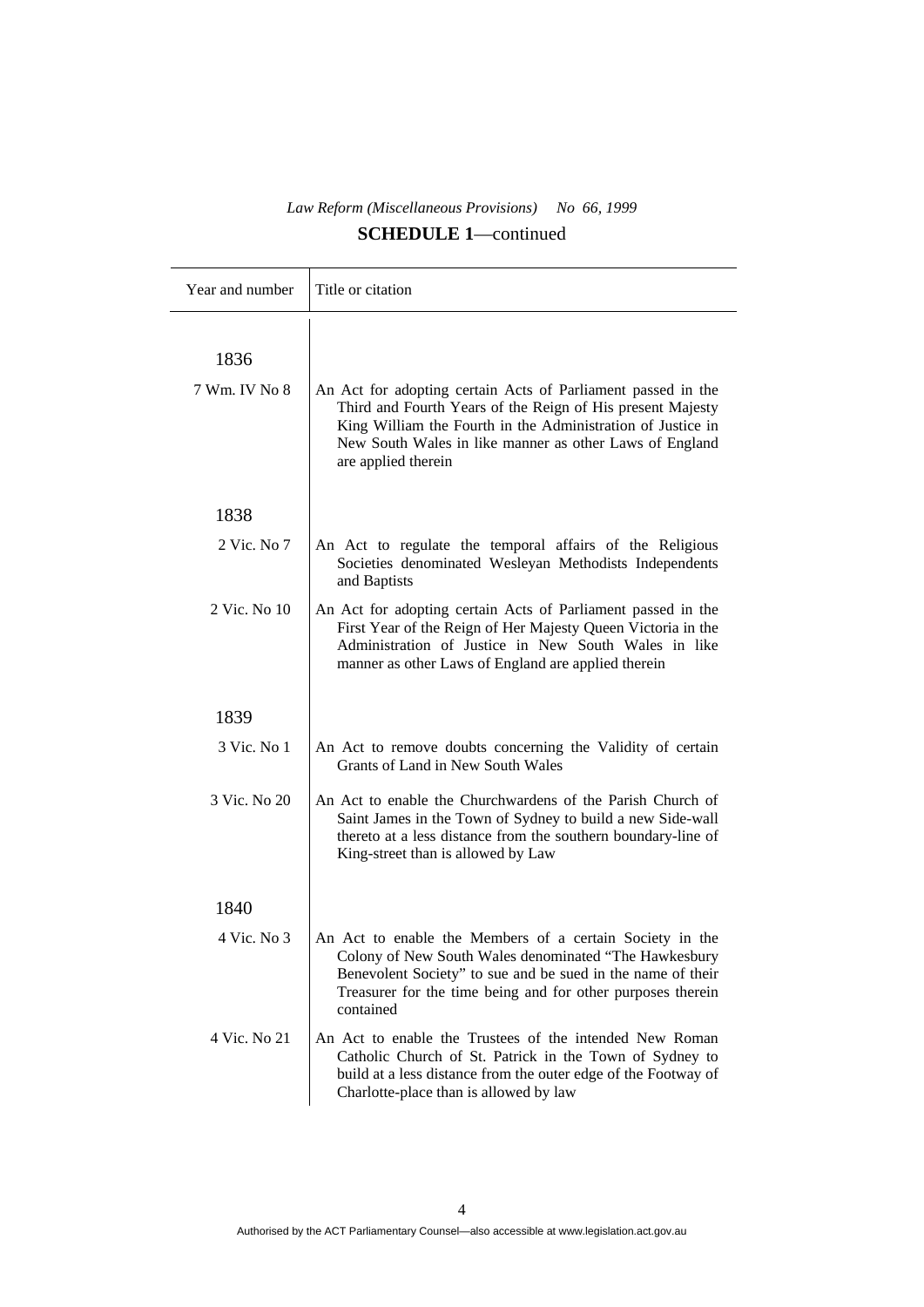| Year and number | Title or citation                                                                                                                                                                                                                                                       |
|-----------------|-------------------------------------------------------------------------------------------------------------------------------------------------------------------------------------------------------------------------------------------------------------------------|
| 1841            |                                                                                                                                                                                                                                                                         |
| 5 Vic. No 13    | An Act for vesting in certain Trustees the Estate in fee simple of<br>a certain piece of Land in Macquarie-street Sydney upon the<br>Trusts set forth in the Model Deed of the Society<br>denominated Wesleyan Methodists                                               |
| 5 Vic. No 14    | An Act for rendering a Notarial Copy of an Exemplification of<br>the Charter of "The Bank of Australasia" Evidence in all<br>Courts of Law Equity Admiralty and Vice Admiralty and in<br>all Courts of Inferior Jurisdiction in the Colony of New<br>South Wales        |
| 1843            |                                                                                                                                                                                                                                                                         |
| 6 Vic. No 18    | An Act to remove doubts in respect to the exercise of certain<br>powers by the Councils of the City of Sydney and Town of<br>Melbourne and to declare the competency of Witnesses and<br>the jurisdiction of Magistrates in certain cases within the<br>same            |
| 7 Vic. No 13    | An Act for regulating the Appointment and Duties of Sheriff in<br>New South Wales                                                                                                                                                                                       |
| 1844            |                                                                                                                                                                                                                                                                         |
| 8 Vic. No 17    | An Act to regulate the Rate of Interest on Money                                                                                                                                                                                                                        |
| 1847            |                                                                                                                                                                                                                                                                         |
| 11 Vic. No 19   | An Act for facilitating the winding up of Joint Stock Companies<br>unable to meet their pecuniary engagements                                                                                                                                                           |
| 11 Vic. No 25   | An Act further to amend the Laws relating to the Savings'<br>Banks of New South Wales and Port Phillip respectively and<br>to empower the Trustees of the Savings' Bank of New South<br>Wales to erect premises wherein to carry on the business of<br>that Institution |
| 1848            |                                                                                                                                                                                                                                                                         |
| 11 Vic. No 49   | An Act to provide for the improvement of certain Roads in the<br>neighbourhood of the City of Sydney                                                                                                                                                                    |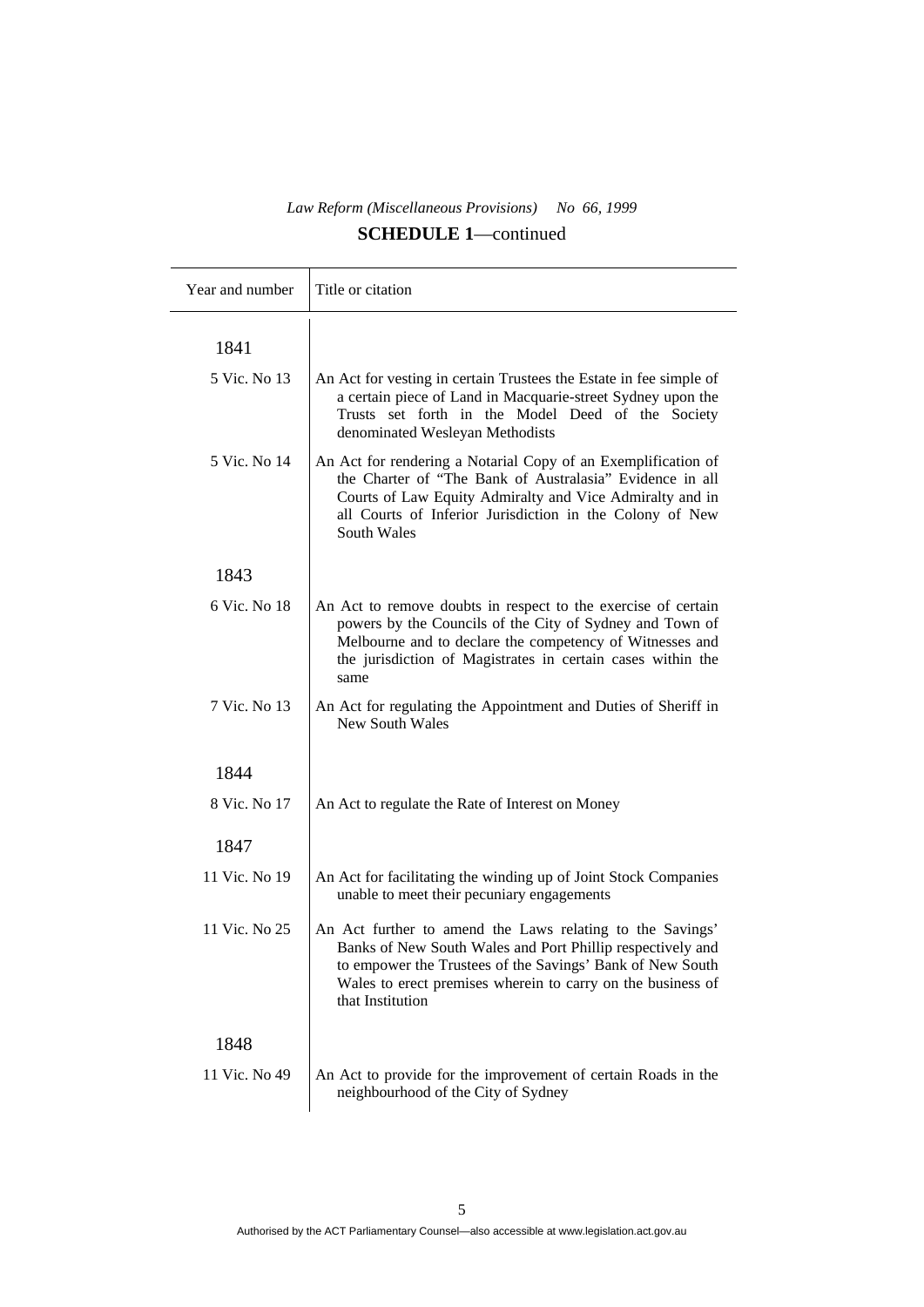| Year and number | Title or citation                                                                                                                                                                                                                                                                                                                             |
|-----------------|-----------------------------------------------------------------------------------------------------------------------------------------------------------------------------------------------------------------------------------------------------------------------------------------------------------------------------------------------|
| 12 Vic. No 1    | An Act to simplify and alter the Law in some respects                                                                                                                                                                                                                                                                                         |
| 1849            |                                                                                                                                                                                                                                                                                                                                               |
| 13 Vic. No 16   | An Act to amend the Law of Evidence and to facilitate the<br>admission as Evidence of certain Official and other<br>Documents and to give Protection to Persons employed in<br>the Printing and Publication of Papers by the order or<br>authority of the Legislative Council or a Committee thereof                                          |
| 13 Vic. No 18   | An Act to abolish Deodands                                                                                                                                                                                                                                                                                                                    |
| 13 Vic. No 45   | An Act to abolish the office of Registrar General and to make<br>further provision for the Registration of Deeds and other<br>Instruments                                                                                                                                                                                                     |
| 1850            |                                                                                                                                                                                                                                                                                                                                               |
| 14 Vic. No 5    | An Act to authorize the leasing of Tolls and Dues demandable at<br>Turnpike Gates and Ferries and on Parish Roads for<br>extended terms                                                                                                                                                                                                       |
| 1850            |                                                                                                                                                                                                                                                                                                                                               |
| 14 Vic. No 7    | An Act for the better apprehension of Offenders who shall have<br>escaped to parts within the Territory of New South Wales<br>from any other of the Australian Colonies                                                                                                                                                                       |
| 1851            |                                                                                                                                                                                                                                                                                                                                               |
| 15 Vic. No 6    | An Act to authorize the enclosure of the Public Road running<br>through Hyde Park in the City of Sydney known as a<br>continuation of Macquarie-street and for other purposes<br>relating thereto                                                                                                                                             |
| 15 Vic. No 7    | An Act to prevent the denudation of the Sand Hills in the<br>neighbourhood of Sydney                                                                                                                                                                                                                                                          |
| 15 Vic. No 16   | An Act to repeal so much of the Local Ordinances second<br>William the Fourth number twelve sixth Victoria number<br>fifteen seventh Victoria number nineteen eighth Victoria<br>number four and eleventh Victoria number twenty as<br>assumes to vest the appropriation of the Ordinary Revenue<br>elsewhere than in the Legislative Council |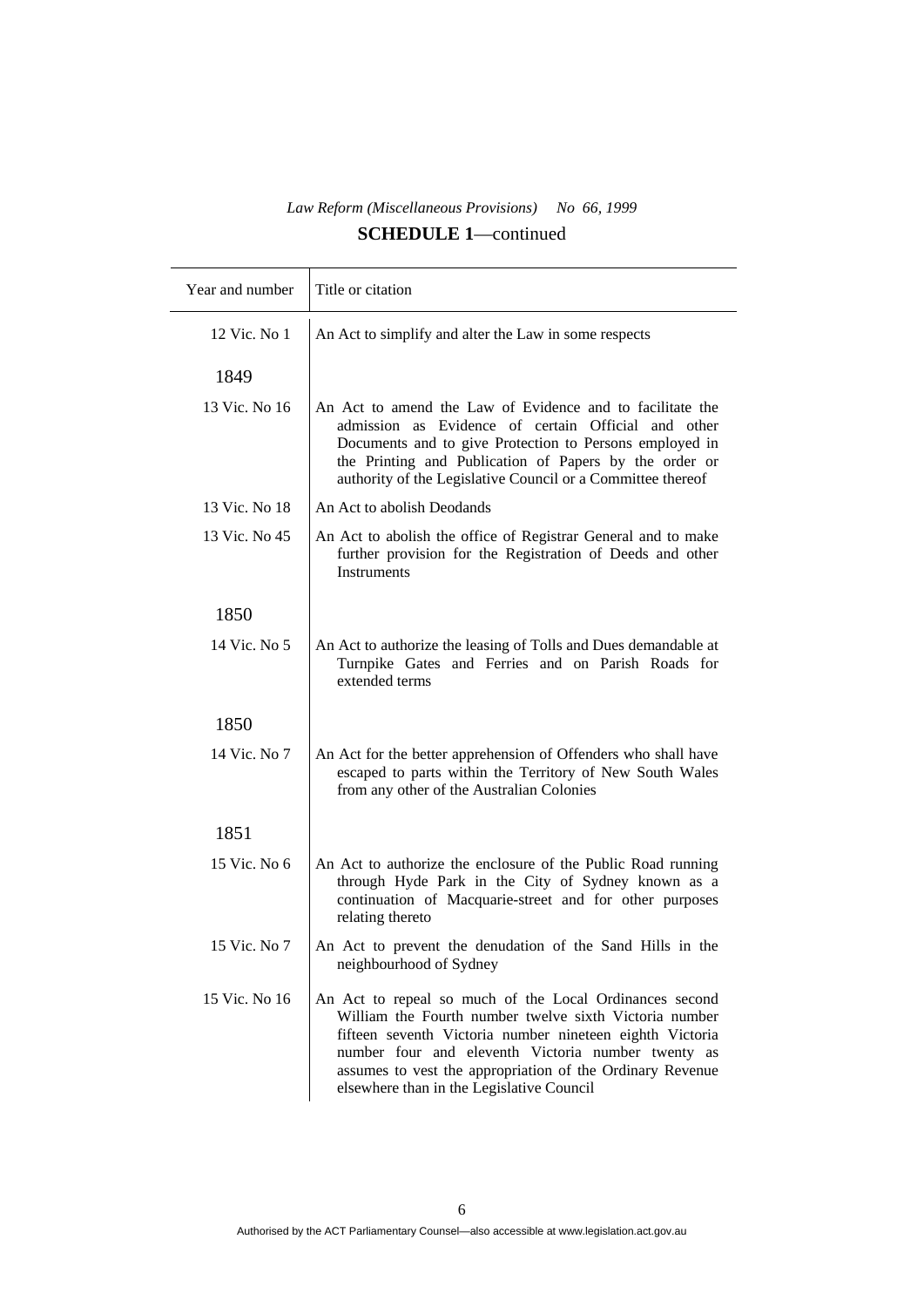| Year and number | Title or citation                                                                                                                                                                                                                                                                                                                                             |
|-----------------|---------------------------------------------------------------------------------------------------------------------------------------------------------------------------------------------------------------------------------------------------------------------------------------------------------------------------------------------------------------|
| 1852            |                                                                                                                                                                                                                                                                                                                                                               |
| 16 Vic. No 14   | An Act to amend the Law of Evidence                                                                                                                                                                                                                                                                                                                           |
| 16 Vic. No 30   | An Act to authorize the enclosure of the Sand Hills near the City<br>of Sydney and in the City of Newcastle and to protect the<br>same from Trespass                                                                                                                                                                                                          |
| 1853            |                                                                                                                                                                                                                                                                                                                                                               |
| 17 Vic. No 16   | The Maitland Road Trust Act 1853                                                                                                                                                                                                                                                                                                                              |
| 17 Vic. No 17   | An Act for the appropriation of Unclaimed Balances in Intestate<br>and Insolvent Estates and for other purposes therein<br>mentioned                                                                                                                                                                                                                          |
| 17 Vic. No 19   | An Act for fixing the Landing Places for Baggage                                                                                                                                                                                                                                                                                                              |
| 1854            |                                                                                                                                                                                                                                                                                                                                                               |
| 18 Vic. No 2    | An Act to enable the Trustees of "Christ Church" Sydney to<br>surrender to the Crown for public purposes a portion of the<br>land granted for a Parsonage in connection with the said<br>Church and to accept other land in exchange for the same                                                                                                             |
| 18 Vic. No 15   | An Act to amend the Law with reference to the Collection of<br>Toll or Ferry Dues on Parish Roads                                                                                                                                                                                                                                                             |
| 18 Vic. No 22   | The Maitland Road Trust Amendment Act of 1854                                                                                                                                                                                                                                                                                                                 |
| 18 Vic. No 27   | An Act for protecting inclosed Lands from Intrusion and<br>Trespass                                                                                                                                                                                                                                                                                           |
| 1855            |                                                                                                                                                                                                                                                                                                                                                               |
| 19 Vic. No 3    | An Act to regulate the Currency in New South Wales                                                                                                                                                                                                                                                                                                            |
| 1857            |                                                                                                                                                                                                                                                                                                                                                               |
| 20 Vic. No 10   | An Act to repeal so much of the Constitution Act as requires the<br>concurrence of unusual majorities of Members in the<br>Legislative Council and Legislative Assembly respectively<br>in the passing of Bills to alter the Constitution conferred by<br>the said Act or the number and apportionment of<br>Representatives in the said Legislative Assembly |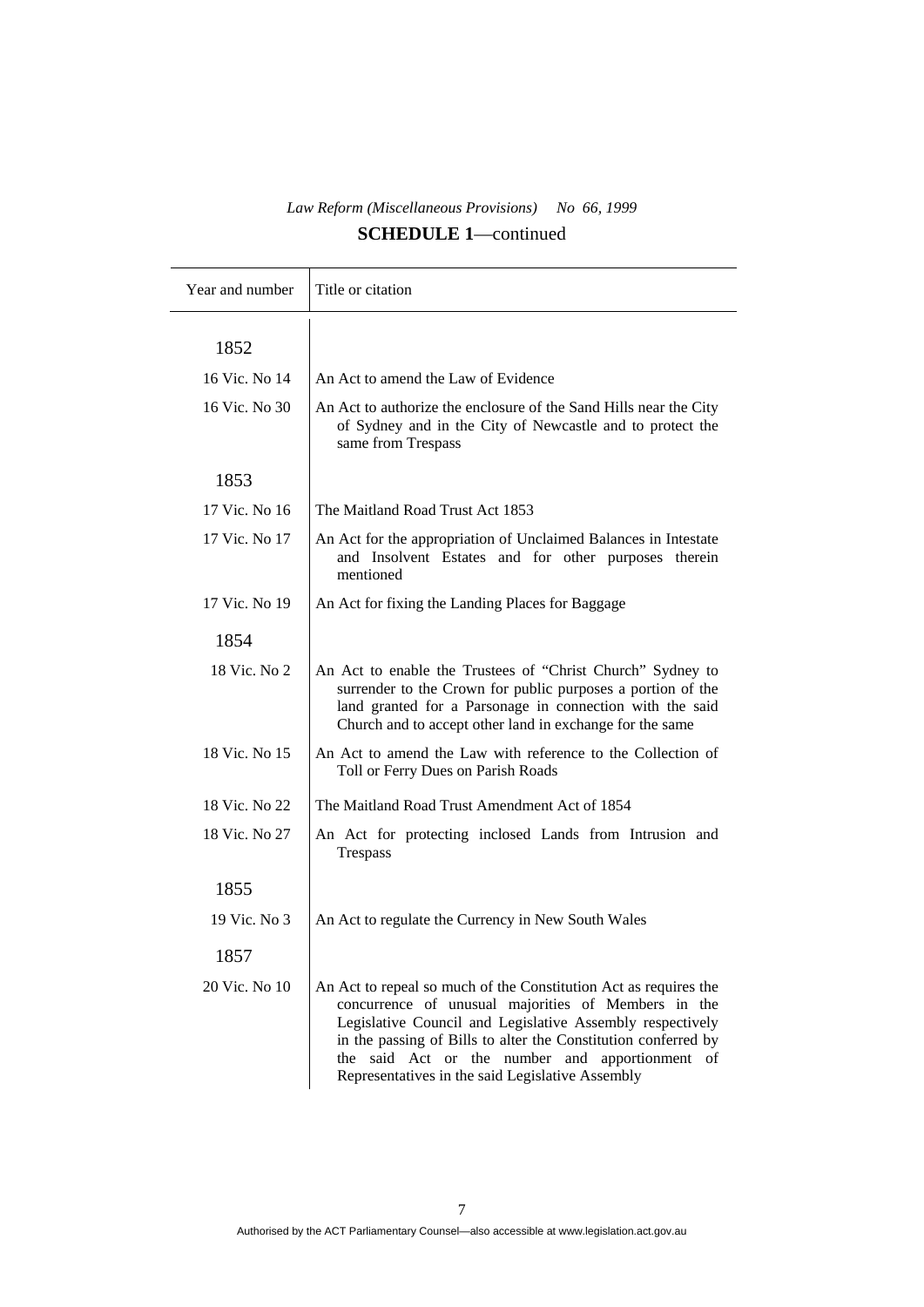| Year and number | Title or citation                                                                                                                                     |
|-----------------|-------------------------------------------------------------------------------------------------------------------------------------------------------|
| 20 Vic. No 11   | An Act to provide for the Deposit in the Colonial Treasury of<br>Moneys in charge of Officers of the Supreme Court                                    |
| 1857            |                                                                                                                                                       |
| 20 Vic. No 27   | An Act for transferring to the Registrar General the duties of the<br>Chief Clerk of the Supreme Court as Registrar of Deeds and<br>other Instruments |
| 20 Vic. No 35   | An Act to provide for the disposal of the Parramatta Domain                                                                                           |
| 20 Vic. No 38   | Tolls Amendment Act 1857                                                                                                                              |
| 20 Vic. No 41   | An Act to establish and regulate Electric Telegraphs                                                                                                  |
| 1858            |                                                                                                                                                       |
| 21 Vic. No 8    | The Main Roads Management Act                                                                                                                         |
| 22 Vic. No 1    | The Titles to Land Act of 1858                                                                                                                        |
| 1860            |                                                                                                                                                       |
| 23 Vic. No 8    | An Act to protect from pollution the Fresh Water collected for<br>the supply of the Inhabitants of the Town and Suburbs of<br>Parramatta              |
| 1861            |                                                                                                                                                       |
| 24 Vic. No 12   | Tolls Amendment Act 1861                                                                                                                              |
| 25 Vic. No 7    | Public Bridges Tolls Act of 1861                                                                                                                      |
| 25 Vic. No 8    | An Act to amend the Laws relating to Insolvency                                                                                                       |
| 1862            |                                                                                                                                                       |
| 25 Vic. No 20   | New South Wales and Queensland Customs Act of 1862                                                                                                    |
| 26 Vic. No 1    | An Act to make provision for encouraging the growth of Cotton<br>in New South Wales                                                                   |
| 26 Vic. No 8    | The Queensland Debt Act of 1862                                                                                                                       |
| 26 Vic. No 18   | Bonded Distilleries and Sugar Houses Act of 1862                                                                                                      |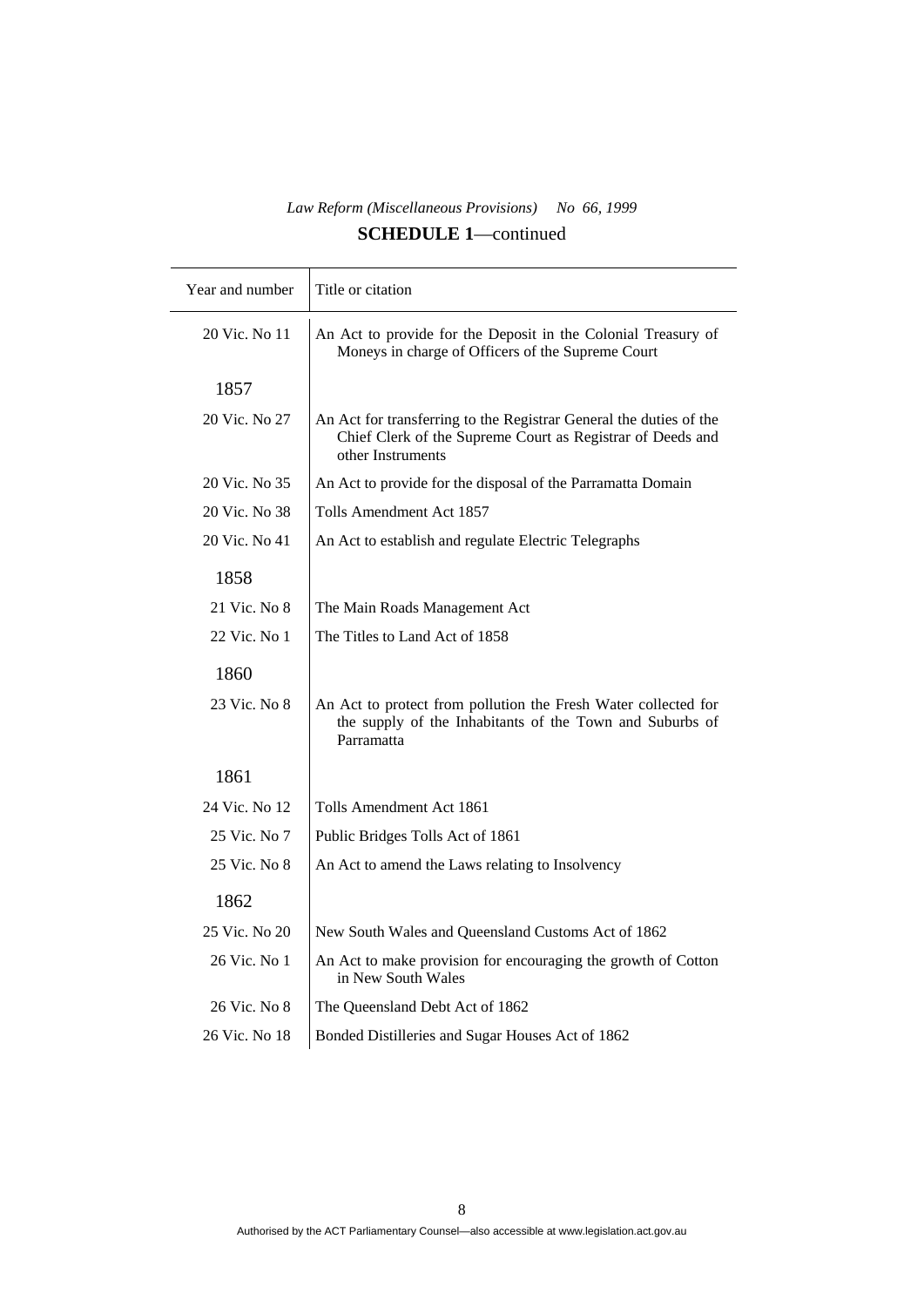| Year and number | Title or citation                                                                                                                                                                               |
|-----------------|-------------------------------------------------------------------------------------------------------------------------------------------------------------------------------------------------|
| 1863            |                                                                                                                                                                                                 |
| 27 Vic. No 3    | An Act to amend the "Scab Act of 1861"                                                                                                                                                          |
| 1866            |                                                                                                                                                                                                 |
|                 |                                                                                                                                                                                                 |
| 30 Vic. No 3    | Sydney Burial Grounds Act 1866                                                                                                                                                                  |
| 1867            |                                                                                                                                                                                                 |
| 31 Vic. No 2    | Camperdown and Randwick Cemeteries Act of 1867                                                                                                                                                  |
| 31 Vic. No 4    | Postage Act 1867                                                                                                                                                                                |
| 31 Vic. No 5    | Volunteer Force Regulation Act of 1867                                                                                                                                                          |
| 1867            |                                                                                                                                                                                                 |
| 31 Vic. No 7    | Federal Council Act of 1867                                                                                                                                                                     |
|                 |                                                                                                                                                                                                 |
| 1869            |                                                                                                                                                                                                 |
| 32 Vic. No 4    | An Act to authorize the appropriation of the Old Burial Ground<br>or Cathedral Close in Sydney to certain municipal and other<br>public purposes                                                |
| 1870            |                                                                                                                                                                                                 |
| 34 Vic. No 6    | An Act to amend an Act intituled "An Act to authorize the<br>appropriation of the Old Burial Ground or Cathedral Close<br>in Sydney to certain Municipal and other Public Purposes"             |
| 1871            |                                                                                                                                                                                                 |
| 34 Vic. No 19   | Military and Naval Forces Regulation Act                                                                                                                                                        |
| 35 Vic. No 2    | Main Roads Management Act Amendment Act of 1871                                                                                                                                                 |
| 1873            |                                                                                                                                                                                                 |
| 36 Vic. No 13   | An Act to authorize the sale of the Site of the Mudgee Hospital<br>and to provide for the acquisition of a new Site for the said<br>Hospital and for the erection of suitable buildings thereon |
| 36 Vic. No 18   | Angora Goats Protection Act of 1873                                                                                                                                                             |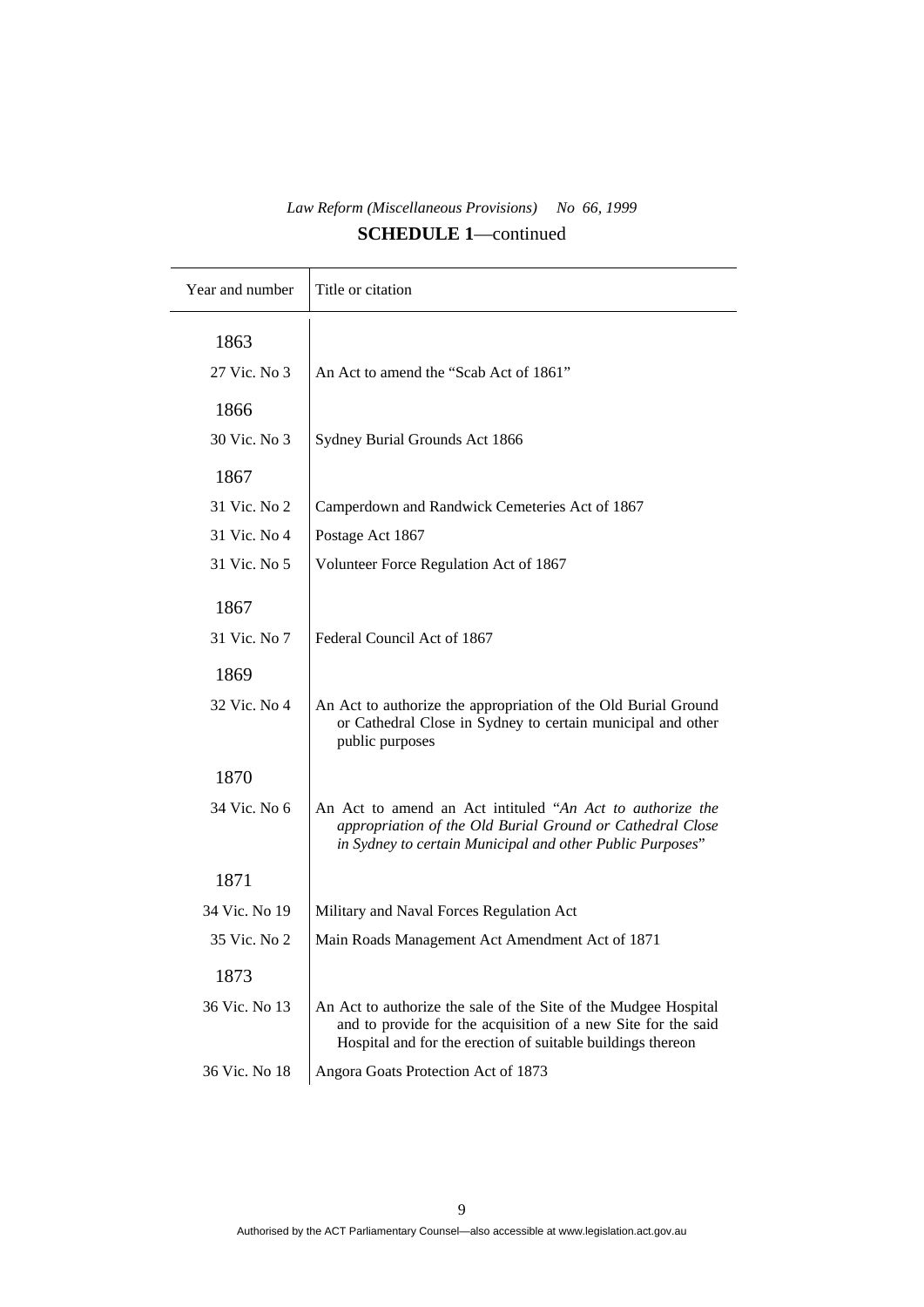$\overline{\phantom{a}}$ 

| Funded Stock Act of 1873<br>36 Vic. No 21<br>36 Vic. No 29<br>Superannuation Act Repeal Act of 1873<br>37 Vic. No 1<br>An Act to abolish the imposition of Postage Rates on<br>Newspapers<br>1875<br>39 Vic. No 3<br>East Maitland Public Reserve Act<br>1876<br>The Border Duties Convention Act of 1876<br>39 Vic. No 37<br>1878<br>41 Vic. No 14<br>An Act to provide for the alteration of a certain street known as<br>Gloucester-street in the City of Sydney<br>41 Vic. No 15<br>An Act to repeal so much of the "Volunteer Force Regulation"<br>Act of 1867" as relates to Free Grants of Crown Lands to<br>Volunteers<br>41 Vic. No 23<br>An Act to regulate the export of Arms and Warlike Stores<br>1879<br>42 Vic. No 19<br>The Customs Regulation Act 1879<br>42 Vic. No 20<br>Copyright Act 1879<br>42 Vic. No 25<br>City of Sydney Improvement Act<br>43 Vic. No 1<br>An Act to apply a certain Sum out of the Consolidated Revenue |
|----------------------------------------------------------------------------------------------------------------------------------------------------------------------------------------------------------------------------------------------------------------------------------------------------------------------------------------------------------------------------------------------------------------------------------------------------------------------------------------------------------------------------------------------------------------------------------------------------------------------------------------------------------------------------------------------------------------------------------------------------------------------------------------------------------------------------------------------------------------------------------------------------------------------------------------------------|
|                                                                                                                                                                                                                                                                                                                                                                                                                                                                                                                                                                                                                                                                                                                                                                                                                                                                                                                                                    |
|                                                                                                                                                                                                                                                                                                                                                                                                                                                                                                                                                                                                                                                                                                                                                                                                                                                                                                                                                    |
|                                                                                                                                                                                                                                                                                                                                                                                                                                                                                                                                                                                                                                                                                                                                                                                                                                                                                                                                                    |
|                                                                                                                                                                                                                                                                                                                                                                                                                                                                                                                                                                                                                                                                                                                                                                                                                                                                                                                                                    |
|                                                                                                                                                                                                                                                                                                                                                                                                                                                                                                                                                                                                                                                                                                                                                                                                                                                                                                                                                    |
|                                                                                                                                                                                                                                                                                                                                                                                                                                                                                                                                                                                                                                                                                                                                                                                                                                                                                                                                                    |
|                                                                                                                                                                                                                                                                                                                                                                                                                                                                                                                                                                                                                                                                                                                                                                                                                                                                                                                                                    |
|                                                                                                                                                                                                                                                                                                                                                                                                                                                                                                                                                                                                                                                                                                                                                                                                                                                                                                                                                    |
|                                                                                                                                                                                                                                                                                                                                                                                                                                                                                                                                                                                                                                                                                                                                                                                                                                                                                                                                                    |
|                                                                                                                                                                                                                                                                                                                                                                                                                                                                                                                                                                                                                                                                                                                                                                                                                                                                                                                                                    |
|                                                                                                                                                                                                                                                                                                                                                                                                                                                                                                                                                                                                                                                                                                                                                                                                                                                                                                                                                    |
|                                                                                                                                                                                                                                                                                                                                                                                                                                                                                                                                                                                                                                                                                                                                                                                                                                                                                                                                                    |
|                                                                                                                                                                                                                                                                                                                                                                                                                                                                                                                                                                                                                                                                                                                                                                                                                                                                                                                                                    |
|                                                                                                                                                                                                                                                                                                                                                                                                                                                                                                                                                                                                                                                                                                                                                                                                                                                                                                                                                    |
|                                                                                                                                                                                                                                                                                                                                                                                                                                                                                                                                                                                                                                                                                                                                                                                                                                                                                                                                                    |
| Fund of New South Wales towards the Services of the Year<br>1879                                                                                                                                                                                                                                                                                                                                                                                                                                                                                                                                                                                                                                                                                                                                                                                                                                                                                   |
| 43 Vic. No 7<br>An Act to enable the Municipal Council of the City of Sydney to<br>borrow a sum not exceeding Seventy-five Thousand Pounds<br>by the issue of Guaranteed Debentures                                                                                                                                                                                                                                                                                                                                                                                                                                                                                                                                                                                                                                                                                                                                                                |
| Public Works Loan Act of 1879<br>43 Vic. No 11                                                                                                                                                                                                                                                                                                                                                                                                                                                                                                                                                                                                                                                                                                                                                                                                                                                                                                     |
| 1880                                                                                                                                                                                                                                                                                                                                                                                                                                                                                                                                                                                                                                                                                                                                                                                                                                                                                                                                               |
| Metropolitan Water and Sewerage Act of 1880<br>43 Vic. No 32                                                                                                                                                                                                                                                                                                                                                                                                                                                                                                                                                                                                                                                                                                                                                                                                                                                                                       |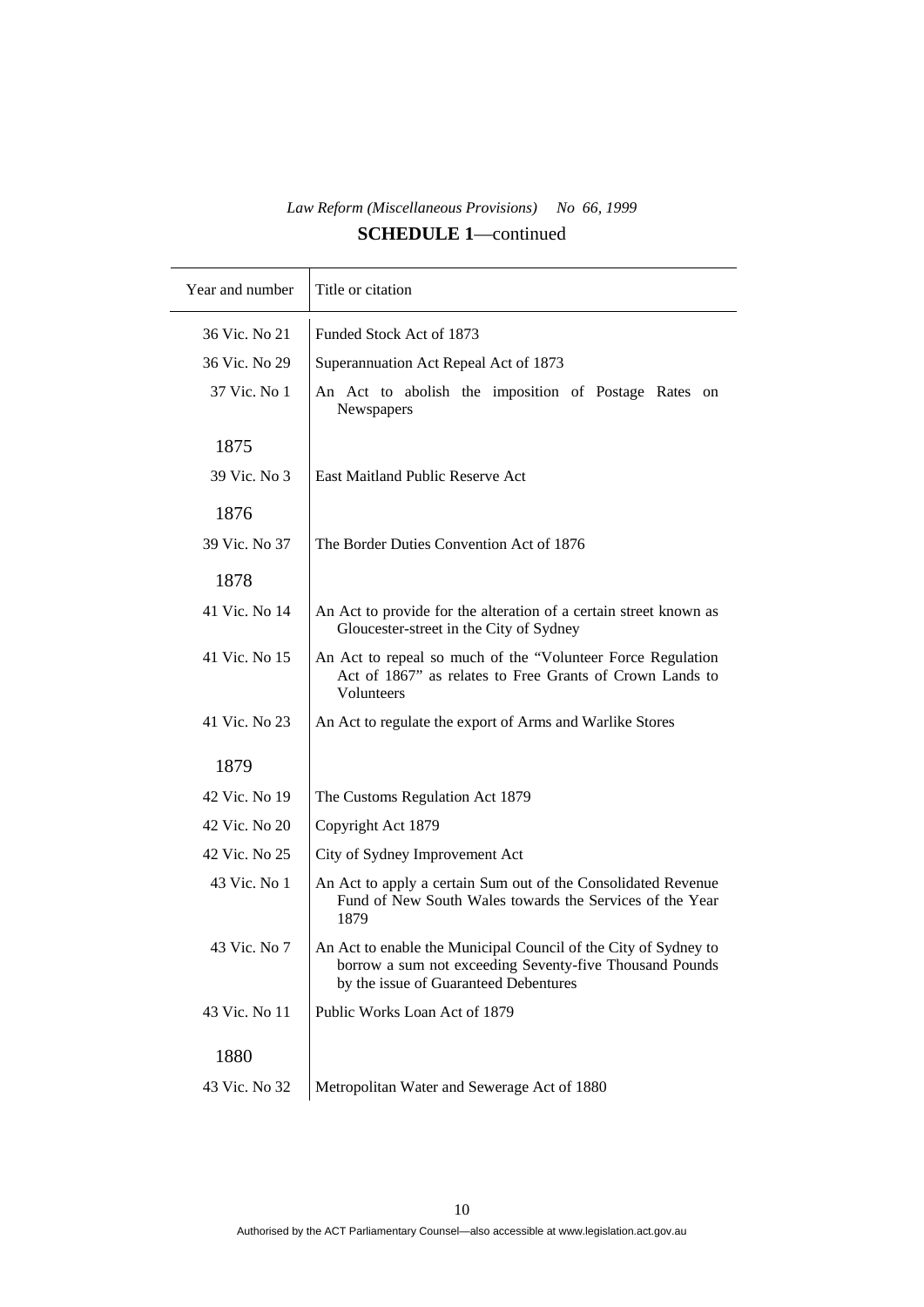| Year and number | Title or citation                                          |
|-----------------|------------------------------------------------------------|
| 44 Vic. No 5    | Town Hall Municipal Loan Act 1880                          |
| 44 Vic. No 10   | Municipal Cattle Sale Yards Site Acquisition Act           |
| 44 Vic. No 12   | Public Works Loan Act of 1880                              |
|                 |                                                            |
| 1881            |                                                            |
| 44 Vic. No 28   | Public Works Loan Act of 1881                              |
| 45 Vic. No 12   | Trade Union Act 1881                                       |
| 45 Vic. No 18   | Cattle Sale-yards Additional Loan Act 1881                 |
| 1881            |                                                            |
|                 |                                                            |
| 45 Vic. No 22   | Public Works Loan Act of 1881 No 2                         |
| 1882            |                                                            |
| 46 Vic. No 6    | Employers' Liability Act 1882                              |
|                 |                                                            |
| 1883            |                                                            |
| 46 Vic. No 17   | Criminal Law Amendment Act of 1883                         |
| 46 Vic. No 23   | Public Works Loan Act of 1883                              |
|                 |                                                            |
| 1884            |                                                            |
| 48 Vic. No 1    | Sydney Streets Municipal Loan Act 1884                     |
| 48 Vic. No 24   | Civil Service Act 1884                                     |
| 48 Vic. No 26   | Public Works Loan Act of 1884                              |
| 1886            |                                                            |
| 50 Vic. No 13   | Sydney Town Hall and Streets Municipal Loan Act 1886       |
| 50 Vic. No 21   | Crown Lands Titles and Reservations Validation Act of 1886 |
|                 |                                                            |
| 50 Vic. No 22   | Newcastle Sand-drift Reclamation Act                       |
| 50 Vic. No 28   | Public Works Loan Act of 1886                              |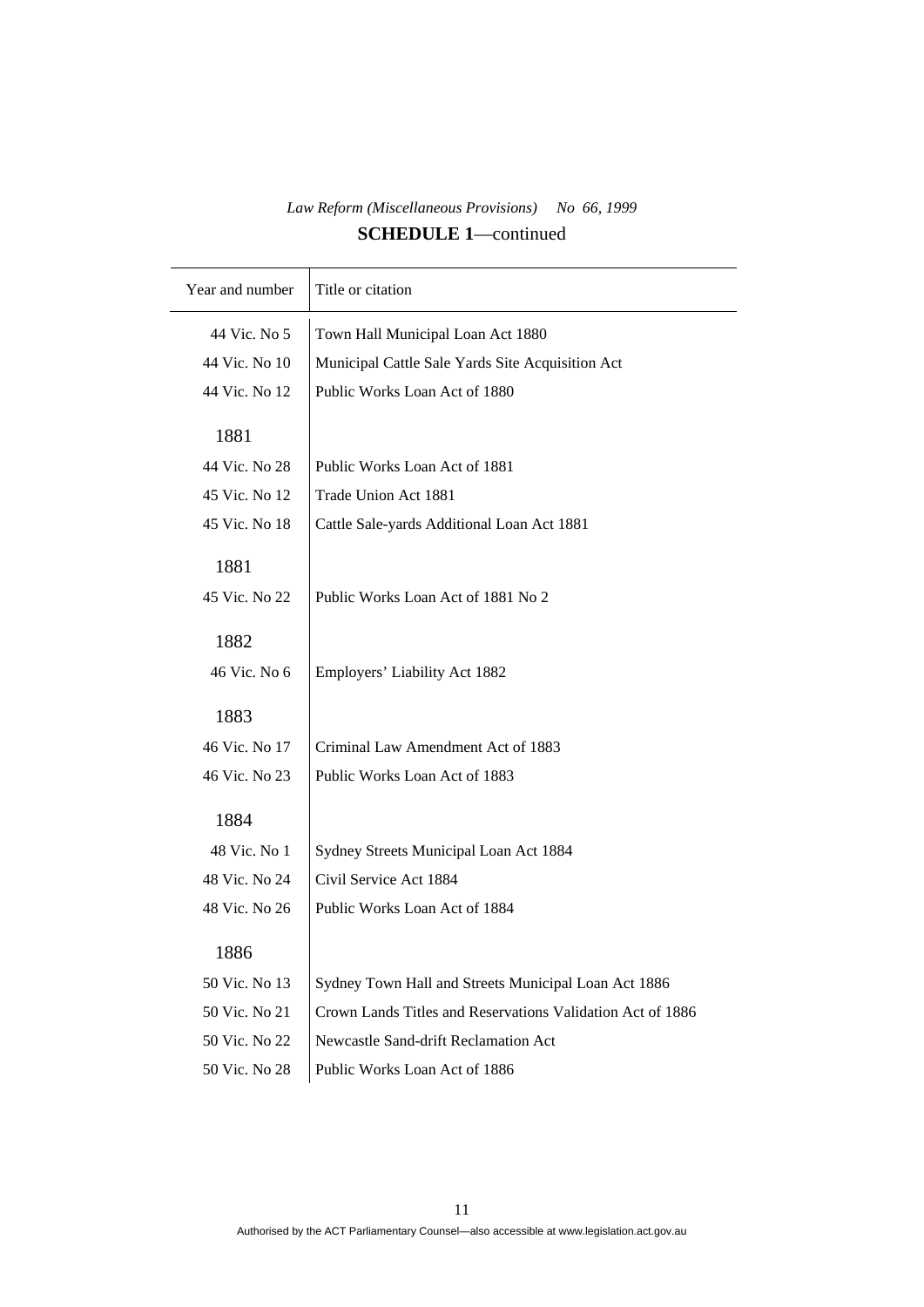| Year and number | Title or citation                                                      |
|-----------------|------------------------------------------------------------------------|
|                 |                                                                        |
| 1887            |                                                                        |
| 50 Vic. No 34   | Conditional Purchases and Leases Validation Act of 1887                |
| 50 Vic. No 38   | Beer Duty Act of 1887                                                  |
| 50 Vic. No 39   | Crown Lands [Auction Sales Balances] Act of 1887                       |
| 51 Vic. No 2    | Bills of Exchange Act, 1887                                            |
| 51 Vic. No 6    | Colonial Spirits Duty Act of 1887                                      |
| 51 Vic. No 7    | Tobacco Increase Duty Act of 1887                                      |
| 1887            |                                                                        |
| 51 Vic. No 9    | Centenary Celebration Act                                              |
| 51 Vic. No 11   | Crown Lands Act Amendment Act of 1887                                  |
| 51 Vic. No 18   | Country Towns Water and Sewerage Act Extension Act of 1887             |
| 51 Vic. No 21   | Royalty on Oysters Abolition Act of 1887                               |
| 51 Vic. No 22   | The Australasian Naval Force Act 1887                                  |
| 1888            |                                                                        |
| 51 Vic. No 28   | Metropolitan Water and Sewerage Act Amendment Act of 1888              |
| 51 Vic. No 29   | Conversion into Mining Conditional Purchases Validation Act<br>of 1888 |
| 52 Vic. No 4    | Chinese Restriction and Regulation Act of 1888                         |
| 52 Vic. No 7    | Crown Lands Act Further Amendment Act                                  |
| 52 Vic. No 17   | Public Works Loan Act of 1888                                          |
| 1889            |                                                                        |
| 52 Vic. No 19   | Newcastle Harbour Improvements Act of 1889                             |
| 52 Vic. No 20   | Circular Quay Improvements Act of 1889                                 |
| 52 Vic. No 22   | North Shore Drainage Works Act of 1889                                 |
| 53 Vic. No 3    | Mount Kiera Tramway Acquisition Act                                    |
| 53 Vic. No 7    | Manly Drainage Works Act of 1889                                       |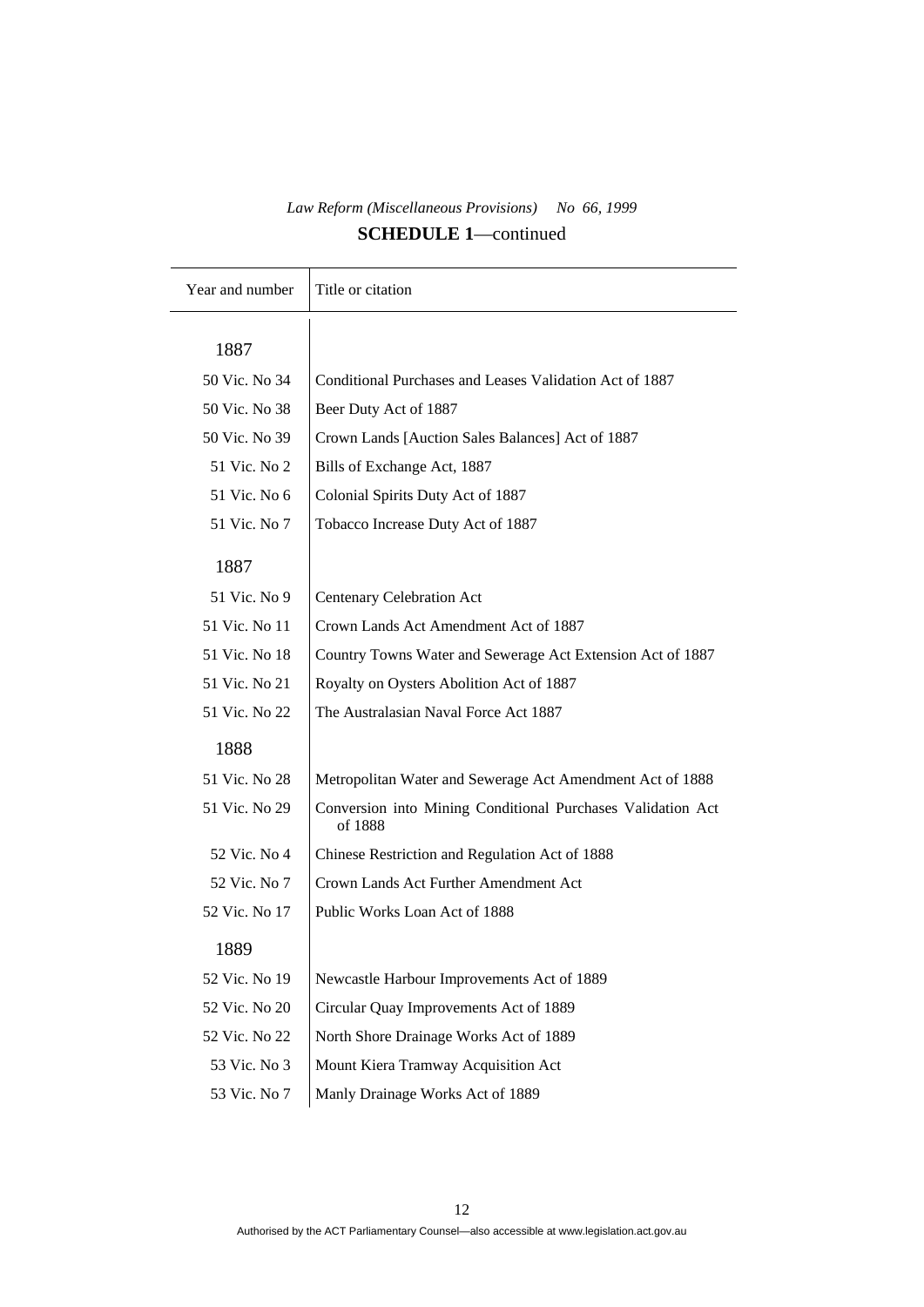| Year and number | Title or citation                                                                                          |
|-----------------|------------------------------------------------------------------------------------------------------------|
| 53 Vic. No 9    | Treasury Bills Deficiency Act of 1889                                                                      |
| 53 Vic. No 13   | General Post Office (Approaches Improvement) Act 1889                                                      |
| 53 Vic. No 14   | An Act to declare valid an amended alignment of Essex-street in<br>the City of Sydney                      |
| 53 Vic. No 15   | Western Suburbs of Sydney Drainage Act of 1889                                                             |
| 53 Vic. No 16   | Metropolitan Water and Sewerage Act Amendment Act of 1889                                                  |
| 53 Vic. No 21   | Crown Lands Act of 1889                                                                                    |
| 1889            |                                                                                                            |
| 53 Vic. No 23   | Loan Act of 1889                                                                                           |
| 53 Vic. No 24   | Railway Loan Redemption Act of 1889                                                                        |
| 1890            |                                                                                                            |
| 54 Vic. No 7    | Wentworth Irrigation Act                                                                                   |
| 54 Vic. No 9    | Entrance to Richmond River Improvements Act of 1890                                                        |
| 54 Vic. No 11   | Crown Rents Act of 1890                                                                                    |
| 54 Vic. No 13   | Entrance to Clarence River Improvements Act of 1890                                                        |
| 54 Vic. No 16   | Mount Kiera Tramway Acquisition Act Amendment Act, 1890                                                    |
| 54 Vic. No 17   | (City of<br>Western<br>Suburbs<br>Sydney)<br>Sewerage<br>Scheme<br>Reticulation and Completion Act of 1890 |
| 54 Vic. No 24   | Circular Quay Land Act, 1890                                                                               |
| 54 Vic. No 30   | Moore-street Improvement Act of 1890                                                                       |
| 54 Vic. No 33   | Loan Act of 1890                                                                                           |
| 1891            |                                                                                                            |
| 55 Vic. No 1    | Crown Lands Act Amendment Act of 1891                                                                      |
| 55 Vic. No 7    | Treasury Bills Act of 1891                                                                                 |
| 1892            |                                                                                                            |
| 55 Vic. No 9    | Joint Stock Companies Arrangement Act, 1891                                                                |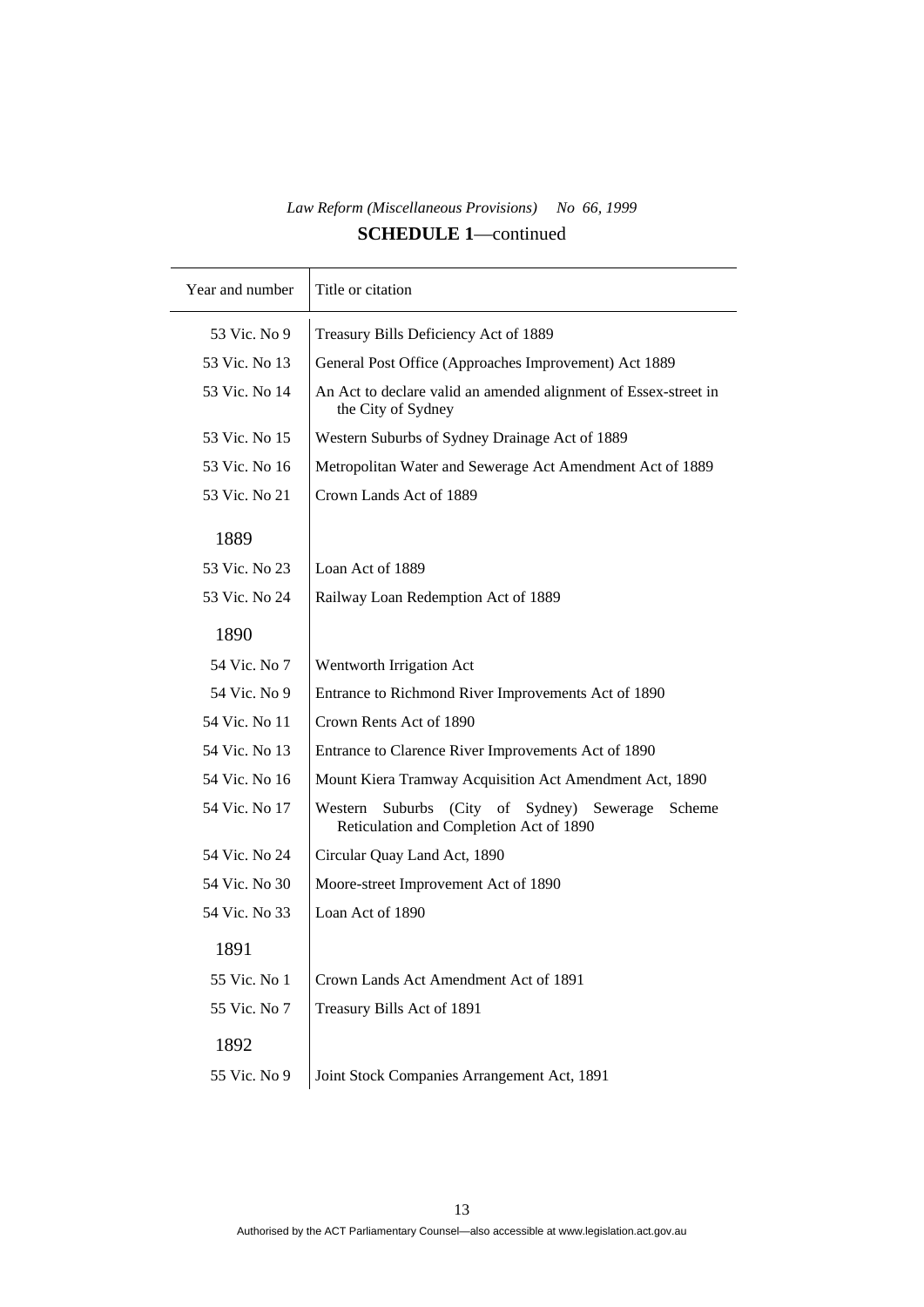| Year and number | Title or citation                                                                                                                                                                                                                           |
|-----------------|---------------------------------------------------------------------------------------------------------------------------------------------------------------------------------------------------------------------------------------------|
| 55 Vic. No 11   | Office<br>General<br>Post<br>(Approaches<br>Improvement)<br>Act<br>Amendment Act, 1892                                                                                                                                                      |
| 55 Vic. No 13   | Moore-street Improvement Act Amendment Act of 1892                                                                                                                                                                                          |
| 55 Vic. No 26   | Judicial Offices Act of 1892                                                                                                                                                                                                                |
| 55 Vic. No 27   | Hunter District Water Supply and Sewerage Act of 1892                                                                                                                                                                                       |
| 55 Vic. No 35   | Loan Act of 1892                                                                                                                                                                                                                            |
| 1892            |                                                                                                                                                                                                                                             |
| 56 Vic. No 1    | Funded Stock Act of 1892                                                                                                                                                                                                                    |
| 1893            |                                                                                                                                                                                                                                             |
| 56 Vic. No 10   | Trades Hall and Literary Institute Act of 1893                                                                                                                                                                                              |
| 56 Vic. No 17   | Current Account Depositors' Act of 1893                                                                                                                                                                                                     |
| 56 Vic. No 24   | Loan Act of 1893                                                                                                                                                                                                                            |
| 56 Vic. No 31   | Postage Acts Amendment Act, 1893                                                                                                                                                                                                            |
| 1893            |                                                                                                                                                                                                                                             |
| 56 Vic. No 33   | An Act to revest certain land in the Australian Agricultural<br>Company                                                                                                                                                                     |
| 56 Vic. No 35   | An Act to vest certain land at Newcastle in trustees on trust for<br>the erection of a hall for the use of Friendly Societies and also<br>to vest certain other land at Newcastle in trustees on trust for<br>the erection of a Trades Hall |
| 57 Vic. No 1    | City of Sydney Municipal Loan Act of 1893                                                                                                                                                                                                   |
| 1894            |                                                                                                                                                                                                                                             |
| 57 Vic. No 12   | Metropolitan Water and Sewerage Act Extension Act of 1894                                                                                                                                                                                   |
| 57 Vic. No 14   | An Act to amend the Junee Water Supply Works Act of 1893                                                                                                                                                                                    |
| 57 Vic. No 16   | Lithgow Water Supply Works Act of 1894                                                                                                                                                                                                      |
| 57 Vic. No 17   | Loan Act of 1894                                                                                                                                                                                                                            |
| 57 Vic. No 19   | Country Towns and Hunter District Water Supply and Sewerage<br>Acts Amendment Act of 1894                                                                                                                                                   |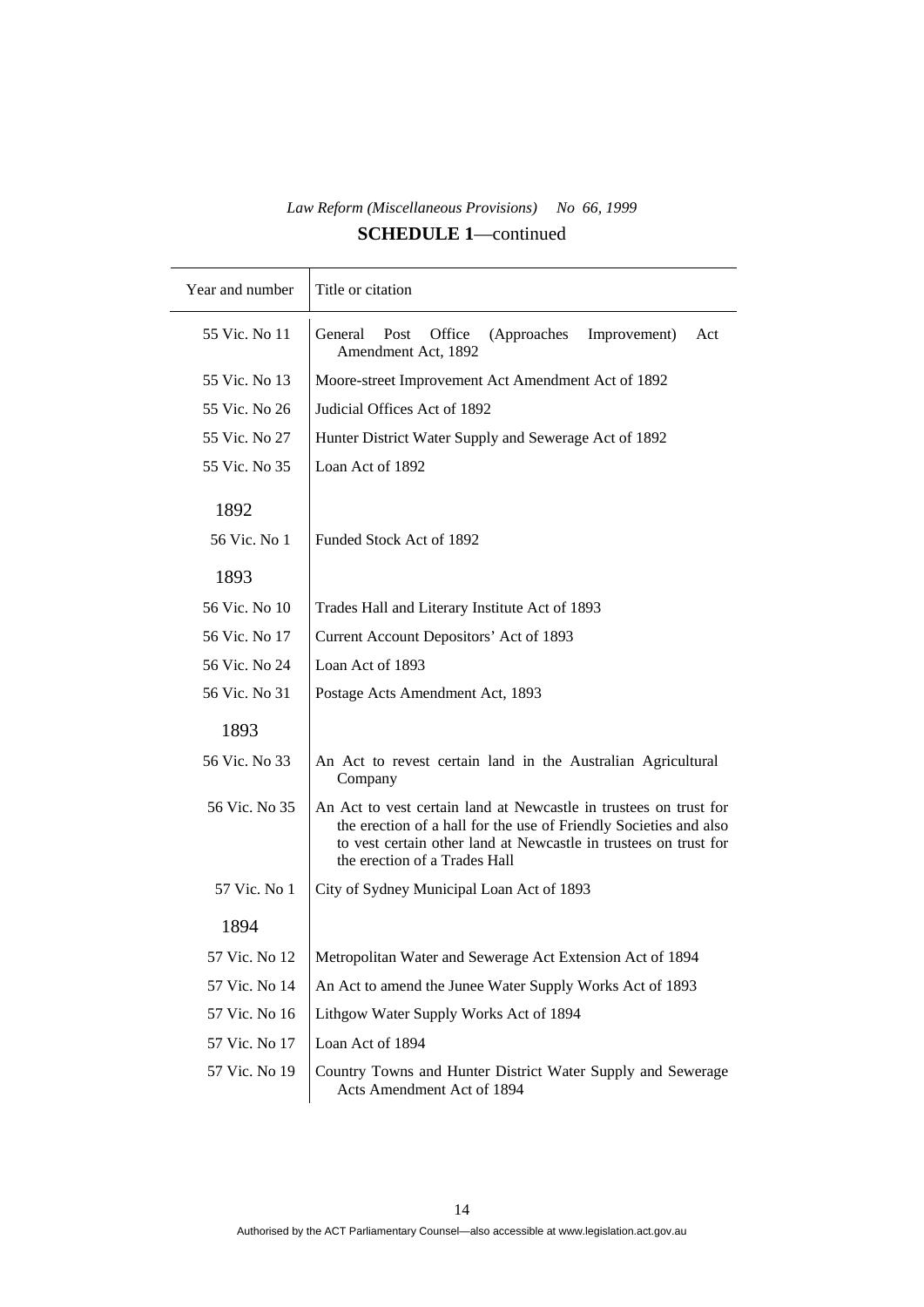| Year and number | Title or citation                                                                                                                                                    |
|-----------------|----------------------------------------------------------------------------------------------------------------------------------------------------------------------|
| 57 Vic. No 27   | An Act to declare the meaning of the words "the publication of<br>the Report of the said Board" as used in the forty-third section<br>of the Crown Lands Act of 1889 |
| 57 Vic. No 28   | Tamworth Water Supply Works Act, 1894                                                                                                                                |
| 57 Vic. No 29   | Armidale Water Supply Works Act, 1894                                                                                                                                |
| 1894            |                                                                                                                                                                      |
|                 |                                                                                                                                                                      |
| 57 Vic. No 33   | Johnstone's Bay Storm-water Sewers Act, 1894                                                                                                                         |
| 58 Vic. No 7    | Kenmore Hospital for the Insane Act, 1894                                                                                                                            |
| 58 Vic. No 12   | Centennial Park Reservoir Construction Act, 1894                                                                                                                     |
| 58 Vic. No 14   | Loan Act of $1894$ (No 2)                                                                                                                                            |
| 1895            |                                                                                                                                                                      |
| 58 Vic. No 15   | Armidale Water Supply Works Act Amendment Act, 1895                                                                                                                  |
| 58 Vic. No 16   | Reserves Declaratory Act, 1895                                                                                                                                       |
| 58 Vic. No 18   | Crown Lands Act of 1895                                                                                                                                              |
| 59 Vic. No 2    | Cottage Creek Sewerage Works Act, 1895                                                                                                                               |
| 59 Vic. No 4    | Parkes to Condobolin Railway Act, 1895                                                                                                                               |
| 59 Vic. No 5    | Repayment of Loans Act of 1895                                                                                                                                       |
| 59 Vic. No 6    | Loan Act of 1895                                                                                                                                                     |
| 59 Vic. No 8    | Newcastle Harbour Improvements Act, 1895                                                                                                                             |
| 59 Vic. No 9    | Hunter District Water Supply (Partial Duplication) Act, 1895                                                                                                         |
| 59 Vic. No 15   | Land and Income Tax Assessment Act of 1895                                                                                                                           |
| 59 Vic. No 16   | Land Tax Act of 1895                                                                                                                                                 |
| 59 Vic. No 17   | Income Tax Act of 1895                                                                                                                                               |
| 59 Vic. No 18   | <b>Customs Duties Act of 1895</b>                                                                                                                                    |
| 59 Vic. No 20   | Municipal Loans Validation Act, 1895                                                                                                                                 |
| 59 Vic. No 21   | Locksley Deviation Act, 1895                                                                                                                                         |
| 59 Vic. No 22   | Treasury Bills Deficiency Act of 1895                                                                                                                                |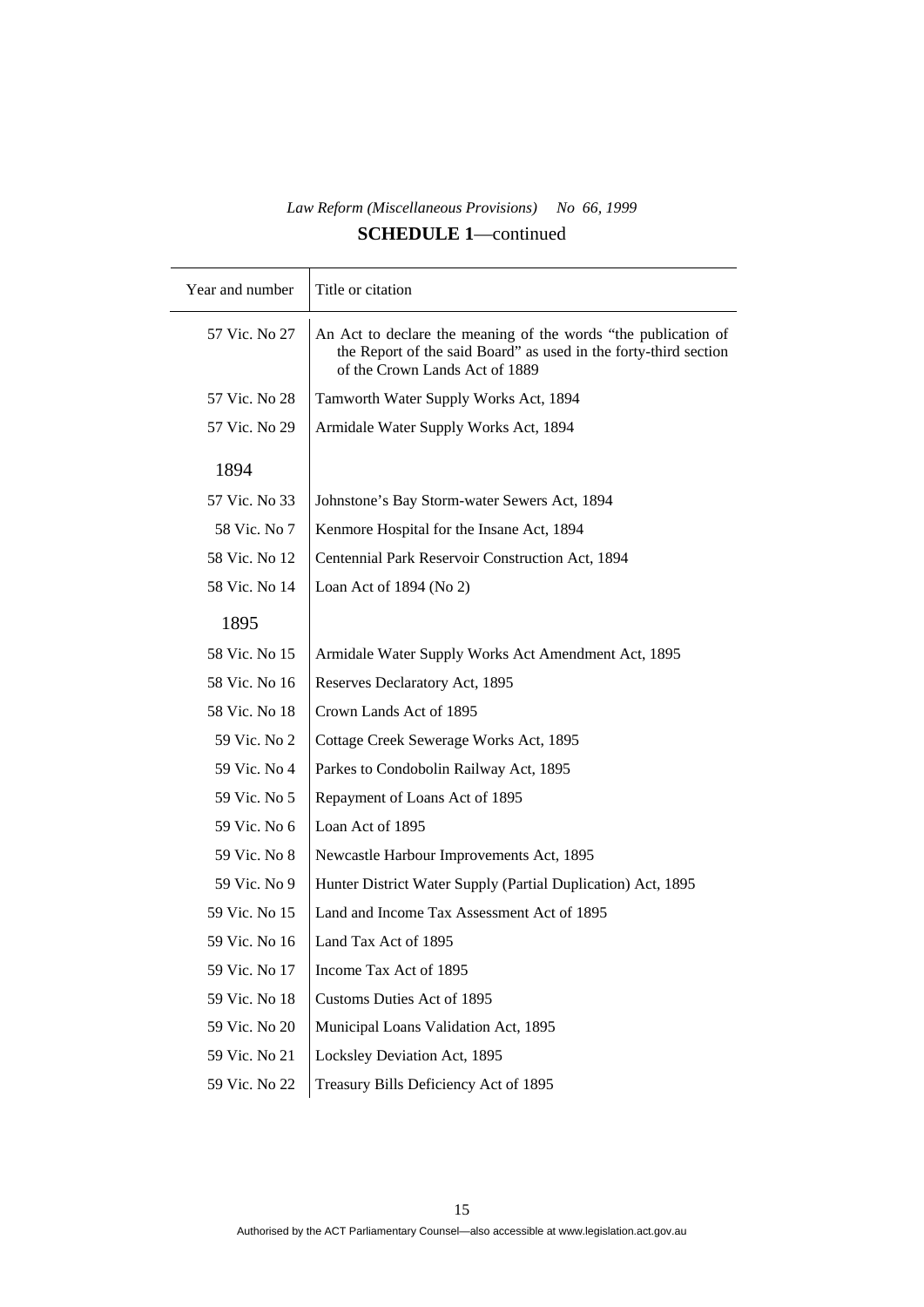| Year and number | Title or citation                                                                                                                                                                                                           |
|-----------------|-----------------------------------------------------------------------------------------------------------------------------------------------------------------------------------------------------------------------------|
| 59 Vic. No 24   | Australasian Federation Enabling Act, 1895                                                                                                                                                                                  |
| 1896            |                                                                                                                                                                                                                             |
| 59 Vic. No 26   | Crown Lands (Homestead Selections and Settlement Leases) Act,<br>1896                                                                                                                                                       |
| 60 Vic. No 2    | <b>Conditional Purchasers' Relief Act</b>                                                                                                                                                                                   |
| 60 Vic. No 3    | An Act to make provision for the widow and children of the late<br>Sir Henry Parkes by grants out of the Consolidated Revenue<br>Fund                                                                                       |
| 60 Vic. No 5    | Church of England Property Act of 1889 Further Amendment Act<br>of 1896                                                                                                                                                     |
| 60 Vic. No 8    | Nevertire to Warren Railway Act, 1896                                                                                                                                                                                       |
| 60 Vic. No 10   | George-street and Harris-street Electric Tramway Act, 1896                                                                                                                                                                  |
| 60 Vic. No 11   | Additions to Treasury Building Act, 1896                                                                                                                                                                                    |
| 60 Vic. No 13   | Newcastle Friendly Societies and Trades Hall Act Amendment<br>Act, 1896                                                                                                                                                     |
| 60 Vic. No 23   | Municipal Council of Sydney Electric Lighting Act                                                                                                                                                                           |
| 60 Vic. No 26   | Berrigan to Finley Railway Act, 1896                                                                                                                                                                                        |
| 60 Vic. No 28   | Tamworth Water Supply Works Act, 1896                                                                                                                                                                                       |
| 60 Vic. No 31   | Tamworth to Manilla Railway Act, 1896                                                                                                                                                                                       |
| 60 Vic. No 32   | Loan Act of 1896                                                                                                                                                                                                            |
| 60 Vic. No 34   | City of Sydney Municipal Loan Act of 1896                                                                                                                                                                                   |
| 60 Vic. No 35   | Land and Income Tax (Amendment) Act, 1896                                                                                                                                                                                   |
| 60 Vic. No 37   | Factories and Shops Act of 1896                                                                                                                                                                                             |
| 1897            |                                                                                                                                                                                                                             |
| No <sub>1</sub> | An Act to apply certain sums out of the Consolidated Revenue<br>Fund of New South Wales towards the Services of the Year<br>1897-8; a Service of the current year; and for Services to be<br>hereafter provided for by Loan |

No 2 Cook's River Improvements Act, 1897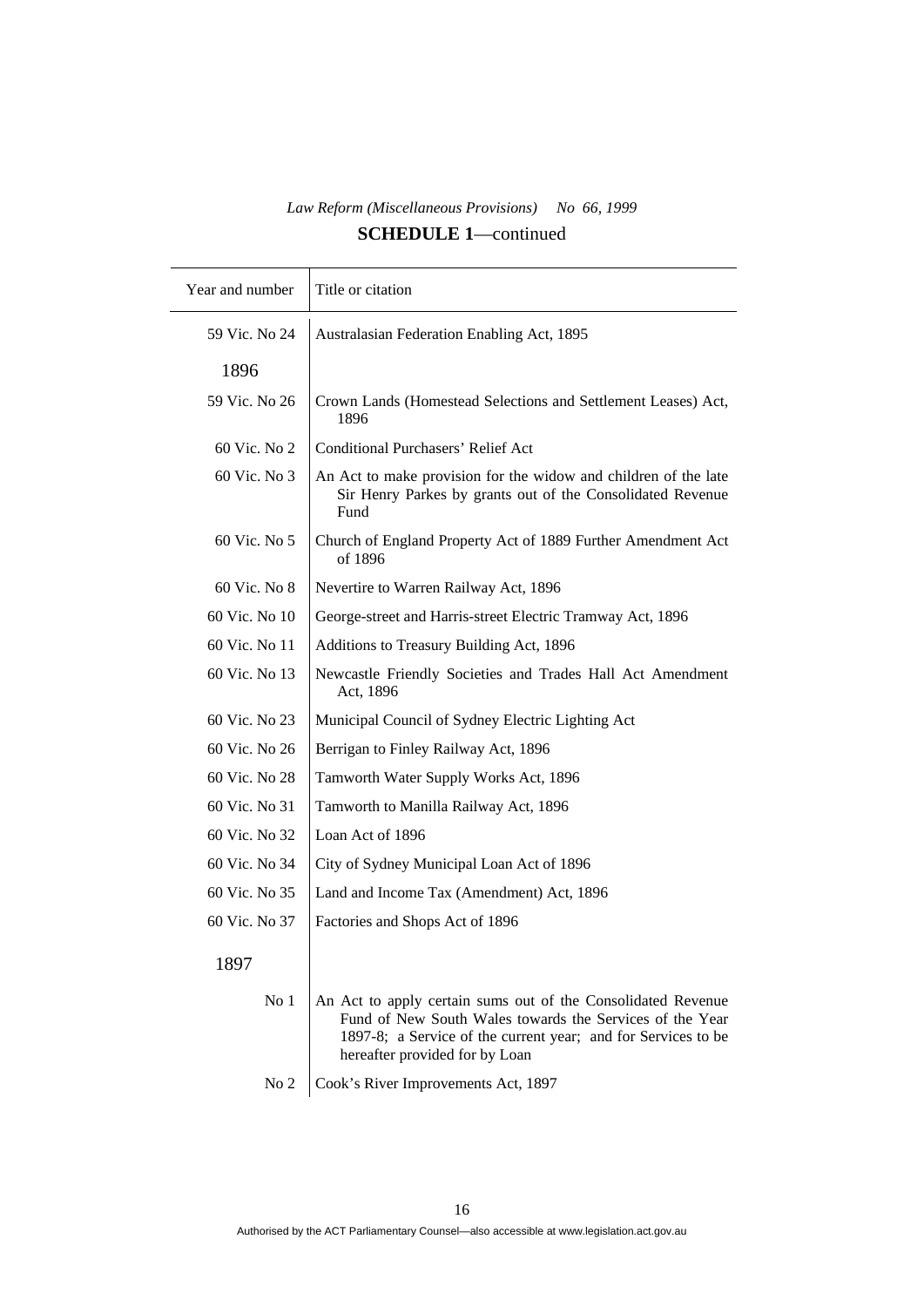| Year and number | Title or citation                                                                                                                                                                          |
|-----------------|--------------------------------------------------------------------------------------------------------------------------------------------------------------------------------------------|
| 1897            |                                                                                                                                                                                            |
| No <sub>3</sub> | Public Instruction (Newcastle Technical College) Act, 1897                                                                                                                                 |
| No 8            | Public Trusts Act, 1897                                                                                                                                                                    |
| No <sub>9</sub> | Field of Mars Resumption Repeal Act, 1897                                                                                                                                                  |
| No 12           | Moree to Inverell Railway Act, 1897                                                                                                                                                        |
| No 13           | An Act to apply certain sums out of the Consolidated Revenue<br>Fund of New South Wales towards the Services of the Year<br>1897-8; and for a Service to be hereafter provided for by Loan |
| No 14           | Hunter District Water and Sewerage Act Amendment Act, 1897                                                                                                                                 |
| No 15           | Australasian Federation (Representatives' Allowance) Act, 1897                                                                                                                             |
| No 18           | Municipal Loans Further Validation Act of 1897                                                                                                                                             |
| No 19           | Pyrmont Bridge Act, 1897                                                                                                                                                                   |
| No 20           | Church and School Lands Act, 1897                                                                                                                                                          |
| No 21           | Land and Income Tax (Amendment) Act, 1897                                                                                                                                                  |
| No 25           | Quarantine Act, 1897                                                                                                                                                                       |
| No 27           | Distillation Act, 1897                                                                                                                                                                     |
| No 30           | Claims against the Government and Crown Suits Act, 1897                                                                                                                                    |
| No 32           | Abattoir Road Act Amendment Act, 1897                                                                                                                                                      |
| No 33           | Cambelltown Reservoir Acts Repeal Act of 1897                                                                                                                                              |
| No 34           | Australasian Federation Enabling Act Amendment Act of 1897                                                                                                                                 |
| No 35           | International Patents and Trade-marks Arrangements Act, 1897                                                                                                                               |
| No 36           | Sydney Water Supply Conduit Additional Works Act, 1897                                                                                                                                     |
| No 37           | Joint Stock Companies Arrangement (Continuation) Act, 1897                                                                                                                                 |
| No 39           | North Sydney Loan Enabling Act of 1897                                                                                                                                                     |
| No 40           | Primitive Methodist Church Property Act of 1897                                                                                                                                            |
| No 41           | Artesian Wells Act, 1897                                                                                                                                                                   |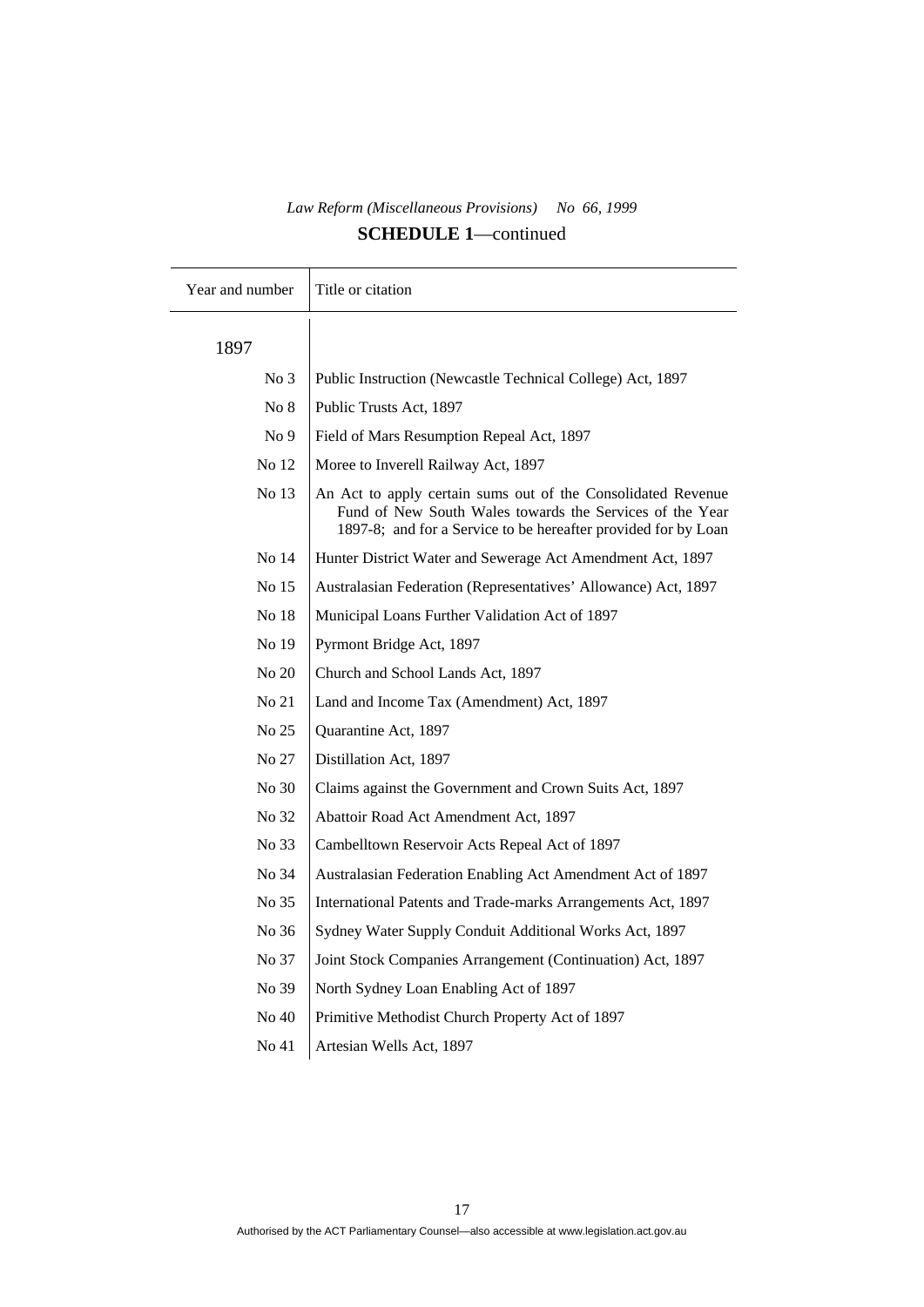| Year and number | Title or citation                                                                                                                                                                                                          |
|-----------------|----------------------------------------------------------------------------------------------------------------------------------------------------------------------------------------------------------------------------|
| 1897            |                                                                                                                                                                                                                            |
| No 42           | Appropriation Act of 1897-8                                                                                                                                                                                                |
| No 43           | Loan Act of 1897                                                                                                                                                                                                           |
| No 44           | Stockton Graving-dock (Leasing) Act, 1897                                                                                                                                                                                  |
| No 45           | Glebe Island Bridge Act, 1897                                                                                                                                                                                              |
| No 46           | Consolidated Revenue Fund (Municipal Grant) Act of 1897                                                                                                                                                                    |
| No 47           | Real Property (Crown Lands) Act, 1897                                                                                                                                                                                      |
| 1898 No 1       | An Act to apply certain sums out of the Consolidated Revenue<br>Fund of New South Wales towards the Services of the Year<br>1898-9; Services of the current year; and for Services to be<br>hereafter provided for by Loan |
| No <sub>3</sub> | Immigration Restriction Act, 1898                                                                                                                                                                                          |
| No <sub>9</sub> | Banks and Bank Holiday Act, 1898                                                                                                                                                                                           |
| No 15           | Commons Regulation Act, 1898                                                                                                                                                                                               |
| No 16           | Public Hospitals Act, 1898                                                                                                                                                                                                 |
| No 21           | Naturalization and Denization Act of New South Wales, 1898                                                                                                                                                                 |
| No 25           | Bankruptcy Act, 1898                                                                                                                                                                                                       |
| No 26           | Medical Practitioners' Act, 1898                                                                                                                                                                                           |
| No 28           | Statute Law Revision Act, 1898                                                                                                                                                                                             |
| No 29           | An Act to apply certain sums out of the Consolidated Revenue<br>Fund of New South Wales towards the Services of the Year<br>1898-9                                                                                         |
| No 31           | Broken Hill Trades Hall Site Act of 1898                                                                                                                                                                                   |
| No 32           | Customs Duties Act, 1898                                                                                                                                                                                                   |
| No 33           | Metropolitan Water (Camden) Act, 1898                                                                                                                                                                                      |
| No 34           | Port Kembla Harbour Act, 1898                                                                                                                                                                                              |
| 1898            |                                                                                                                                                                                                                            |
| No 35           | Appropriation Act of 1898-9                                                                                                                                                                                                |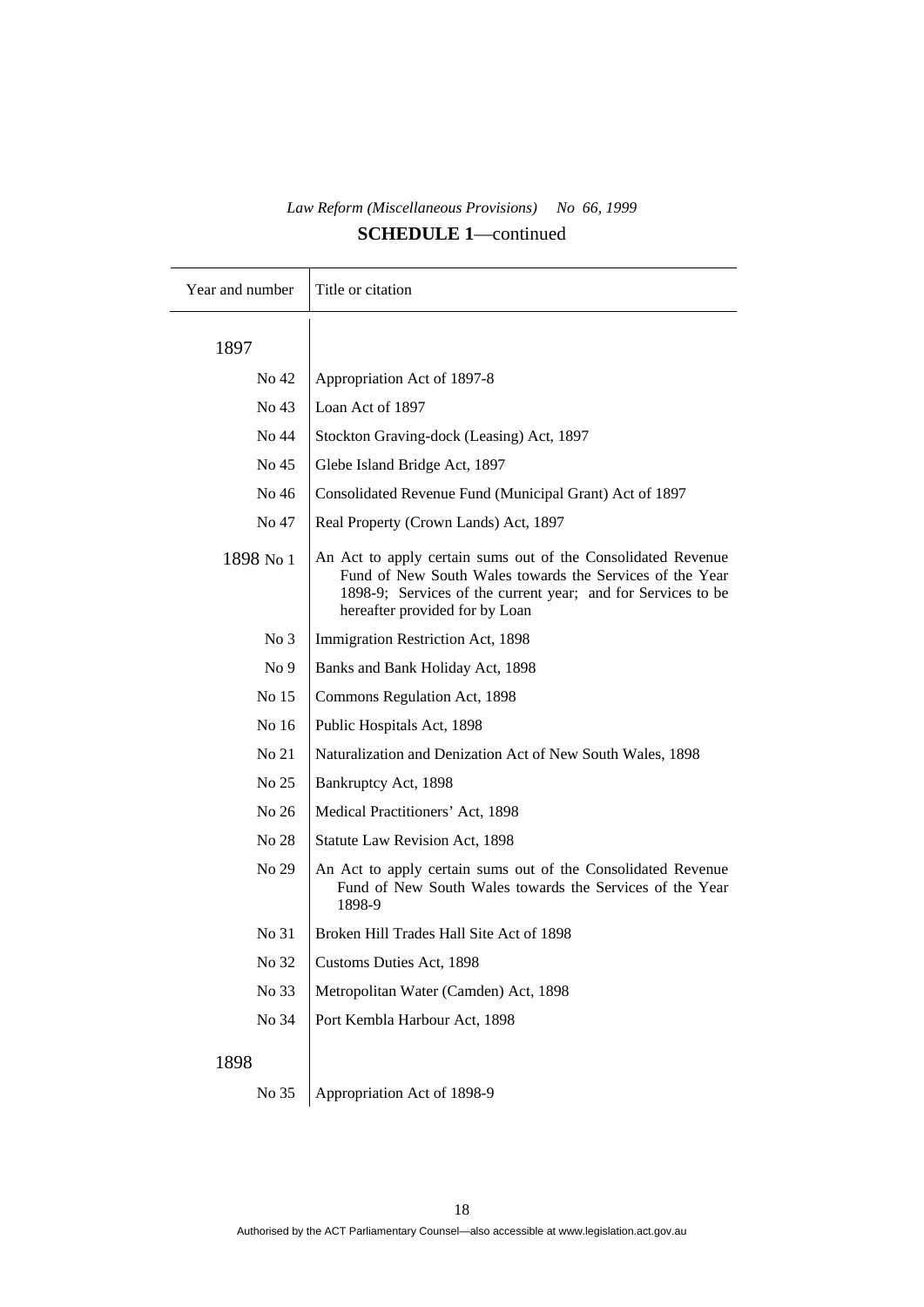| Year and number | Title or citation                                                                                                                                                                               |
|-----------------|-------------------------------------------------------------------------------------------------------------------------------------------------------------------------------------------------|
| No 36           | Loan Act of 1898                                                                                                                                                                                |
| No 37           | Land and Income Tax (Declaratory) Act, 1898                                                                                                                                                     |
| No 38           | Crown Lands Act, 1898                                                                                                                                                                           |
| No 39           | Strathfield Railway Crossing Act, 1898                                                                                                                                                          |
| No 40           | The Rock to Green's Gunyah Railway Act, 1898                                                                                                                                                    |
| No 41           | Koorawatha to Grenfell Railway Act, 1898                                                                                                                                                        |
| No 42           | Byrock to Brewarrina Railway Act, 1898                                                                                                                                                          |
| No 45           | Lunacy Act of 1898                                                                                                                                                                              |
| No 46           | Seaman's Act, 1898                                                                                                                                                                              |
| No 47           | Foreign Seaman Act, 1898                                                                                                                                                                        |
| 1899 No 2       | Australasian Federation Enabling Act, 1899                                                                                                                                                      |
| No <sub>4</sub> | An Act to apply certain sums out of the Consolidated Revenue<br>Fund of New South Wales towards the Services of the Year<br>1899-1900; and for Services to be hereafter provided for by<br>Loan |
| No <sub>5</sub> | An Act to apply certain sums out of the Consolidated Revenue<br>Fund of New South Wales towards the Services of the Year<br>1899-1900                                                           |
| No $6$          | Macleay River Harbour Works Act, 1899                                                                                                                                                           |
| No 7            | Manning River Harbour Works Act, 1899                                                                                                                                                           |
| No 8            | Hastings River Harbour Works Act, 1899                                                                                                                                                          |
| No <sub>9</sub> | Nambucca River Harbour Works Act, 1899                                                                                                                                                          |
| No 10           | An Act to apply certain sums out of the Consolidated Revenue<br>Fund of New South Wales towards the Services of the Year<br>1899-1900; and for Services to be hereafter provided for by<br>Loan |
| 1899            |                                                                                                                                                                                                 |
| No 12           | Military Contingent Act, 1899                                                                                                                                                                   |
| No 19           | Patents Act, 1899                                                                                                                                                                               |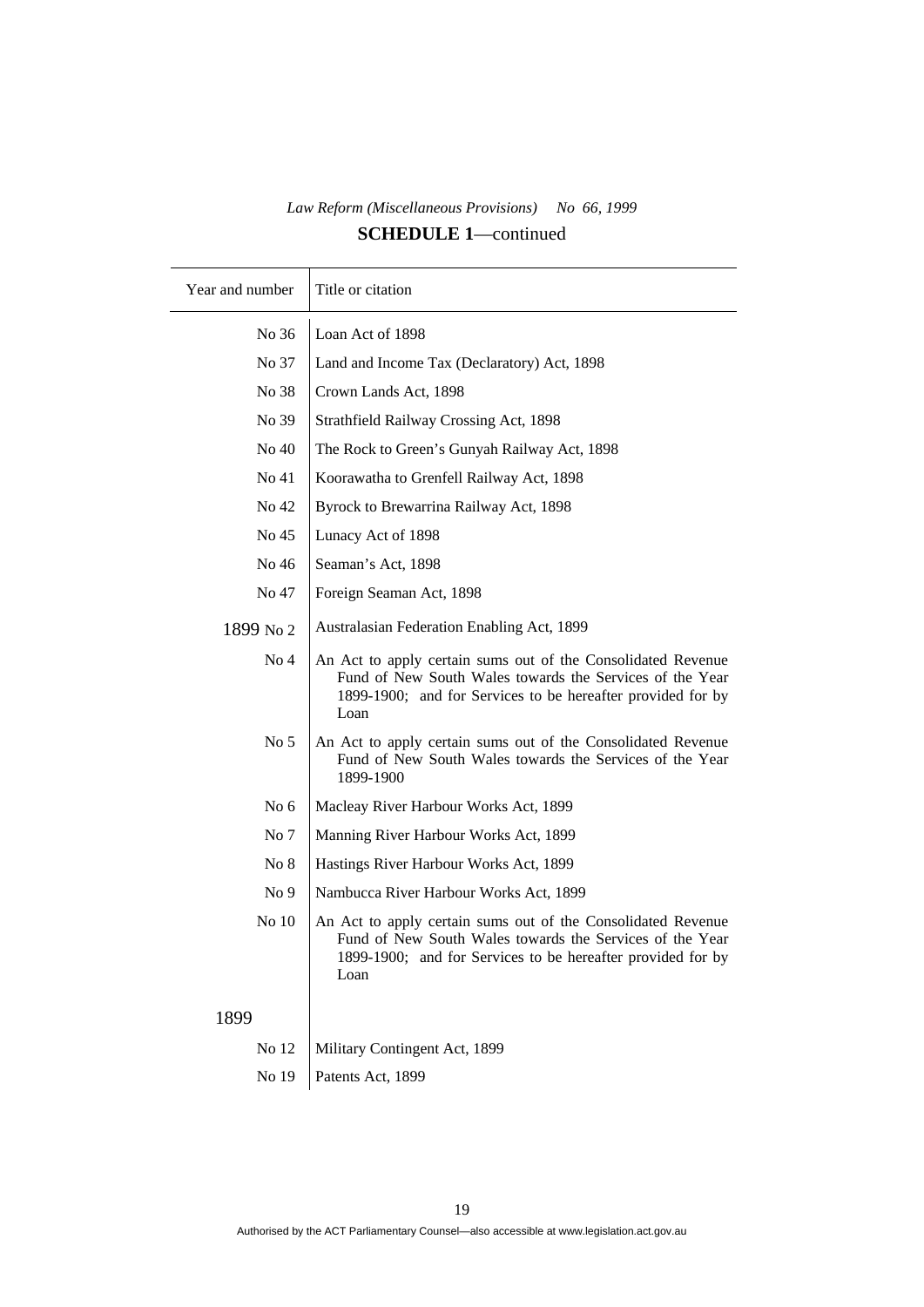| Year and number | Title or citation                                                                                                                     |
|-----------------|---------------------------------------------------------------------------------------------------------------------------------------|
| No 20           | Police Regulation Act, 1899                                                                                                           |
| No 21           | Common Law Procedure Act, 1899                                                                                                        |
| No 24           | Stage-carriages Act, 1899                                                                                                             |
| No 26           | Felons Apprehension Act, 1899                                                                                                         |
| No 27           | Prisons Act 1899                                                                                                                      |
| No 29           | An Act to apply certain sums out of the Consolidated Revenue<br>Fund of New South Wales towards the Services of the Year<br>1899-1900 |
| No 31           | Friendly Societies Act, 1899                                                                                                          |
| No 33           | Bellinger River Harbour Works Act, 1899                                                                                               |
| No 34           | Tweed River Harbour Works Act, 1899                                                                                                   |
| No 35           | Dubbo to Coonamble Railway Act of 1899                                                                                                |
| No 36           | Land Tax (Collection) Act, 1899                                                                                                       |
| No 37           | Goulburn to Crookwell Railway Act, 1899                                                                                               |
| No 41           | Campbelltown Municipal Enabling Act, 1899                                                                                             |
| No 42           | Loan Act of 1899                                                                                                                      |
| No 43           | Appropriation Act of 1899-1900                                                                                                        |
| No 46           | Treasury Bills Act of 1899                                                                                                            |
| No 48           | Treasury Indemnity Act, 1899                                                                                                          |
| No 49           | Wellington Presbyterian Church Lands Act, 1899                                                                                        |
| No 51           | Crown Lands (Amendment) Act, 1899                                                                                                     |
| No 54           | Library and Art Gallery Act, 1899                                                                                                     |
| 1900            |                                                                                                                                       |
| No <sub>1</sub> | An Act to apply certain sums out of the Consolidated Revenue<br>Fund of New South Wales towards the Services of the Year<br>1899-1900 |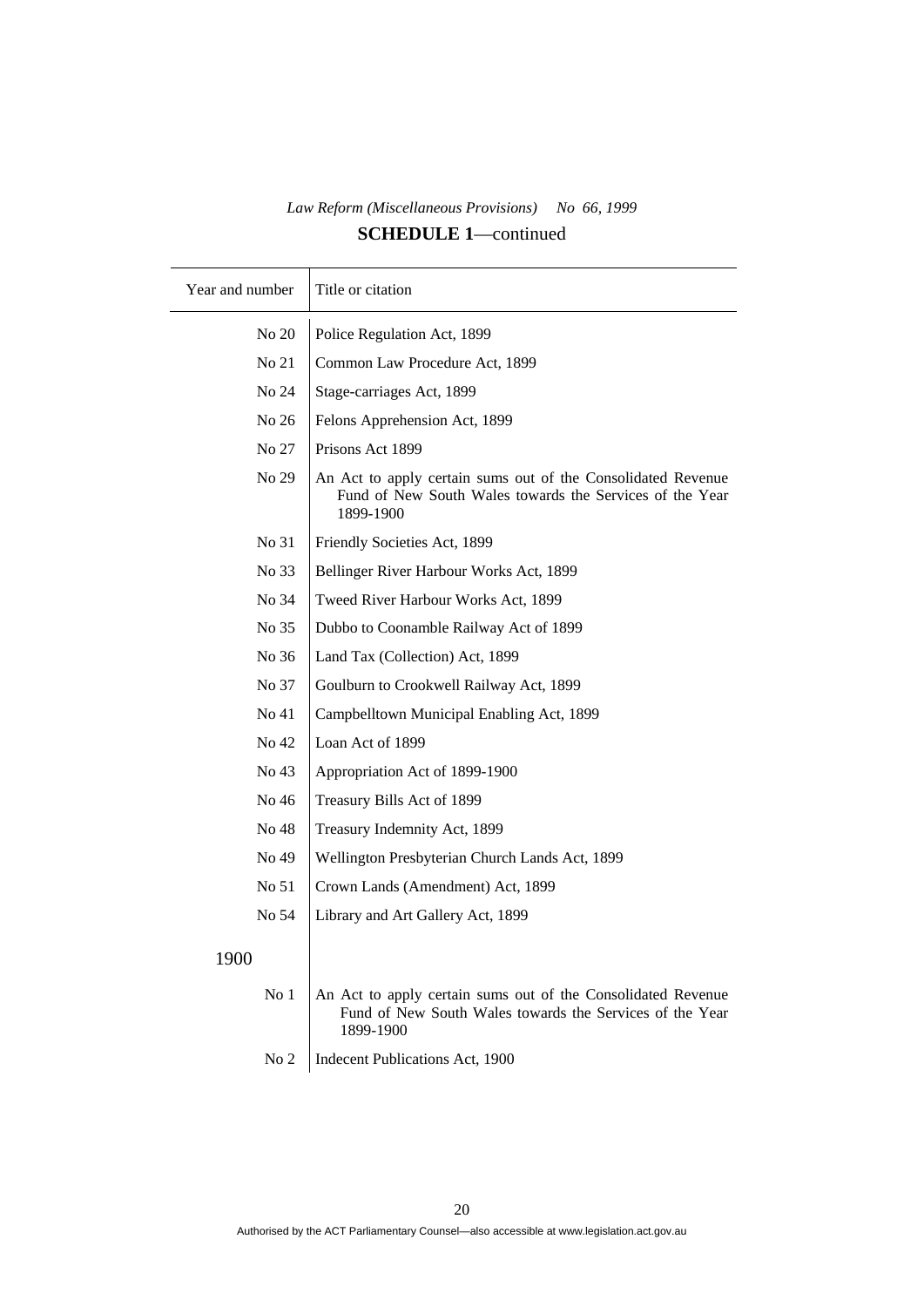| Year and number | Title or citation                                                                                                                                                                               |
|-----------------|-------------------------------------------------------------------------------------------------------------------------------------------------------------------------------------------------|
| No <sub>3</sub> | An Act to apply certain sums out of the Consolidated Revenue<br>Fund of New South Wales towards the Services of the Year<br>1900-1901; and for Services to be hereafter provided for by<br>Loan |
| No <sub>5</sub> | Interest on Judgments Amendment Act, 1900                                                                                                                                                       |
| No <sub>7</sub> | Port Kembla Harbour Act (Amendment) Act, 1900                                                                                                                                                   |
| No 8            | Metropolitan Traffic Act, 1900                                                                                                                                                                  |
| No 9            | An Act to apply certain sums out of the Consolidated Revenue<br>Fund of New South Wales towards the Services of the Year<br>1900-1901                                                           |
| No 10           | Darling Harbour Wharves Resumption Act, 1900                                                                                                                                                    |
| No 14           | Casino to Lismore Railway Act, 1900                                                                                                                                                             |
| No 15           | Public Hospitals (Voting) Act, 1900                                                                                                                                                             |
| No 16           | Sheriff Act, 1900                                                                                                                                                                               |
| No 17           | Public Watering-places Act, 1900                                                                                                                                                                |
| No 18           | Newcastle Pasturage Reserve Act, 1900                                                                                                                                                           |
| No 19           | Trade Marks Act, 1900                                                                                                                                                                           |
| No 22           | University and University Colleges Act, 1900                                                                                                                                                    |
| No 23           | Noxious Microbes Act, 1900                                                                                                                                                                      |
| No 26           | Public Works Act, 1900                                                                                                                                                                          |
| No 28           | Land Tax (Assessment Books) Act, 1900                                                                                                                                                           |
| No 29           | Lindfield-Saint Leonards Railway Crossings Act, 1900                                                                                                                                            |
| No 31           | An Act to apply certain sums out of the Consolidated Revenue<br>Fund of New South Wales towards the Services of the Year<br>1900-1901                                                           |
| No 33           | Medical Practitioners Amendment Act, 1900                                                                                                                                                       |
| No 35           | Supreme Court and Circuit Courts Act, 1900                                                                                                                                                      |
| No 36           | Wollongong Water Supply Works Act, 1900                                                                                                                                                         |
| No 42           | Miners' Accident Relief Act, 1900                                                                                                                                                               |
| No 43           | Gundagai to Tumut Railway Act, 1900                                                                                                                                                             |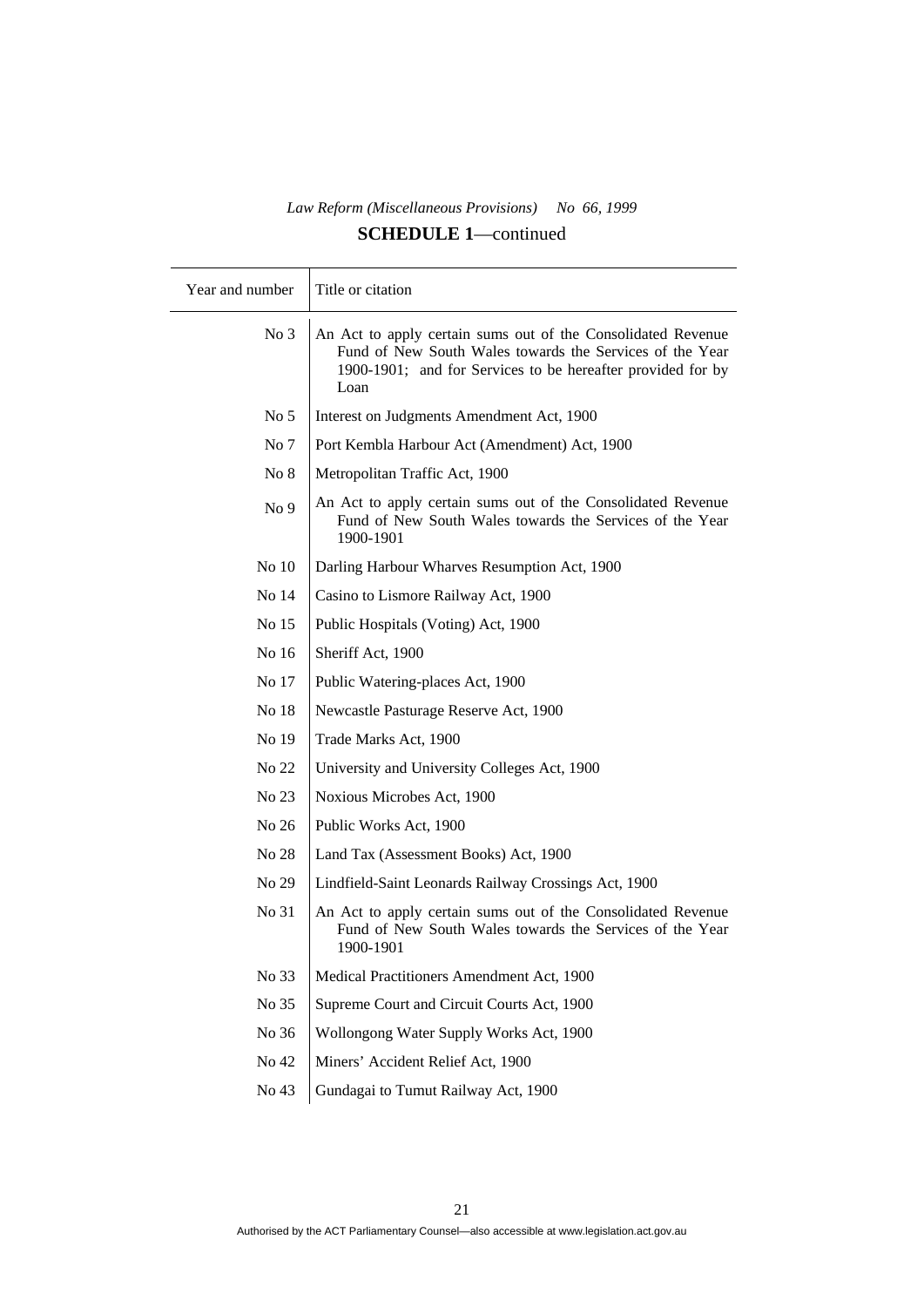| Year and number | Title or citation                                           |
|-----------------|-------------------------------------------------------------|
| No 45           | Dentists Act                                                |
| 1900            |                                                             |
| No 46           | Land Tax (Contribution) Act, 1900                           |
| No 48           | Pacific Cable Enabling Act, 1900                            |
| No 49           | Supreme Court Procedure Act, 1900                           |
| No 50           | Commonwealth Arrangements Act, 1900                         |
| No 51           | Customs (Sugar Drawbacks) Act, 1900                         |
| No 53           | Stamp Duties Amendment Act, 1900                            |
| No 56           | Coal-lumpers Baskets Act of 1900                            |
| No 57           | Public Service (Taxation Officers) Act, 1900                |
| No 58           | Boundary-street Act, 1900                                   |
| No 59           | Appropriation Act of 1900-1901                              |
| No 60           | Loan Act of 1900                                            |
| No 62           | Church and School Lands (Amendment) Act, 1900               |
| No 63           | Electric Tramway (Belmore Park to Fort Macquarie) Act, 1900 |
| No 64           | Narrabri Walgett and Collarendabri Railway Act, 1900        |
| No 65           | Census Act, 1901                                            |
| No 66           | Excise Reduction Act, 1900                                  |
| 1900            |                                                             |
| No 67           | Paddington Streets Extension Act, 1900                      |
| No 68           | Treasury Bills Deficiency Act, 1900                         |
| No 70           | Medical Practitioners Acts Further Amendment Act, 1900      |
| No 73           | Federal Elections Act, 1900                                 |
| No 74           | Old-age Pensions Act, 1900                                  |
| No 75           | Liverpool Municipal Loan Act, 1900                          |
| No 77           | Friendly Societies (Amendment) Act, 1900                    |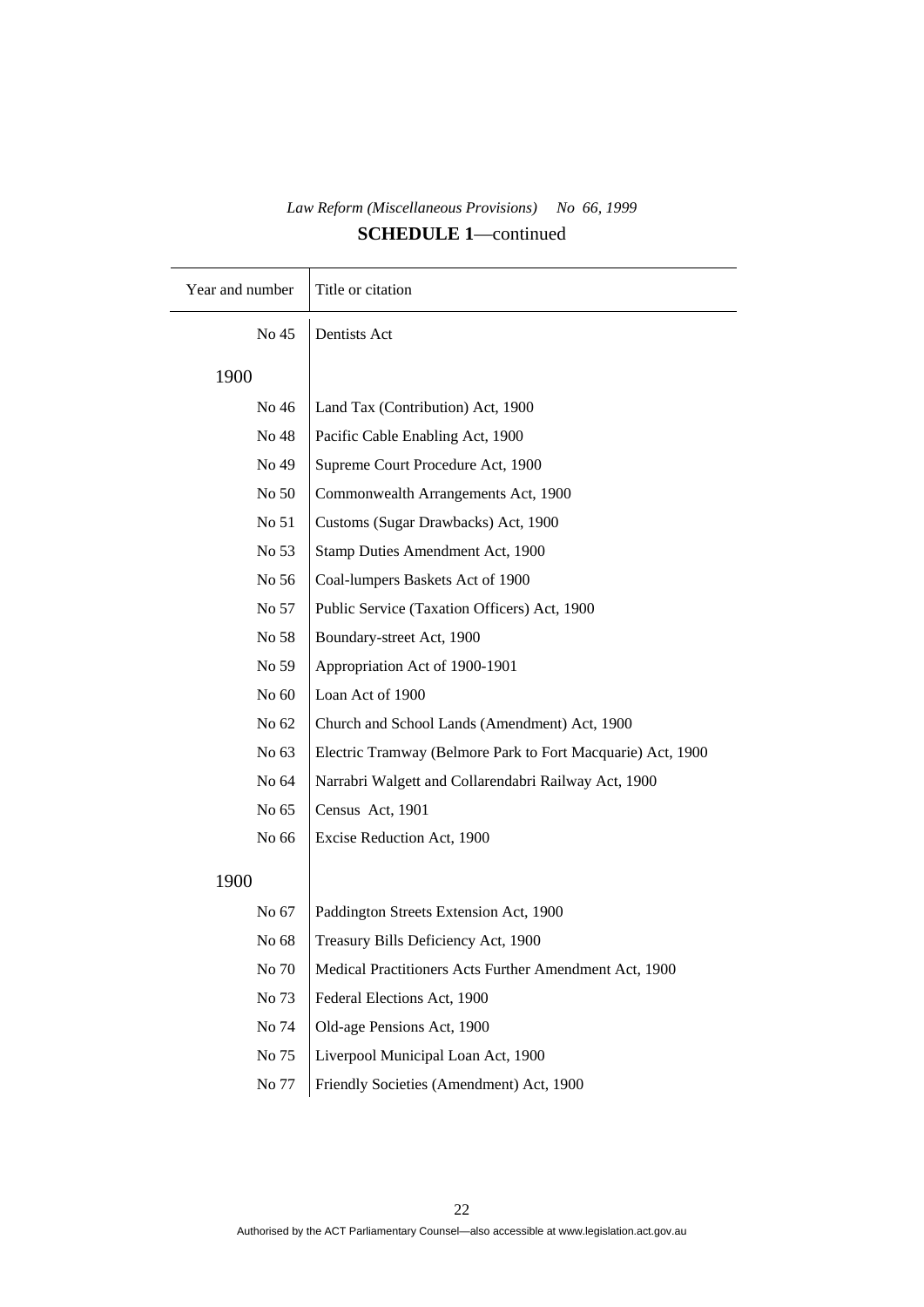| Year and number | Title or citation                                                                                                                                                                               |
|-----------------|-------------------------------------------------------------------------------------------------------------------------------------------------------------------------------------------------|
| No 78           | Governor-General's Establishment Contribution Act, 1900                                                                                                                                         |
| No 82           | Grafton to Casino Railway Act, 1900                                                                                                                                                             |
| No 83           | City Railway Extension (Devonshire-street) Act, 1900                                                                                                                                            |
| No 85           | Culcairn to Germanton Railway Act, 1900                                                                                                                                                         |
| 1901 No 1       | Sydney Harbour Trust Act, 1900                                                                                                                                                                  |
| No <sub>2</sub> | An Act to apply certain sums out of the Consolidated Revenue<br>Fund of New South Wales towards the Services of the Year<br>1901-1902; and for Services to be hereafter provided for by<br>Loan |
| No <sub>3</sub> | An Act to apply certain sums out of the Consolidated Revenue<br>Fund of New South Wales towards the Services of the Year<br>1901-1902                                                           |
| No <sub>6</sub> | Government Railways Act, 1901                                                                                                                                                                   |
| No 7            | Interpleader Act, 1901                                                                                                                                                                          |
| No 10           | Party Processions Prevention Act, 1901                                                                                                                                                          |
| No 16           | Fines and Penalties Act, 1901                                                                                                                                                                   |
| No 18           | Net-fishing (Port Hacking) Act, 1901                                                                                                                                                            |
| No 19           | Inheritance Act of 1901                                                                                                                                                                         |
| No 20           | Devonshire-street Cemetery Act, 1901                                                                                                                                                            |
| 1901            |                                                                                                                                                                                                 |
| No 21           | City of Sydney Municipal Loan Act, 1901                                                                                                                                                         |
| No 24           | Equity Act, 1901                                                                                                                                                                                |
| No 25           | Careless Use of Fire Act, 1901                                                                                                                                                                  |
| No 26           | Birds Protection Act, 1901                                                                                                                                                                      |
| No 29           | Public Institutions Inspection Act, 1901                                                                                                                                                        |
| No 31           | Drainage Promotion Act, 1901                                                                                                                                                                    |
| No 32           | Prickly-pear Destruction Act, 1901                                                                                                                                                              |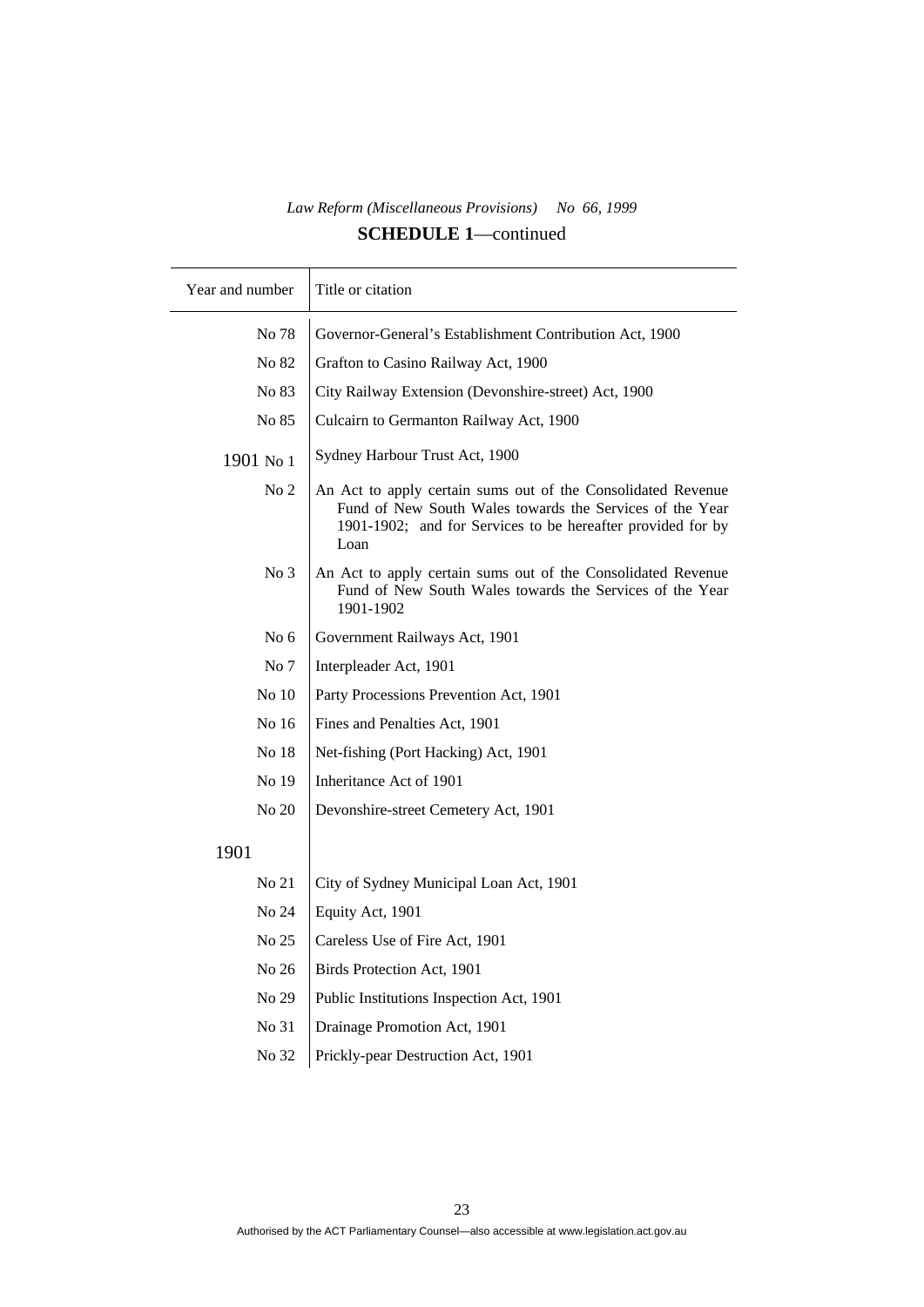| Year and number | Title or citation                                                                                                                     |
|-----------------|---------------------------------------------------------------------------------------------------------------------------------------|
| No 39           | General Post Office (Approaches Improvement) Act Further<br>Amendment Act, 1901                                                       |
| No 40           | Governor's Salary Act, 1901                                                                                                           |
| No 42           | Negotiable Instruments Procedure Act, 1901                                                                                            |
| No 43           | Parliamentary Evidence Act, 1901                                                                                                      |
| No 44           | Prohibition and Mandamus Act, 1901                                                                                                    |
| No 47           | Municipal District of Inverell Reduced Area Act, 1901                                                                                 |
| No 48           | Inter-state Debts Recovery Act, 1901                                                                                                  |
| No 49           | Truck Act Amendment Act of 1901                                                                                                       |
| No 50           | Temora to Wyalong Railway Act, 1901                                                                                                   |
| No 51           | Sydney Female School of Industry (Sale) Act, 1901                                                                                     |
| No 52           | Maitland Hospital Enabling Act, 1901                                                                                                  |
| No 53           | An Act to apply certain sums out of the Consolidated Revenue<br>Fund of New South Wales towards the Services of the Year<br>1901-1902 |
| No 55           | Casino Municipal Boundaries Act, 1901                                                                                                 |
| No 56           | Sydney Industrial Blind Institution Incorporation Act, 1901                                                                           |
| No 57           | Demise of the Crown Act, 1901                                                                                                         |
| No 58           | Public Works Committee Election Act, 1901                                                                                             |
| 1901            |                                                                                                                                       |
| No 59           | Industrial Arbitration Act, 1901                                                                                                      |
| No 60           | Navigation Act, 1901                                                                                                                  |
| No 62           | Loan Act of 1901                                                                                                                      |
| No 63           | Appropriation Act of 1901-1902                                                                                                        |
| No 64           | Prevention of Cruelty to Animals Act 1901                                                                                             |
| No 65           | Sydney Coal Delivery Act 1901                                                                                                         |
| No 68           | Real Property and Conveyancing (Amendment) Act, 1901                                                                                  |
| No 69           | <b>Blockholders Act</b>                                                                                                               |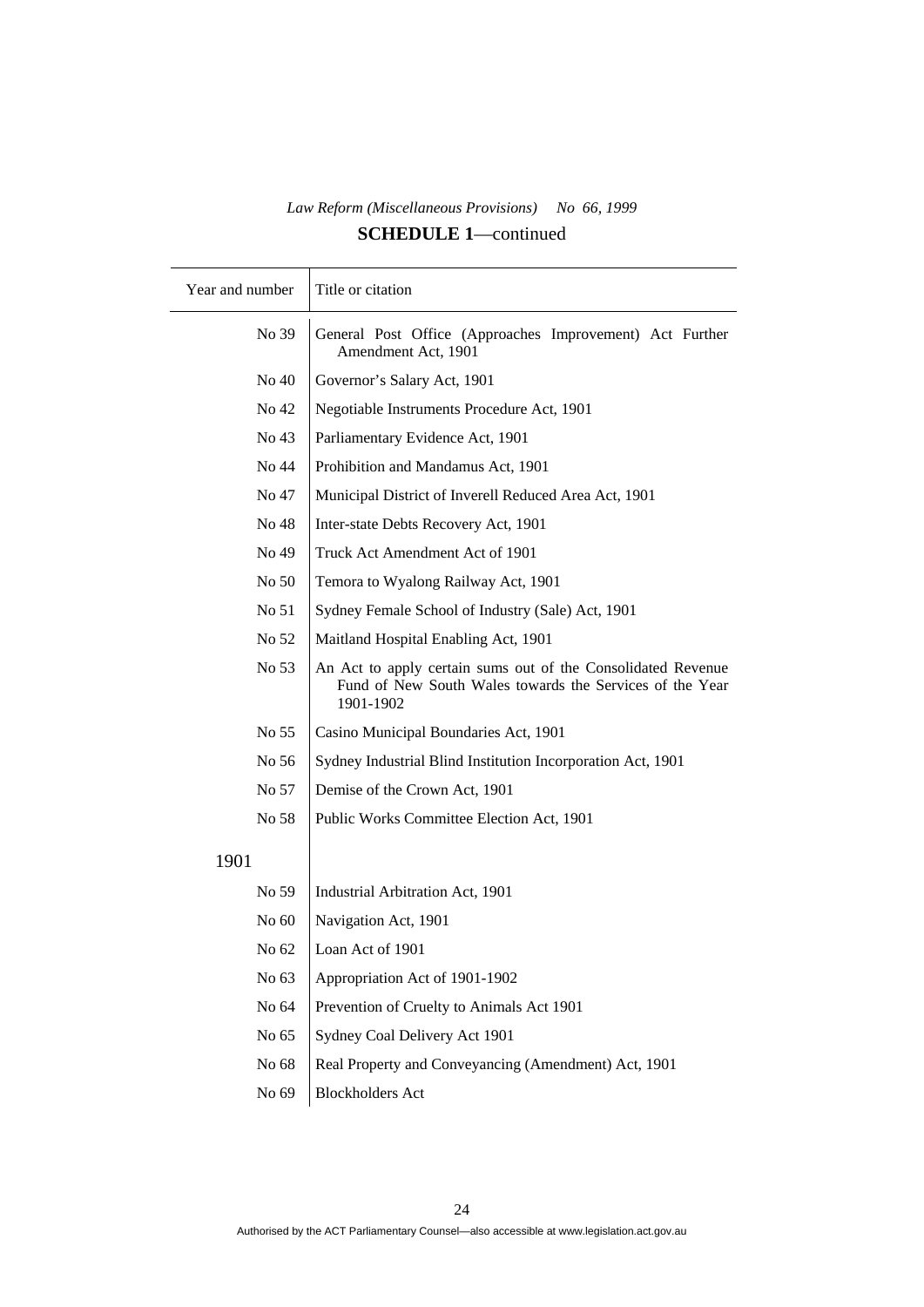$\top$ 

| Year and number | Title or citation                                                                                                                                                                               |
|-----------------|-------------------------------------------------------------------------------------------------------------------------------------------------------------------------------------------------|
| No 70           | Western Lands Act of 1901                                                                                                                                                                       |
| No 71           | Miners' Accident Relief (Amendment) Act, 1901                                                                                                                                                   |
| No 72           | Manilla to Barraba Railway Act, 1901                                                                                                                                                            |
| No 73           | Friendly Societies (Further Amendment) Act, 1901                                                                                                                                                |
| No 75           | Mines Inspection Act, 1901                                                                                                                                                                      |
| 1902 No 2       | Prince Alfred Hospital Additions Act, 1901                                                                                                                                                      |
| No <sub>3</sub> | Vice-Admiralty Vexatious Arrests Act, 1901                                                                                                                                                      |
| No <sub>4</sub> | Government Railways (Commissioner's Salary) Act, 1901                                                                                                                                           |
| No <sub>5</sub> | Manly Water Supply and Sewerage Transfer Act, 1901                                                                                                                                              |
| No 8            | Treasury Bills Deficiency (Amendment) Act, 1901                                                                                                                                                 |
| No <sub>9</sub> | Pyrmont Bridge Extension Act, 1901                                                                                                                                                              |
| No 12           | Little Bay Penitentiary and Prison Act, 1901                                                                                                                                                    |
| No 13           | University of Sydney (Fisher Library) Act, 1901                                                                                                                                                 |
| No 14           | Municipalities (Incorporation Validating) Act, 1901                                                                                                                                             |
| No 16           | Wharfage and Tonnage Rates Act, 1901                                                                                                                                                            |
| No 19           | Native Dogs Destruction and Poisoned Baits Act, 1901                                                                                                                                            |
| 1902            |                                                                                                                                                                                                 |
| No 20           | Necropolis Act 1901                                                                                                                                                                             |
| No 21           | Borough of Drummoyne Loan Enabling Act, 1902                                                                                                                                                    |
| No 25           | An Act to apply certain sums out of the Consolidated Revenue<br>Fund of New South Wales towards the Services of the Year<br>1902-1903; and for Services to be hereafter provided for by<br>Loan |
| No 26           | Audit Act, 1902                                                                                                                                                                                 |
| No 28           | Drainage Promotion Act Amendment Act, 1902                                                                                                                                                      |
| No 30           | Public Health Act, 1902                                                                                                                                                                         |
| No 31           | Public Service Act, 1902                                                                                                                                                                        |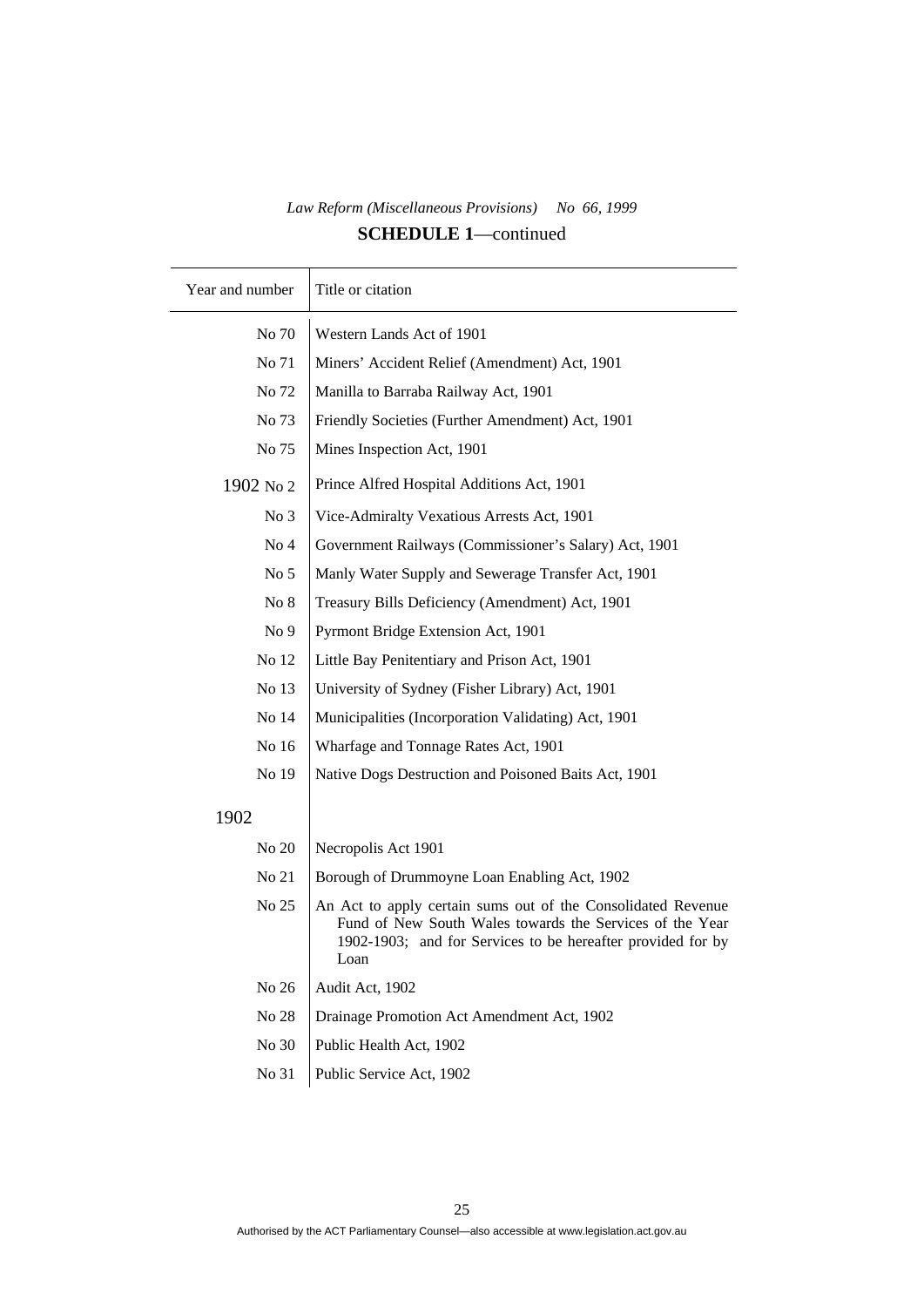| Year and number | Title or citation                                  |
|-----------------|----------------------------------------------------|
| No 32           | Constitution Act, 1902                             |
| No 33           | Parliamentary Electorates and Elections Act, 1902  |
| No 34           | General Legal Procedure Act, 1902                  |
| No 35           | Sydney Corporation Act, 1902                       |
| No 37           | Sydney Abattoir and Nuisances Prevention Act, 1902 |
| No 39           | Width of Streets and Lanes Act, 1902               |
| No 40           | Public Parks Act, 1902                             |
| No 41           | Sydney Mint Act, 1902                              |
| No 42           | Standard Time Act, 1902                            |
| No 44           | Labour Settlements Act, 1902                       |
| No 45           | Agricultural Society Act, 1902                     |
| No 50           | Butchers' Shops Sunday Closing Act, 1902           |
| No 51           | Water Rights Act, 1902                             |
| No 52           | Prince Alfred Hospital Act, 1902                   |
| No 53           | Savings Bank of New South Wales Act, 1902          |
| No 54           | Women's Franchise Act, 1902                        |
| 1902            |                                                    |
| No 56           | Survey Marks Act, 1902                             |
| No 57           | Hay Irrigation Act, 1902                           |
| No 58           | Agreements Validating Act, 1902                    |
| No 59           | Masters and Servants Act, 1902                     |
| No 60           | Sydney Female School of Industry Act, 1902         |
| No 61           | Australian Museum Act, 1902                        |
| No 68           | Trustees of Schools of Arts Enabling Act, 1902     |
| No 70           | Grants for Public Worship Prohibition Act, 1902    |
| No 71           | Women's College Act, 1902                          |
| No 73           | Coal Mines Regulation Act, 1902                    |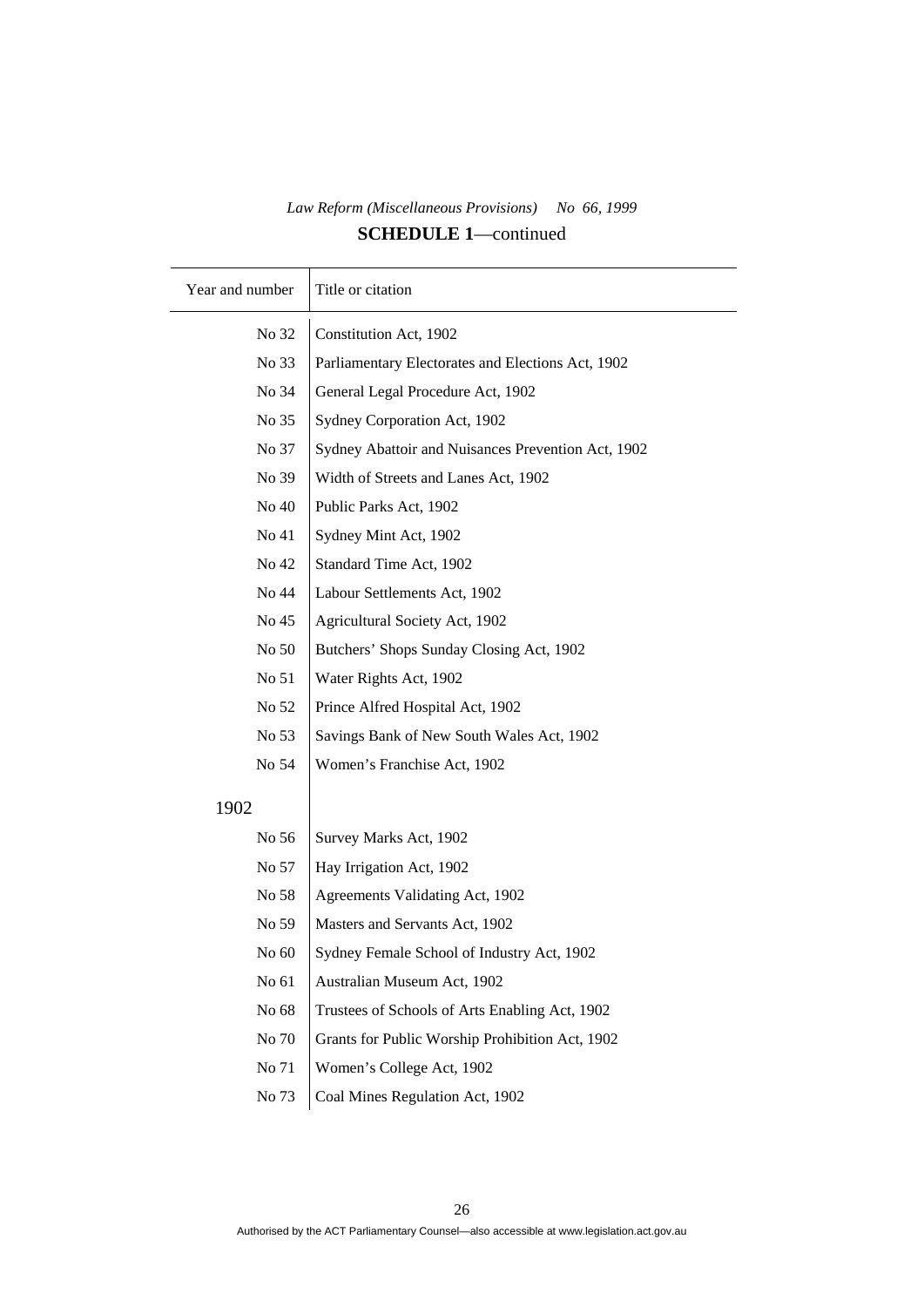| Year and number | Title or citation                                                                                                                                                                               |
|-----------------|-------------------------------------------------------------------------------------------------------------------------------------------------------------------------------------------------|
| No 75           | Fines and Forfeited Recognizances Recovery Act, 1902                                                                                                                                            |
| No 76           | Government Railways (Fencing) Act, 1902                                                                                                                                                         |
| No 78           | Balranald Irrigation Act, 1902                                                                                                                                                                  |
| No 79           | Inscribed Stock Act, 1902                                                                                                                                                                       |
| No 81           | Public Loans Act, 1902                                                                                                                                                                          |
| No 82           | Noxious Trades Act, 1902                                                                                                                                                                        |
| No 83           | Newcastle Sewerage Act, 1902                                                                                                                                                                    |
| No 84           | An Act to apply certain sums out of the Consolidated Revenue<br>Fund of New South Wales towards the Services of the Year<br>1902-1903; and for Services to be hereafter provided for by<br>Loan |
| No 85           | Cobar to Wilcannia Railway Act, 1902                                                                                                                                                            |
| No 86           | Sydney Corporation (Amendment) Act, 1902                                                                                                                                                        |
| No 87           | Sydney Water Supply (Cataract River Dam) Act, 1902                                                                                                                                              |
| No 88           | Bogan Gate to Bulbodney Railway Act, 1902                                                                                                                                                       |
| 1902            |                                                                                                                                                                                                 |
| No 89           | Temora to Barellan Railway Act, 1902                                                                                                                                                            |
| No 90           | Burwood Municipal Loan Validation Act, 1902                                                                                                                                                     |
| No 92           | University and University Colleges (Amendment) Act, 1902                                                                                                                                        |
| No 93           | Water and Drainage Act, 1902                                                                                                                                                                    |
| No 94           | Treasury Bills Act of 1902                                                                                                                                                                      |
| No 97           | Benevolent Society of New South Wales Act of 1902                                                                                                                                               |
| No 99           | Savings Bank of New South Wales (Amendment) Act, 1902                                                                                                                                           |
| No 103          | Municipal Loans Validating Act, 1902                                                                                                                                                            |
| No 104          | Richmond Bridge Act, 1902                                                                                                                                                                       |
| No 105          | Appropriation Act of 1902-1903                                                                                                                                                                  |
| No 107          | Wine Adulteration Act, 1902                                                                                                                                                                     |
| No $108\,$      | Loan Act of 1902                                                                                                                                                                                |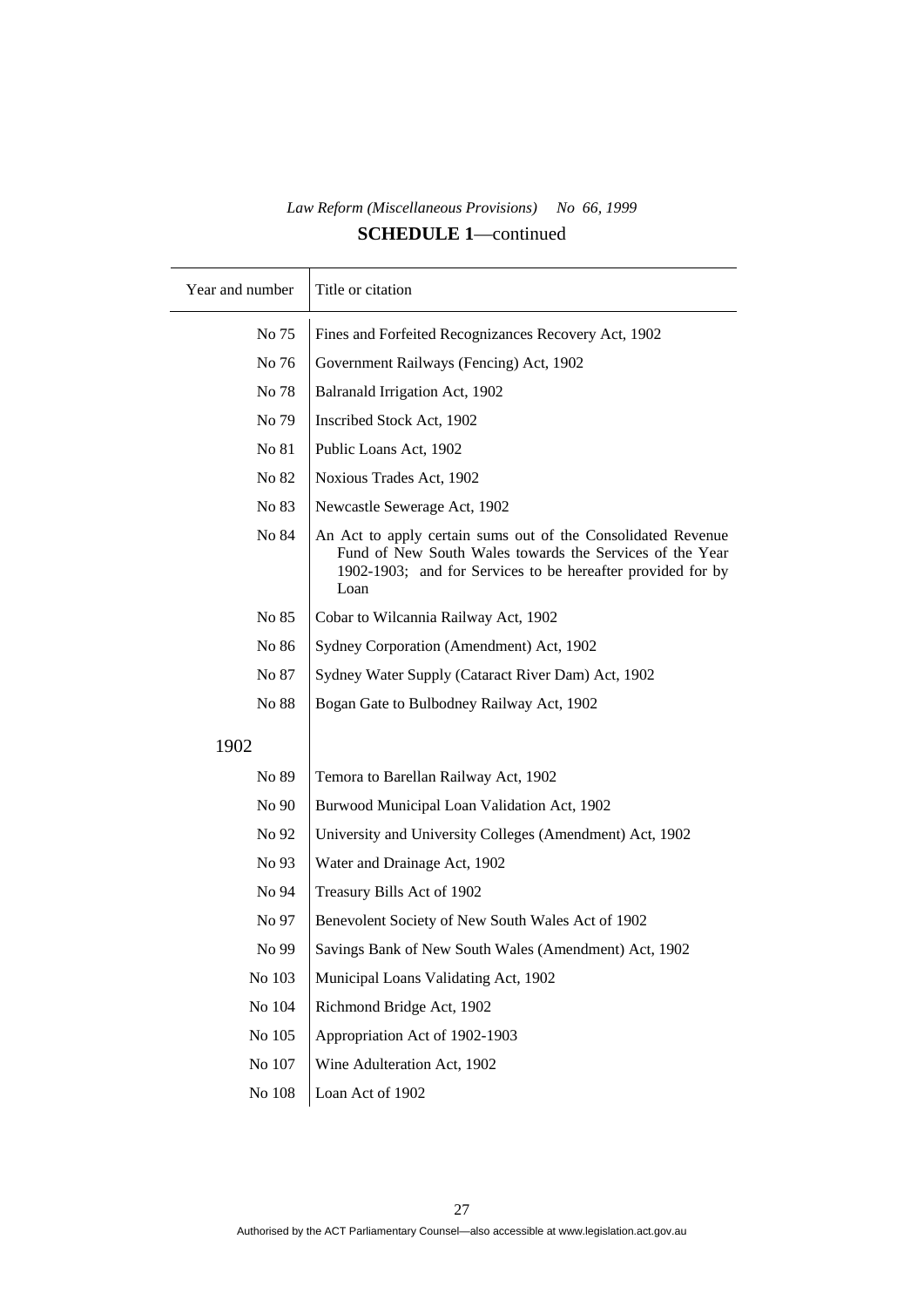| Year and number | Title or citation                                                                                                                                                                               |
|-----------------|-------------------------------------------------------------------------------------------------------------------------------------------------------------------------------------------------|
| No 109          | Appraisement Act, 1902                                                                                                                                                                          |
| No 110          | Public Health (Night-soil Removal) Act, 1902                                                                                                                                                    |
| No 111          | Pastures Protection Act, 1902                                                                                                                                                                   |
| No 112          | Municipalities Relief Act, 1902                                                                                                                                                                 |
| No 113          | City of Sydney Streets Loan Act, 1902                                                                                                                                                           |
| No 114          | Gold Dredging Leases Modification Act, 1902                                                                                                                                                     |
| No 115          | Land Tax (Leases) Act, 1902                                                                                                                                                                     |
| No 116          | Municipal District of Wrightville Naming Act of 1902                                                                                                                                            |
| No 117          | Burwood Municipal Loan Validation Act, 1902                                                                                                                                                     |
| 1903 No 2       | An Act to apply certain sums out of the Consolidated Revenue<br>Fund of New South Wales towards the Services of the Year<br>1903-1904; and for Services to be hereafter provided for by<br>Loan |
| 1903            |                                                                                                                                                                                                 |
| No <sub>3</sub> | An Act to apply certain sums out of the Consolidated Revenue<br>Fund of New South Wales towards the Services of the Year<br>1903-1904                                                           |
| No <sub>4</sub> | Stage-carriages Act Amendment Act of 1903                                                                                                                                                       |
| No <sub>5</sub> | Lithgow Municipal Loans (Validation) Act, 1903                                                                                                                                                  |
| No $6$          | Influx of Criminals Prevention Act, 1903                                                                                                                                                        |
| No 7            | Hawkesbury Benevolent Society's (Amendment) Act, 1903                                                                                                                                           |
| No 8            | Public Service (Superannuation) Act, 1903                                                                                                                                                       |
| No <sub>9</sub> | Senators' Elections Act, 1903                                                                                                                                                                   |
| No 10           | Appropriation Act of 1903-1904                                                                                                                                                                  |
| No 13           | Reduction of Members Referendum Act, 1903                                                                                                                                                       |
| No 14           | Loan Act, 1903                                                                                                                                                                                  |
| No 15           | Crown Lands Act Amendment Act, 1903                                                                                                                                                             |
| No 16           | Sydney Harbour Trust (Leasing) Act, 1903                                                                                                                                                        |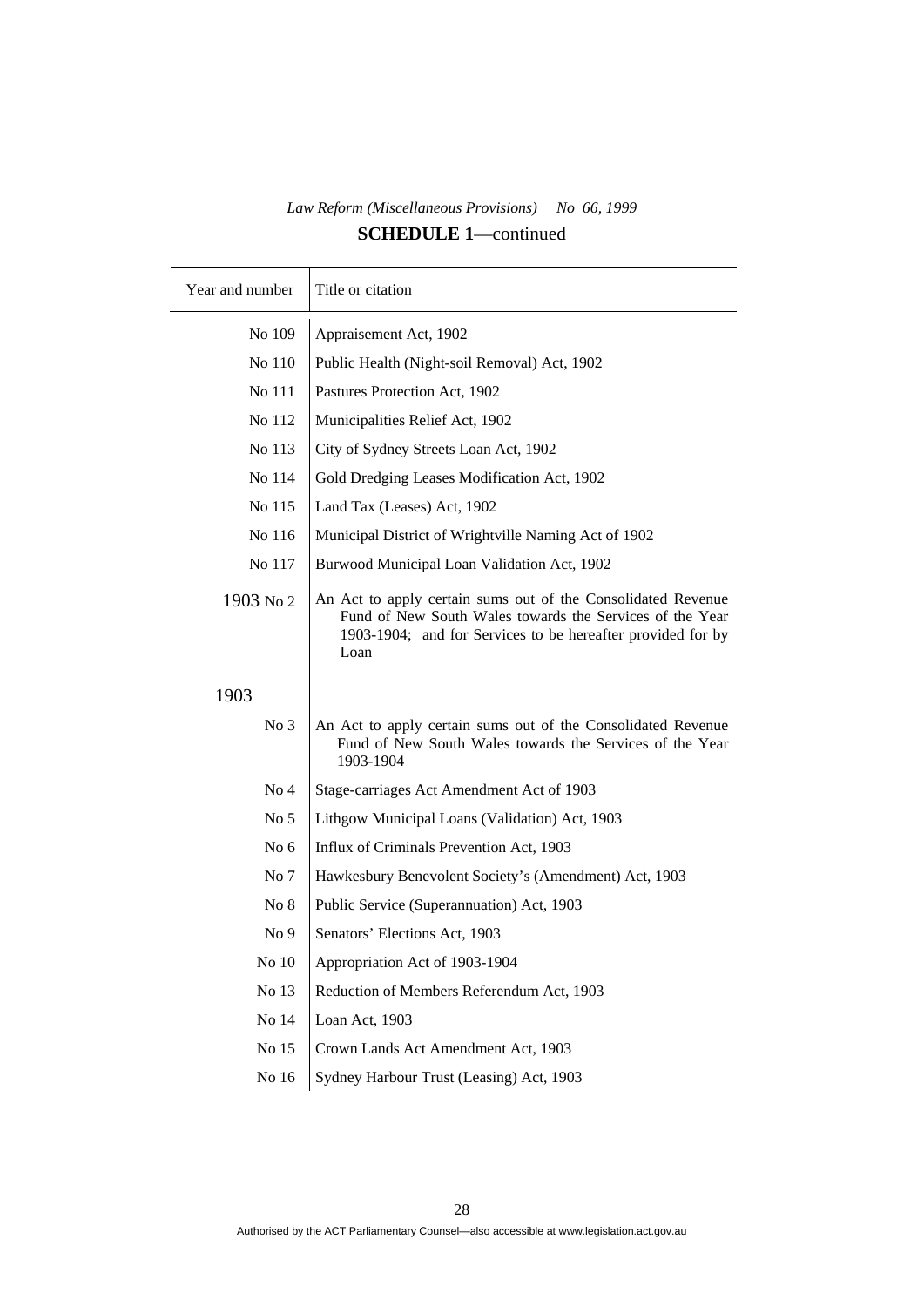| Year and number | Title or citation                                                                                                                                                                               |
|-----------------|-------------------------------------------------------------------------------------------------------------------------------------------------------------------------------------------------|
| No 18           | Native Animals Protection Act, 1903                                                                                                                                                             |
| No 19           | Commercial Causes Act, 1903                                                                                                                                                                     |
| No 21           | Deaf, Dumb, and Blind Institution Vesting Act, 1903                                                                                                                                             |
| 1904 No 1       | Electorates Redistribution Act, 1904                                                                                                                                                            |
| No <sub>2</sub> | An Act to apply certain sums out of the Consolidated Revenue<br>Fund of New South Wales towards the Services of the Year<br>1904-1905                                                           |
| No <sub>3</sub> | An Act to apply certain sums out of the Consolidated Revenue<br>Fund of New South Wales towards the Services of the Year<br>1904-1905; and for Services to be hereafter provided for by<br>Loan |
| No <sub>4</sub> | Claims against the Government and Crown Suits (Amendment)<br>Act, 1904                                                                                                                          |
| 1904            |                                                                                                                                                                                                 |
| No <sub>5</sub> | Public Works Committee Act, 1904                                                                                                                                                                |
| No $6$          | Legal Process Facilitation Act, 1904                                                                                                                                                            |
| No 7            | An Act to apply certain sums out of the Consolidated Revenue<br>Fund of New South Wales towards the Services of the Year<br>1904-1905                                                           |
| No 8            | Treasury Bills Redemption Act, 1904                                                                                                                                                             |
| No <sub>9</sub> | Master in Equity (Deputy) Act, 1904                                                                                                                                                             |
| No 10           | Henry Wait Bequest Act, 1904                                                                                                                                                                    |
| No 11           | Coal Mines Regulation (Inspection) Act, 1904                                                                                                                                                    |
| No 12           | Treasury Indemnity Act, 1904                                                                                                                                                                    |
| No 13           | Miners' Accident Relief (Validating) Act, 1904                                                                                                                                                  |
| No 15           | Library and Art Gallery Amendment Act, 1904                                                                                                                                                     |
| No $17\,$       | Land and Income Tax (Amendment) Act, 1904                                                                                                                                                       |
| No $18$         | Municipal Loans (Validating) Act, 1904                                                                                                                                                          |
| No 19           | State Debt and Sinking Fund Act, 1904                                                                                                                                                           |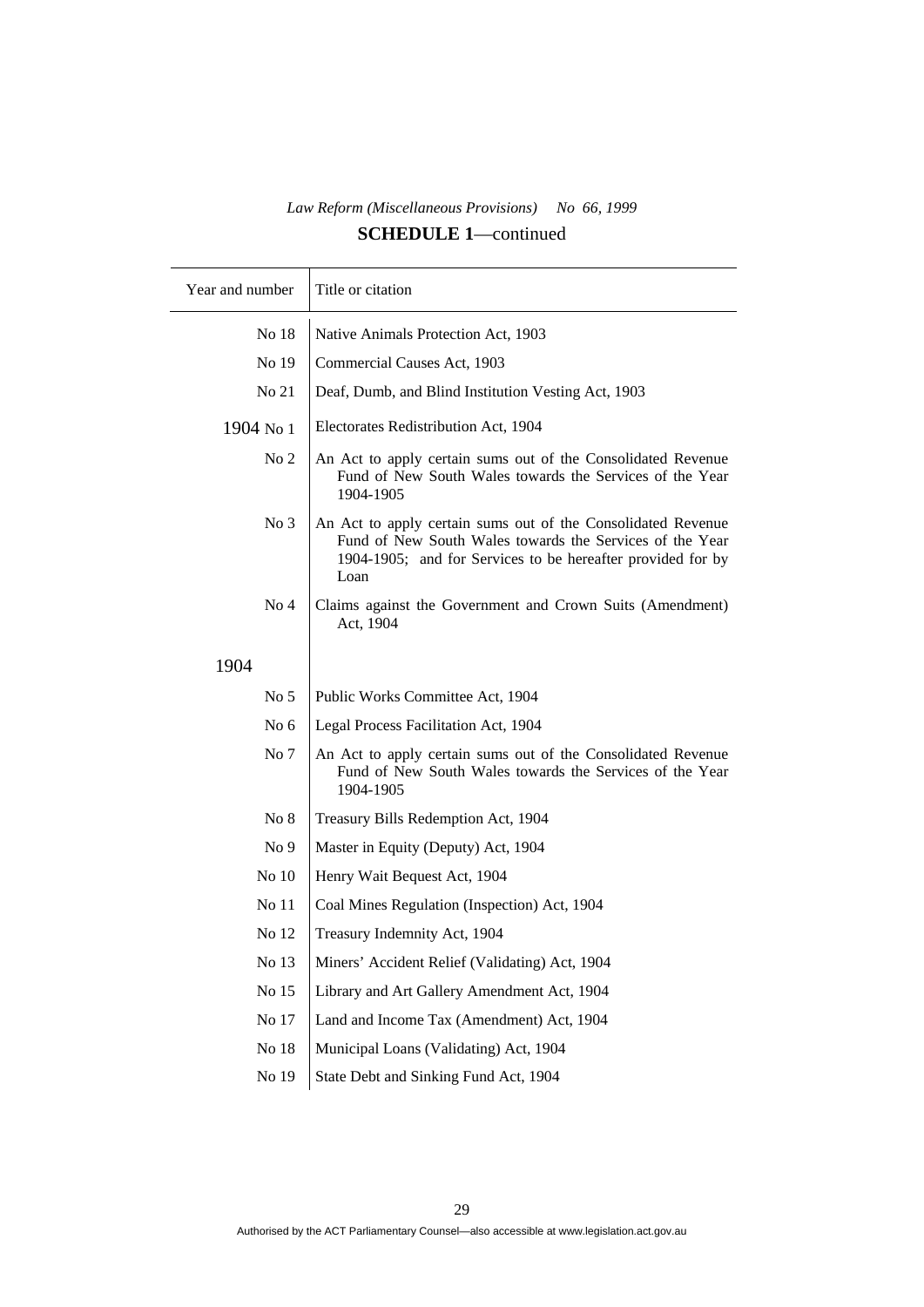| Year and number | Title or citation                                                                                                                                                                               |
|-----------------|-------------------------------------------------------------------------------------------------------------------------------------------------------------------------------------------------|
| No 20           | Pastures Protection Amendment Act, 1904                                                                                                                                                         |
| No 21           | Mines Inspection Amendment Act of 1904                                                                                                                                                          |
| No 22           | Navigation Amendment (Regulations) Act, 1904                                                                                                                                                    |
| No 23           | Centenary Park Sale Act, 1904                                                                                                                                                                   |
| No 24           | Stamp Duties (Amendment) Act, 1904                                                                                                                                                              |
| No 26           | Sydney Harbour Rates Act, 1904                                                                                                                                                                  |
| No 28           | Hyde, Cook, and Phillip Parks Act, 1904                                                                                                                                                         |
| No 29           | Parramatta Friendly Societies' Hall Site Vesting Act                                                                                                                                            |
| No 30           | Oxford-street Extension Act, 1904                                                                                                                                                               |
| No 31           | Loan Act, 1904                                                                                                                                                                                  |
| 1904            |                                                                                                                                                                                                 |
| No 32           | Appropriation Act of 1904-1905                                                                                                                                                                  |
| No 35           | Dental Hospitals Union Act, 1904                                                                                                                                                                |
| No 37           | Closer Settlement Act, 1904                                                                                                                                                                     |
| 1905 No 1       | Industrial Arbitration (Temporary Court) Act, 1905                                                                                                                                              |
| No <sub>4</sub> | Lands Commission Act, 1905                                                                                                                                                                      |
| No <sub>5</sub> | An Act to apply certain sums out of the Consolidated Revenue<br>Fund of New South Wales towards the Services of the Year<br>1905-1906; and for Services to be hereafter provided for by<br>Loan |
| No $6$          | Centenary Park Sale (Conveyancing) Act, 1905                                                                                                                                                    |
| No 7            | Darling Island Vesting Act, 1905                                                                                                                                                                |
| No 9            | Wollongong Harbour Trust Resumption Act, 1905                                                                                                                                                   |
| No 10           | New South Wales Institution for the Deaf and Dumb and the<br>Blind Incorporation Act of 1905                                                                                                    |
| No 11           | Lands Commission (Amendment) Act, 1905                                                                                                                                                          |
| No 13           | Government Motor Omnibus Act, 1905                                                                                                                                                              |
| No 14           | Statistical Maps Act, 1905                                                                                                                                                                      |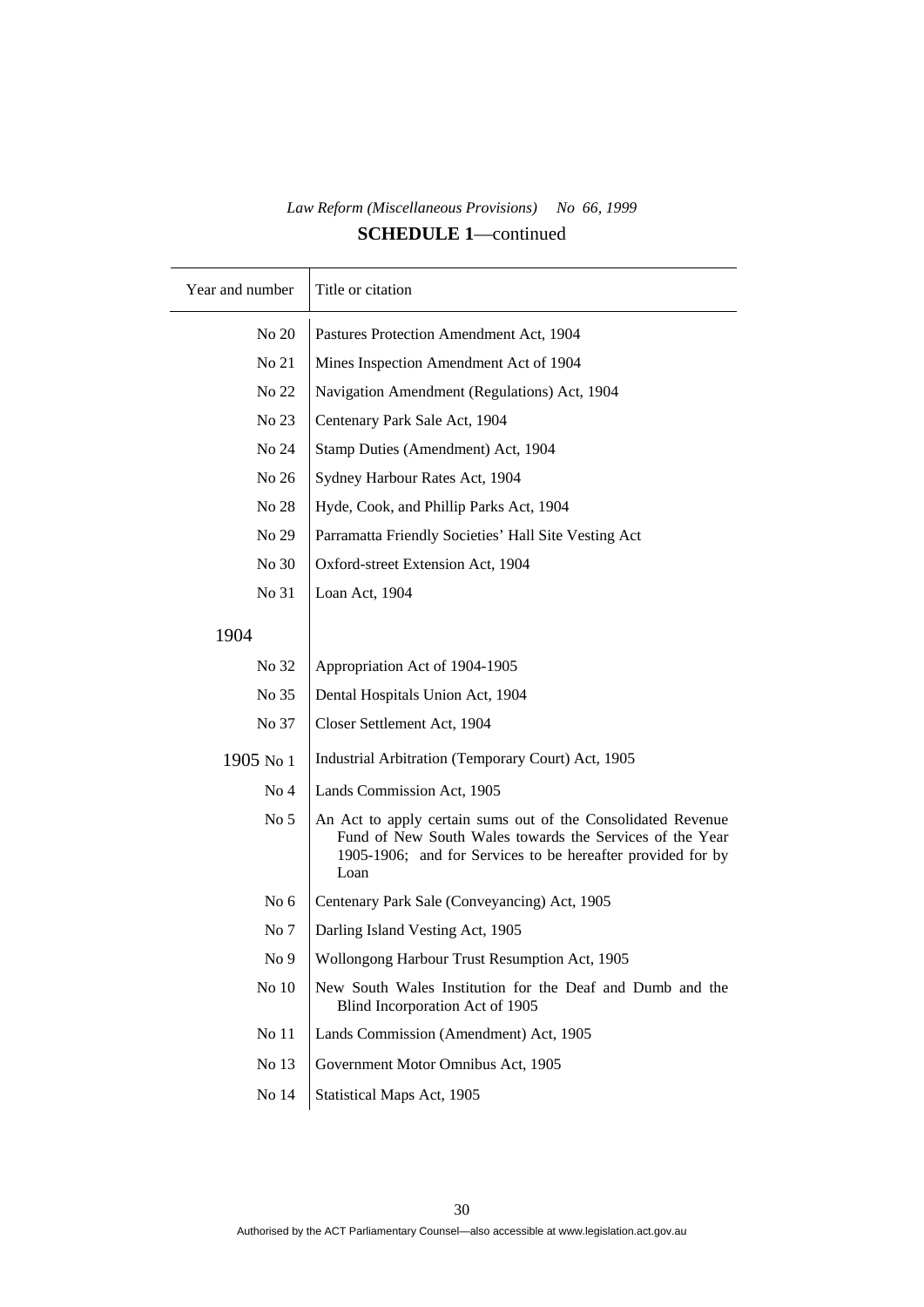| Year and number | Title or citation                                                                                                                     |
|-----------------|---------------------------------------------------------------------------------------------------------------------------------------|
| No 17           | Lands Commission (Witnesses) Act, 1905                                                                                                |
| No 19           | An Act to apply certain sums out of the Consolidated Revenue<br>Fund of New South Wales towards the Services of the Year<br>1905-1906 |
| No 20           | Observatory Hill Lands Leasing Act, 1905                                                                                              |
| No 21           | Tamworth Show-ground (Amendment) Act, 1905                                                                                            |
| No 23           | Parramatta Sewerage and Drainage Act, 1905                                                                                            |
| No 25           | Coal Mines Regulation (Amending) Act, 1905                                                                                            |
| No 26           | Liverpool Municipal Loan (Amendment) Act, 1905                                                                                        |
| 1905            |                                                                                                                                       |
| No 27           | Friendly<br>Newcastle<br>Societies<br>and<br>Trades<br>Hall<br><b>Site</b><br>Act<br>Amendment Act of 1905                            |
| No 28           | National Library Act, 1905                                                                                                            |
| No 29           | Appropriation Act of 1905-1906                                                                                                        |
| No 30           | Treasury Bills Deficiency Act, 1905                                                                                                   |
| No 31           | Taxation Amending Act, 1905                                                                                                           |
| No 32           | Treasury Indemnity Act, 1905                                                                                                          |
| No 34           | Sydney Water Supply Conduit Additional Works Act, 1905                                                                                |
| No 36           | Loan Act, 1905                                                                                                                        |
| No 37           | Sydney Harbour Trust (Reclamations and Leasing) Act, 1905                                                                             |
| No 38           | Western Lands (Amendment) Act of 1905                                                                                                 |
| No 39           | Sydney Corporation Amendment Act, 1905                                                                                                |
| No 42           | Crown Lands Amendment Act of 1905                                                                                                     |
| No 43           | Country Towns Water and Sewerage (Amendment) Act, 1905                                                                                |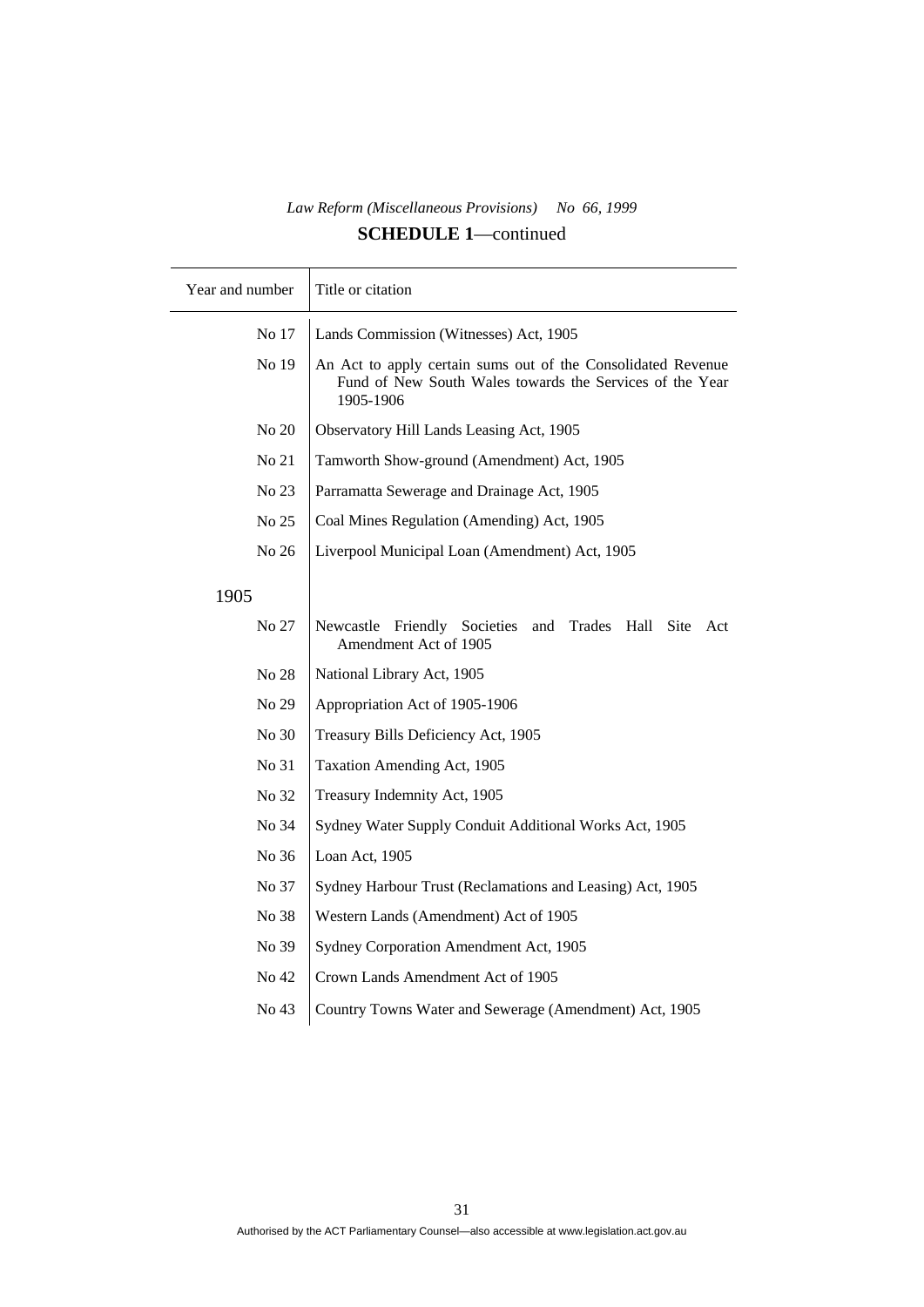| Year and number | Title or citation                                                                                                                                                                                      |
|-----------------|--------------------------------------------------------------------------------------------------------------------------------------------------------------------------------------------------------|
| 1906 No 1       | An Act to apply certain sums out of the Consolidated Revenue<br>Fund of New South Wales towards the Services of the Year<br>1906-1907; and for Services to be hereafter provided for by<br>Loan        |
| No <sub>2</sub> | Railways (Victorian and Queensland By-laws) Enabling Act                                                                                                                                               |
| No <sub>3</sub> | Consolidated Revenue Fund (Municipal Grant) Act, 1906                                                                                                                                                  |
| No <sub>4</sub> | Dower Abolition Act, 1906                                                                                                                                                                              |
| No <sub>5</sub> | Stock Registration Transfer Act, 1906                                                                                                                                                                  |
| No 7            | Railway Commissioners Appointment Act, 1906                                                                                                                                                            |
| No 8            | Royal Alexandra Hospital for Children Incorporation Act of 1906                                                                                                                                        |
| No <sub>9</sub> | Public Works and Closer Settlement Funds Act, 1906                                                                                                                                                     |
| 1906            |                                                                                                                                                                                                        |
| No 10           | Borough of Balmain Electric Lighting Act                                                                                                                                                               |
| No 11           | An Act to apply certain sums out of the Consolidated Revenue<br>Fund and the Public Works Fund towards the Services of the<br>Year 1906-1907; and for Services to be hereafter provided for<br>by Loan |
| No 16           | Sydney Corporation Amendment Act, 1906                                                                                                                                                                 |
| No 17           | Sydney Council (Resumption Moneys) Act, 1906                                                                                                                                                           |
| No 18           | North Coast Railway Act, 1906                                                                                                                                                                          |
| No 19           | Bellevue Hill Tramway Act, 1906                                                                                                                                                                        |
| No 21           | Royal Alexandra Hospital for Children Incorporation Amendment<br>Act of 1906                                                                                                                           |
| No 23           | Sydney Stock-driving Act, 1906                                                                                                                                                                         |
| No 24           | East to West Maitland Tramway Act, 1906                                                                                                                                                                |
| No 25           | Belmore to Chapel Road Railway Act, 1906                                                                                                                                                               |
| No 26           | Addison-road to Dulwich Hill Electric Tramway Act, 1906                                                                                                                                                |
| No 27           | Judges' Pensions Amendment Act, 1906                                                                                                                                                                   |
| No 28           | Police Regulation (Superannuation) Act, 1906                                                                                                                                                           |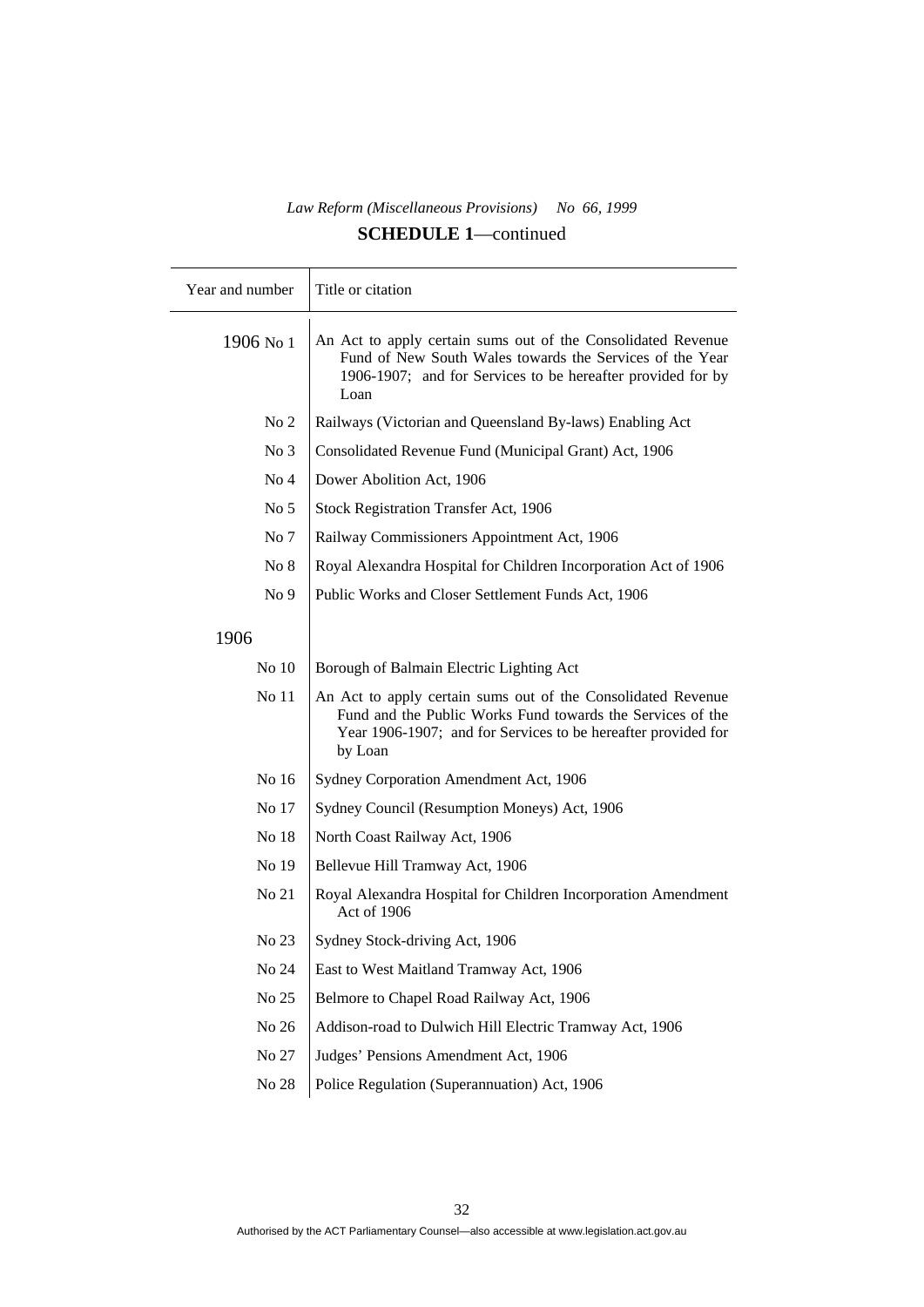| Year and number | Title or citation                                                 |
|-----------------|-------------------------------------------------------------------|
| No 31           | Friendly Societies (Amendment) Act, 1906                          |
| No 32           | George-street to Erskinville Tramway Act, 1906                    |
| No 33           | Hunter District Water and Sewerage (Amendment) Act, 1906          |
| No 34           | Municipal Loans Authorisation and Validation Act, 1906            |
| No 35           | Mudgee to Dunedoo, via Canadian Lead, Railway Act, 1906           |
| No 36           | Great Western Railway Deviation (Lithgow Zigzag) Act, 1906        |
| No 38           | Appropriation Act of 1906-1907                                    |
| No 39           | Loan Act, 1906                                                    |
| No 40           | Local Government Extension Act, 1906                              |
| 1906            |                                                                   |
| No 41           | Parliamentary Elections Act, 1906                                 |
| No 42           | Improvement Leases Cancellation Act, 1906                         |
| No 43           | Public Works Committee (Amendment) Act, 1906                      |
| No 44           | Closer Settlement (Amendment) Act, 1906                           |
| No 45           | Careless Use of Fire (Amendment) Act, 1906                        |
| No 46           | Barren Jack Dam and Murrumbidgee Canals Construction Act,<br>1906 |
| No 47           | Taxation Amending Act, 1906                                       |
| No 48           | Government Savings Bank Act, 1906                                 |
| No 50           | Illawarra Suburbs Sewerage Construction Act, 1906                 |
| No 51           | Drummoyne Sewerage Construction Act, 1906                         |
| No 52           | Wallsend-Buttai Pipe-line Construction Act, 1906                  |
| No 53           | David Berry Hospital Act, 1906                                    |
| No 54           | Broken Hill and Umberumberka Water Supply Act, 1906               |
| No 55           | Gaming and Betting (Amendment) Act, 1906                          |
| No 57           | Tocumwal Railway Extension Act, 1906                              |
| No 58           | Sydney Abattoir Construction Act, 1906                            |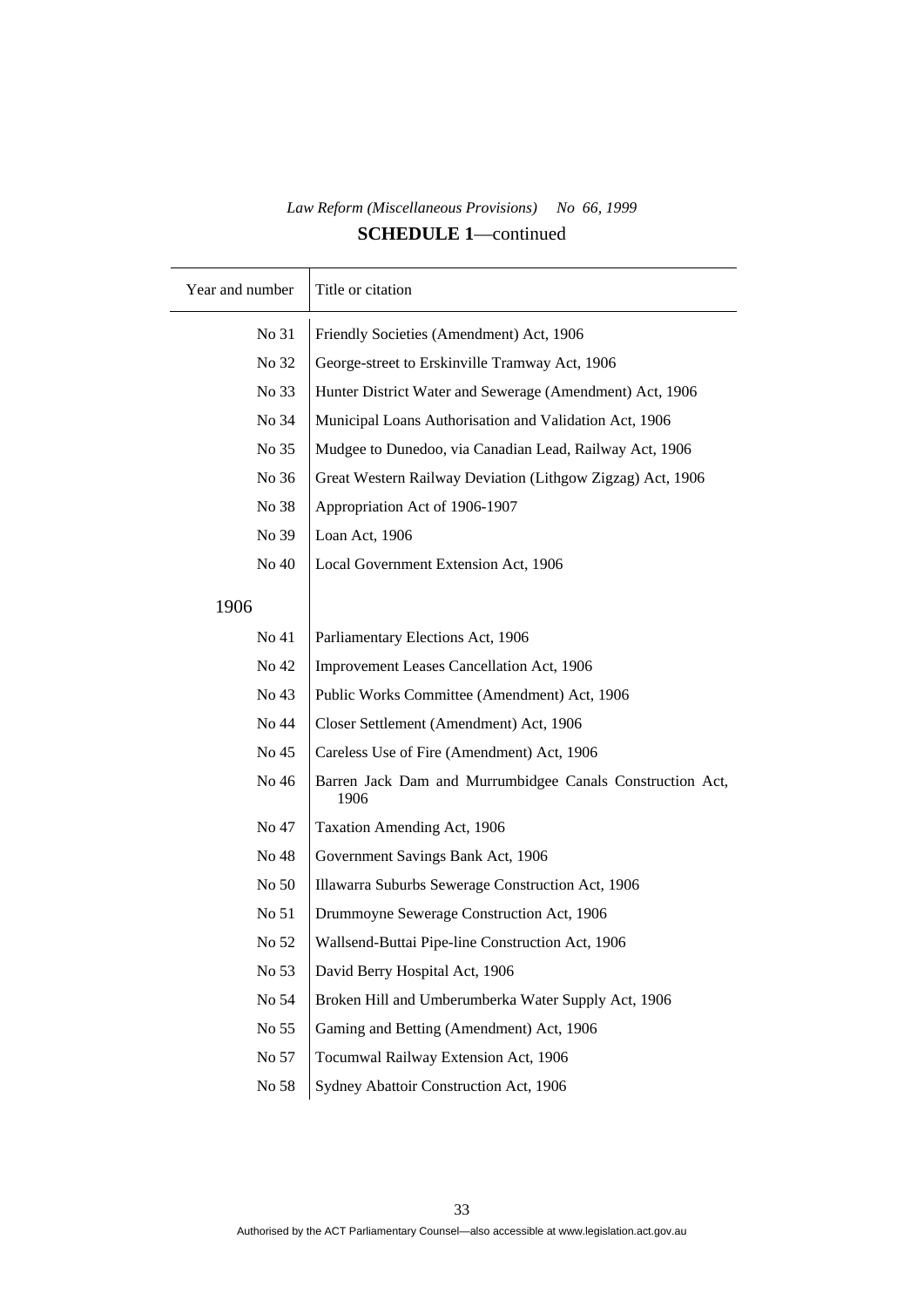$\top$ 

| Year and number | Title or citation                                                                                                                                                                                                 |
|-----------------|-------------------------------------------------------------------------------------------------------------------------------------------------------------------------------------------------------------------|
| No 59           | Water and Drainage and Artesian Wells (Amending) Act, 1906                                                                                                                                                        |
| 1907 No 2       | Gaming and Betting (Amendment) Act, 1907                                                                                                                                                                          |
| No <sub>3</sub> | Newcastle Wharfage Act, 1907                                                                                                                                                                                      |
| No <sub>4</sub> | An Act to apply certain sums out of the Consolidated Revenue<br>Fund towards the Services of the Year 1907-1908, and out of<br>the Public Works Fund;<br>and for Services to be hereafter<br>provided for by Loan |
| No <sub>5</sub> | An Act to apply certain sums out of the Consolidated Revenue<br>Fund towards the Services of the Year 1907-1908; and for<br>Services to be hereafter provided for by Loan                                         |
| 1907            |                                                                                                                                                                                                                   |
| No $6$          | Department of Agriculture Act, 1907                                                                                                                                                                               |
| No 7            | Income Tax Deduction Act, 1907                                                                                                                                                                                    |
| No 8            | Stamp Duties (Amendment) Act, 1907                                                                                                                                                                                |
| No 10           | Darling Harbour Land Titles Act, 1907                                                                                                                                                                             |
| No 11           | Broken Hill and Umberumberka Water Supply (Amendment) Act,<br>1907                                                                                                                                                |
| No 12           | Closer Settlement (Amendment) Act, 1907                                                                                                                                                                           |
| No 13           | Narromine to Peak Hill Railway Act, 1907                                                                                                                                                                          |
| No 14           | Lockhart to Clear Hills, viâ Boree Creek, Railway Act, 1907                                                                                                                                                       |
| No 15           | Wallsend to West Wallsend Tramway Act, 1907                                                                                                                                                                       |
| No 16           | Drummoyne to Ryde Electric Tramway Act, 1907                                                                                                                                                                      |
| No 17           | Parramatta Friendly Societies' Hall Site (Amendment) Act, 1907                                                                                                                                                    |
| No 19           | Loan Act, 1907                                                                                                                                                                                                    |
| No 20           | Appropriation Act of 1907-1908                                                                                                                                                                                    |
| No 22           | Invalidity and Accidents Pensions Act, 1907                                                                                                                                                                       |
| 1908 No 1       | Public Works (Interest) Act, 1907                                                                                                                                                                                 |
| No <sub>2</sub> | Ministers' Salaries Act, 1907                                                                                                                                                                                     |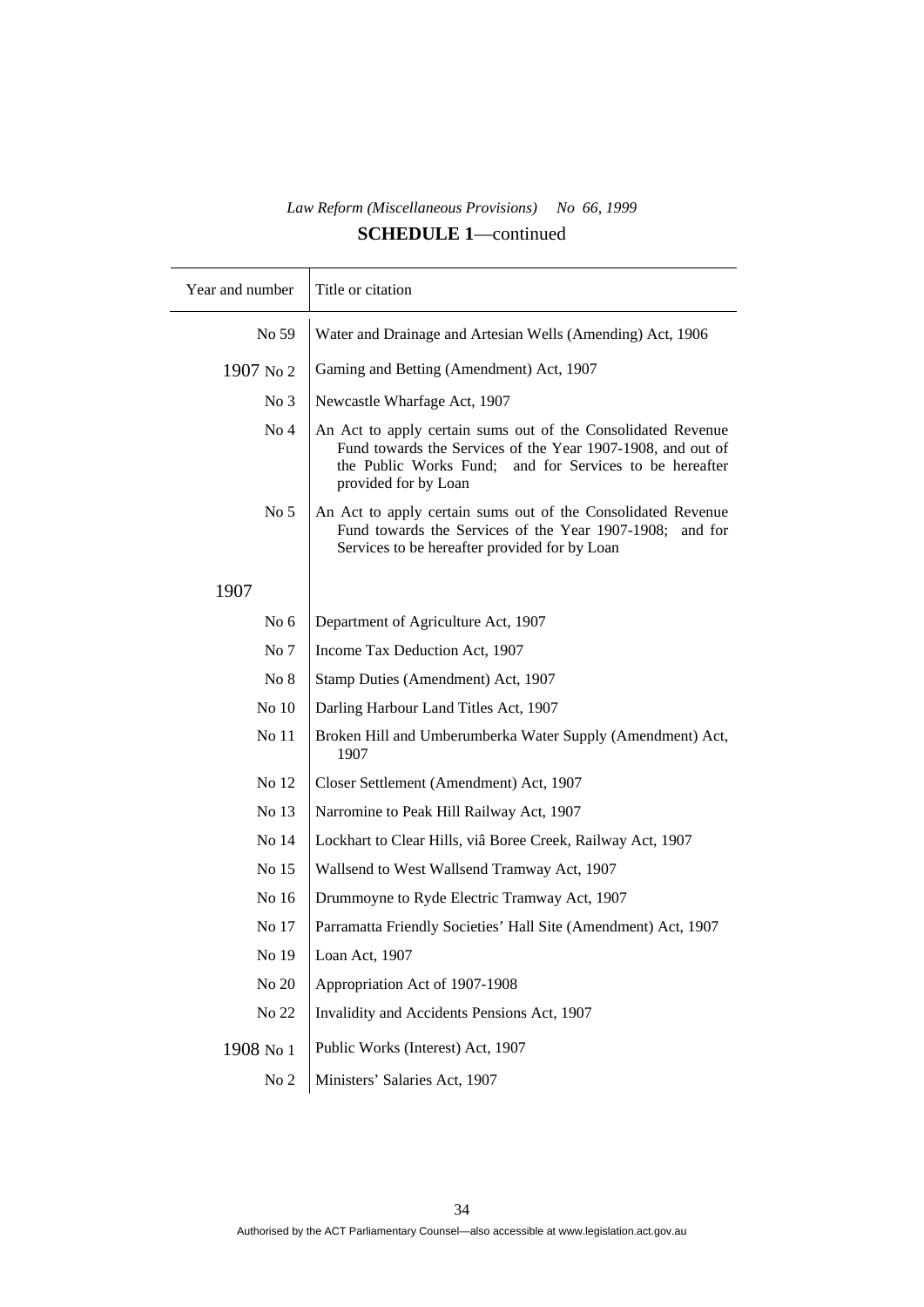| Year and number | Title or citation                                                                                                                                                                                                 |
|-----------------|-------------------------------------------------------------------------------------------------------------------------------------------------------------------------------------------------------------------|
| No <sub>4</sub> | Improvement Leases Cancellation (Declaratory) Act, 1908                                                                                                                                                           |
| No <sub>5</sub> | An Act to apply certain sums out of the Consolidated Revenue<br>Fund towards the Services of the Year 1908-1909, and out of<br>the Public Works Fund;<br>and for Services to be hereafter<br>provided for by Loan |
| No $6$          | Subventions to Friendly Societies Act, 1908                                                                                                                                                                       |
| No 7            | An Act to apply certain sums out of the Consolidated Revenue<br>Fund towards the Services of the Year 1908-1909, and out of<br>the Public Works Fund;<br>and for Services to be hereafter<br>provided for by Loan |
| 1908            |                                                                                                                                                                                                                   |
| No <sub>9</sub> | Grass-tree Licences Act, 1908                                                                                                                                                                                     |
| No 10           | Public Service (Superannuation) Act, 1908                                                                                                                                                                         |
| No 11           | Prisoners Detention Act, 1908                                                                                                                                                                                     |
| No 15           | Registrar-General's Offices Act, 1908                                                                                                                                                                             |
| No 16           | Sutherland to Cronulla Tramway Act, 1908                                                                                                                                                                          |
| No 17           | Cowra to Canowindra Railway Act, 1908                                                                                                                                                                             |
| No 18           | Kyogle to Casino Railway Act, 1908                                                                                                                                                                                |
| No 19           | Great Western Railway Deviation (Lithgow Zigzag, 'Section B')<br>Act, 1908                                                                                                                                        |
| No 20           | Long Bay Disposal of Sewage Act, 1908                                                                                                                                                                             |
| No 21           | Appropriation Act, 1908-1909                                                                                                                                                                                      |
| No 22           | Loan Act, 1908                                                                                                                                                                                                    |
| No 23           | Cooma to Bombala, viâ Nimitybelle, Railway Act, 1908                                                                                                                                                              |
| No 25           | Harris-street to Evans-street, Balmain, Electric Tramway Act,<br>1908                                                                                                                                             |
| No 26           | The Spit to Manly Electric Tramway Act, 1908                                                                                                                                                                      |
| No 27           | Sydney Corporation (Amendment) Act, 1908                                                                                                                                                                          |
| No 29           | Minimum Wage Act, 1908                                                                                                                                                                                            |
| No 30           | Crown Lands (Amendment) Act, 1908                                                                                                                                                                                 |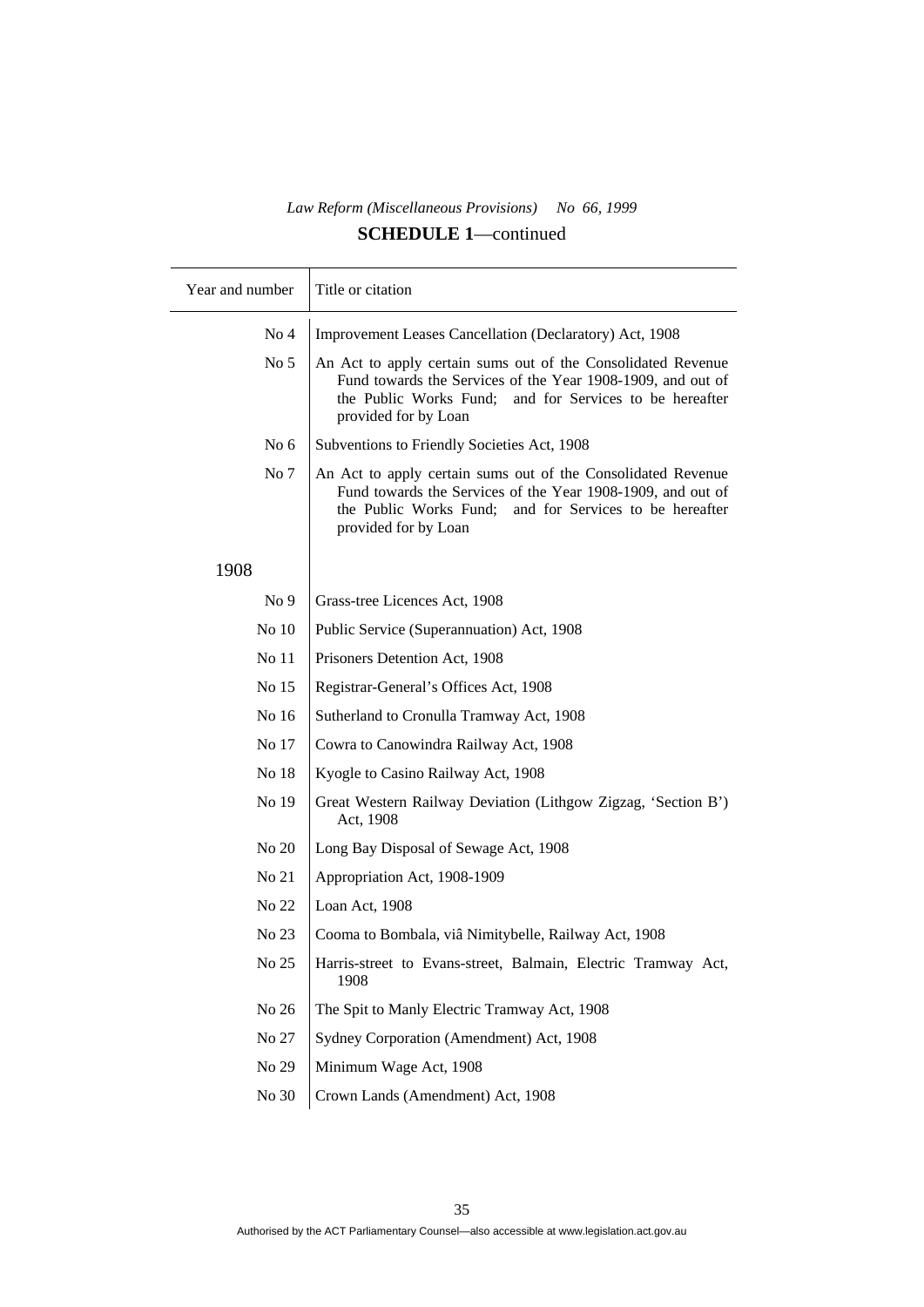| Year and number | Title or citation                                                                                                                                                                                                 |
|-----------------|-------------------------------------------------------------------------------------------------------------------------------------------------------------------------------------------------------------------|
| No 31           | Pure Food Act, 1908                                                                                                                                                                                               |
| No 32           | Western Lands Act Amendment Act of 1908                                                                                                                                                                           |
| No 33           | Coal Mines Regulation (Amending) Act, 1908                                                                                                                                                                        |
| No 34           | Sydney Harbour Trust and Navigation Amendment Act, 1908                                                                                                                                                           |
| 1909            |                                                                                                                                                                                                                   |
| No <sub>1</sub> | An Act to apply certain sums out of the Consolidated Revenue<br>Fund towards the Services of the Year 1909-1910, and out of<br>the Public Works Fund;<br>and for Services to be hereafter<br>provided for by Loan |
| No <sub>3</sub> | Improvement Leases Cancellation (Declaratory) Act, 1909                                                                                                                                                           |
| No <sub>4</sub> | An Act to apply certain sums out of the Consolidated Revenue<br>Fund towards the Services of the Year 1909-1910, and out of<br>the Public Works Fund;<br>and for Services to be hereafter<br>provided for by Loan |
| No $6$          | Forestry Act, 1909                                                                                                                                                                                                |
| No 7            | Sydney Harbour Trust Land Titles Act, 1909                                                                                                                                                                        |
| No 8            | Crown Lands (Improvement Purchase) Act, 1909                                                                                                                                                                      |
| No <sub>9</sub> | Fire Brigades Act, 1909                                                                                                                                                                                           |
| No 10           | Moree to Mungindi Railway Act, 1909                                                                                                                                                                               |
| No 11           | Newcastle Northern Breakwater Extension Act, 1909                                                                                                                                                                 |
| No 12           | Cremorne Tramway Act, 1909                                                                                                                                                                                        |
| No 13           | Railways Crossings Act, 1909                                                                                                                                                                                      |
| No 14           | Seat of Government Surrender Act, 1909                                                                                                                                                                            |
| No 15           | Trustees of Show-grounds Enabling Act, 1909                                                                                                                                                                       |
| No 16           | Loan Act, 1909                                                                                                                                                                                                    |
| No 17           | Appropriation Act, 1909-1910                                                                                                                                                                                      |
| No 18           | Western Lands Act Amendment Act of 1909                                                                                                                                                                           |
| No 19           | Lithgow Sewerage Act, 1909                                                                                                                                                                                        |
| No $20$         | Morrisset Hospital for Insane Act, 1909                                                                                                                                                                           |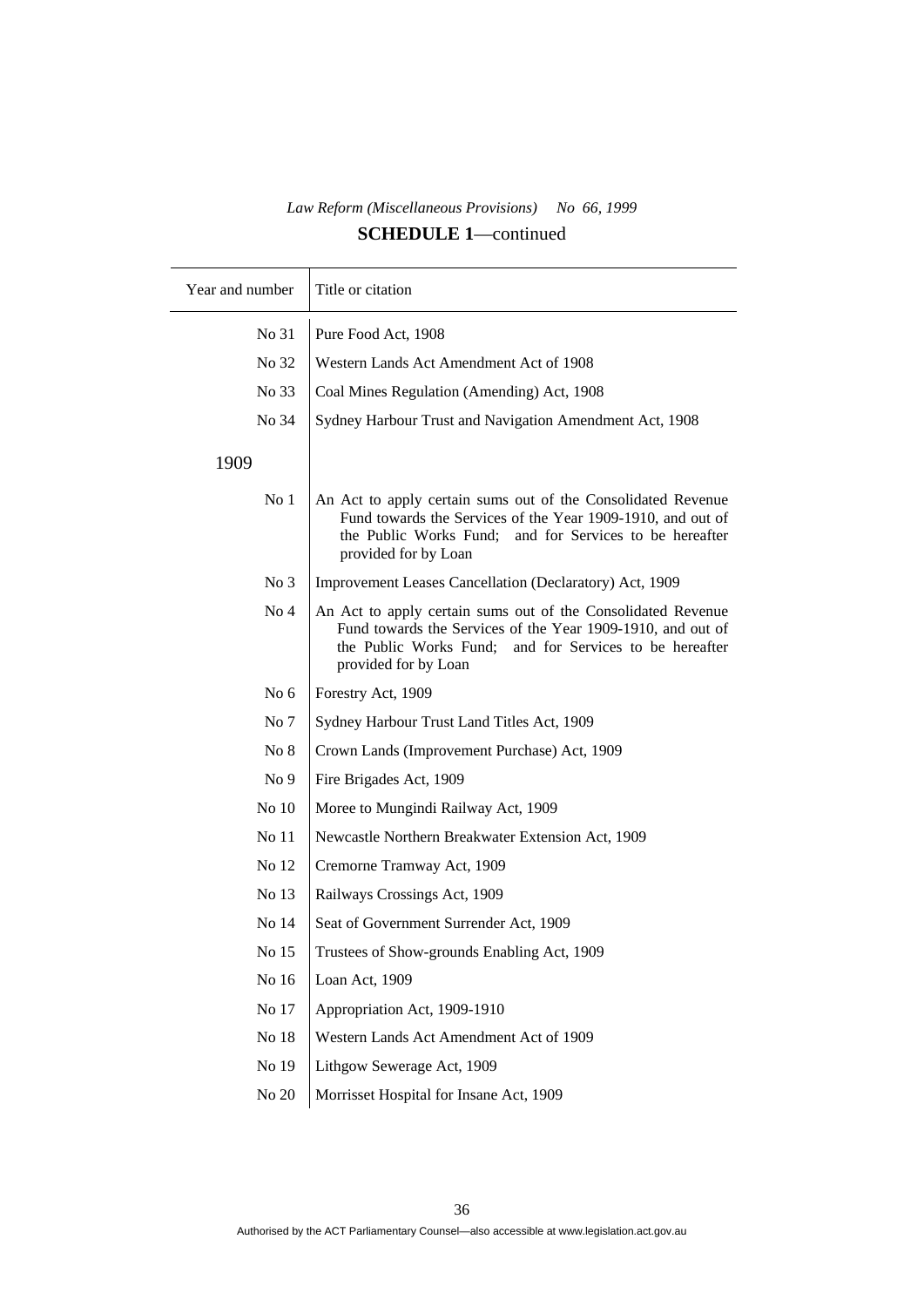| Year and number  | Title or citation                                                                                                                                                                                                 |
|------------------|-------------------------------------------------------------------------------------------------------------------------------------------------------------------------------------------------------------------|
| No 21            | Closer Settlement (Amendment) Act, 1909                                                                                                                                                                           |
| No 23            | Paddington Streets Extension Act, 1909                                                                                                                                                                            |
| No 27            | Dentists (Amendment) Act, 1909                                                                                                                                                                                    |
| 1909             |                                                                                                                                                                                                                   |
| No 28            | Factories and Shops (Amendment) Act, 1909                                                                                                                                                                         |
| 1910 No 3        | An Act to apply certain sums out of the Consolidated Revenue<br>Fund towards the Services of the Year 1910-1911, and out of<br>the Public Works Fund;<br>and for Services to be hereafter<br>provided for by Loan |
| No <sub>4</sub>  | Loan (Railways) Act, 1910                                                                                                                                                                                         |
| No <sub>5</sub>  | Industrial Disputes (Amendment) Act, 1910                                                                                                                                                                         |
| No <sub>6</sub>  | Crown Lands (Amendment) Act, 1910                                                                                                                                                                                 |
| No 7             | Closer Settlement Promotion Act, 1910                                                                                                                                                                             |
| No <sub>9</sub>  | Royal Navy Recreation Ground Act, 1910                                                                                                                                                                            |
| No <sub>10</sub> | Workmen's Compensation Act, 1910                                                                                                                                                                                  |
| No 11            | Railway Service Superannuation Act, 1910                                                                                                                                                                          |
| No 12            | Saturday Half Holiday Act, 1910                                                                                                                                                                                   |
| No 13            | Murrumbidgee Irrigation Area Resumption Act, 1910                                                                                                                                                                 |
| No 15            | Fire Brigades Amendment Act, 1910                                                                                                                                                                                 |
| No 16            | Miners' Accident Relief (Amendment) Act, 1910                                                                                                                                                                     |
| No 17            | Flemington to Belmore, and Wardell-road to Glebe Island and<br>Darling Island Railways Act, 1910                                                                                                                  |
| No 18            | Parliamentary Elections (Second Ballot) Act, 1910                                                                                                                                                                 |
| No 19            | Clerical Workers Act, 1910                                                                                                                                                                                        |
| No 20            | Royal North Shore Hospital of Sydney Act, 1910                                                                                                                                                                    |
| No 21            | Public Service (Amendment) Act, 1910                                                                                                                                                                              |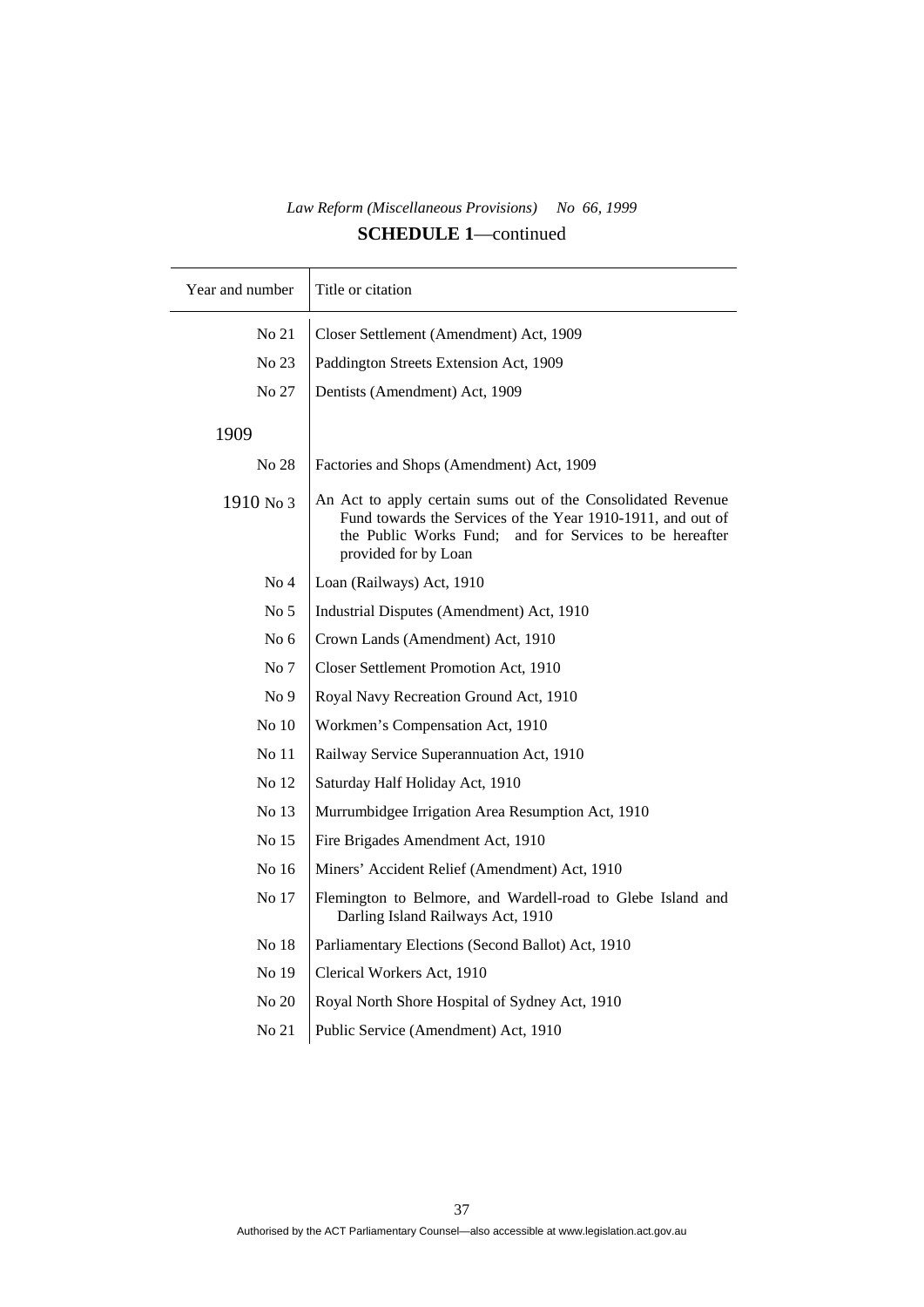| Year and number | Title or citation                                                                                                                                                                                                 |
|-----------------|-------------------------------------------------------------------------------------------------------------------------------------------------------------------------------------------------------------------|
| No 22           | An Act to apply certain sums out of the Consolidated Revenue<br>Fund towards the Services of the Year 1910-1911, and out of<br>the Public Works Fund;<br>and for Services to be hereafter<br>provided for by Loan |
| No 23           | Early Closing Amendment Act, 1910                                                                                                                                                                                 |
| 1910            |                                                                                                                                                                                                                   |
| No 24           | Grafton and South Grafton Water Supply Act, 1910                                                                                                                                                                  |
| No 25           | Sydney Water Supply Amplification and Improvement Act, 1910                                                                                                                                                       |
| No 26           | Junee Water Supply Act, 1910                                                                                                                                                                                      |
| No 27           | Albury Sewerage Act, 1910                                                                                                                                                                                         |
| No 28           | Botany and North Botany Sewerage Act, 1910                                                                                                                                                                        |
| No 29           | Wagga Sewerage Act, 1910                                                                                                                                                                                          |
| No 30           | University of Sydney (Fisher Library Completion) Act, 1910                                                                                                                                                        |
| No 31           | Broken Hill (Umberumberka Creek) Water Supply Act, 1910                                                                                                                                                           |
| No 32           | Darley-road, Randwick, to Little Coogee Tramway Act, 1910                                                                                                                                                         |
| No 33           | Carrington Wharfage Act, 1910                                                                                                                                                                                     |
| No 34           | Victoria and Rushcutters Bay Parks Act, 1910                                                                                                                                                                      |
| No 35           | Great Western Railway Duplication (Emu Plains and Blaxland)<br>Act, 1910                                                                                                                                          |
| No 36           | Camden Sewerage Act, 1910                                                                                                                                                                                         |
| No 37           | Bathurst Sewerage Act, 1910                                                                                                                                                                                       |
| No 38           | Orange Sewerage Act, 1910                                                                                                                                                                                         |
| No 39           | Glenreagh to Dorrigo Railway Act, 1910                                                                                                                                                                            |
| No 40           | Coal Mines Regulation (Ventilation) Act, 1910                                                                                                                                                                     |
| No 41           | Orange Hospital for Insane Act, 1910                                                                                                                                                                              |
| No 42           | Murrumbidgee Irrigation Act, 1910                                                                                                                                                                                 |
| No 43           | Loan Act, 1910                                                                                                                                                                                                    |
| No 44           | Appropriation Act, 1910                                                                                                                                                                                           |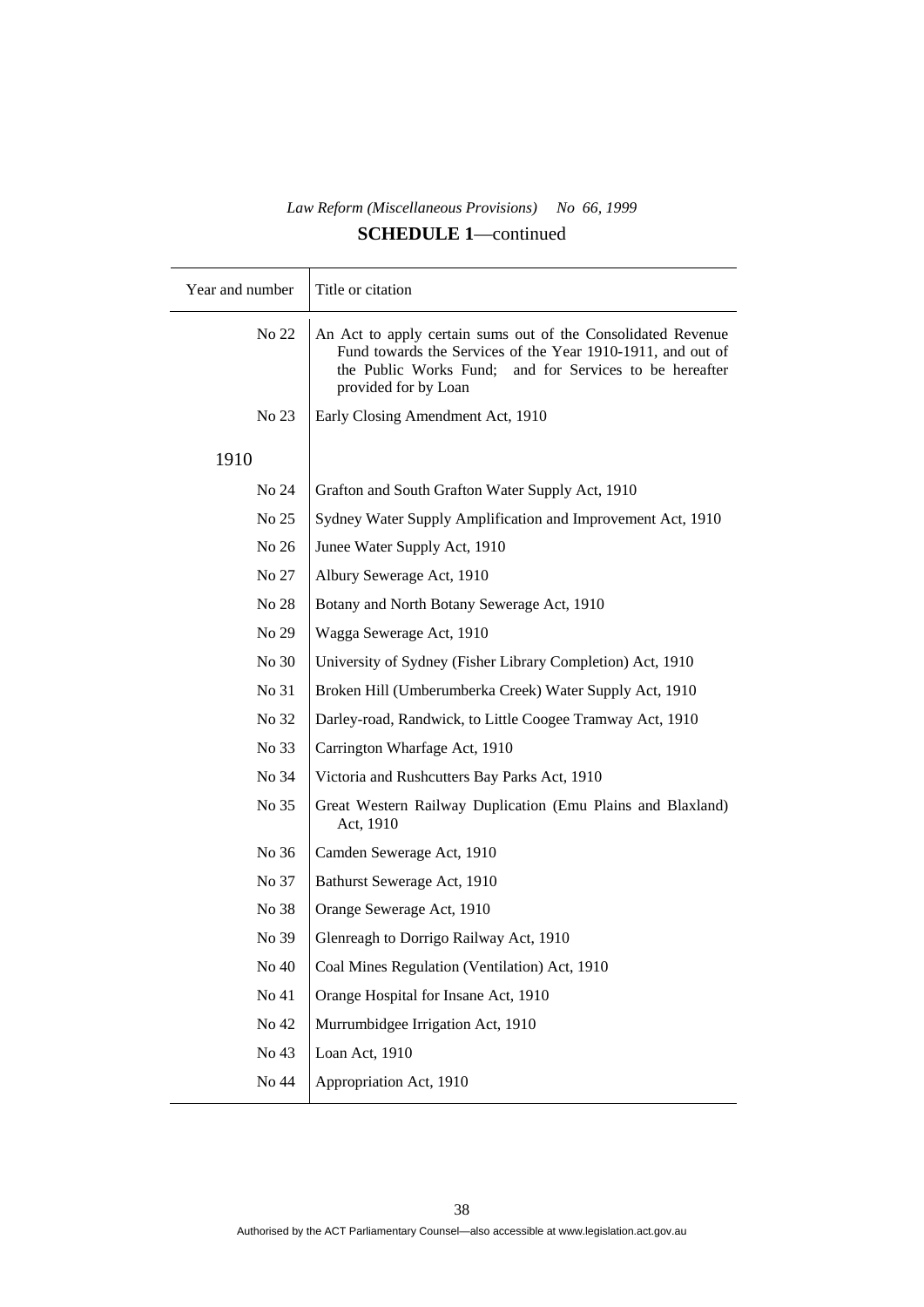### **SCHEDULE 2** (See s 5)

## OTHER ACTS REPEALED

*Commonwealth Functions (Statutes Review) Act 1981,* Part II *Courts (Hire-purchase Agreements) Act 1963* No 7 *Crimes Legislation (Status and Citation) Act 1992* No 6 *Imperial Acts Application (Amendment) Act 1987* No 44 *Imperial Acts (Substituted Provisions) (Amendment) Act 1987* No 45 *Law Reform (Abolitions and Repeals) Act 1996* No 1 *Law Reform (Repeal of Laws) Act 1997* No 42 *Maintenance Act 1968* No 20 *Maintenance Act 1973* No 30 *Maintenance (Amendment) Act 1993* No 5 *New South Wales Acts Act 1986* No 91 *New South Wales Acts Application Act 1984* No 41 *New South Wales Acts Application (Amendment) Act 1984* No 58 *New South Wales Acts Application (Amendment) Act 1986* No 5 *Printing and Newspapers Act 1961* No 16 *Printing and Newspapers Act 1970* No 3 *Self-Government (Citation of Laws) Act 1989* No 21 *Statute Law Revision (Penalties) Act 1994* No 81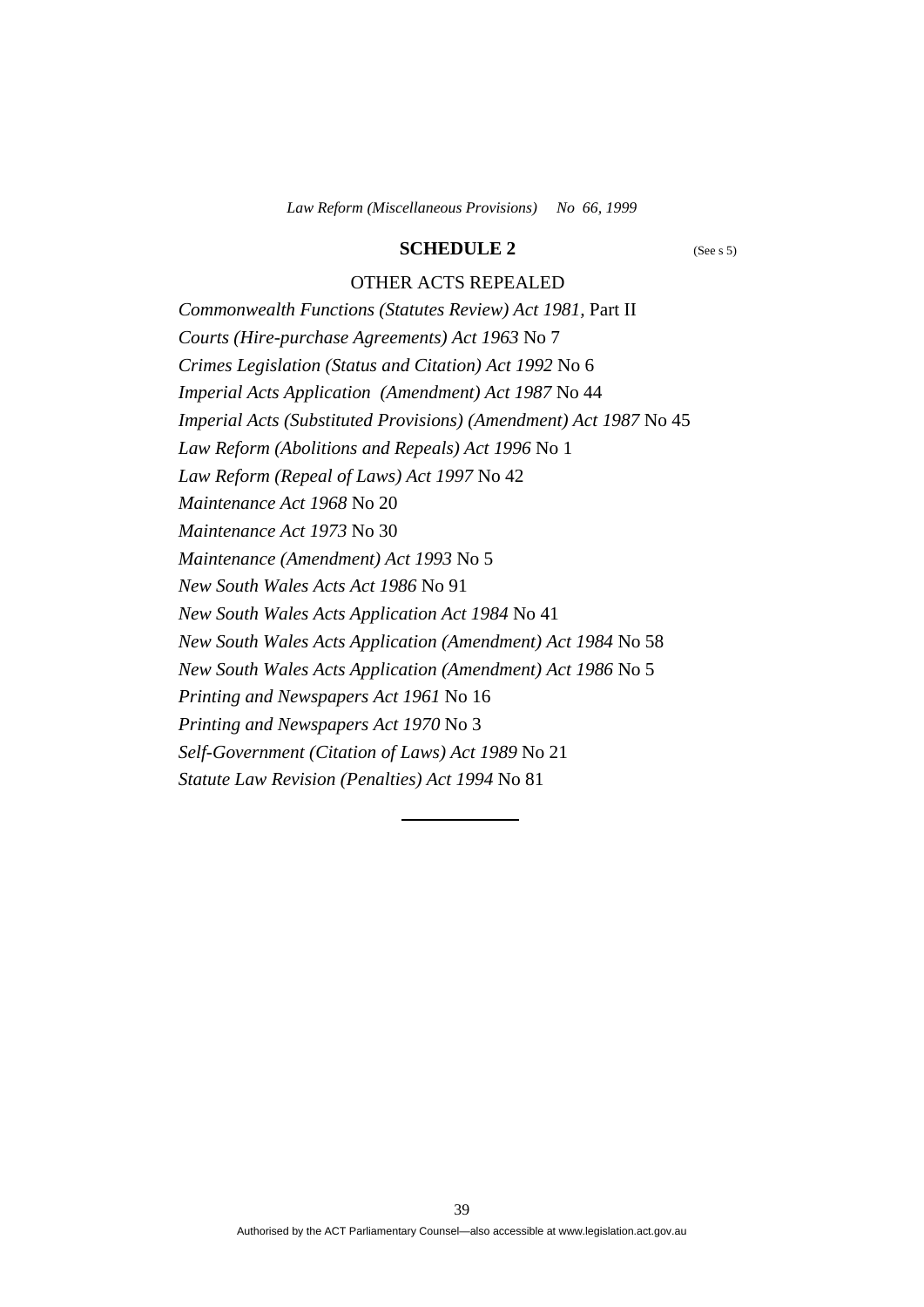### **SCHEDULE 3** (See s 6)

## AMENDMENTS OF ACTS

## *Administration and Probate Act 1929*

#### **Section 3—**

Repeal the section.

#### **Subsection 5 (1) (definition of** *Rules***)—**

Omit the definition, substitute the following definition:

"*rules* mean rules of court made by the Supreme Court that apply to matters arising under this Act.".

## **Subsection 5 (3)—**

Omit the subsection.

### **Subsection 8C (1)—**

Omit all the words after "death" (first occurring).

#### **Subsection 8C (2)—**

Omit the subsection.

#### **Subsection 21 (2)—**

 Omit "*durante minore aetate* of the next of kin", substitute "during the minority of the infant".

#### **New Division 4 of Part 3—**

After section 43 insert the following Division in Part 3:

#### "*Division 4—Position of executor of an executor*

"*Note* The provisions of this Division were relocated from Part 3 of Schedule 2 to the *Imperial Acts (Substituted Provisions) Act 1986*. (For the effect of a relocation, see *Interpretation Act 1967*, s 49.) The 1986 Act substituted provisions for certain UK Acts that applied (or may have applied) in the Territory and repealed those Acts. The provisions of Part 3 of Schedule 2 were substituted for 25 Edw. 3, St. 5, c 5 (1351). Subsection 4 (1) of the 1986 Act provided, in effect, that the rules of law about the interpretation of consolidating Acts apply to the interpretation of the provisions of a law set out in Schedule 2. These rules of law continue to apply to this Division (see *Interpretation Act 1967*, s 49 (3)).".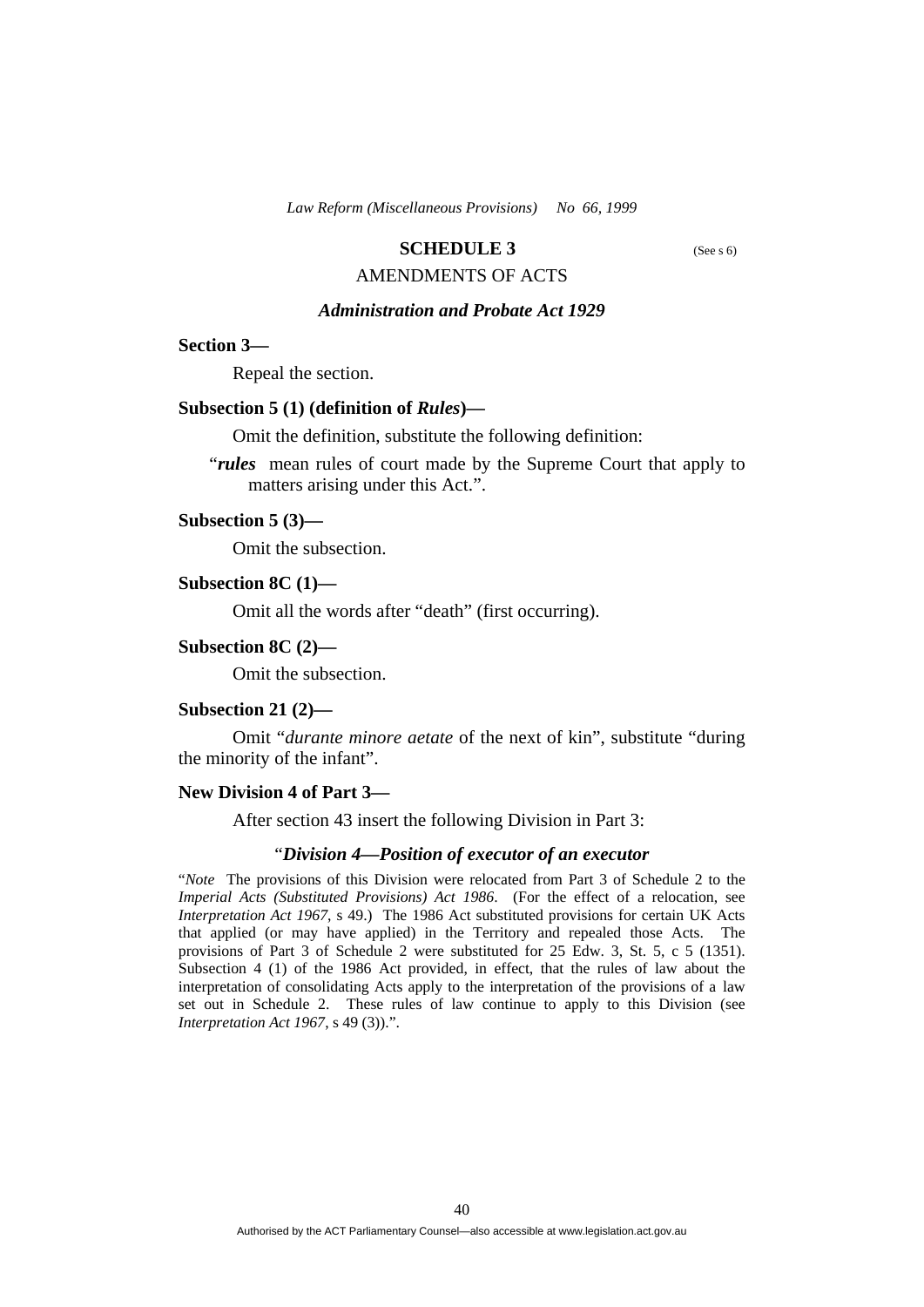## **Paragraph 64 (1A) (a)—**

- **(a)** Omit "*Registration of Births, Deaths and Marriages Act 1963*", substitute "*Births, Deaths and Marriages Registration Act 1997*".
- **(b)** Omit "of Births and the Register of Parentage Information".

## **New Part 3D—**

After section 74 insert the following Part:

## "**PART 3D—LIABILITY OF CERTAIN PERSONS IN RELATION TO DECEASED ESTATES**

"*Note* The provisions of this Part were relocated from Schedule 2 to the *Imperial Acts (Substituted Provisions) Act 1986*. (For the effect of a relocation, see *Interpretation Act 1967*, s 49.) The 1986 Act substituted provisions for certain UK Acts that applied (or may have applied) in the Territory and repealed those Acts. Subsection 4 (1) of the 1986 Act provided, in effect, that the rules of law about the interpretation of consolidating Acts apply to the interpretation of the provisions of a law set out in Schedule 2. These rules of law continue to apply to this Part (see *Interpretation Act 1967*, s 49 (3)).".

#### **Part VA—**

Repeal the Part.

#### **Subsection 90 (2)—**

Omit "Public Curator", substitute "public trustee".

#### **Section 129—**

Repeal the section.

### **Schedules heading—**

Omit the schedules heading.

## **First Schedule—**

Repeal the schedule.

### *Administrative Appeals Tribunal Act 1989*

### **Subsection 3 (1) (definition of** *Registrar***)—**

Omit "and includes a Deputy Registrar".

#### **Subsection 47 (2)—**

 **(a)** Omit "or a Judge of the Court sitting in chambers".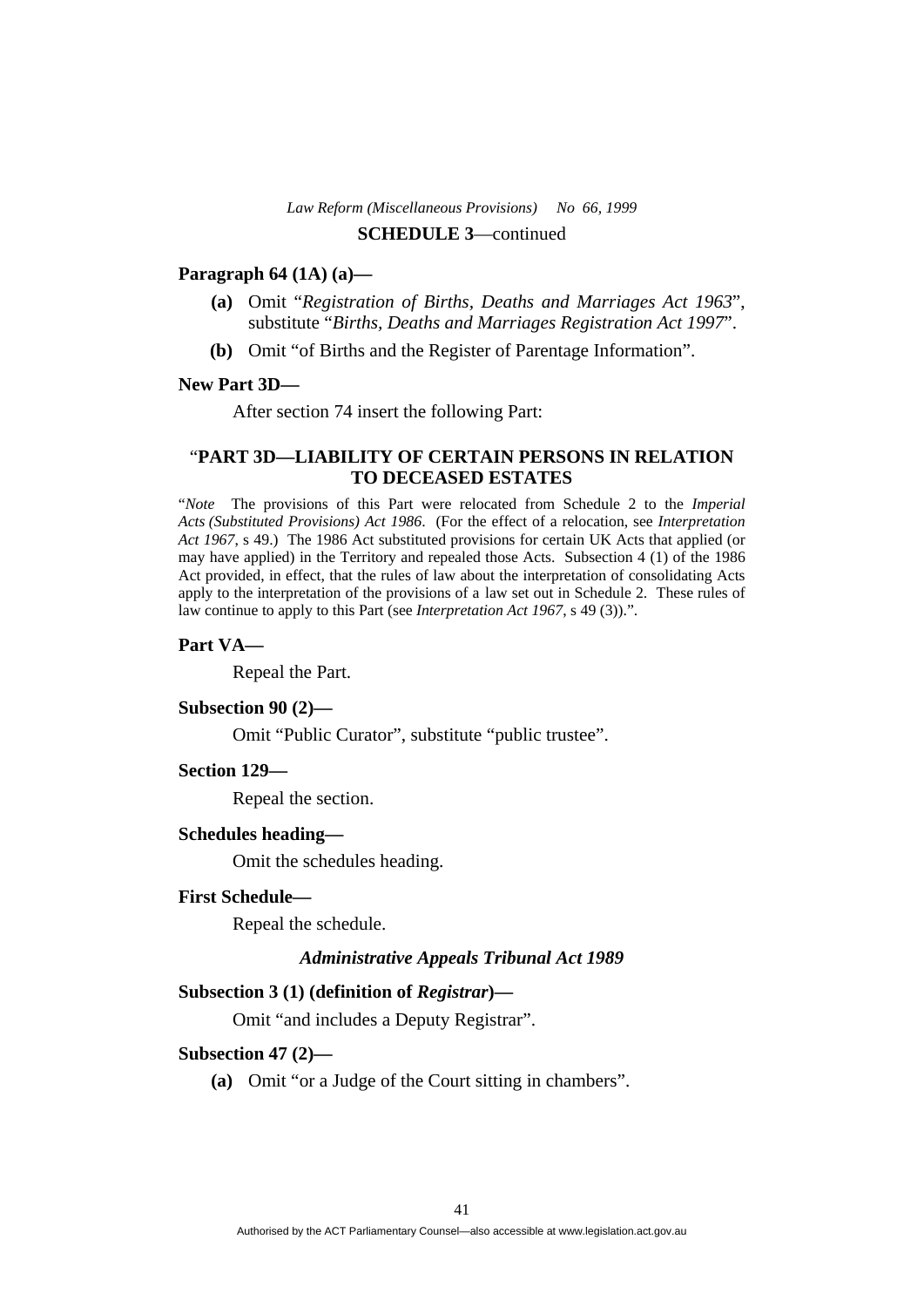**(b)** Omit "or Judge".

## **Subsection 47 (3)—**

Omit "or a Judge of the Court sitting in chambers".

### **Section 57—**

Repeal the section, substitute the following section:

## "57 **Registrar and deputy registrar**

"(1) The registrar of the Magistrates Court is the registrar of the tribunal.

"(2) Each deputy registrar of the Magistrates Court is a deputy registrar of the tribunal.

"(3) Subject to any direction of the registrar, a deputy registrar of the tribunal may exercise the powers of the registrar of the tribunal.

"(4) The registrar may, by signed writing, delegate to a public servant all or any of his or her powers under this Act.".

### *Administrative Decisions (Judicial Review) Act 1989*

## **Subsection 3 (1) (definition of** *enactment***, paragraph (b))—**

Omit the paragraph.

### **Subparagraph 9 (2) (b) (iii)—**

Omit "the *Buildings (Design and Siting) Act 1964,*".

## **Paragraphs 16 (1) (a) and (b)—**

- **(a)** Omit "or a Judge sitting in chambers".
- **(b)** Omit "or the Judge".

### **Subsection 16 (2)—**

- **(a)** Omit "or a Judge sitting in chambers".
- **(b)** Omit "or Judge's".

## *Agents Act 1968*

## **Subsection 5 (1) (definition of** *identity card***)—**

Omit the definition.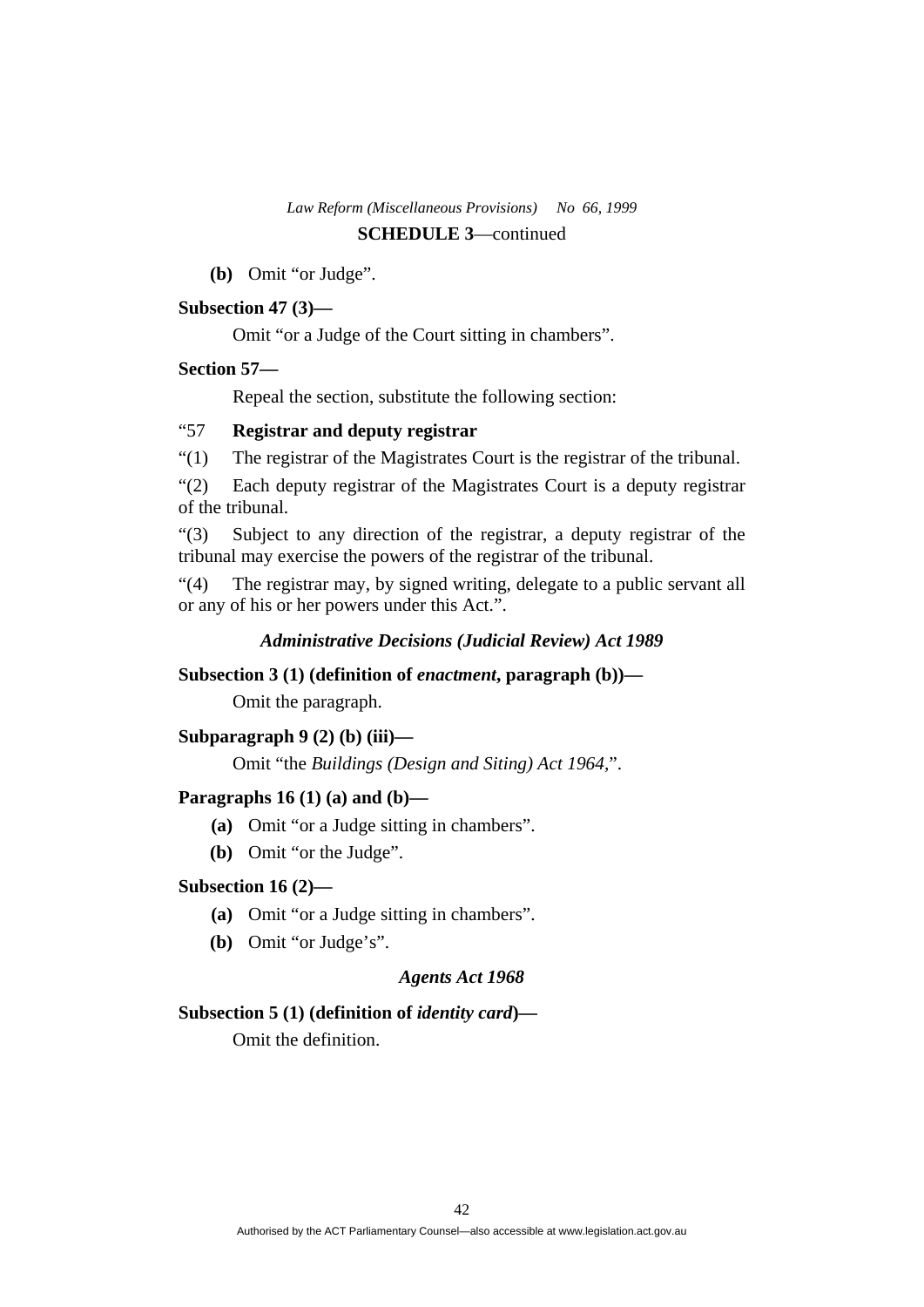## **Section 6C—**

Repeal the section, substitute the following section.

## **6C Inspectors—identity cards**

"(1) The chief executive must issue to the registrar, the deputy registrar and each inspector an identity card that—

- (a) states the name and position of the person to whom it is issued; and
- (b) includes a recent photograph of the person.

" $(2)$  A person-

- (a) to whom an identity card was issued under subsection (1); and
- (b) who ceases to occupy or act in the position the person held when the card was issued;

must, unless the person has a reasonable excuse, return the card to the chief executive as soon as practicable, but no later than 21 days, after ceasing to occupy or act in the position.

Maximum penalty: 1 penalty unit.".

### **Subsection 71T (2)—**

Omit the subsection.

## *Associations Incorporation Act 1991*

## **Section 3 (definition of** *banking corporation***)—**

Omit the definition, substitute the following definition:

"*banking corporation* means a bank, building society or credit union.".

#### **Section 3 (definition of** *determined fee***)—**

Omit "section 125", substitute "section 126".

## *Building and Services Act 1924*

### **Section 1A (definition of** *Authority***)—**

Omit the definition, substitute the following definition:

"*authority* means ACTEW Corporation Limited.".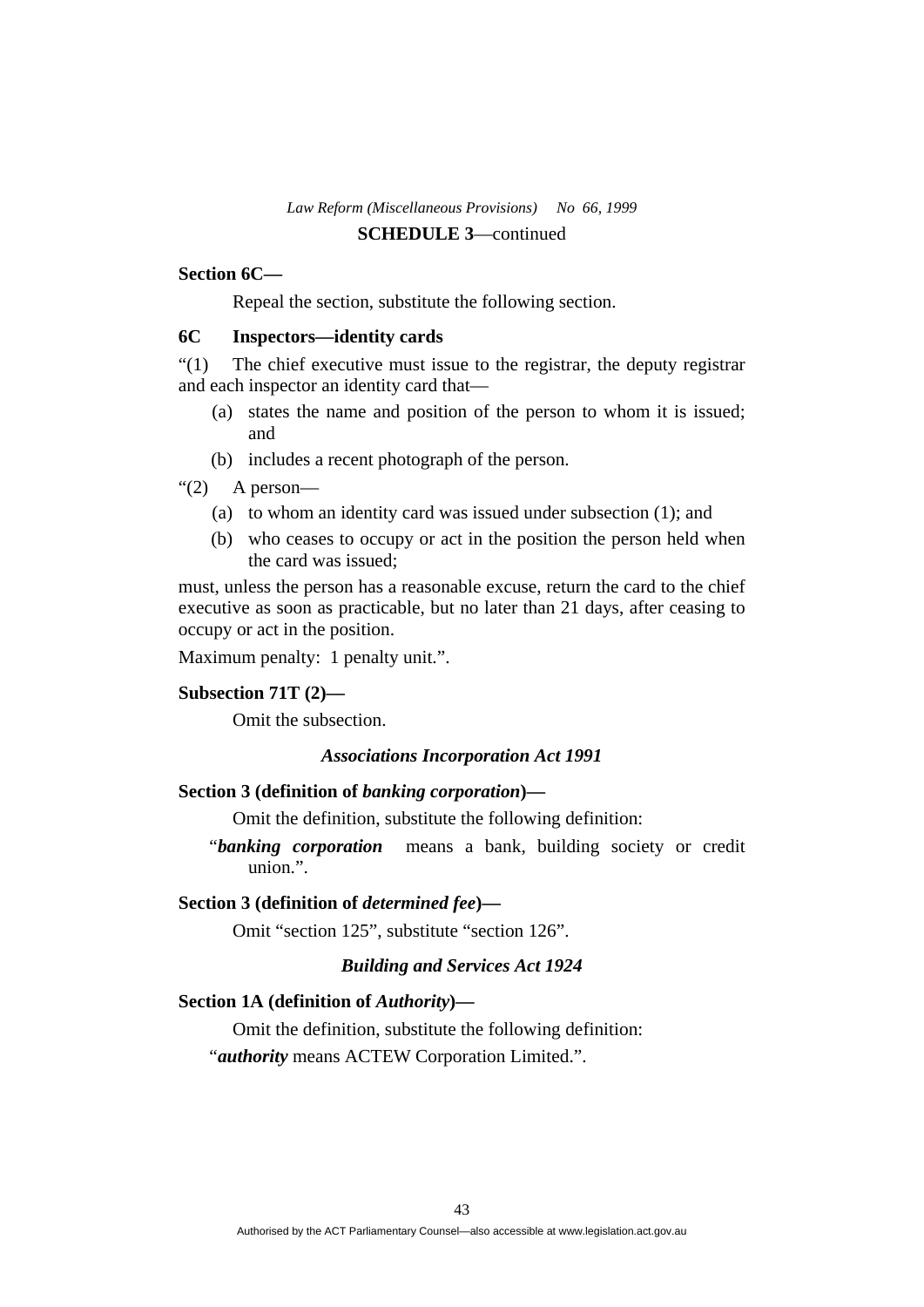### **Section 1A (definition of** *services***)—**

- **(a)** After "includes" insert "the supply of water or electricity".
- **(b)** Omit "aerial masts and fittings in connection with wireless receivers", substitute "communication infrastructure and equipment and fittings and cables in connection with communication infrastructure and equipment".

## *Business Names Act 1963*

## **Subsection 9 (1)—**

 Omit "Australian Securities Commission", substitute "Australian Securities and Investments Commission".

## *Consumer Affairs Act 1973*

### **Long title—**

Omit the title, substitute the following title:

 "An Act to make provision for fair trading advisory committees and to establish the Office of Fair Trading".

## **Section 1—**

Repeal the section, substitute the following section:

## "1 **Name of Act**

This Act is the *Fair Trading (Consumer Affairs) Act 1973*.".

## **Section 3 (definition of** *Director***)—**

Omit "Consumer Affairs", substitute "Fair Trading".

## **Section 3 (definition of** *the Bureau***)—**

Omit the definition.

## **Section 3—**

Insert the following definition:

"*office* means the Office of Fair Trading of the Australian Capital Territory.".

## **Heading to Part 2—**

Omit "**CONSUMER AFFAIRS**", substitute "**FAIR TRADING**".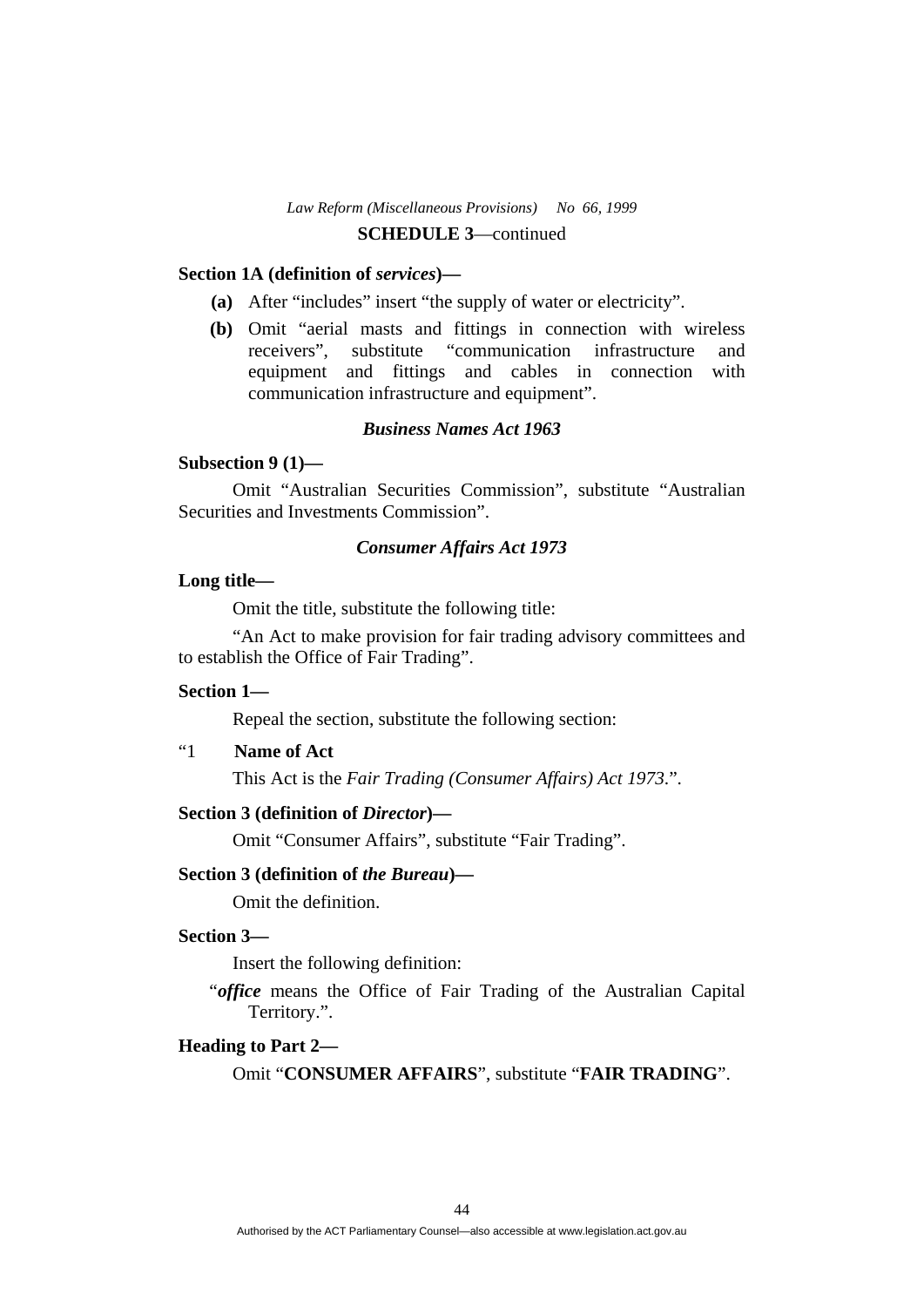## **Heading to Part 3—**

## Omit "**CONSUMER AFFAIRS BUREAU**", substitute "**OFFICE OF FAIR TRADING**".

## **Sections 12, 13 and 14—**

Repeal the sections, substitute the following sections:

## "12 **Office of Fair Trading**

 An office called the Office of Fair Trading of the Australian Capital Territory is established.

## "13 **Director of Fair Trading**

"(1) There is to be a Director of Fair Trading for the Australian Capital Territory.

"(2) The chief executive must establish an office in the public service the duties of which include performing the functions of the director.

"(3) The director is the public servant for the time being performing the duties of the public service office mentioned in subsection (2).

## "14 **Functions of office**

The functions of the office are—

- (a) to receive complaints from consumers and persons dealing with consumers about fraudulent or unfair commercial practices; and
- (b) to investigate those complaints and take appropriate action; and
- (c) to conduct other investigations and research about issues affecting the interests of consumers and persons dealing with consumers; and
- (d) to make information available to the public about issues affecting the interests of consumers and persons dealing with consumers; and
- (e) to make available for the guidance of consumers and persons dealing with consumers information about the laws in force in the Territory affecting the interests of consumers and persons dealing with consumers; and
- (f) to assist the director to carry out his or her functions.".

### **Subsection 15 (1)—**

Omit "Bureau", substitute "office of fair trading".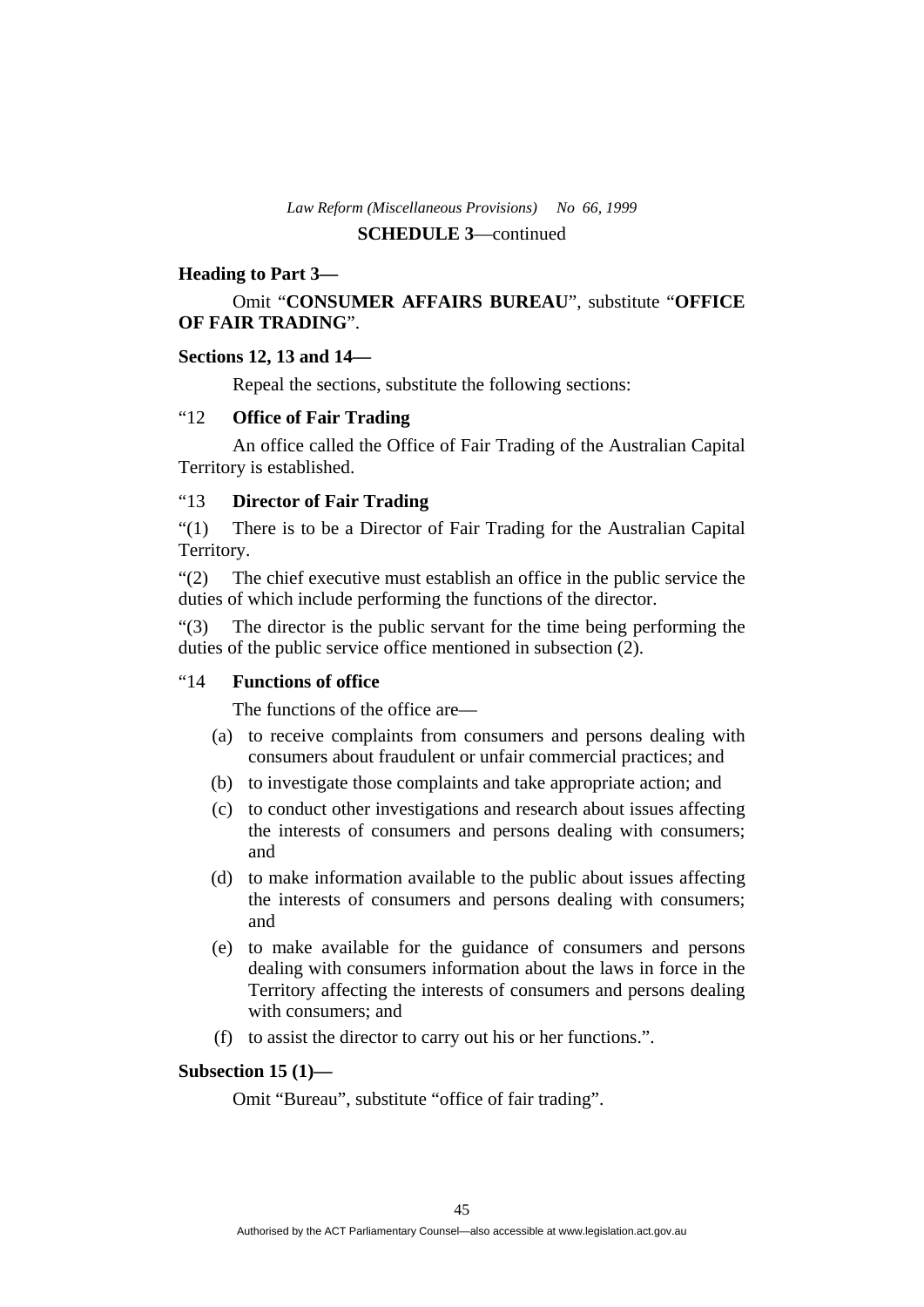## **SCHEDULE 3**—continued

## **Paragraph 15A (1) (b)—**

Omit "Bureau", substitute "office".

## **Subsection 15B (1)—**

Omit "Bureau", substitute "office".

## **Subsection 15E (5)—**

Omit "Bureau", substitute "office".

## **Subsection 15F (1)—**

Omit "Bureau", substitute "office".

## **Paragraph 15FAA (2) (b)—**

Omit "Bureau", substitute "office".

## **Subsection 15FAB (5)—**

Omit "Bureau", substitute "office".

## **Paragraphs 15G (2) (a) and (b)—**

Omit "Bureau", substitute "office".

## *Consumer Credit Act 1995*

## **Section 8—**

Omit "Consumer Affairs", substitute "Fair Trading".

## *Consumer Credit (Administration) Act 1996*

### **Section 3 (definitions of** *Director***,** *Registrar* **and** *Tribunal*)**—**

Omit the definitions, substitute the following definitions:

"*director* means the director of fair trading under the *Fair Trading (Consumer Affairs) Act 1973*.

*registrar* means the registrar of the tribunal.

*tribunal* means the Australian Capital Territory Credit Tribunal.".

## **Section 3 (definitions of** *bank***,** *Bureau* **and** *Deputy Registrar*)**—**

Omit the definitions.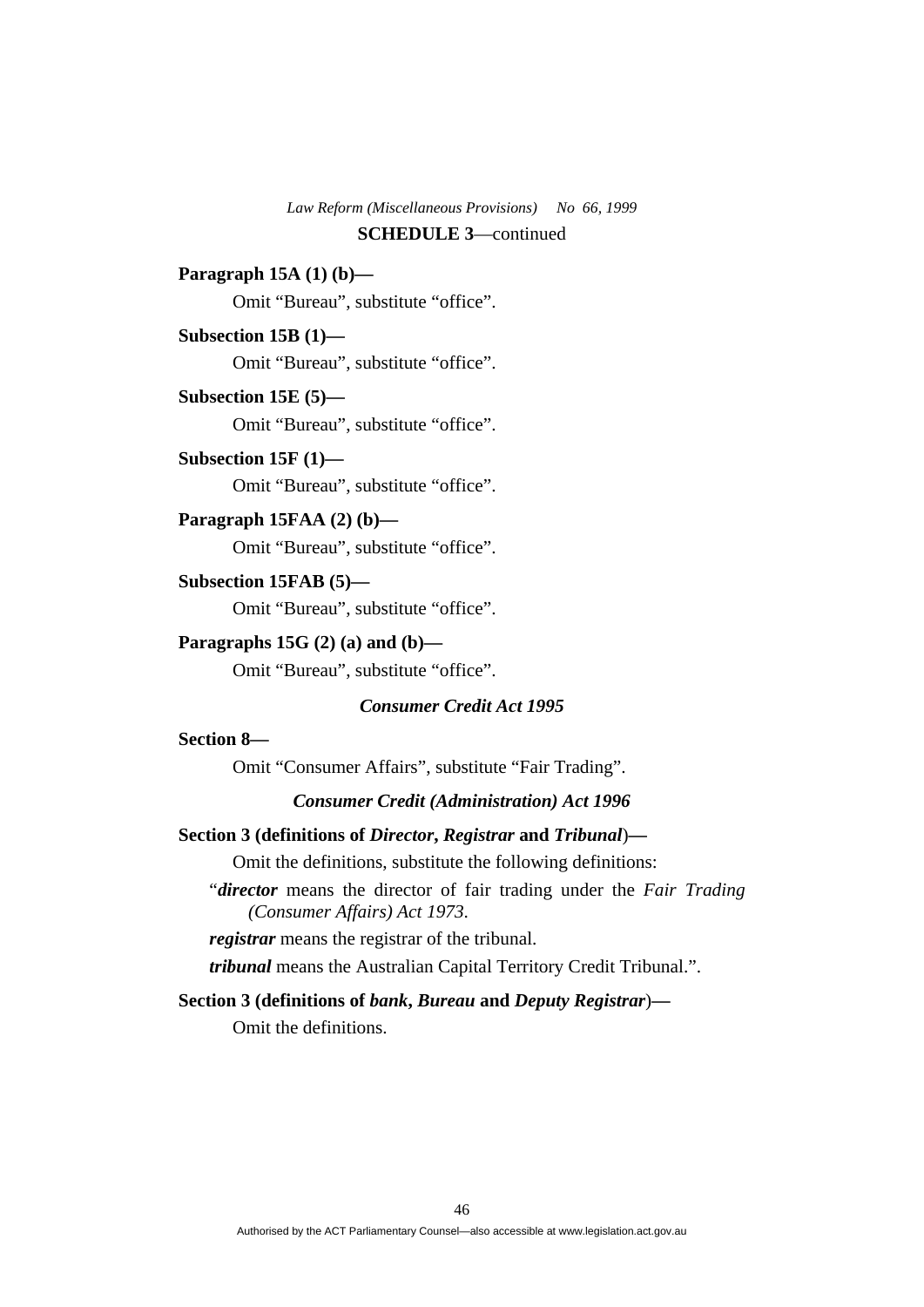#### **Section 3—**

Insert the following definition:

"*office* means the office of fair trading under the *Fair Trading (Consumer Affairs) Act 1973*.".

## **Division 3 of Part 4—**

Repeal the Division, substitute the following Division:

### "*Division 3—Registrar and deputy registrars*

## "69 **Registrar and deputy registrars**

"(1) The registrar of the Magistrates Court is the registrar of the tribunal.

"(2) Each deputy registrar of the Magistrates Court is a deputy registrar of the tribunal.

"(3) Subject to any direction of the registrar, a deputy registrar of the tribunal may exercise the powers of the registrar of the tribunal.

"(4) The registrar may, by signed writing, delegate to a public servant all or any of his or her powers under this Act.".

## *Conveyancing and Law of Property Act 1898*

### **Sections 31, 32, 33 and 34—**

Repeal the sections.

## **Subsection 36 (3)—**

Omit the subsection.

## **Sections 39, 40, 41, 42 and 44—**

Repeal the sections.

## **Subsection 46 (2)—**

Omit the subsection.

### **Sections 47, 49, 50, 51 and 52—**

Repeal the sections.

## **Paragraph 63 (a)—**

Omit all the words after "invest" (second occurring).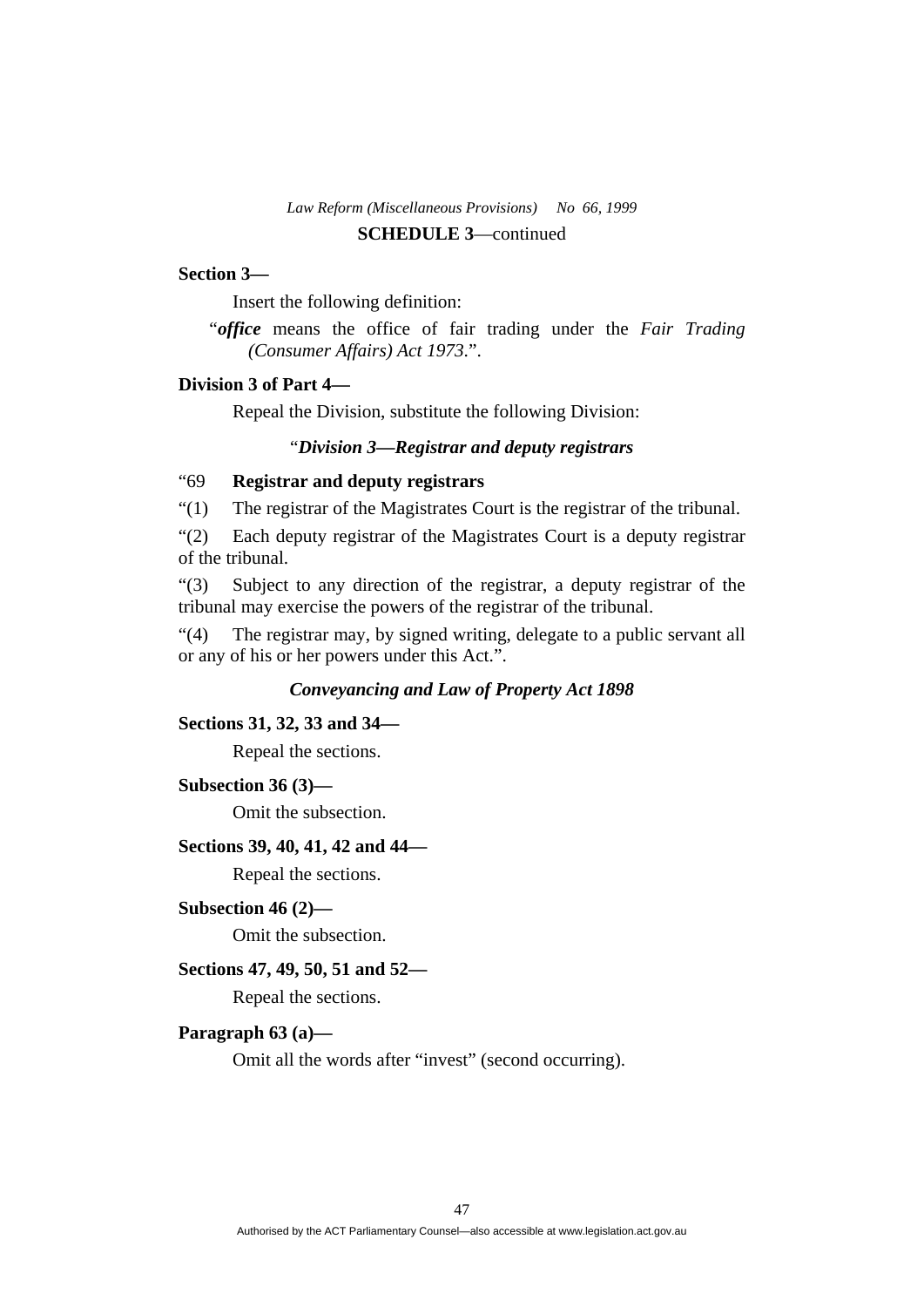### **Section 63—**

Add at the end the following subsection:

" $(2)$  If money is invested under paragraph  $(1)$   $(a)$  in terminable securities, provision must be made by way of sinking fund or otherwise in relation to any premiums or discount to secure the full capital for persons having remoter interests.".

#### **Sections 66, 70, 74, 75, 76, 77, 78, 79 and 80—**

Repeal the sections.

### **Subsection 105 (1)—**

Omit all the words after "subject" (last occurring).

### **Section 105—**

After subsection (1), insert the following subsection:

"(1A) If there is a subsequent subsisting mortgage on the property at the date of an acknowledgment mentioned in subsection (1), the legal estate in the property under the discharged mortgage vests—

- (a) in the person in whom the subsequent mortgage is vested; or
- (b) if there are 2 or more such subsequent mortgages—in the person who has the prior right to call for an assurance of the legal estate.".

#### **Subsection 105 (2)—**

Omit the subsection.

### **Subsection 108 (4)—**

Omit all the words after "thereof".

### **Section 108—**

Add at the end the following subsection:

"(5) An order under subsection (4) takes effect only when it has been registered with the registrar-general.".

### **Section 117—**

Repeal the section.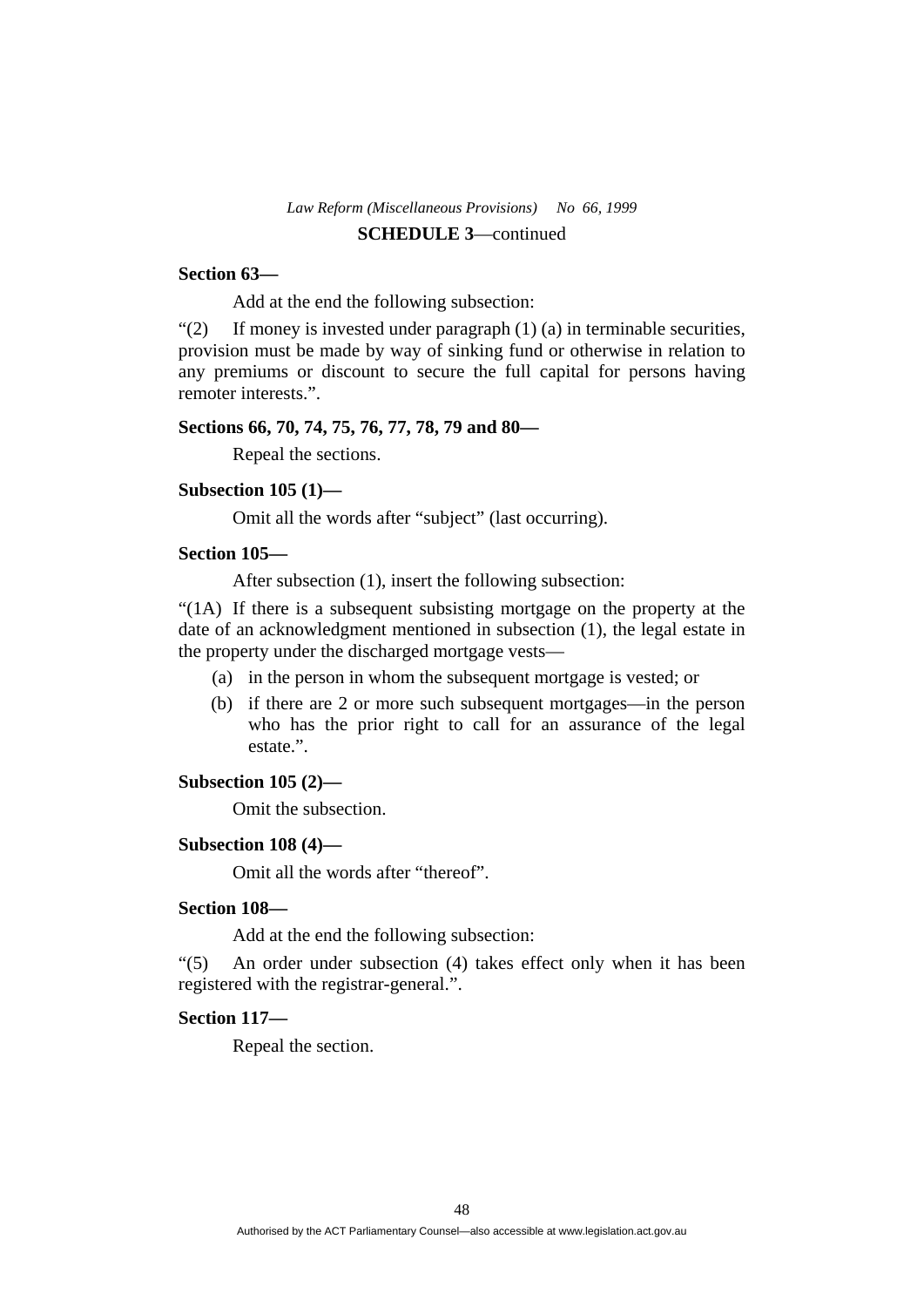## *Credit Act 1985*

### **Subsection 5 (1) (definition of** *Director***)—**

Omit the definition, substitute the following definition:

"*director* means the director of fair trading under the *Fair Trading (Consumer Affairs) Act 1973*.".

## **Subsection 5 (1) (definitions of** *bank* **and** *the Bureau***)—**

Omit the definitions.

#### **Subsection 5 (1)—**

Insert the following definition:

"*office* means the office of fair trading under the *Fair Trading (Consumer Affairs) Act 1973*.".

## *Discrimination Act 1991*

## **Section 110F—**

Repeal the section, substitute the following section:

### "110F **Registrar and deputy registrar**

"(1) The registrar of the Magistrates Court is the registrar of the tribunal.

"(2) Each deputy registrar of the Magistrates Court is a deputy registrar of the tribunal.

"(3) Subject to any direction of the registrar, a deputy registrar of the tribunal may exercise the powers of the registrar of the tribunal.

"(4) The registrar may, by signed writing, delegate to a public servant all or any of his or her powers under this Act.".

## *Education Act 1937*

## **Subsection 19 (2)—**

Omit the subsection.

### *Evidence Act 1971*

## **Section 73—**

Relocate the section to the *Supreme Court Act 1933* as section 58A.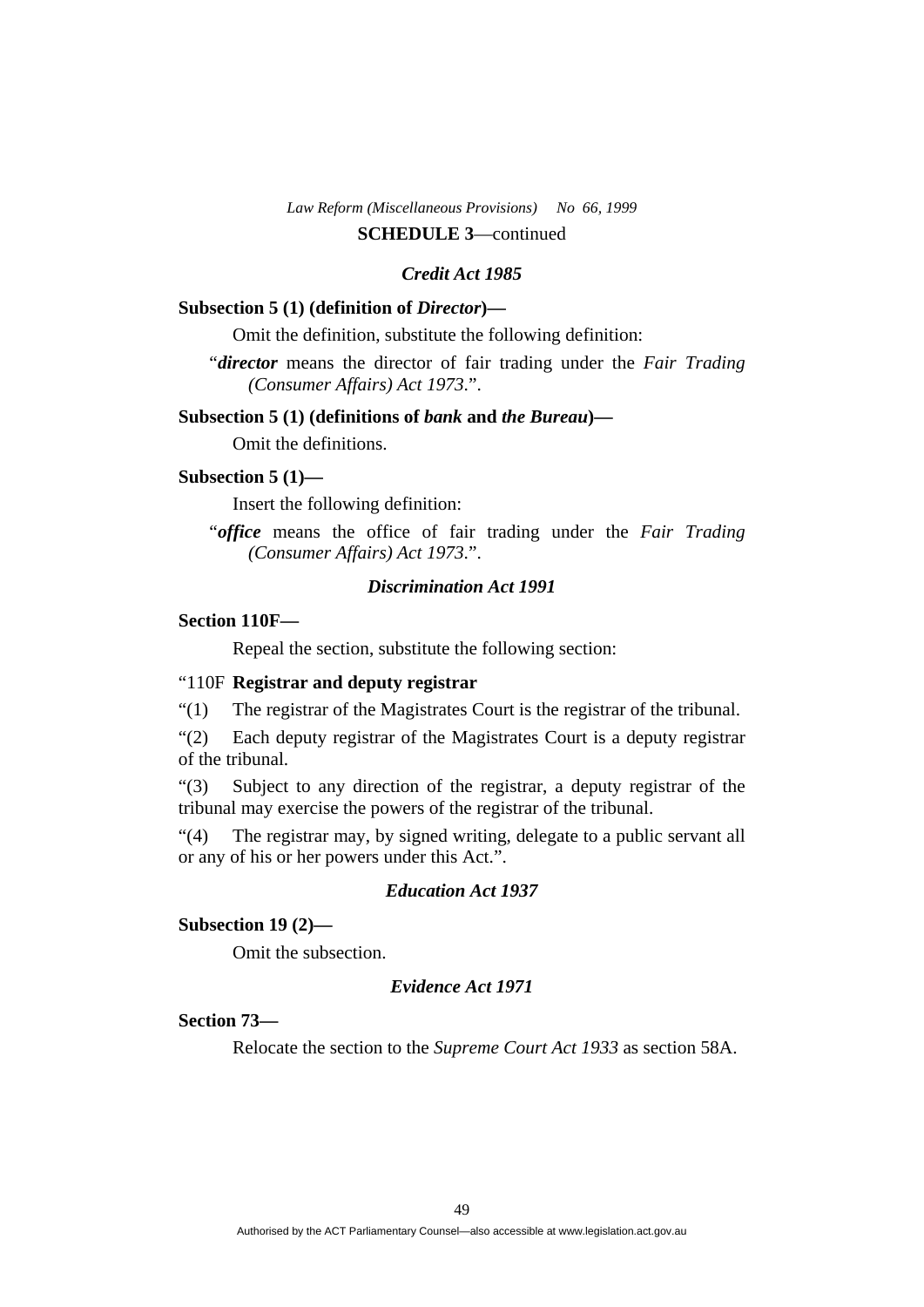### **Section 91—**

- **(a)** Omit from subsection (1) "of the Supreme Court".
- **(b)** Omit from paragraph (5A) (b) "of the Supreme Court".
- **(c)** Relocate the section (as amended) to the *Supreme Court Act 1933* as section 74A.

## **Section 97—**

Relocate the section to the *Supreme Court Act 1933* as section 70A.

## *Fair Trading Act 1992*

### **Subsection 5 (1) (definition of** *director***)—**

Omit the definition, substitute the following definition:

"*director* means the director of fair trading under the *Fair Trading (Consumer Affairs) Act 1973*.".

## **New section 35A—**

After section 35 insert the following section:

### "35A **Evidence of code**

 In any proceeding before a court, evidence of a code as in force on a day or during a period may be given by the production of a document purporting to be a copy of the code if the copy contains a statement signed by the director that the document is an accurate copy of the code as in force on that day or during that period.".

### *Fair Trading (Fuel Prices) Act 1993*

#### **Subsection 2 (1) (definition of** *Director***)—**

Omit the definition, substitute the following definition:

*director* means the director of fair trading under the *Fair Trading (Consumer Affairs) Act 1973*.".

## *Freedom of Information Act 1989*

### **Paragraphs 47 (a) and (b)—**

Omit "Companies and Securities", substitute "Corporations".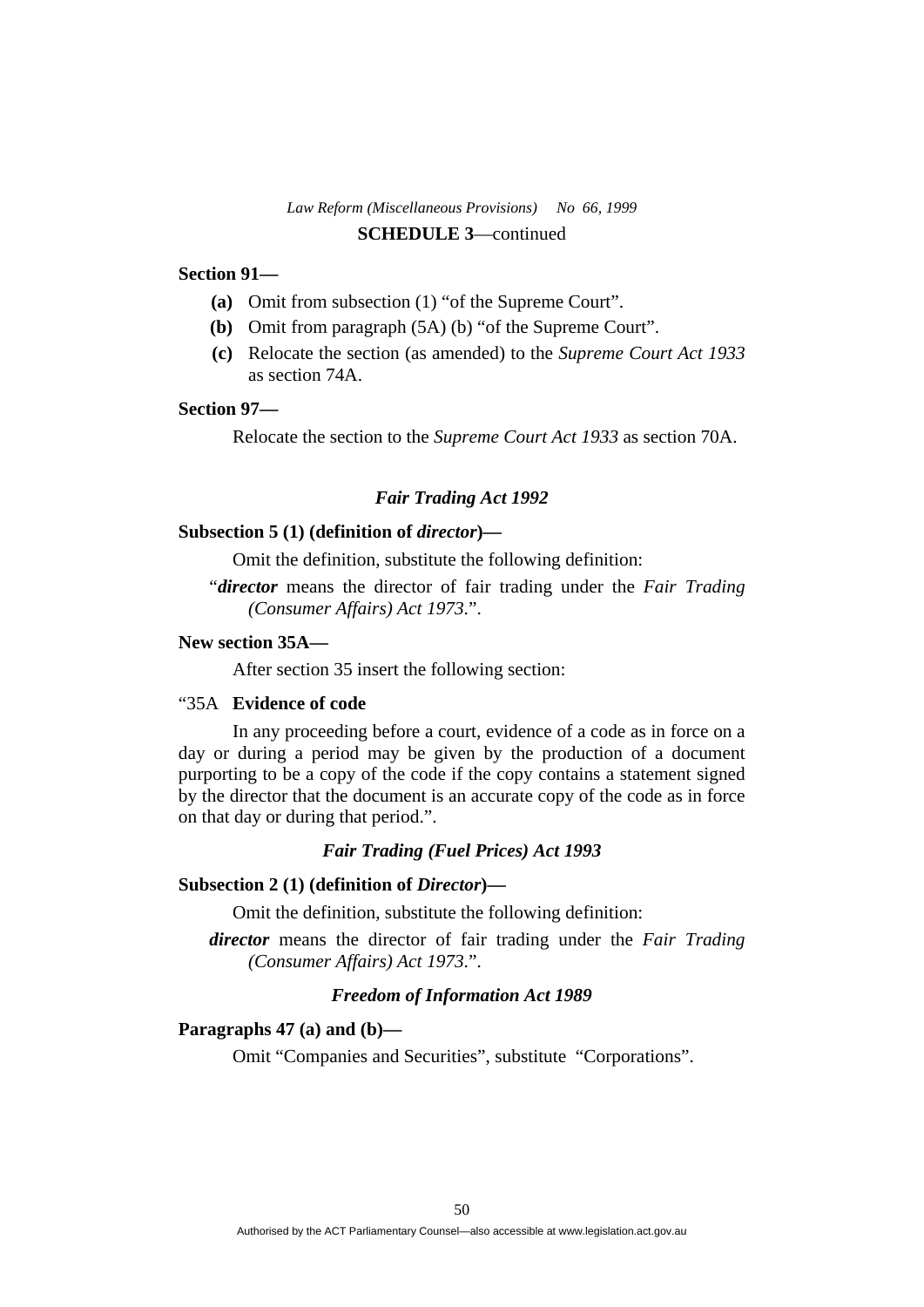## **Paragraph 47 (c)—**

 Omit "National Companies and Securities Commission", substitute "Australian Securities and Investments Commission".

### *Guardianship and Management of Property Act 1991*

### **Section 4—**

Insert the following definitions:

"*deputy president* means a deputy president of the tribunal.

- *non-presidential member* means a member of the tribunal who is not a presidential member.
- *presidential member* means the president or a deputy president of the tribunal.".

## **Subsection 35 (1)—**

Omit "President", substitute "presidential member".

### **Subsections 38 (3) and (4)—**

Omit "President", substitute "presidential member".

#### **Subsections 39 (1)—**

Omit "President", substitute "presidential member".

### **Sections 41—**

 Omit "President" (wherever occurring), substitute "presidential member".

## **Section 42—**

 Omit "President" (wherever occurring), substitute "presidential member".

## **Subsections 45 (2) and (3)—**

 Omit "President" (wherever occurring), substitute "presidential member".

### **Subsections 48 (1) and (3)—**

 Omit "President" (wherever occurring), substitute "presidential member".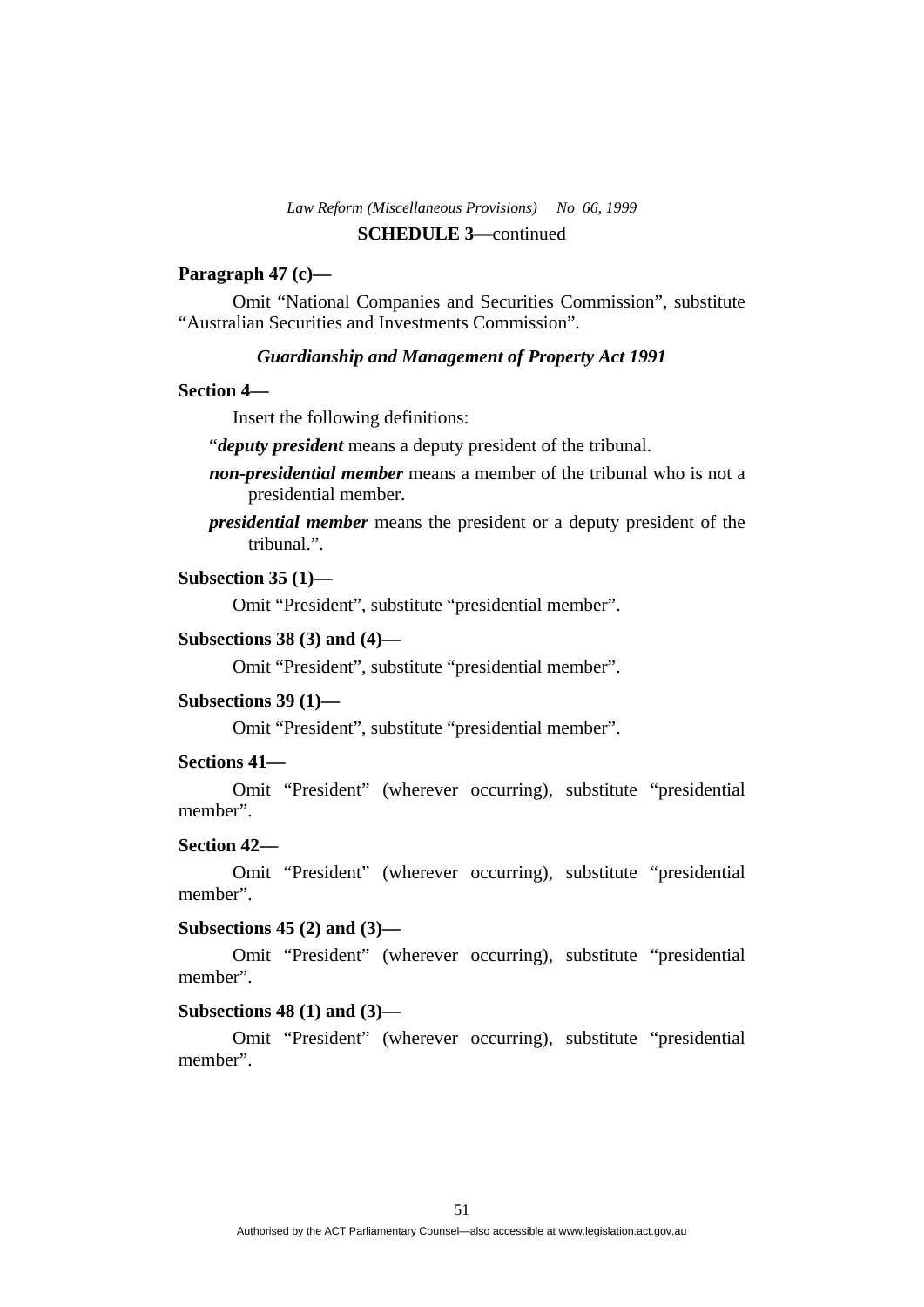## **SCHEDULE 3**—continued

## **Subsections 49 (1) and (2)—**

Omit "President", substitute "presidential member".

## **Paragraph 51 (b)—**

Omit "President", substitute "presidential member".

## **Sections 58 and 59—**

Repeal the sections, substitute the following sections:

## "58 **Membership**

"(1) The tribunal consists of—

- (a) a president; and
- (b) deputy presidents; and
- (c) other members.

"(2) The members of the tribunal are to be appointed by the Executive.

"(3) A person is eligible to be appointed president only if the person is a magistrate.

"(4) The president is responsible for the orderly and expeditious discharge of the business of the tribunal.

"(5) The Executive may appoint an acting president if the office is vacant or during the absence of the president.

"(6) A person is eligible to be appointed deputy president only if the person is a lawyer of 5 years standing.

"(7) A presidential member holds office for the period (not longer than 5 years) stated in his or her instrument of appointment but is eligible for reappointment.

"(8) The Executive may appoint as non-presidential members persons who have, in its opinion, appropriate expertise, training or experience in relation to, and are otherwise suitable to deal with, the needs of persons who, because of a physical, mental, psychological or intellectual condition, need assistance or protection from abuse, exploitation or neglect.

"(9) A non-presidential member holds office for the period (not longer than 3 years) stated in his or her instrument of appointment but is eligible for reappointment.

"(10) A member may be appointed as a full-time member or a part-time member.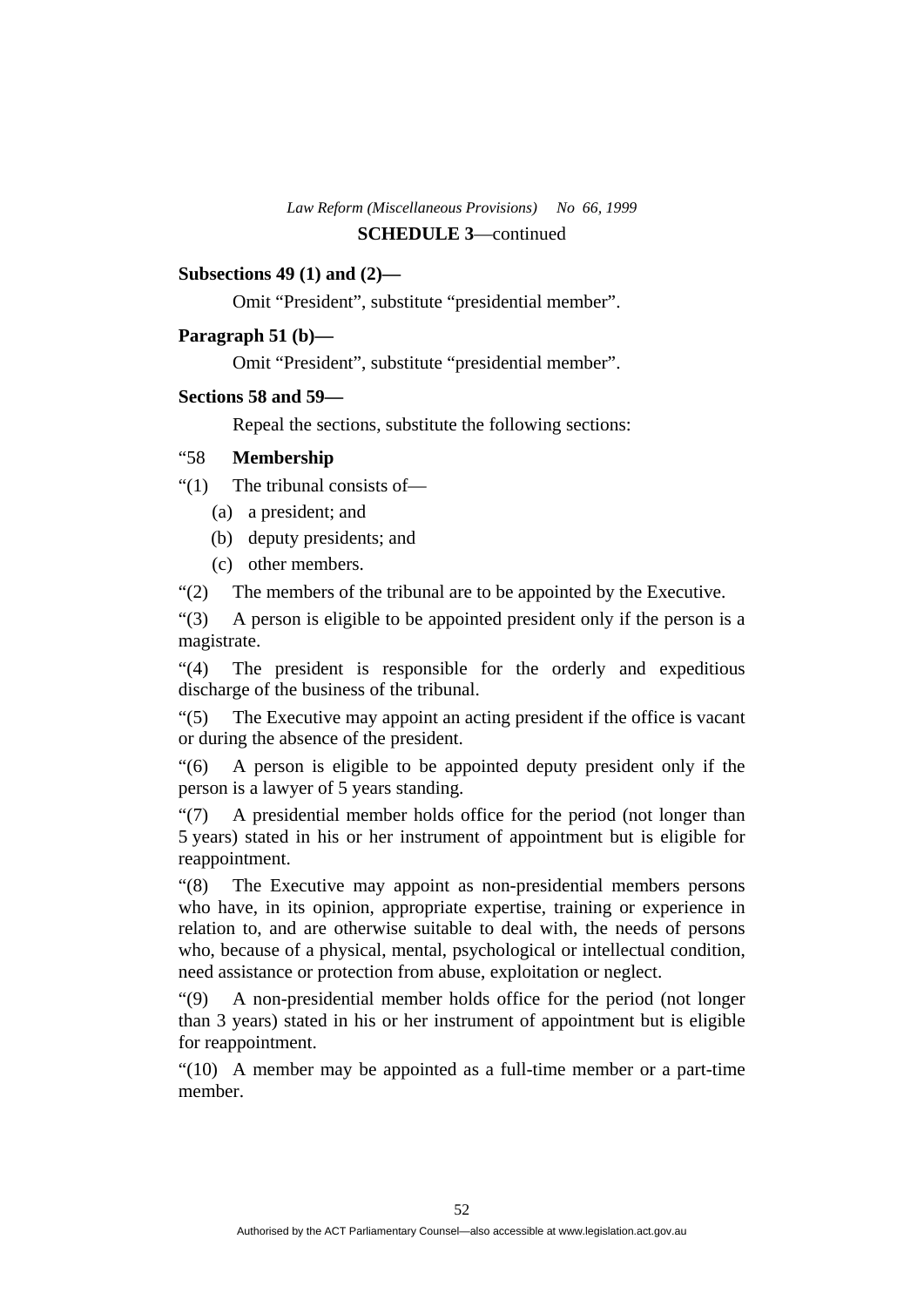## **SCHEDULE 3**—continued

"(11) Subject to this Part, a member of the tribunal holds office on the terms (including terms about remuneration and allowances) stated in his or her instrument of appointment.

## "59 **Constitution for exercise of powers**

"(1) The tribunal may exercise its powers only if constituted by—

- (a) a presidential member; or
- (b) a presidential member and other members as decided by the presidential member.

 "(2) However, if a member of the tribunal other than the presidential member ceases to be available for the conduct of an inquiry before its completion, the presidential member and any remaining member may finish the inquiry if the presidential member considers it desirable to do so.".

### **Subsection 60 (1)—**

Omit "President", substitute "presidential member".

### **Subsection 60 (2)—**

Omit the subsection, substitute the following subsection:

"(2) Subject to subsection (1), if there is a division of opinion in relation to a question, the question is decided—

- (a) according to the opinion of the majority; or
- (b) if there is no majority—according to the opinion of the presidential member.".

## **Subsections 63 (2) and (3)—**

Omit the subsections, substitute the following subsections:

"(2) The Executive may appoint a person to act as the president only if the person is a magistrate.

"(3) The Executive may appoint a person to act as a deputy president only if the person is a lawyer of 5 years standing.

"(3A) The Executive may appoint a person to act as a non-presidential member only if the person is a person mentioned in subsection 58 (8).".

## **Subsections 68 (1) and (6)—**

 Omit "President" (wherever occurring), substitute "presidential member".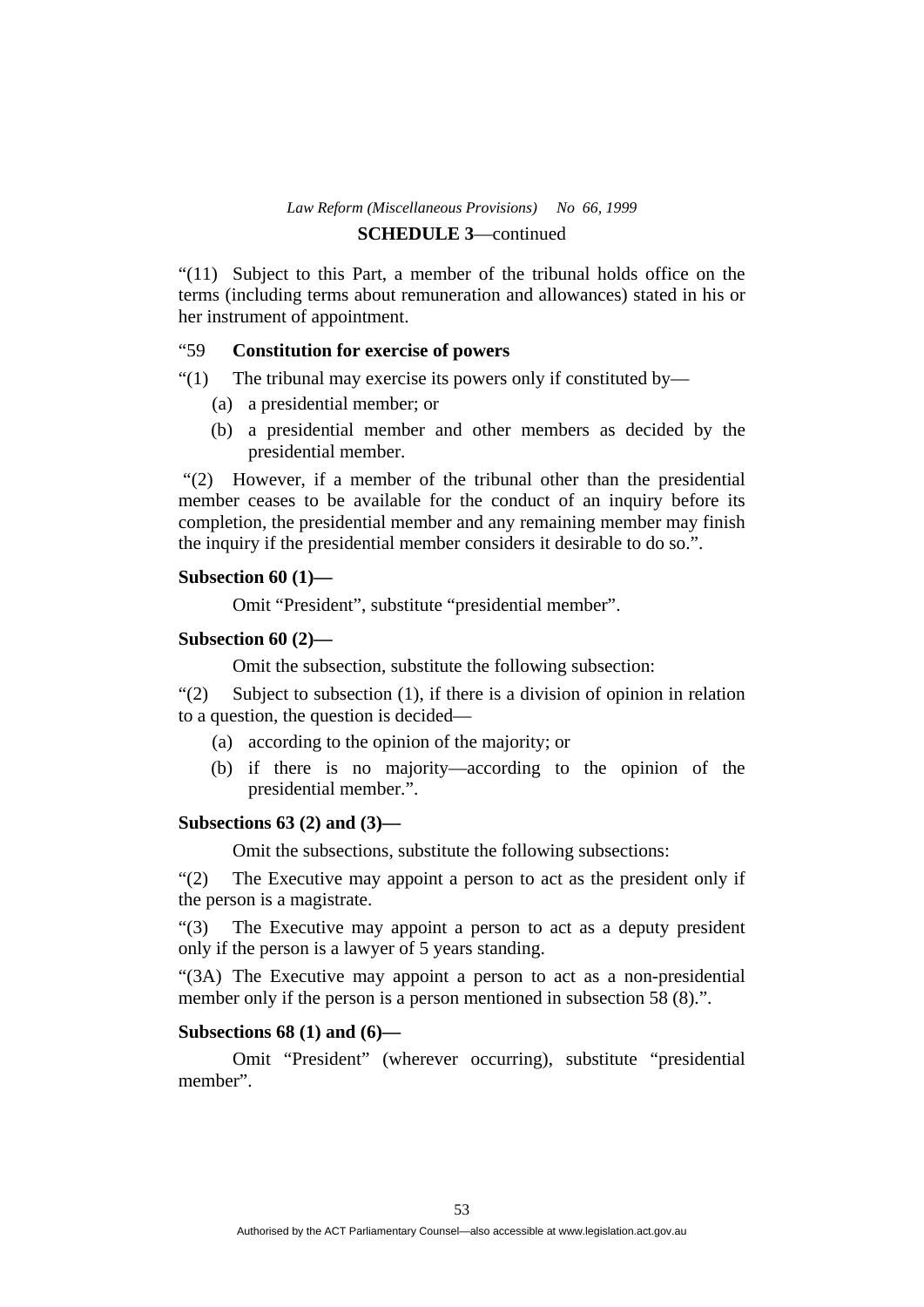#### *Imperial Acts Application Act 1986*

#### **Schedule 4—**

 Relocate to the Schedule to the *Trustee Act 1925* all the words from and including "Whereas lands" to and including "employ the same.".

#### **Remainder of the Act—**

Repeal the remainder of the Act.

## *Imperial Acts (Substituted Provisions) Act 1986*

## **Schedule 2, Part 1A—**

- **(a)** Renumber clauses 1 and 2 as subsections 36 (1) and (2).
- **(b)** Omit from clause 2 "Clause 1", substitute "Subsection (1)".
- **(c)** Relocate clauses 1 and 2 (as amended) to Division 1 of Part 12 of the *Law Reform (Miscellaneous Provisions) Act 1955* (after the note).

## **Schedule 2, Part 3—**

- **(a)** Renumber clauses 1, 2 and 3 as sections 43A, 43B and 43C, respectively.
- **(b)** Omit from paragraph 1 (a) "(in this Part referred to as the 'original executor')", substitute "(in this Division called the *original executor*)".
- **(c)** Omit from paragraph 1 (c) "(in this Part referred to as the 'succeeding executor')", substitute "(in this Division called the *succeeding executor*)".
- **(d)** Omit from paragraph 1 (e) "this clause", substitute "this section".
- **(e)** Omit from clauses 2 and 3 "clause 1", substitute "section 43A".
- **(f)** Relocate clauses 1, 2 and 3 (as amended) to Division 4 of Part 3 of the *Administration and Probate Act 1929* (after the note).

## **Schedule 2, Part 4—**

- **(a)** Omit from paragraph 1 (a) "contained".
- **(b)** Omit from paragraph 1 (b) "like manner", substitute "the same way".
- **(c)** Insert in paragraph 1 (b) "person" after "deceased".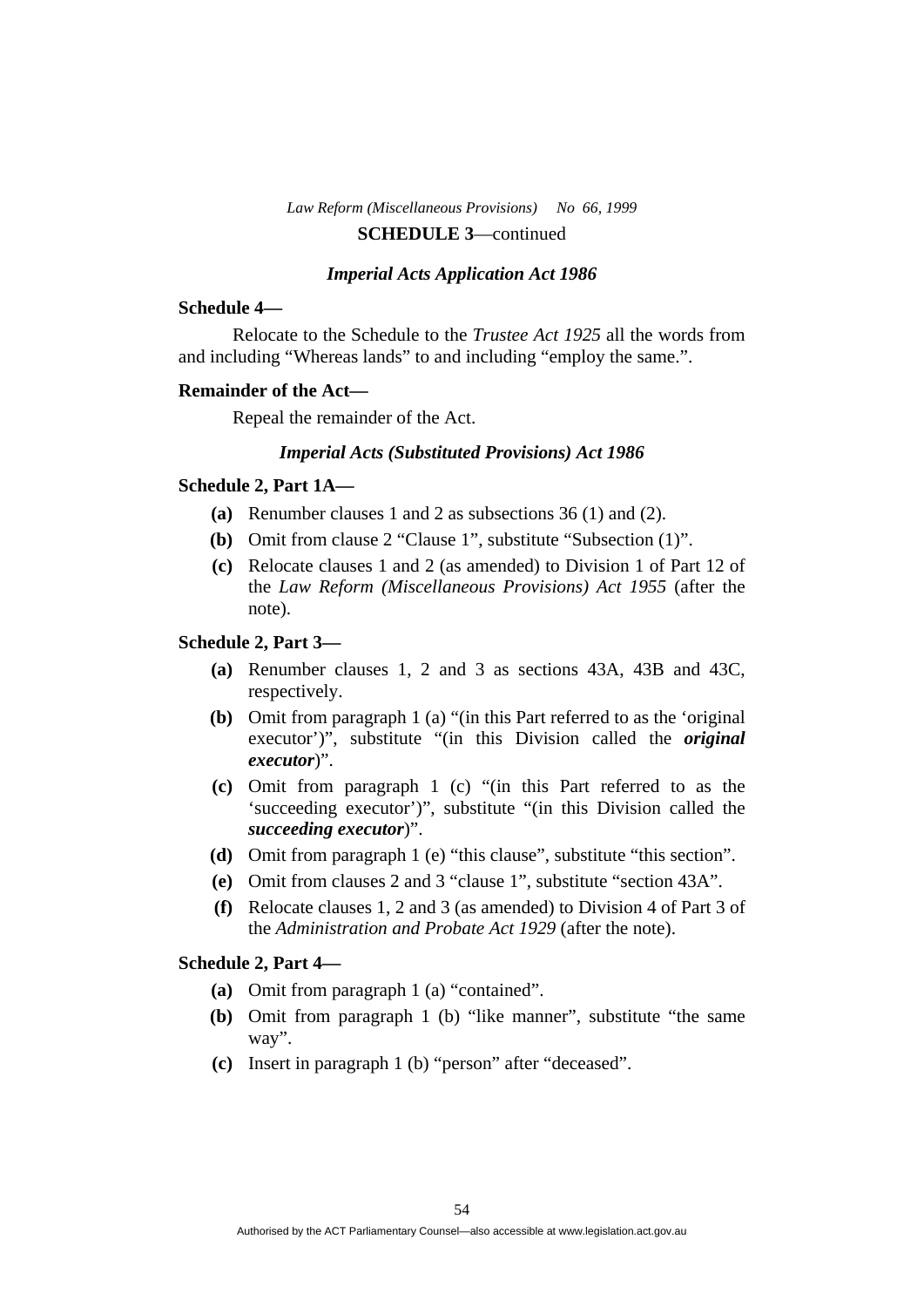**(d)** Add at the end of clause 1 the following note:

"*Note* This section was relocated from Part 4 of Schedule 2 to the *Imperial Acts (Substituted Provisions) Act 1986*. (For the effect of a relocation, see *Interpretation Act 1967*, s 49.) The 1986 Act substituted provisions for certain UK Acts that applied (or may have applied) in the Territory and repealed those Acts. The provisions of Part 4 of Schedule 2 were substituted for 31 Edw. 3, St. 1, c 11 (1357) and 1 Jas. 2 c 17, s 6 (1685). Subsection 4 (1) of the 1986 Act provided, in effect, that the rules of law about the interpretation of consolidating Acts apply to the interpretation of the provisions of a law set out in Schedule 2. These rules of law continue to apply to this section (see *Interpretation Act 1967*, s 49 (3)).".

**(e)** Relocate clause 1 (as amended) to the *Administration and Probate Act 1929* (after section 12) as section 13.

## **Schedule 2, Part 4A—**

- **(a)** Renumber clause 1 as section 37.
- **(b)** Relocate clause 1 (as amended) to Division 2 of Part 12 of the *Law Reform (Miscellaneous Provisions) Act 1955* (after the note).

#### **Schedule 2, Part 5—**

- **(a)** Renumber clause 4 as section 39.
- **(b)** Relocate clause 4 (as amended) to Division 3 of Part 12 of the *Law Reform (Miscellaneous Provisions) Act 1955* (after the note).

#### **Schedule 2, Part 6—**

- **(a)** Renumber clauses 1 and 2 as sections 40 and 41, respectively.
- **(b)** Omit from subclause 1 (2) "Subclause (1)", substitute "Subsection (1)".
- **(c)** Omit from subclause 1 (4) "Subclauses (1), (2) and (3)", substitute "Subsections  $(1)$ ,  $(2)$  and  $(3)$ ".
- **(d)** Omit from subclause 1 (5) "This clause", substitute "This section".
- **(e)** Omit from paragraphs 1 (5) (a) and (b) "the commencing date", substitute "26 June 1986".
- **(f)** Omit from paragraph 1 (5) (c) "the commencing date" (first occurring), substitute "26 June 1986".
- **(g)** Omit from paragraph 1 (5) (c) "the commencing date" (last occurring), substitute "that date".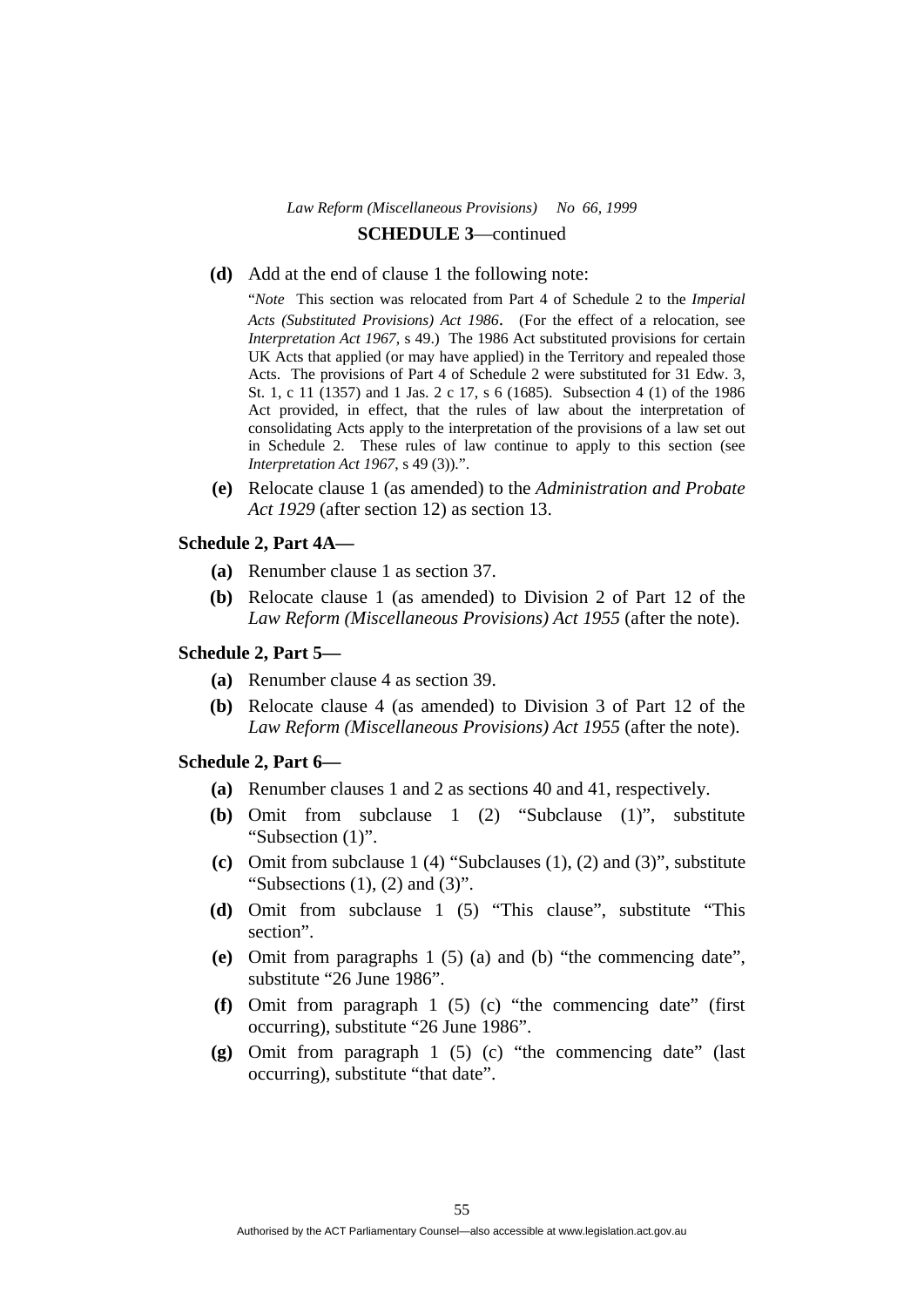- **(h)** Omit from subclause 2 (2) "This clause", substitute "This section".
- **(i)** Omit from paragraph 2 (2) (a) "the commencing date", substitute "26 June 1986".
- **(j)** Omit from paragraph 2 (2) (b) "the commencing date" (first occurring), substitute "26 June 1986".
- **(k)** Omit from paragraph 2 (2) (b) "the commencing date" (last occurring), substitute "that date".
- **(l)** Relocate clauses 1 and 2 (as amended) to Division 4 of Part 12 of the *Law Reform (Miscellaneous Provisions) Act 1955* (after the note).

## **Schedule 2, Part 7—**

- **(a)** Renumber clauses 1 to 7 as sections 42 to 48, respectively.
- **(b)** Omit from clause 1 "clause 2", substitute "section 43".
- **(c)** Omit from clause 1 ", whether before or after the commencing date,".
- **(d)** Omit from clause 2 "Clause 1", substitute "Section 42".
- **(e)** Omit from the heading to clause 4 "clause 3", substitute "section 45".
- **(f)** Omit from clause 4 "clause 3", substitute "section 44".
- **(g)** Omit from clause 4 "that clause applied, whether made before, on or after the commencing date,", substitute "the section".
- **(h)** Omit from the heading to clause 6 "clause 5", substitute "section 46".
- **(i)** Omit from clause 6 "Clause 5", substitute "Section 46".
- **(j)** Omit from clause 7 "this Part, unless the contrary intention appears", substitute "this Division".
- **(k)** Relocate clauses 1 to 7 (as amended) to Division 5 of Part 12 of the *Law Reform (Miscellaneous Provisions) Act 1955* (after the note).

### **Schedule 2, Part 8—**

**(a)** Renumber clause 1 as section 74A.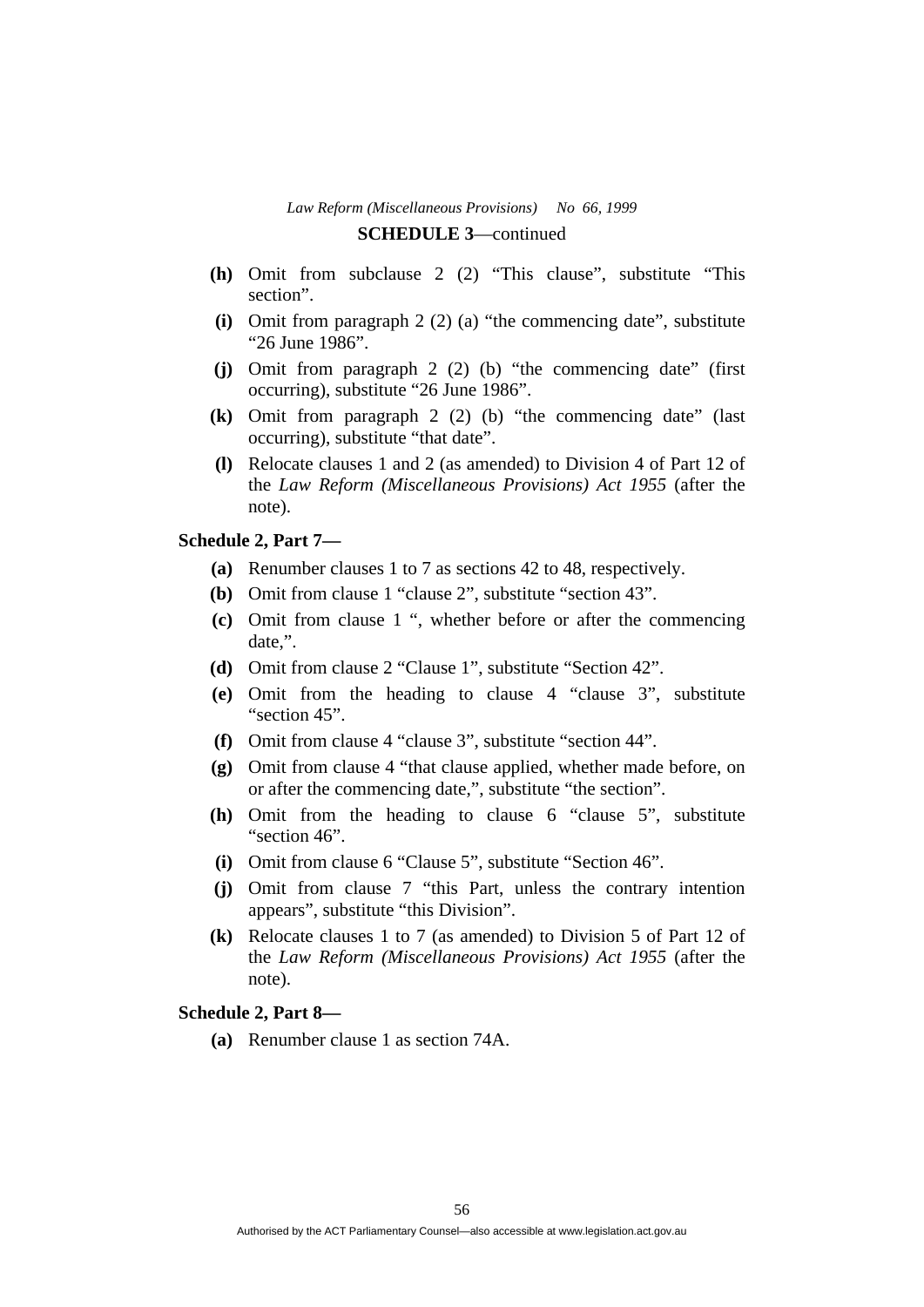- **(b)** Add at the end of clause 1 the following note: "*Note* The provisions of this section were substituted for 43 Eliz. 1 c 8  $(1601)$ .".
- **(c)** Relocate clause 1 (as amended) to Part 3D of the *Administration and Probate Act 1929* (after the note).

### **Schedule 2, Part 10—**

- **(a)** Renumber clauses 1 and 2 as sections 49 and 50, respectively.
- **(b)** Omit from subclause 2 (2) "subclause (1)", substitute "subsection  $(1)$ ".
- **(c)** Omit from subclause 2 (3) "subclause (2)", substitute "subsection  $(2)$ ".
- **(d)** Relocate clauses 1 and 2 (as amended) to Division 6 of Part 12 of the *Law Reform (Miscellaneous Provisions) Act 1955* (after the note).

### **Schedule 2, Part 11—**

- **(a)** Renumber clauses 1 to 4 as sections 51 to 54, respectively.
- **(b)** Omit from subclause 1 (1) "this Part", substitute "this Division".
- **(c)** Omit from subclause 1 (2) "Subclause (1)", substitute "Subsection  $(1)$ ".
- **(d)** Omit from clause 3 "clause 1 or 2", substitute "section 51 or 52".
- **(e)** Omit from paragraph 3 (c) "the commencing date", substitute "26 June 1986".
- **(f)** Omit from subclause 4 (2) "Subclause (1)", substitute "Subsection (1)".
- **(g)** Omit from subclause 4 (2) "the commencing date", substitute "26 June 1986".
- **(h)** Omit from subclause 4 (3) "Subclause (1)", substitute "Subsection (1)".
- **(i)** Relocate clauses 1 to 4 (as amended) to Division 7 of Part 12 of the *Law Reform (Miscellaneous Provisions) Act 1955* (after the note).

## **Schedule 2, Part 12—**

**(a)** Renumber clause 1 as section 74B.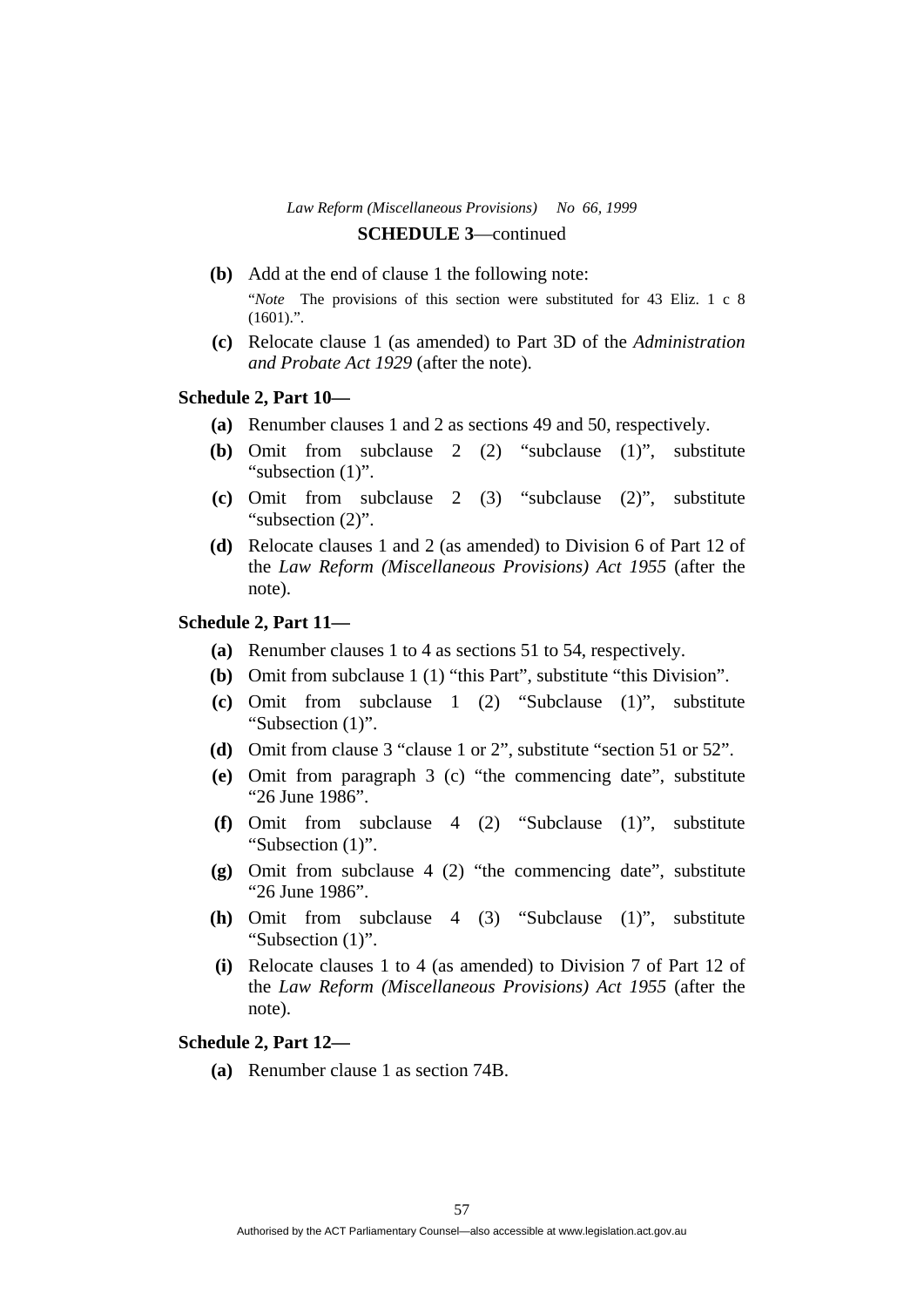- **(b)** Omit from clause 1 ", in this clause referred to as the 'relevant person',", substitute "(the *relevant person*)".
- **(c)** Add at the end of clause 1 the following note: "*Note* The provisions of this section were substituted for 30 Chas. 2 c 7 (1678) and 4 Will. and Mary c 24, s 12 (1692).".
- **(d)** Relocate clause 1 (as amended) to Part 3D of the *Administration and Probate Act 1929*.

### **Schedule 2, Part 14—**

- **(a)** Renumber clauses 1 to 3 as sections 55 to 57, respectively.
- **(b)** Omit from clause 2 "(in this clause referred to as the 'original lease')", substitute "(the *original lease*)".
- **(c)** Omit from clause 3 "Clauses 1 and 2", substitute "Sections 55 and 56".
- **(d)** Relocate clauses 1 to 3 (as amended) to Division 8 of Part 12 of the *Law Reform (Miscellaneous Provisions) Act 1955* (after the note).

### **Schedule 2, Part 15—**

- **(a)** Renumber clause 1 as section 58.
- **(b)** Relocate clause 1 (as amended) to Division 9 of Part 12 of the *Law Reform (Miscellaneous Provisions) Act 1955* (after the note).

## **Schedule 2, Part 15A—**

- **(a)** Renumber clauses 1 and 2 as sections 59 and 60, respectively.
- **(b)** Omit from subclause 1 (2) "Subclause (1)", substitute "Subsection (1)".
- **(c)** Omit from subclause 1 (3) "subclause (1)", substitute "subsection (1)".
- **(d)** Omit from clause 2 "clause 1", substitute "section 59".
- **(e)** Relocate clauses 1 and 2 (as amended) to Division 10 of Part 12 of the *Law Reform (Miscellaneous Provisions) Act 1955* (after the note).

### **Schedule 2, Part 17—**

**(a)** Renumber clause 1 as section 61.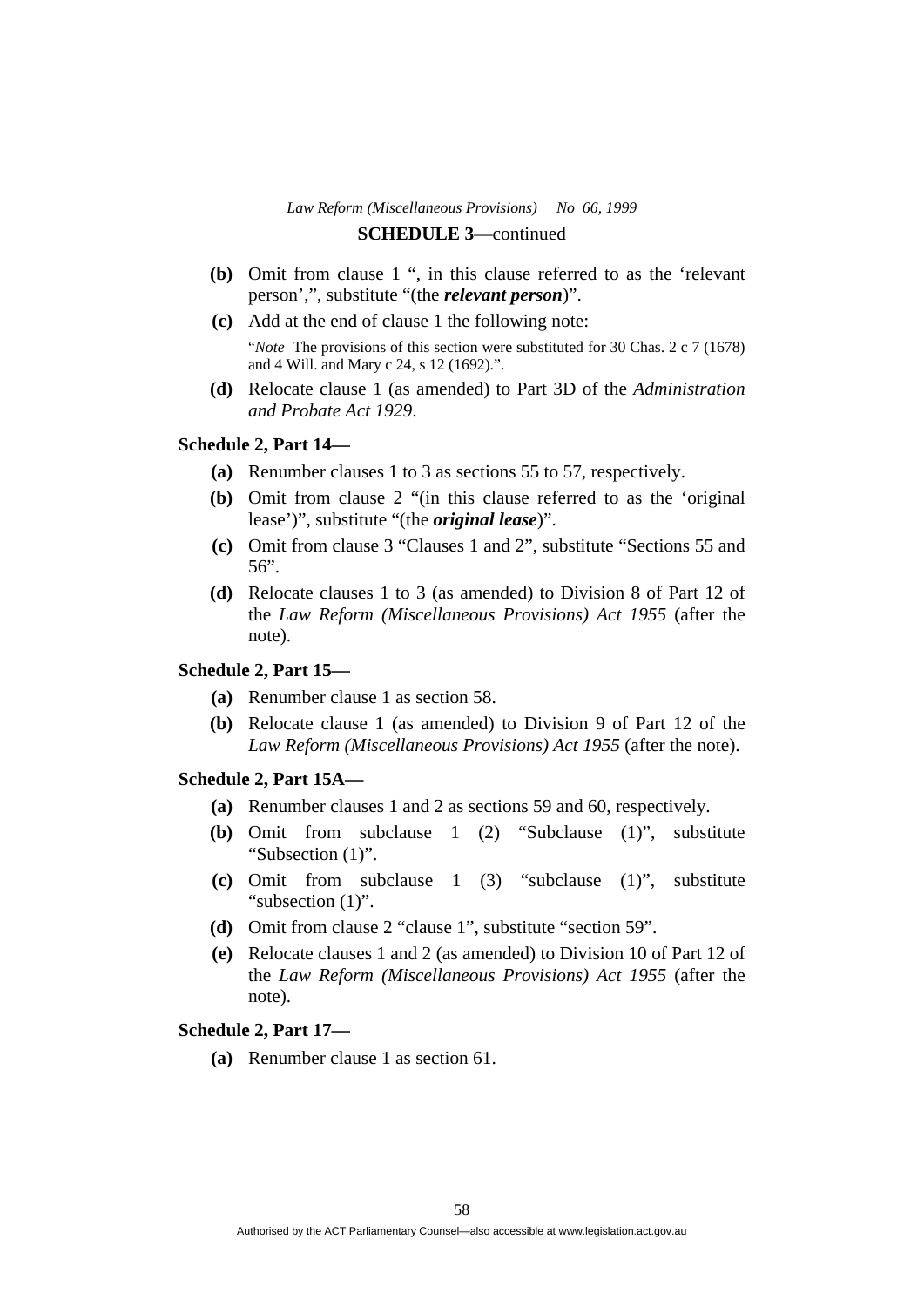**(b)** Relocate clause 1 (as amended) to Division 11 of Part 12 of the *Law Reform (Miscellaneous Provisions) Act 1955* (after the note).

## **Schedule 2, Part 18—**

- **(a)** Renumber clauses 1 to 5 as sections 94A to 94E, respectively.
- **(b)** Omit from clause 2, subclause 3 (1) and clause 4 "clause 1", substitute "section 94A".
- **(c)** Omit from clause 5 "clause 2", substitute "section 94B".
- **(d)** Relocate clauses 1 to 5 (as amended) to Division 6 of Part 3 of the *Trustee Act 1925*.

### **Schedule 2, Part 19—**

- **(a)** Renumber clause 1 as section 62.
- **(b)** Relocate clause 1 (as amended) to Division 12 of Part 12 of the *Law Reform (Miscellaneous Provisions) Act 1955* (after the note).

### **Schedule 2, Part 20A—**

- **(a)** Renumber clause 1 as section 64.
- **(b)** Omit from subclause 1 (2) "subclause (1)", substitute "subsection (1)".
- **(c)** Relocate clause 1 (as amended) to Division 13 of Part 12 of the *Law Reform (Miscellaneous Provisions) Act 1955* (after section 63).

## **Schedule 2, Part 21—**

- **(a)** Renumber clauses 1 and 2 as sections 65 and 66, respectively.
- **(b)** Omit from subclause 1 (2) "subclause (1)", substitute "subsection (1)".
- **(c)** Omit from subclause 1 (3) "subclause (2)", substitute "subsection (2)".
- **(d)** Omit from subclause 2 (2) "subclause (1)", substitute "subsection  $(1)$ ".
- **(e)** Relocate clauses 1 and 2 (as amended) to Division 14 of Part 12 of the *Law Reform (Miscellaneous Provisions) Act 1955* (after the note).

#### **Remainder of the Act—**

Repeal the remainder of the Act.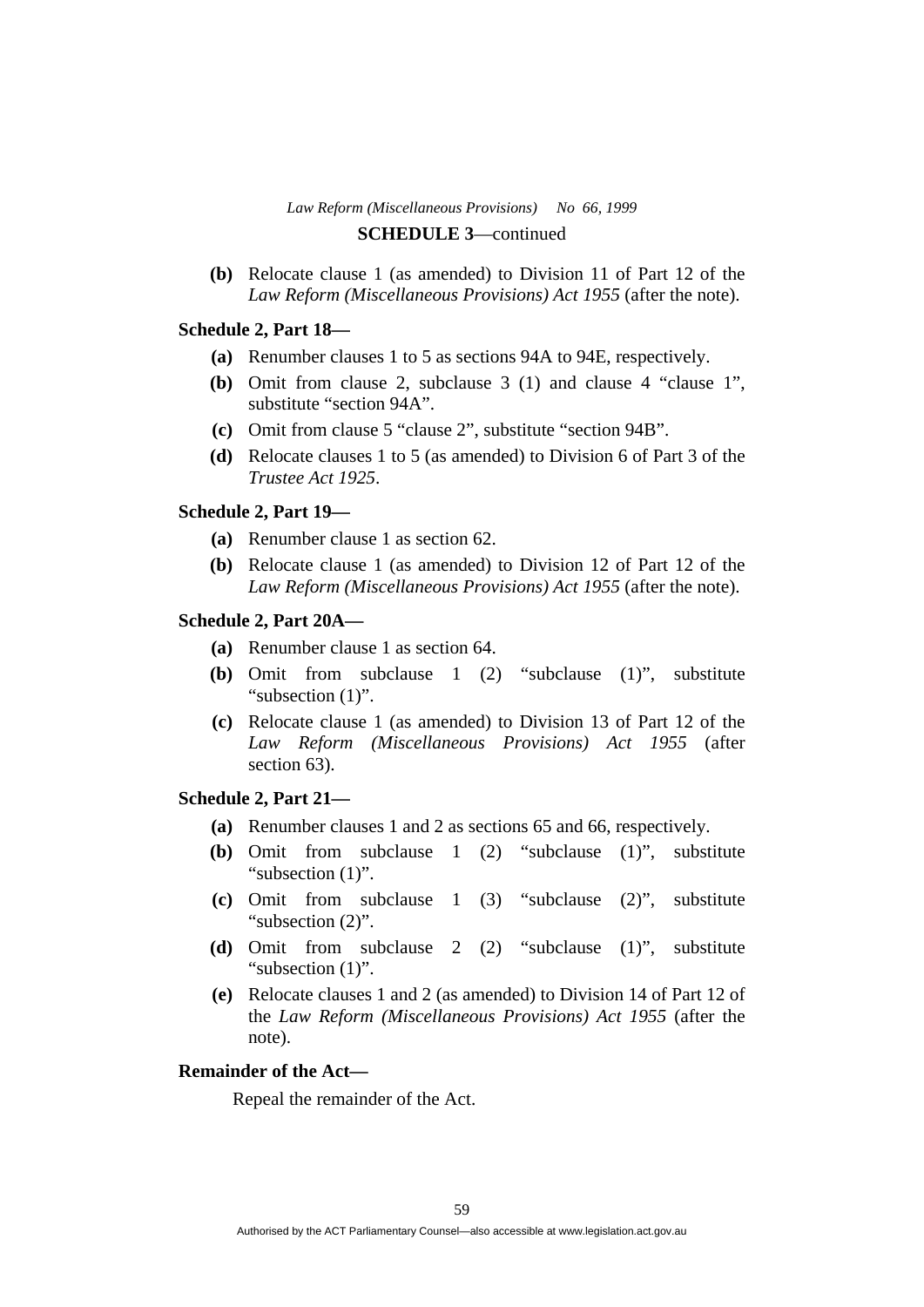#### *Inebriates Act 1900*

### **Section 1—**

Omit "or in Chambers".

#### **Section 6—**

Omit "or a Judge thereof in Chambers".

## *Instruments Act 1933*

### **Subsection 8 (2)—**

Omit the subsection.

### **Insertion of new section 8A—**

After section 8, insert the following section:

## "8A **Meaning of** *apparent possession* **in Pt 8**

 For this Part, personal chattels are taken to be in the *apparent possession* of the person making or giving a bill of sale, if—

- (a) they are on any land or premises occupied by the person; or
- (b) they are used and enjoyed by the person anywhere;

even though that formal possession of them has been taken by or given to someone else.".

#### *Insurance Levy Act 1998*

### **Paragraph 10 (1) (b)—**

 Omit "an auditor's certificate", substitute "unless the general insurer's total assessable portion for the financial year is less than \$50,000, an auditor's certificate".

### *Interpretation Act 1967*

## **Long title—**

Omit the title, substitute the following title:

 "An Act to assist in interpreting, shortening and simplifying Acts, to assist in improving their quality and accessibility, and for other purposes related to legislation".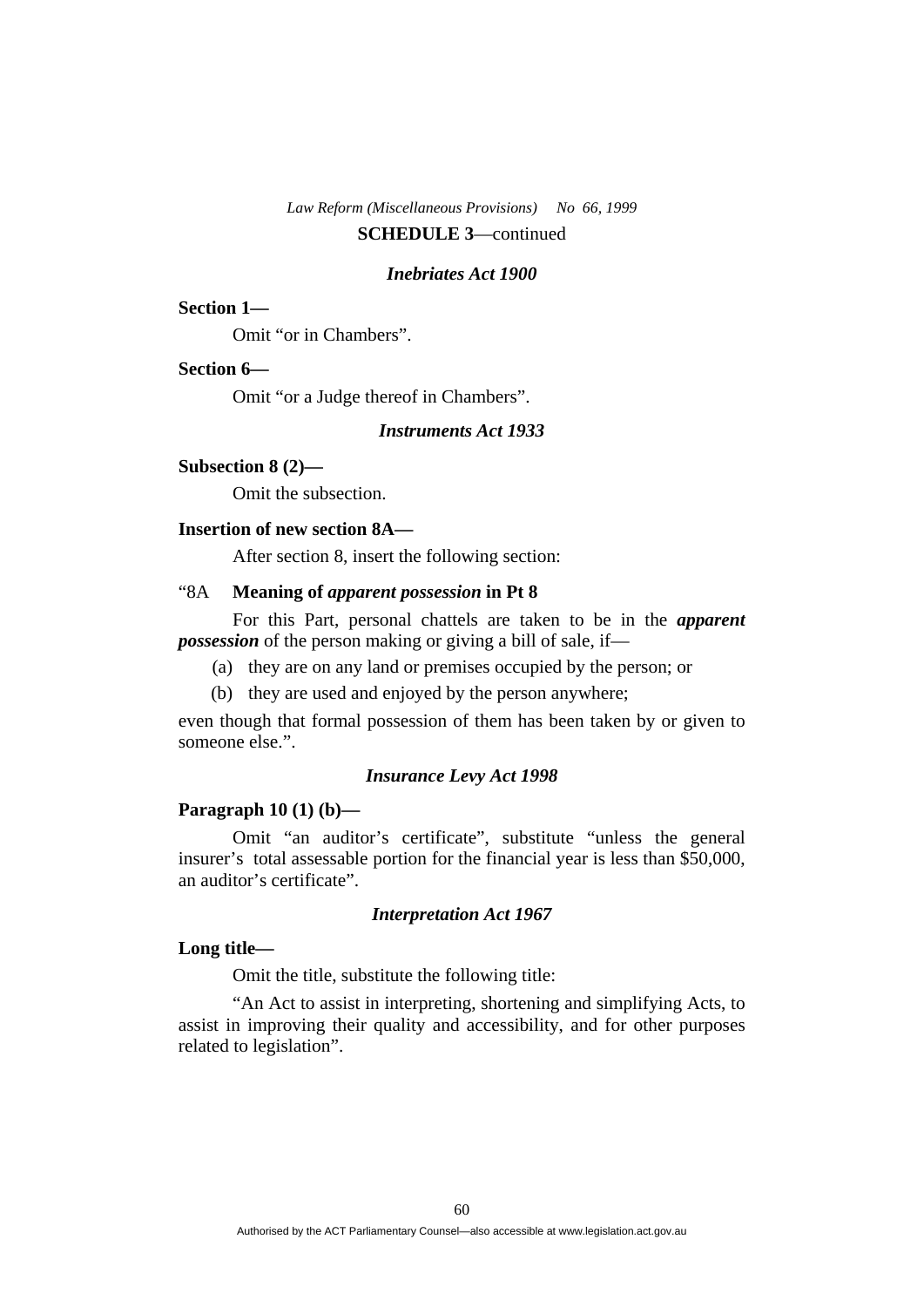## **SCHEDULE 3**—continued

## **Sections 1, 5 and 6—**

Repeal the sections, substitute the following sections:

## "1 **Name of Act**

This Act is the *Interpretation Act 1967*.

## "2 **Application**

This Act applies to all Acts.

## "3 **Displacement of Act by contrary intention**

 This Act applies to an Act except so far as the contrary intention appears in this Act or the Act concerned.".

## **Subsection 7 (2)—**

 Omit "*Australian Capital Territory (Self-Government) Act 1988* of the Commonwealth", substitute "Self-Government Act".

## **Part 2—**

Repeal the part, substitute the following parts:

## "**PART 1A—SOURCES OF LAW IN THE TERRITORY**

## "**Notes on sources of law**

"*Note 1* The laws in force in the Territory consist of the written law and various unwritten laws known as the principles and rules of common law and equity.

"*Note 2* The written law of the Territory consists primarily of laws, known as Acts, made by the Legislative Assembly and earlier laws, previously known as ordinances, made by the Governor-General under the *Seat of Government (Administration) Act 1910* (Cwlth). It also includes regulations, rules of court and other legislative instruments made under specific powers given by Acts. (Written laws made under an Act are commonly called 'subordinate' or 'delegated' legislation.)

"*Note 3* Before self-government, ordinances were the main form of legislation made for the Territory. Most of the ordinances in force at self-government have been converted into Acts (see s 34 of the Self-Government Act). However, the Governor-General retains power to make ordinances for the Territory on a limited number of topics (see s 12 of the *Seat of Government (Administration) Act 1910* (Cwlth)).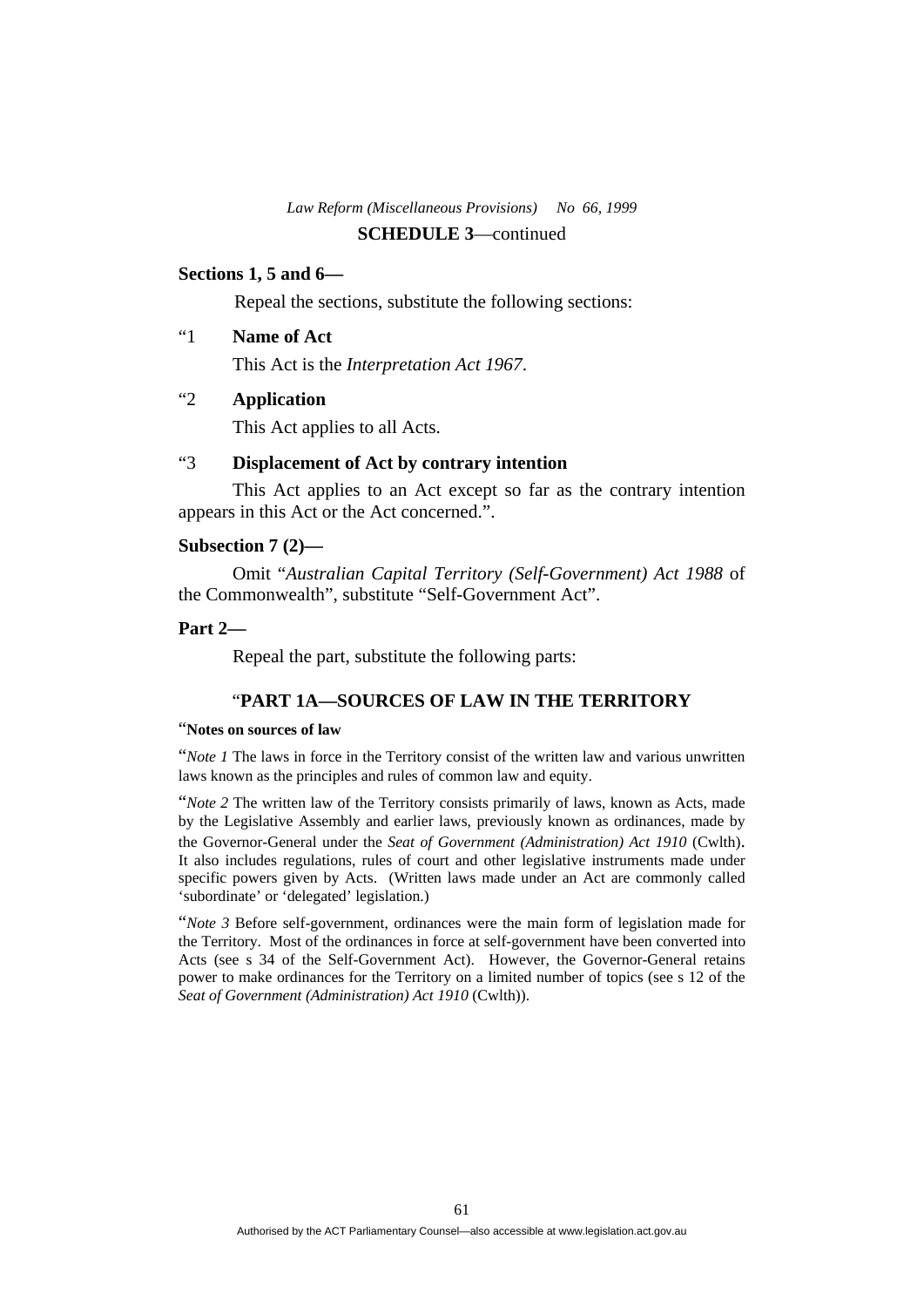## **SCHEDULE 3**—continued

"*Note 4* The written laws in force in the Territory also include the Commonwealth Constitution, Commonwealth Acts, and regulations and other legislative instruments made under Commonwealth Acts. As a general rule, Commonwealth Acts and legislative instruments apply in the ACT in the same way as they apply in other parts of Australia. Commonwealth Acts and instruments prevail over the Acts made by the Legislative Assembly to the extent to which they are inconsistent (see s 28 of the Self-Government Act).

## "7A **Former NSW and UK Acts in force in Territory**

 The written law of the Territory includes the NSW Acts and UK Acts mentioned in Schedule 1.

"*Note 1* Section 65 provides that a law mentioned in Schedule 1, to the extent that the law was in force in the Territory immediately before the commencement of that section, is taken to be, for all purposes, a law made by the Legislative Assembly as if it had been enacted by the Assembly.

"*Note 2* The *Imperial Acts (Substituted Provisions) Act 1986* substituted provisions for certain UK Acts that applied (or may have applied) in the Territory and repealed those UK Acts. Most of the remaining substituted provisions are now set out in Part 12 of the *Law Reform (Miscellaneous Provisions) Act 1955*.

"*Note 3* Section 65 also provides that, to remove any doubt, the remaining substituted provisions are taken to be, for all purposes, laws made by the Legislative Assembly as if they had been enacted by the Assembly.

## "**PART 2—NOTIFICATION, NUMBERING AND COMMENCEMENT OF ACTS**

## "8 **Notification of Acts**

"(1) If a proposed law has been passed by the Legislative Assembly, the Chief Minister, or a Minister authorised by the Chief Minister, must publish in the Gazette a notice of the proposed law having been passed and the place or places where copies of the law can be purchased.

"(2) On the day notice of the proposed law is published in the Gazette (the *notification day*) or as soon as practicable after the notification day, copies of the law must be available for purchase at the place, or each of the places, stated in the notice.

"(3) If, on the notification day, no copies of the law are available for purchase at the place, or any of the places, stated in the notice, the Chief Minister must present to the Legislative Assembly within 15 sitting days a statement—

(a) that copies of the law were not so available; and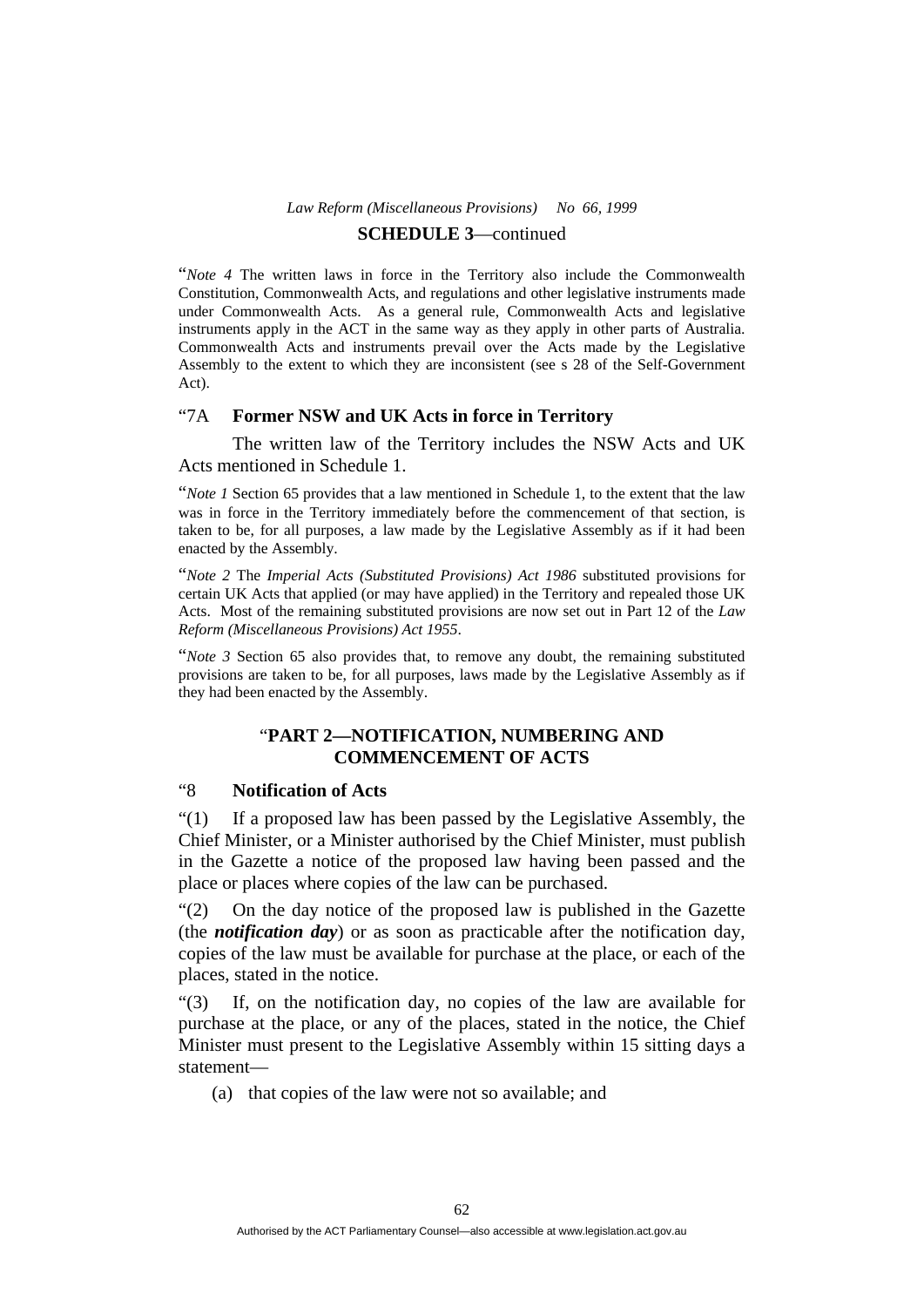## **SCHEDULE 3**—continued

## (b) explaining why they were not available.

"(4) Failure to comply with subsection (2) or (3) does not affect the validity of the law.

## "9 **Numbering of Acts**

 The Acts passed in each year are to be numbered as nearly as practicable in the order in which they are passed.

## "10 **Commencement of Acts on date of notification**

 An Act commences on its date of notification except so far as the Act otherwise expressly provides.

## "10A **Time of commencement of Acts**

 If an Act or a provision of an Act commences on a day, it commences at the beginning of the day.

## "10B **Commencement of naming and commencement provisions on date of notification**

"(1) The provisions of an Act providing for its name and commencement automatically commence on the date of notification of the Act.

"(2) This section applies to an Act despite anything in the Act unless the Act expressly provides that it does not apply.

### "10C **Commencement by notice**

"(1) If an Act or provisions of an Act are expressed to commence on a day fixed by notice—

- (a) a single day or time may be fixed; or
- (b) different days or times may be fixed for different provisions.

"(2) If the day or time fixed by a notice in the Gazette for the commencement of an Act or a provision of an Act happens before the day the notice is published in the Gazette (the *notification day*)—

- (a) the notice is valid; but
- (b) the Act or provision commences on the notification day.
- "(3) In this section—

*notice* includes any instrument (however described).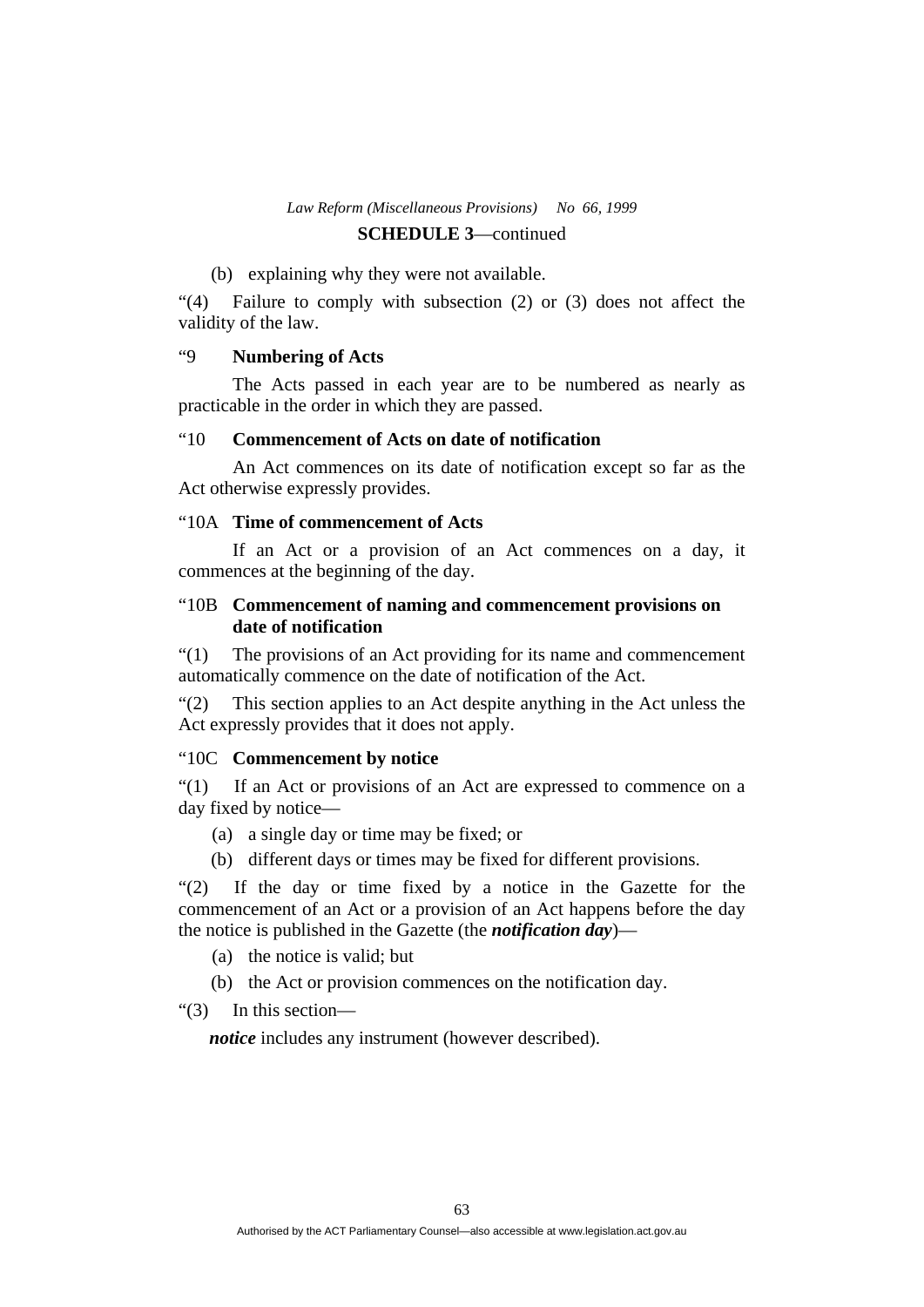#### "10D **Separate commencement of amendments**

 Any amendment made by a provision of an Act may be given a separate commencement, whether or not the provision is self-contained.

"*Examples* 

1 Each paragraph of a provision of an amending Act may be given a separate commencement.

2 Each item in a schedule to an amending Act may be given a separate commencement.

### "10E **Automatic commencement of postponed law**

"(1) In this section—

*notification day*, for a postponed law, means the date of notification of—

- (a) if the postponed law is an Act—the Act; or
- (b) if the postponed law is a provision of an Act—the Act that enacts the provision.
- *postponed law* means an Act or provision of an Act that does not commence on the notification day because a provision of an Act postpones its commencement until a day fixed by a notice or other instrument.

"(2) If a postponed law has not commenced within 6 months beginning on the notification day, it automatically commences on the first day after that period.

"(3) This section—

- (a) applies only to a postponed law enacted after 1 January 2000; and
- (b) applies to a postponed law unless an Act expressly states it does not apply.

"*Example—* 

The *Hypothetical Act 2000* was notified in the Gazette on 5 July 2000 and was expressed to commence on a day to be fixed by the Minister by notice in the Gazette. If the Act had not commenced by notice on or before 4 January 2001, it would automatically commence on 5 January 2001.

#### "10F **References to** *enactment* **and** *passing* **of Acts**

 In an Act, a reference to the *enactment* or *passing* of an Act is a reference to that Act having been notified in the Gazette under section 8.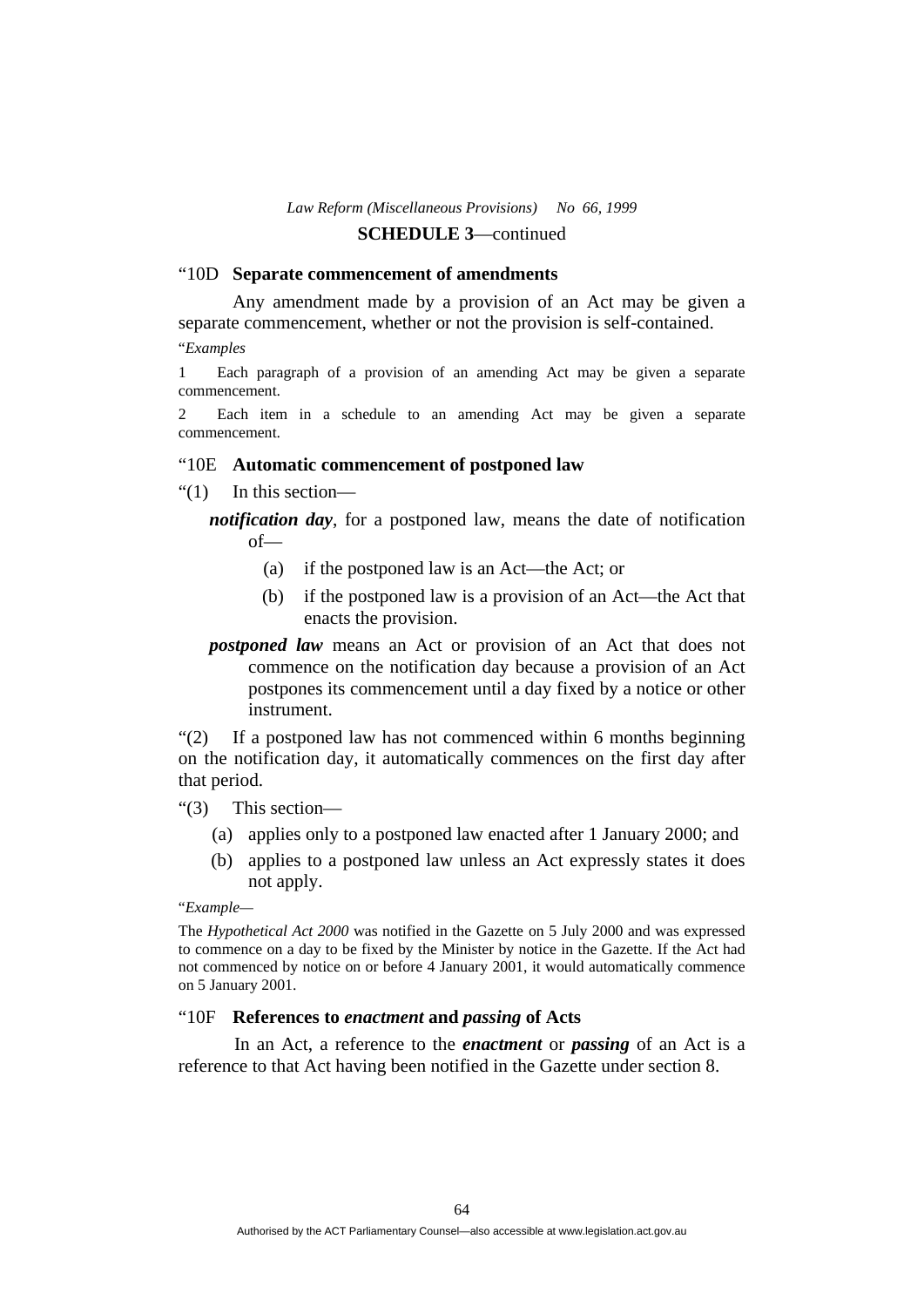## "11 **References to** *commencement* **of Act**

 In an Act, a reference to the *commencement* of the Act, or another Act, (the *Act concerned*) is a reference to—

- (a) if the provisions of the Act concerned (other than those providing for its name and commencement) commence, or are required to commence, on a single day or at a single time—the commencement of the remaining provisions; or
- (b) if paragraph (a) does not apply and the reference is in a provision of the Act concerned—the commencement of the provision; or
- (c) in any other case—the commencement of the relevant provision of the Act concerned.".

## **Sections 11C, 11D and 12—**

Repeal the sections, substitute the following sections:

## "11C **Changes of drafting practice not to affect meaning**

If—

- (a) a provision of an Act expresses an idea in particular words; and
- (b) a provision of the same Act, or another Act, enacted later appears to express the same idea in different words or in a different way because of a different legislative drafting practice, including, for example the use of—
	- (i) a clearer or simpler drafting style; or
	- (ii) gender-neutral language;

the ideas must not be regarded as different merely because different words are used or the idea is expressed in a different way.

### "11D **Examples**

 If an Act includes an example of the operation of a provision, the example—

- (a) is not exhaustive; and
- (b) may extend, but does not limit, the meaning of the provision.

## "11E **Defined terms—other parts of speech and grammatical forms**

If an Act defines a word or expression, other parts of speech and grammatical forms of the word or expression have corresponding meanings.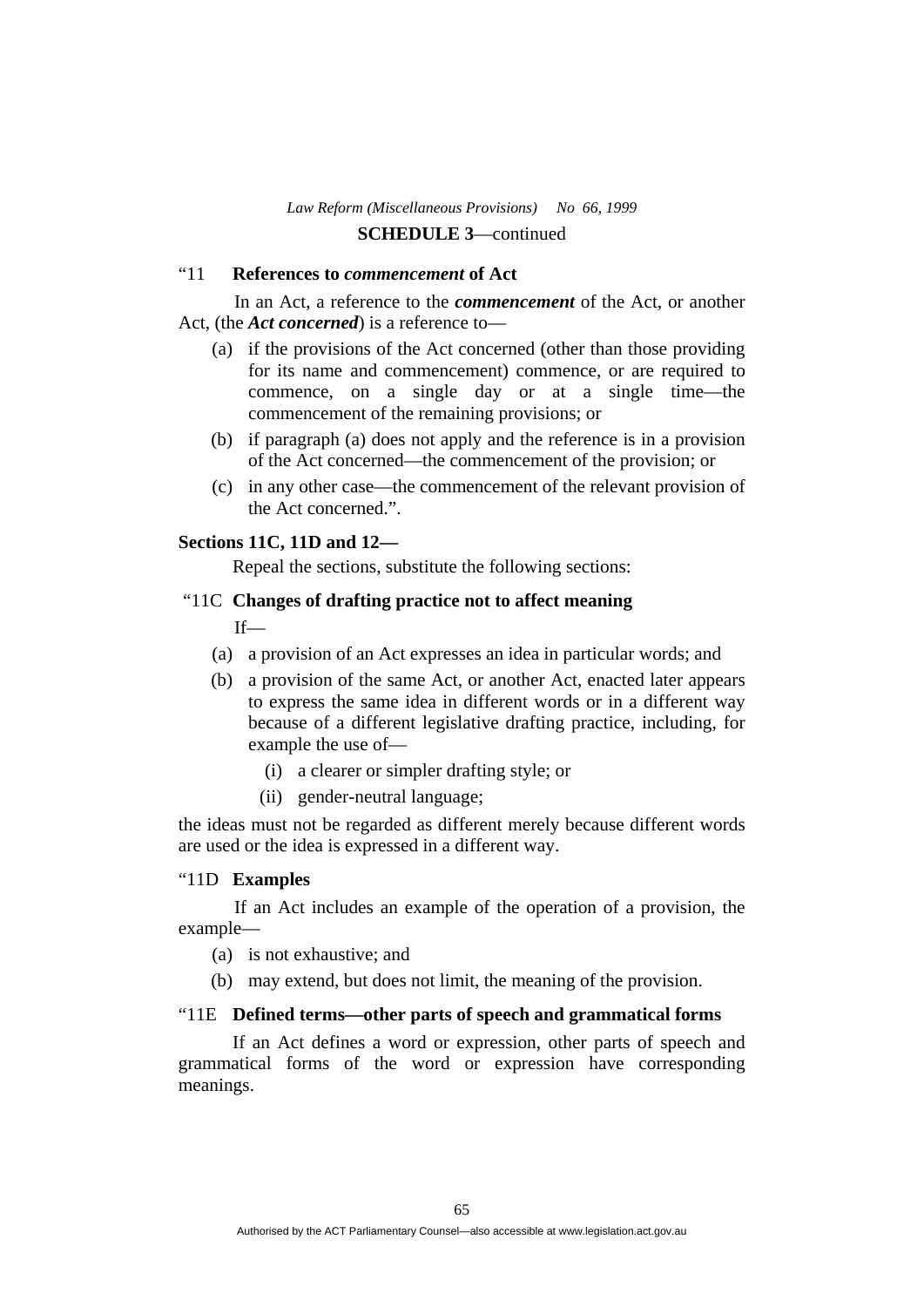### "11F **Application of definitions in dictionaries and sections**

"(1) A definition in the dictionary to this Act applies to all Acts.

"(2) A definition in the dictionary to another Act applies to the entire Act unless the Act provides for the definition to have a more limited application.

"*Examples* 

1 In an Act, the word w is defined in section 10, which is in Part 3 (General concepts). There is also a signpost definition '*w*—see section 10.' in the Act's dictionary. There is nothing in the Act indicating the intended application of the definition of *w*. The definition, therefore, applies to the entire Act.

2 The dictionary to the *ABC Act 1999* includes the signpost definition '*x*—see *XYZ Act 1998*, section 3.'. There is nothing in the *ABC Act 1999* indicating the intended application of the definition of *x*. The definition of *x* in section 3 of the *XYZ Act 1998*, therefore, applies to the entire *ABC Act 1999*.

3 In an Act, the word y is defined in section 30, which is not divided into subsections and is in Part 4. Section 30 begins with the words 'In this Part'. The definition of *y* applies only to Part 4.

4 In an Act, the word *z* is defined in the dictionary. The definition provides, in part, that '*z*, in Part 4 (Registration of vehicles), means ...'. The definition of *z* applies only to Part 4.

"(3) A definition in a section of an Act applies only to the section unless the Act provides for the definition to have a broader application.

#### "*Examples*

1 Subsection 8 (2) of this Act contains a definition of the *notification day* as a tagged term. There is nothing in this Act indicating that the definition applies outside section 8. The definition, therefore, applies only to section 8.

2 In an Act, the word  $\boldsymbol{a}$  is defined in a section, which is not divided into subsections but contains a number of definitions. The section begins with the words 'In this Act'. The definition of *a* applies to the entire Act.

3 In Part 6 of an Act, the word *b* is defined in a section, which is not divided into subsections but contains a number of definitions. The section begins with the words 'In this Part'. The definition of *b* applies to Part 6.

In a subsection of a section of an Act, the word  $c$  is defined. The subsection begins with the words 'In subsection  $(3)'$ . The definition of  $c$  applies only to subsection  $(3)$  of that section.

### "11G **Definitions apply subject to contrary intention**

 A definition in an Act applies except so far as the contrary intention appears.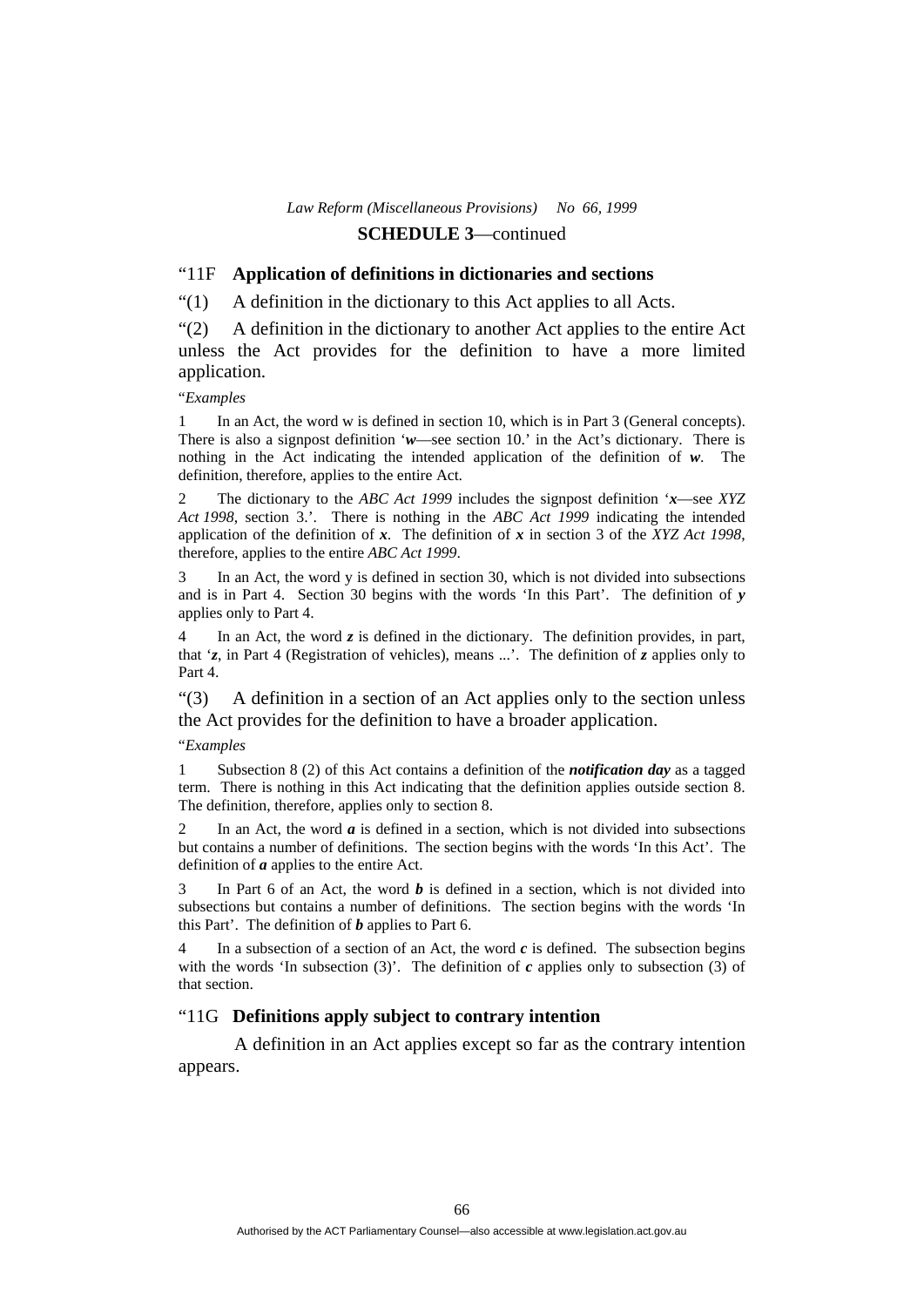## "11H **Material that is part of an Act**

"(1) A heading to a chapter, part, division, subdivision, schedule, or another provision (other than a section or subsection), to or of an Act is part of the Act.

"(2) A heading to a section or subsection of an Act is part of the Act if—

- (a) the Act is enacted after 1 January 2000; or
- (b) the heading is amended or inserted after 1 January 2000.
- "(3) An example or diagram in an Act is part of the Act.
- "(4) A schedule, dictionary or appendix to an Act is part of the Act.
- "(5) Punctuation in an Act is part of the Act.
- "(6) A provision number in an Act is part of the Act.

## "12 **Material that is not part of an Act**

"(1) A footnote, endnote, or other note, in or to an Act is not part of the Act.

"(2) A table of contents (however described), or reader's guide, in or to an Act is not part of the Act.

"(3) A heading to a section or subsection of an Act is not part of the Act if subsection 11H (2) does not apply to the heading.

"(4) This section does not prevent the amendment of a note, table or heading mentioned in subsection  $(1)$ ,  $(2)$  or  $(3)$ .

"(5) However, such a note, table or guide does not become part of the Act because it is amended or inserted by an Act.".

## **Section 13—**

Repeal the section, substitute the following section:

## "13 **Forms**

"(1) If a form is prescribed or approved under an Act, substantial compliance with the form is sufficient.

"(2) However, if a form prescribed or approved under an Act requires—

- (a) the form to be prepared in a stated way (for example, on paper of a stated size or quality or in a stated electronic form); or
- (b) the form to be completed in a stated way; or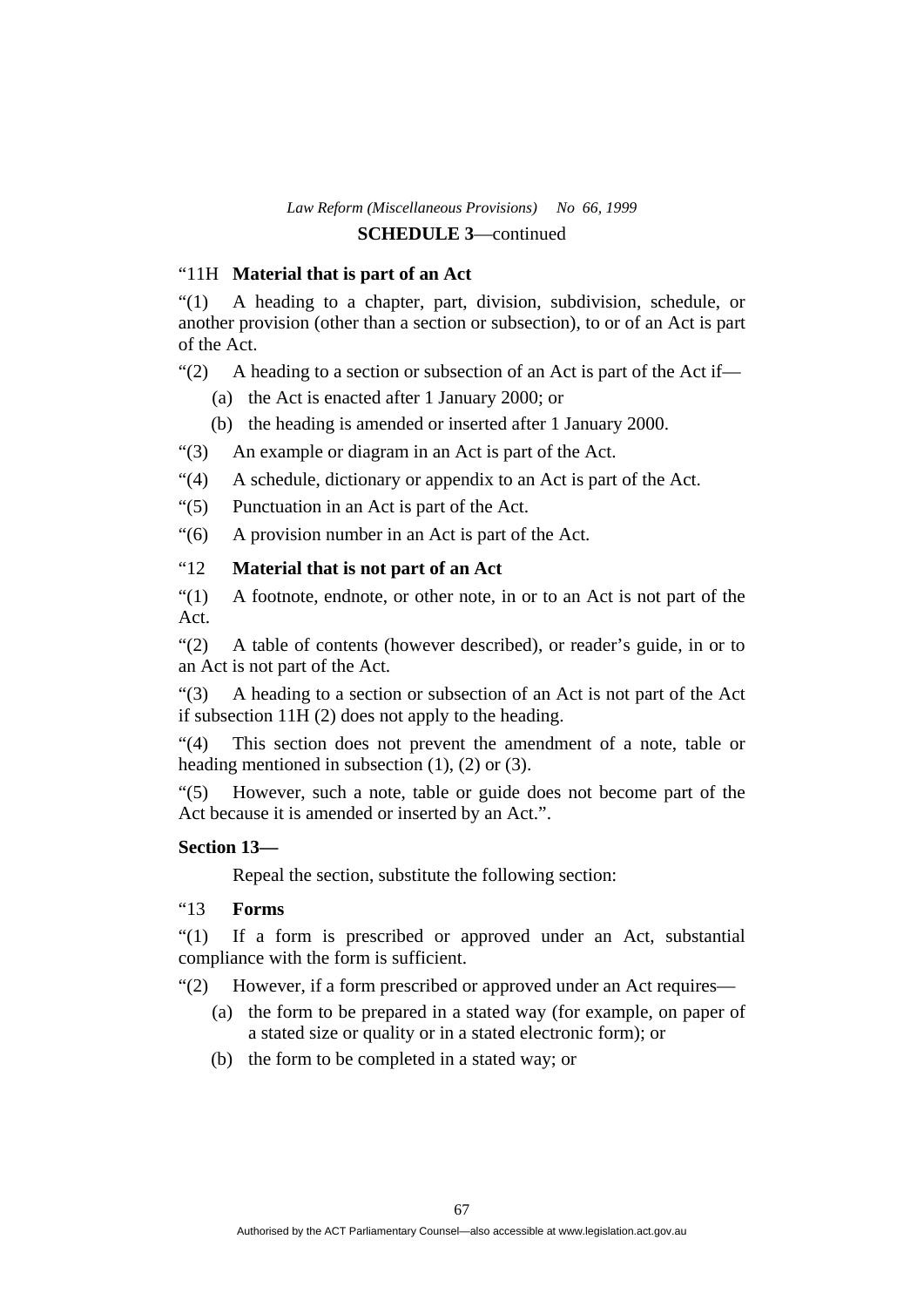- (c) stated information to be included in the form, or stated documents to be attached to or given with the form; or
- (d) the form, or information or documents included in, attached to or given with the form, to be verified in a stated way;

the form is properly completed only if the requirement is complied with.

"(3) Despite subsection  $(2)$ , if—

- (a) a form prescribed or approved under an Act for a purpose or 2 or more purposes requires information or a document to be included in, attached to or given with the form; and
- (b) the information or document is not reasonably necessary for the purpose or 1 or more of the purposes;

the person need not comply with the requirement.

"*Examples* 

- 1 A person need not comply with a requirement of a prescribed form to include personal information (eg marital status) irrelevant to a purpose for which the form is required.
- 2 A person need not comply with a requirement of an approved form that has some relevance to a purpose for which the form is required, but intrudes to an unreasonable extent on personal privacy.
- " $(4)$  If—
	- (a) a form (*form 1*) may be prescribed or approved under an Act for a purpose or 2 or more purposes; and
	- (b) another form (*form 2*) may be prescribed or approved under the Act or another Act for the same or another purpose or purposes; and
	- (c) separate forms 1 and 2 are prescribed or approved;

a combination form, consisting of forms 1 and 2, may be prescribed or approved and used for the purpose or all of the purposes.

"(5) If, under an Act, a form is required or permitted to be filed with, or served on, a person (whether the expression 'file', 'lodge', 'deliver', 'give', 'notify', 'send' or 'serve' or another expression is used), the form may be filed with, or served on, someone else under arrangements made between the persons.".

## **Section 13A—**

Omit "by or".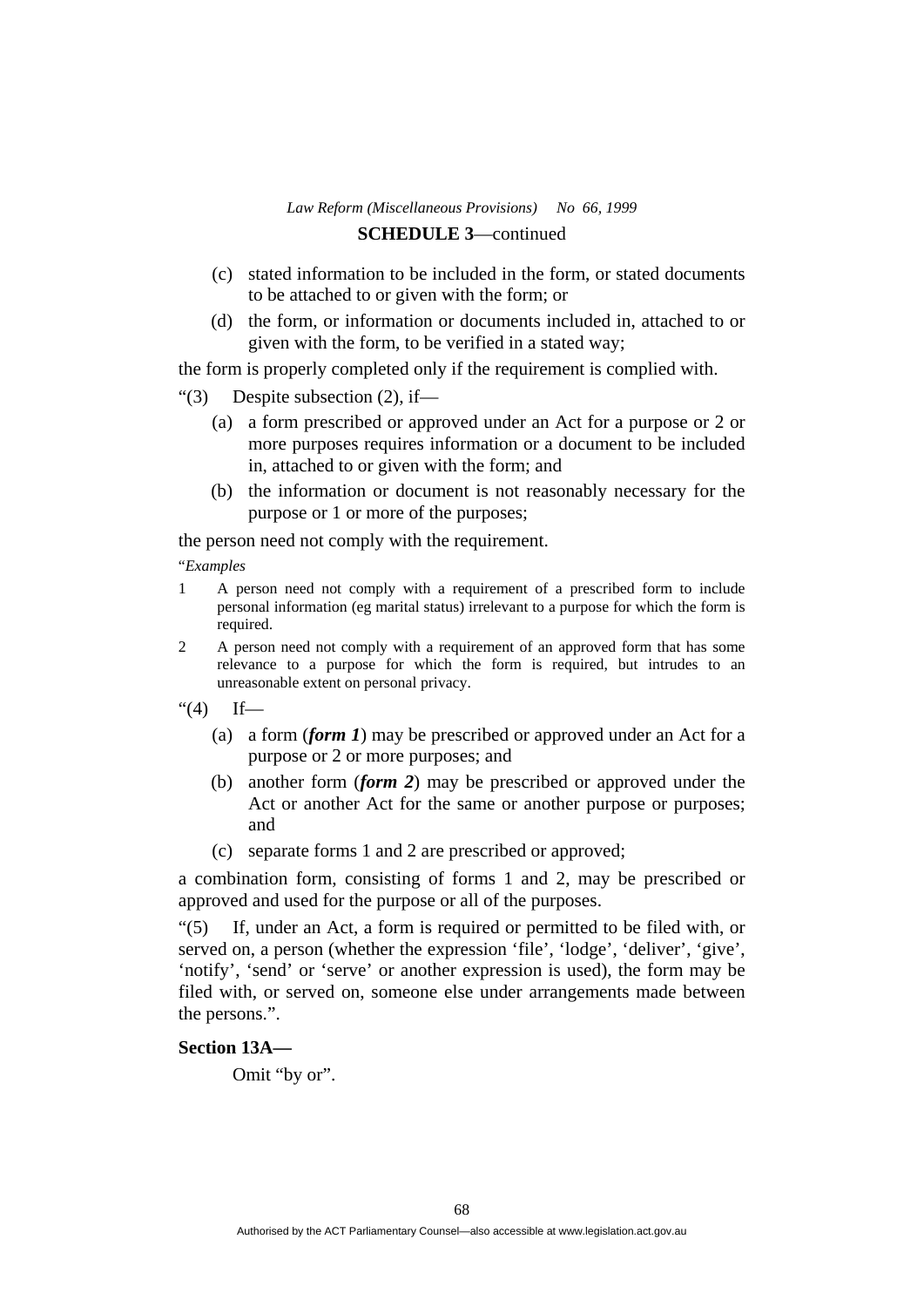## **SCHEDULE 3**—continued

## **Subsections 13B (1) and (2)—**

Omit ", then, unless the contrary intention appears".

### **Section 13D—**

Omit "unless the contrary intention appears,".

### **Sections 14, 14B, 15 and 17—**

Repeal the sections, substitute the following sections:

## "14 **Reference to provisions of a law is inclusive**

In an Act, a reference to any part of a law (including the Act) is a reference to the following:

- (a) the provision of the law that forms the beginning of the part;
- (b) the provision of the law that forms the end of the part;
- (c) any provision of the law between the beginning and end of the part.

"*Examples* 

- 1 A reference to 'sections 5 to 9' includes both section 5 and section 9.
- 2 A reference to 'sections 260 to 264' includes a provision such as a part heading between section 260 and 261.
- 3 A reference to '*from* child *to* adult' includes both the word 'child' and the word 'adult'.

### "15 **References to persons generally**

"(1) In an Act, a reference to a person generally includes a reference to a corporation as well as an individual.

"(2) Subsection (1) is not displaced merely because there is an express reference to either an individual or a corporation elsewhere in the Act.

"*Examples of references to a person generally* 

- 1 another person
- 2 anyone else
- 3 party
- 4 someone else
- 5 employer

"*Examples of express references to a corporation* 

- 1 body corporate
- 2 company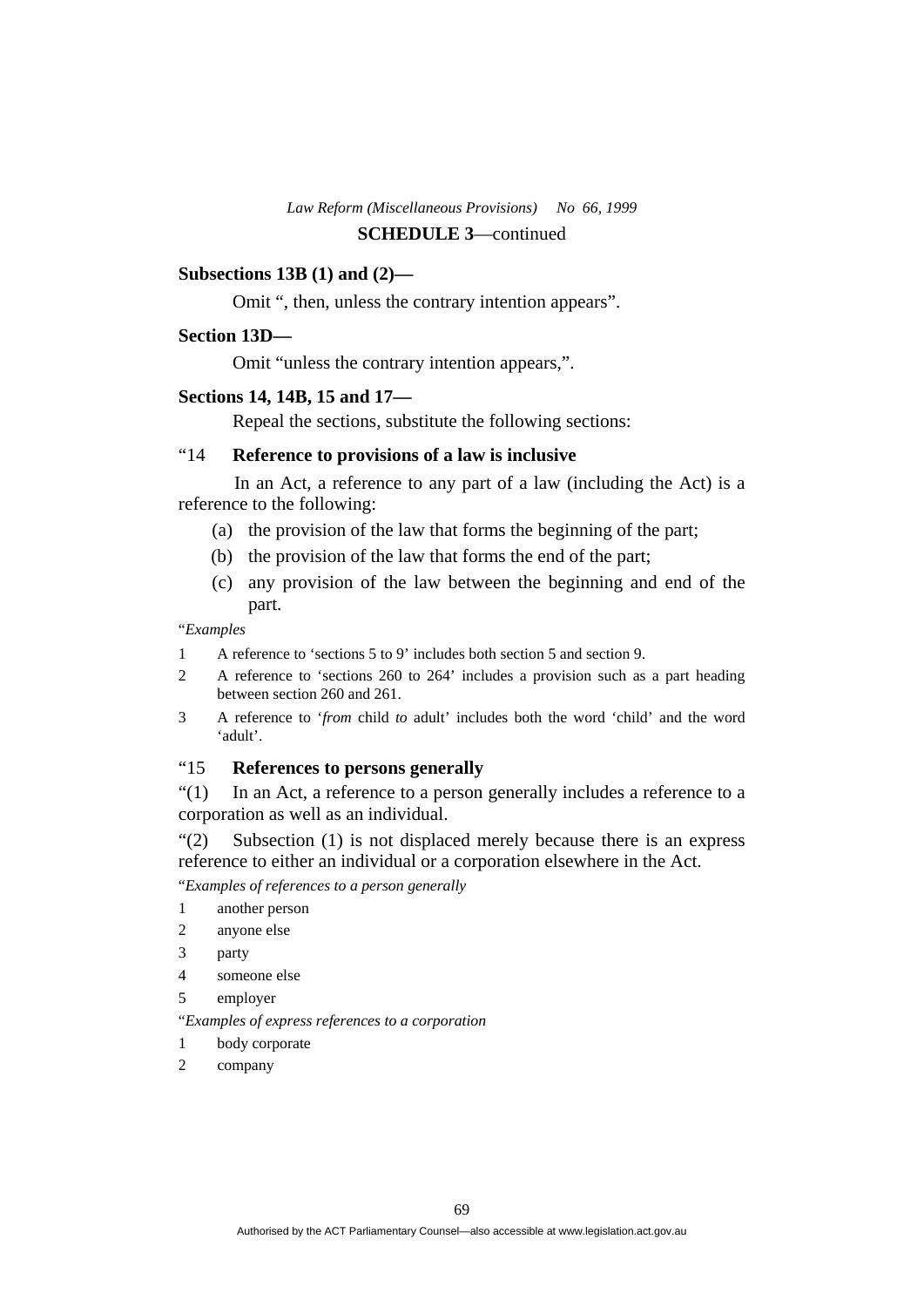## **SCHEDULE 3**—continued

"*Examples of express references to an individual* 

- 1 adult
- 2 child
- 3 spouse
- 4 driver

## "16 **Meaning of** *may* **and** *must*

"(1) In an Act, the word *may*, or a similar word or expression, used in relation to a power indicates that the power may be exercised or not exercised, at discretion.

"(2) In an Act, the word *must*, or a similar word or expression, used in relation to a power indicates that the power is required to be exercised.

"(3) This section applies despite any presumption or rule of interpretation—

- (a) to an Act enacted after 1 January 2000; or
- (b) to a provision inserted into another Act after 1 January 2000.".

#### **Subsection 17A (1)—**

Omit "then, unless the contrary intention appears,".

## **Section 18—**

Omit "then, unless the contrary intention appears,".

### **Section 19—**

Omit ", unless the contrary intention appears".

#### **Section 20—**

Omit "unless the contrary intention appears,".

### **Section 21—**

 Omit ", unless the contrary intention appears," (wherever occurring).

#### **Section 22—**

Omit ", unless the contrary intention appears,".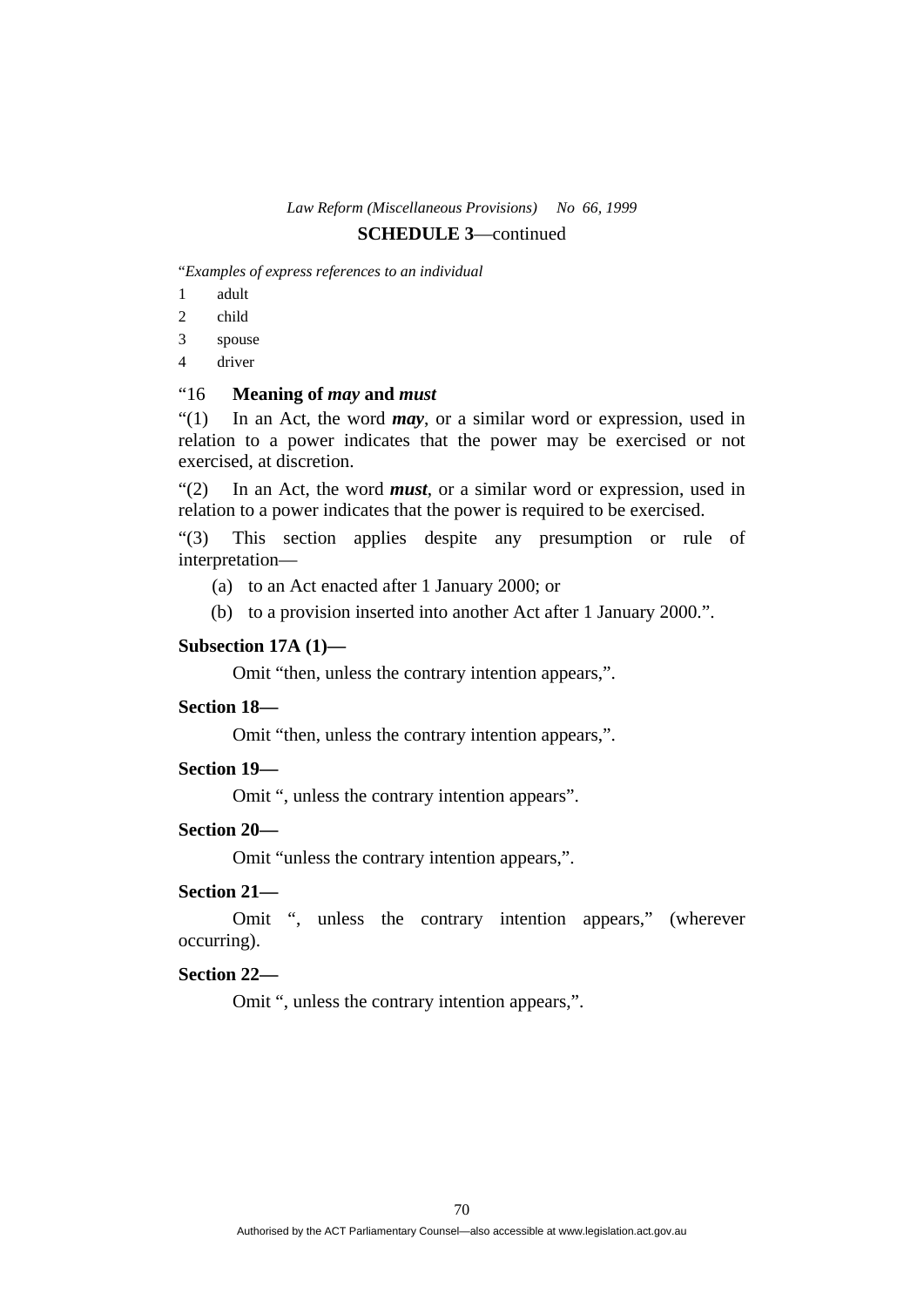## **New sections 23, 24 and 24A—**

After section 22 insert the following sections:

## "23 **References to** *the Territory* **or** *this Territory*

In an Act, a reference to *the Territory* or *this Territory*—

- (a) when used in a geographical sense—is a reference to the Australian Capital Territory; or
- (b) in any other case—is a reference to the body politic established by section 7 of the Self-Government Act.

## "24 **References to** *a Minister* **or** *the Minister*

"(1) In an Act, a reference to *a Minister* is a reference to the Chief Minister or a Minister appointed under section 41 of the Self-Government Act.

"(2) In a provision of an Act, a reference to *the Minister* without identifying the Minister's title or portfolio is a reference to—

- (a) the Minister for the time being administering the provision; or
- (b) if, for the time being, different Ministers administer the provision in relation to different matters—
	- (i) if only 1 Minister administers the provision in relation to the relevant matter—the Minister; or
	- (ii) if 2 or more Ministers administer the provision in relation to the relevant matter—any of the Ministers; or
- (c) if paragraph (b) does not apply and, for the time being, 2 or more Ministers administer the provision—any of the Ministers.
- "(3) In subsection  $(2)$ —

*Minister* includes a Minister for the time being acting on behalf of a Minister or 2 or more Ministers.

"(4) If an Act mentions a Minister and identifies the Minister merely by reference to the fact that the Minister administers a stated Act or provision, subsection (2) applies as if references in paragraphs (a) to (c) to the provision were references to the stated Act or provision.

"(5) If an Act defines the expression *Minister* or *the Minister* for the Act or a provision of the Act in a way that does not identify a particular Minister by title or portfolio, subsections (2) and (4) apply to the Act or provision despite that definition of the expression.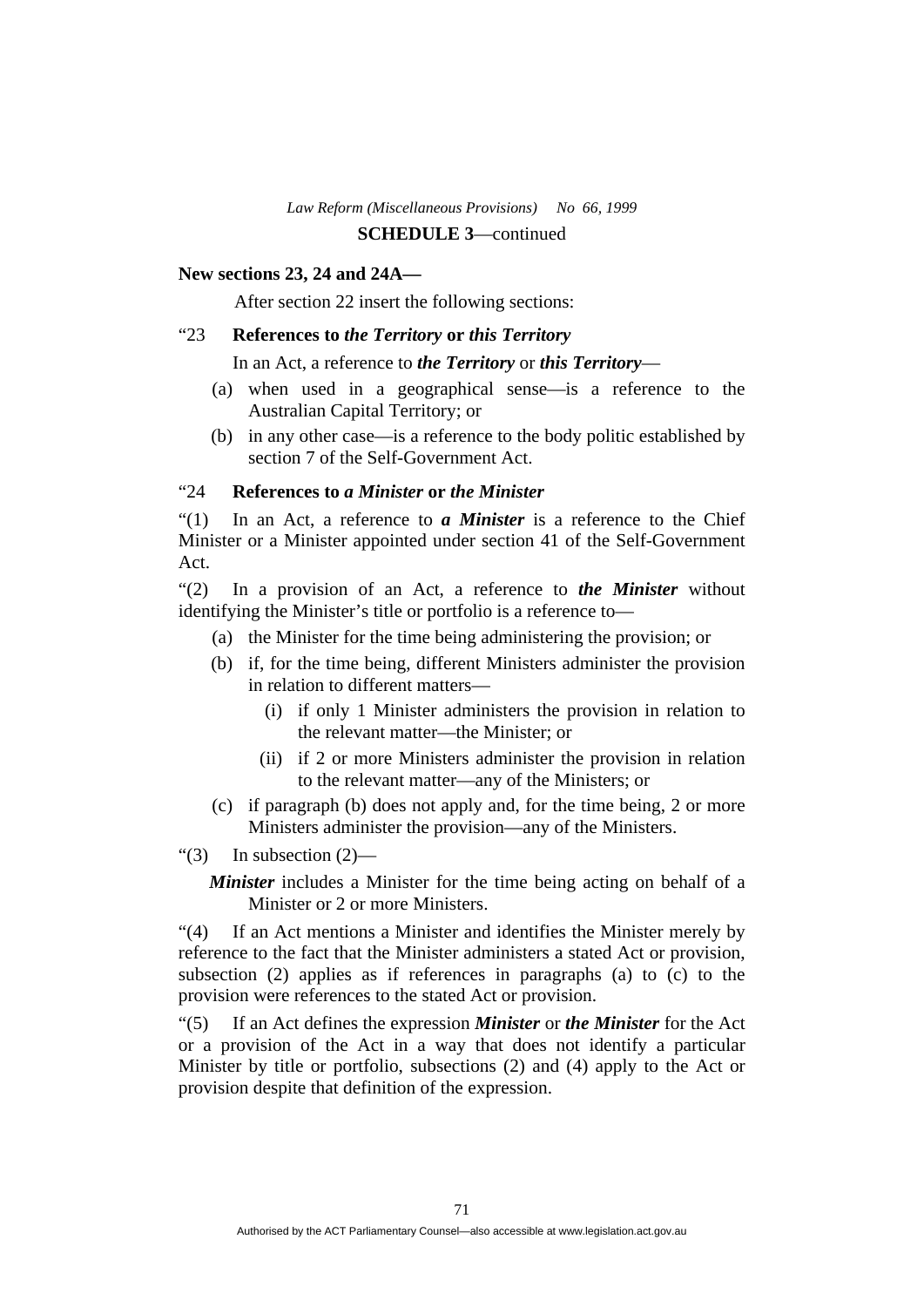## "24A **References to** *a chief executive* **or** *the chief executive*

"(1) In an Act, a reference to *a chief executive* is a reference to a person employed under section 28 or 30 of the Public Sector Management Act to perform the duties of an office of chief executive.

"(2) In a provision of an Act, a reference to *the chief executive* without identifying the chief executive's title is a reference to—

- (a) the chief executive of the administrative unit responsible for the provision; or
- (b) if, for the time being, different administrative units are responsible for the provision in relation to different matters—
	- (i) if only 1 administrative unit is responsible for the provision in relation to the relevant matter—the chief executive of the administrative unit; or
	- (ii) if 2 or more administrative units are responsible for the provision in relation to the relevant matter—the chief executive of any of the administrative units; or
- (c) if paragraph (b) does not apply and, for the time being, 2 or more administrative units are responsible for the provision—the chief executive of any of the administrative units.

"(3) If an Act mentions a chief executive and identifies the chief executive merely by reference to the fact that the chief executive is the chief executive of the administrative unit responsible for a stated Act or provision, subsection (2) applies as if references in paragraphs (a) to (c) to the provision were references to the stated Act or provision.

"(4) If an Act defines the expression *chief executive* or *the chief executive* for the Act or a provision of the Act in a way that does not identify a particular chief executive by title, subsections (2) and (3) apply to the Act or provision despite that definition of the expression.

- "(5) In this section
	- *chief executive*, of an administrative unit, means the person who is employed under section 28 or 30 of the Public Sector Management Act to perform the duties of the office of chief executive in the administrative unit.

*Public Sector Management Act* means the *Public Sector Management Act 1994*.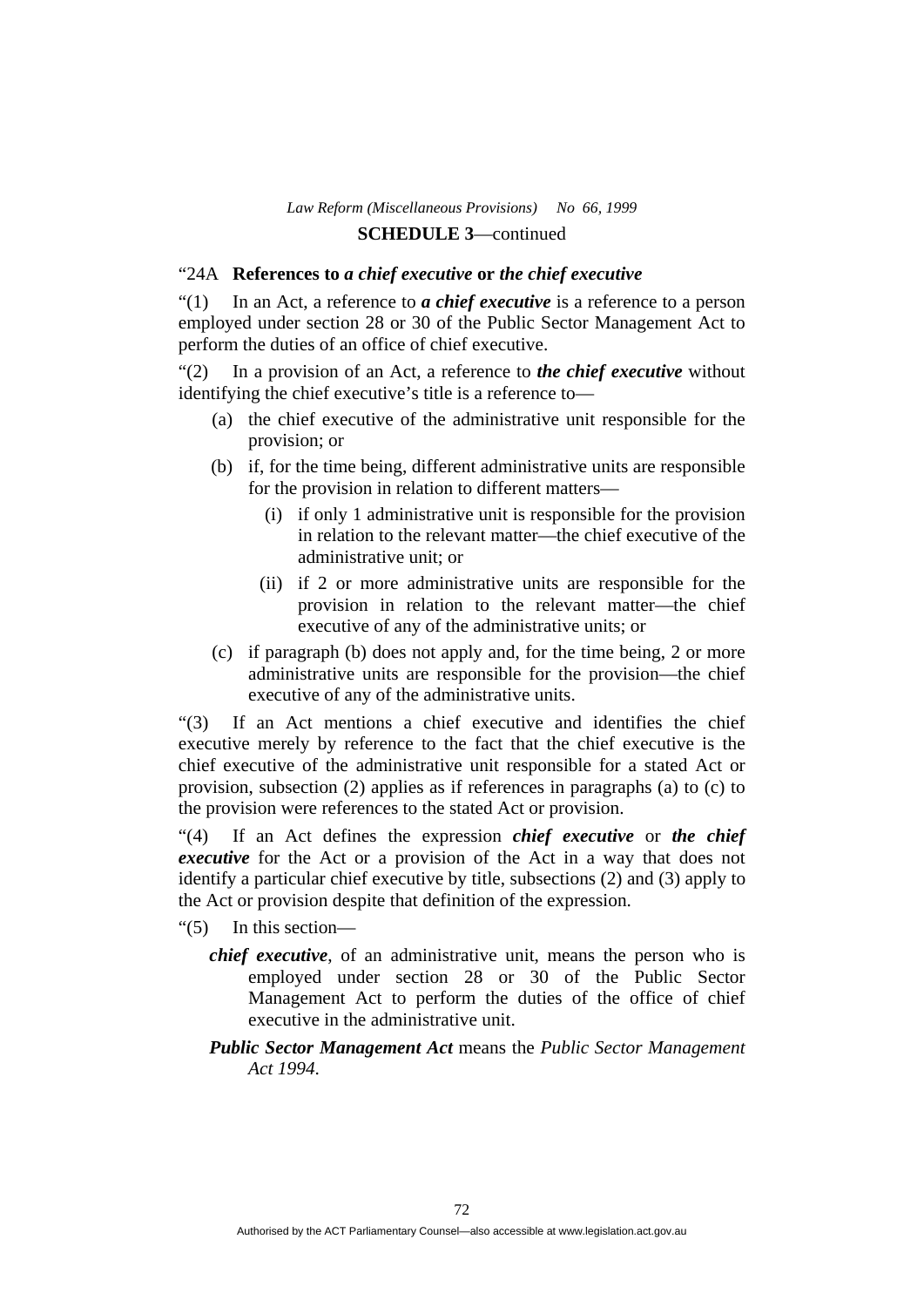#### **SCHEDULE 3**—continued

*responsible*, for a provision, means allocated responsibility for the provision under paragraph 14 (b) of the Public Sector Management Act.".

#### **Subsections 25 (1), (2) and (3)—**

Omit ", unless the contrary intention appears,".

#### **New sections 25AA and 25AB—**

After section 25 insert the following sections:

#### "25AA **References to Assembly committees that no longer exist**

 In an Act, a reference (whether by name or description) to a committee of the Legislative Assembly that no longer exists is a reference to the committee of the Assembly nominated by the Speaker either generally or for the provision containing the reference.

#### "25AB **References to Australian Standards**

 In an Act, a reference consisting of the words 'Australian Standard' followed by a number is a reference to the standard so numbered published by or on behalf of the Standards Australia.".

#### **Heading to Division 3 of Part III—**

Omit the heading, substitute the following heading:

#### "*Division 3—Functions and powers under Acts*"*.*

#### **Section 26—**

Repeal the section, substitute the following sections:

#### "26 **Performance of statutory functions etc**

"(1) If an Act gives a function or power to an entity, the function may be performed, or the power may be exercised, from time to time.

"(2) If an Act gives a function or power to the holder of a stated office, the function may be performed, or the power may be exercised, by the person for the time being occupying or acting in the office.

"(3) If an Act gives a function or power to a body (whether or not incorporated), the performance of the function, or the exercise of the power, is not affected merely because of vacancies in the body's membership.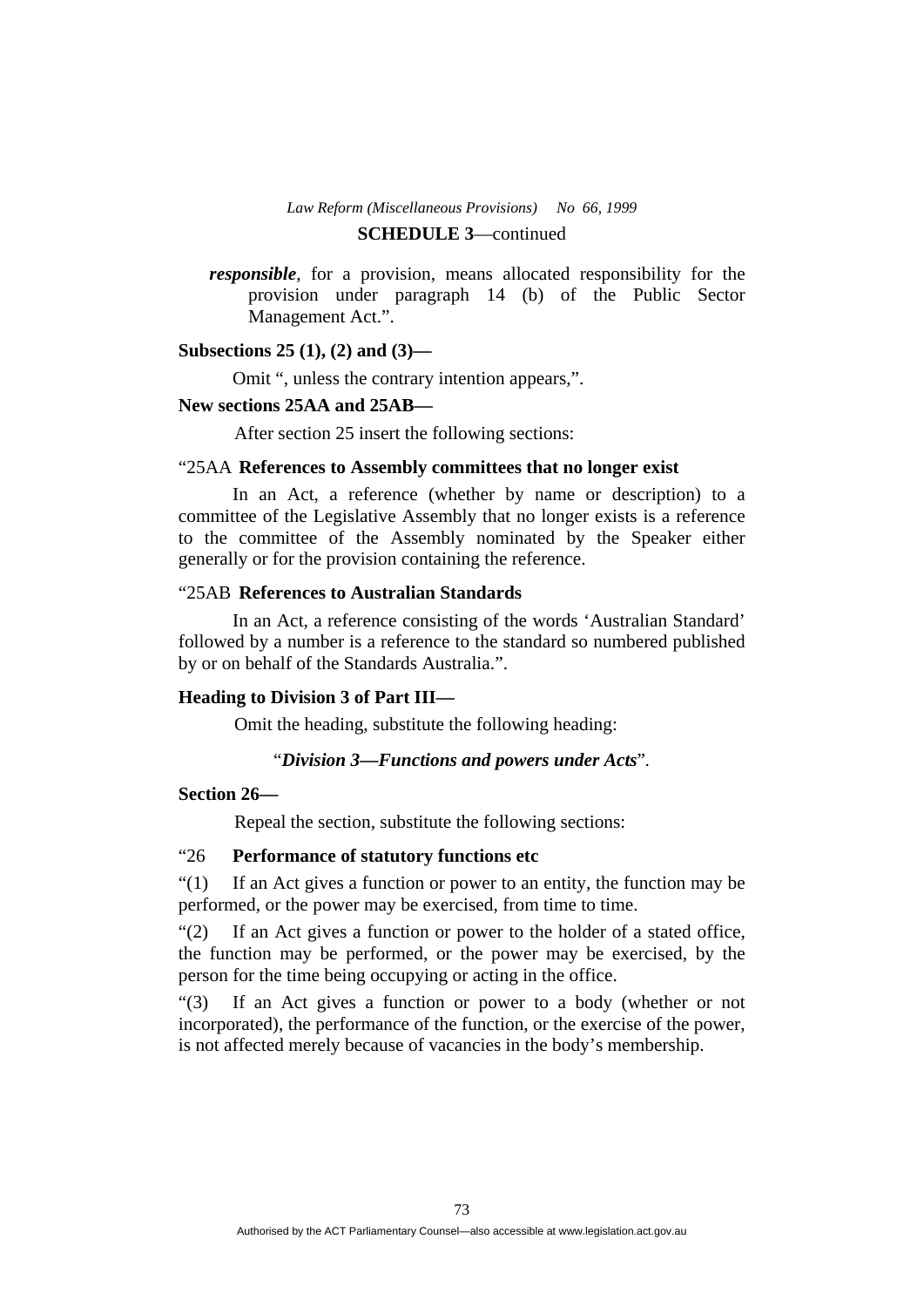#### "26A **Power to make instrument or decision includes power to amend or repeal**

"(1) If an Act authorises or requires the making of an instrument or decision—

- (a) the power includes power to amend or repeal the instrument or decision; and
- (b) the power to amend or repeal the instrument or decision is exercisable in the same way, and subject to the same conditions, as the power to make the instrument or decision.

"(2) For subsection (1), an Act is taken to authorise or require the making of an instrument if—

- (a) the Act authorises or requires something to be done; and
- (b) it can be done by instrument.".

#### **Subsection 27 (1)—**

Omit the subsection.

## **Subsection 28 (1)—**

 Omit ", unless the contrary intention appears," (wherever occurring).

#### **Subsection 28 (2)—**

Omit ", unless the contrary intention appears,".

#### **Section 29A—**

Omit "then, unless the contrary intention appears,".

#### **Section 30—**

Omit "in pursuance of any", substitute "under a".

#### Subsection 30A (1) (definition of *periodic report*)—

Omit "pursuant to", substitute "under".

#### **Paragraph 30A (6) (a)—**

Omit "pursuant to", substitute "under".

#### **Section 31—**

Omit ", unless the contrary intention appears,".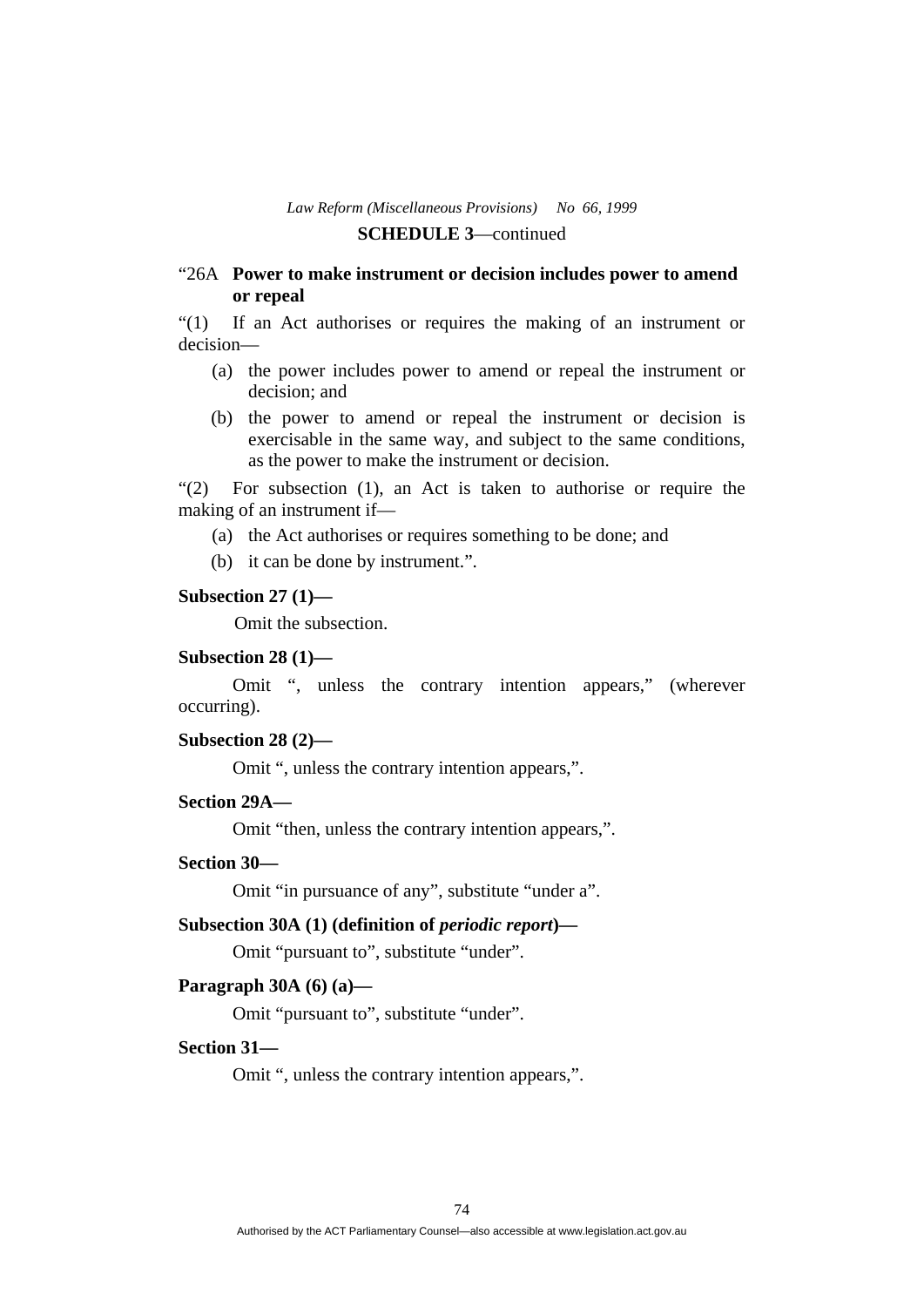#### **Heading to Division 4 of Part 3—**

Add at the end "*, offences and penalties*".

#### **Subparagraph 31A (a) (ii)—**

Omit "Constitution" , substitute "Commonwealth Constitution".

#### **Subsection 32 (1)—**

- **(a)** Omit ", unless the contrary intention appears,".
- **(b)** Omit "bodies corporate", substitute "corporations".
- **(c)** Omit "individual persons", substitute "individuals".
- **(d)** Omit "body corporate", substitute "corporation".

#### **Subsection 32 (2)—**

 Omit "body corporate" (wherever occurring), substitute "corporation".

#### **Section 33AA—**

Repeal the section, substitute the following section:

#### "33AA **Meaning of penalty unit etc**

 In an Act, if a penalty for an offence is expressed as a number (whether whole or fractional) of penalty units—

- (a) the penalty is a fine of that number of penalty units; and
- (b) the value of the penalty unit for the offence is—
	- (i) if the person charged is an individual—\$100; or
	- (ii) if the person charged is a corporation—\$500.

#### "*Example*

'Maximum penalty: 10 penalty units.' means that a person who is convicted of the relevant offence is liable to a maximum fine of 10 penalty units. If the person is an individual, the maximum fine is, therefore, \$1,000 (\$100x10). If the person is a corporation, the maximum fine is, therefore, \$5,000 (\$500x10).

"*Note* Section 63 is a transitional provision applying to Acts and republications that predate this section.".

#### **Subsection 33B (1)—**

- **(a)** Omit "by or".
- **(b)** Omit "unless the contrary intention appears,".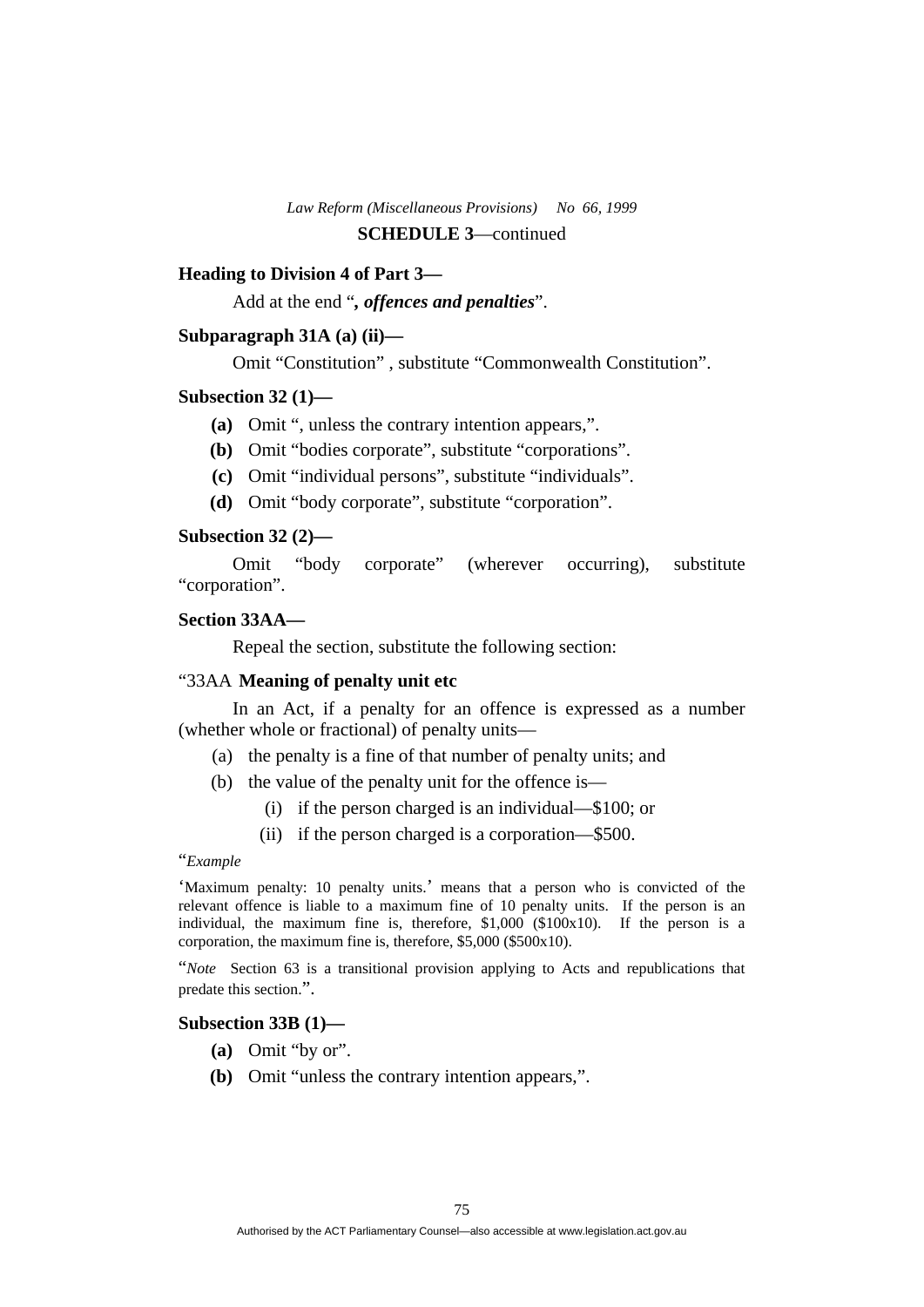#### **Sections 33D and 33E—**

Omit ", unless the contrary intention appears,".

#### **Subsection 33F (1)—**

Omit ", unless the contrary intention appears,".

#### **Subsection 33G (2)—**

Omit the subsection.

## **Section 34—**

 Omit "in pursuance of an Act, then, unless the contrary intention appears", substitute "under an Act".

#### **Section 35—**

Omit ", unless the contrary intention appears,".

## **Subsection 36 (1)—**

Omit ", unless the contrary intention appears,".

#### **Division 6 of Part 3—**

Repeal the Division, substitute the following divisions in Part 3:

## "*Division 6—Repeal, expiry, amendment and modification of Acts*

## "37 **Definitions for Div 6**

In this Division—

*Act* includes a provision of an Act.

*amend* includes modify.

*repeal* includes expiry.

## "38 **When repeal or expiry takes effect**

 If an Act is repealed or expires on a day, the Act continues in force until the end of the day and the repeal or expiry takes effect at midnight on the day.

## "39 **Repealed and amended Acts not revived on repeal of repealing and amending Acts**

"(1) If an Act (the *first Act*) is repealed by another Act (the *other Act*), the first Act is not revived merely because the other Act is repealed.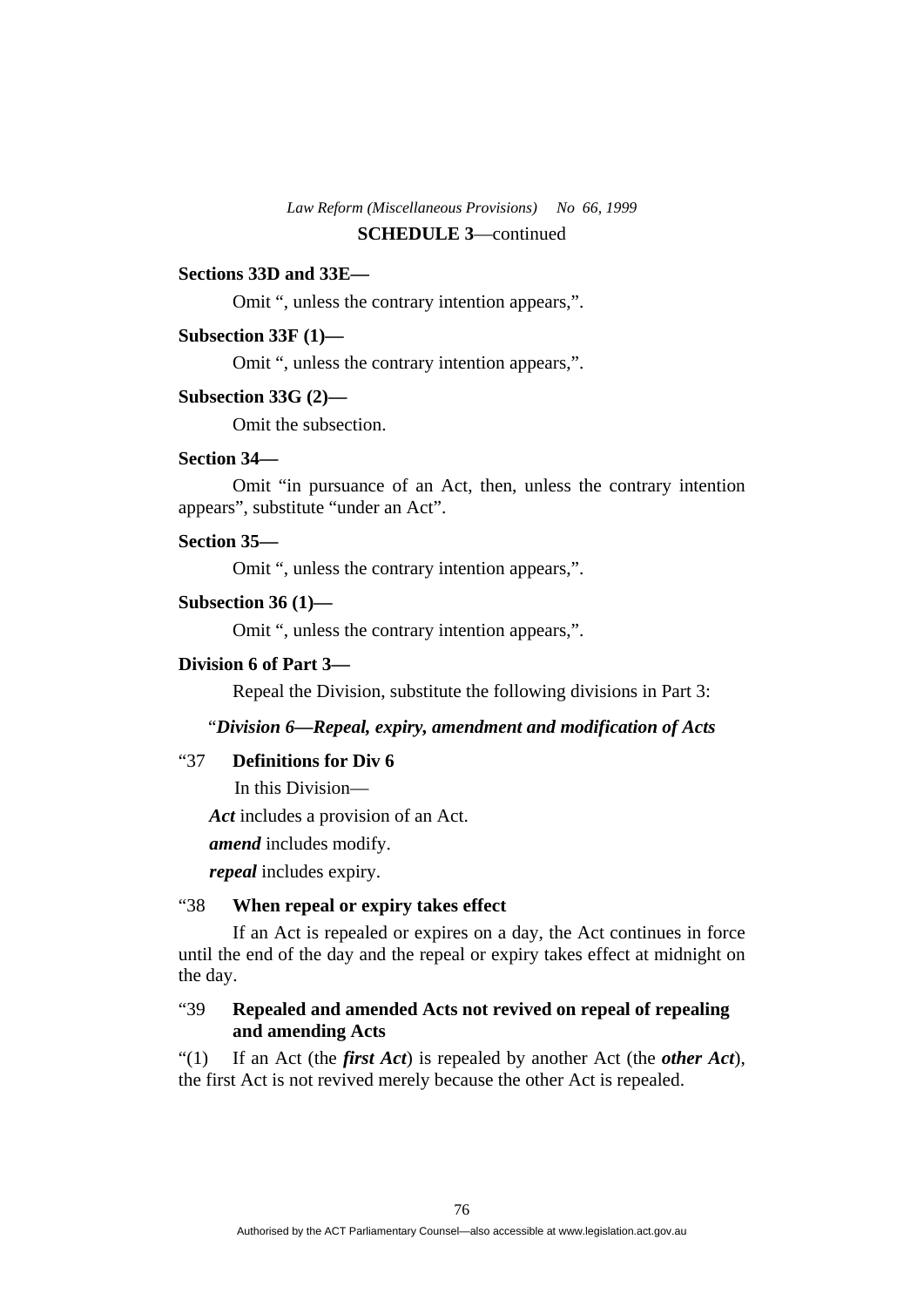#### "*Examples*

- Act A repeals Act B. Act A is repealed. The repeal of Act A does not revive Act B.
- 2 Act A repeals Act B. Act A is automatically repealed under section 43 of this Act. The repeal of Act A does not revive Act B.

"(2) If an Act (the *first Act*) is amended by another Act (the *other Act*), the continuing operation of the amendments made by the other Act is not affected merely because the other Act is repealed and, in particular, the first Act is not revived in the form in which it was in before the amendments took effect merely because of the repeal.

#### "*Examples*

- 1 Act A amends Act B. Act A is repealed after it has commenced by a later Act C. The amendments made by Act A continue to operate, even though Act A has been repealed.
- 2 Act A amends Act B. Act A is automatically repealed under section 43 of this Act. The amendments made by Act A continue to operate, even though Act A has been repealed.

"(3) This section is in addition to, and does not limit, any other provision of this Division or any provision of the Act by which the repeal is made.

# "40 **Commencement not undone if omitted**

 If a provision of an Act provides for the commencement of the Act and the Act has commenced, the later omission of the provision does not affect the continuing operation of the Act.

#### "41 **Saving of operation of repealed Acts etc**

- "(1) The repeal or amendment of an Act does not—
	- (a) revive anything not in force or existing when the repeal or amendment takes effect; or
	- (b) affect the previous operation of the Act or anything done, begun or suffered under the Act; or
	- (c) affect a right, privilege or liability acquired, accrued or incurred under the Act; or
	- (d) affect a penalty or forfeiture incurred for an offence against the Act; or
	- (e) affect an investigation, proceeding or remedy in relation to a right, privilege, liability, penalty or forfeiture mentioned in paragraph (c) or (d).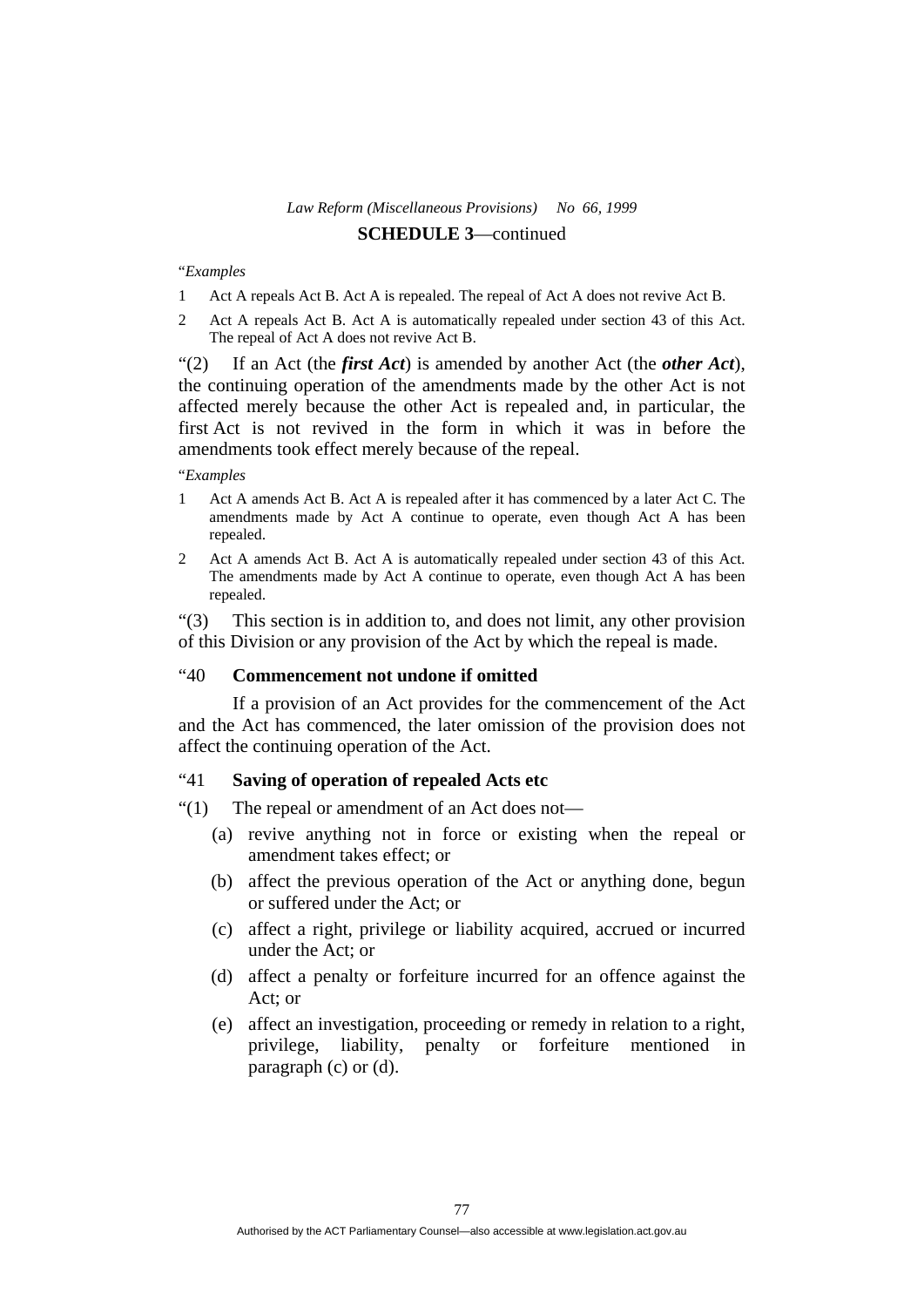# **SCHEDULE 3**—continued

"(2) The investigation, proceeding or remedy may be begun, continued or completed, and the right, privilege, liability or forfeiture may be enforced and the penalty imposed, as if the repeal or amendment had not happened.

"(3) Without limiting subsections (1) and (2), the repeal or amendment of an Act does not affect—

- (a) the proof of anything that has happened; or
- (b) any right, privilege or liability saved by the Act; or
- (c) any repeal or amendment made by the Act; or
- (d) any transitional or validating effect of the Act.

"(4) This section is in addition to, and does not limit, any other provision of this Division or any provision of the Act by which the repeal or amendment is made.

# "42 **Repeal does not end transitional or validating effect etc**

- " $(1)$  If an Act—
	- (a) declares something for a transitional purpose (whether or not the Act is expressed to be made for that purpose); or
	- (b) validates something that is or may otherwise be invalid; or
	- (c) declares something for a purpose that is consequential on a declaration mentioned in paragraph (a) or a validation mentioned in paragraph (b) (whether or not the Act is expressed to be made for a purpose of that kind);

the declaratory or validating effect of the Act does not end merely because of the repeal of the Act.

#### "*Example of paragraph (a)*

A provision stating that an existing licence under a repealed Act is taken to be a licence of a particular kind under another Act and authorising the imposition of conditions under the other Act.

#### "*Example of paragraph (b)*

A provision declaring an instrument to have been validly made and acts done in reliance on the instrument to have been validly done.

#### "*Example of paragraph (c)*

A provision stating that an instrument that is declared valid is taken to have been amended in a particular way.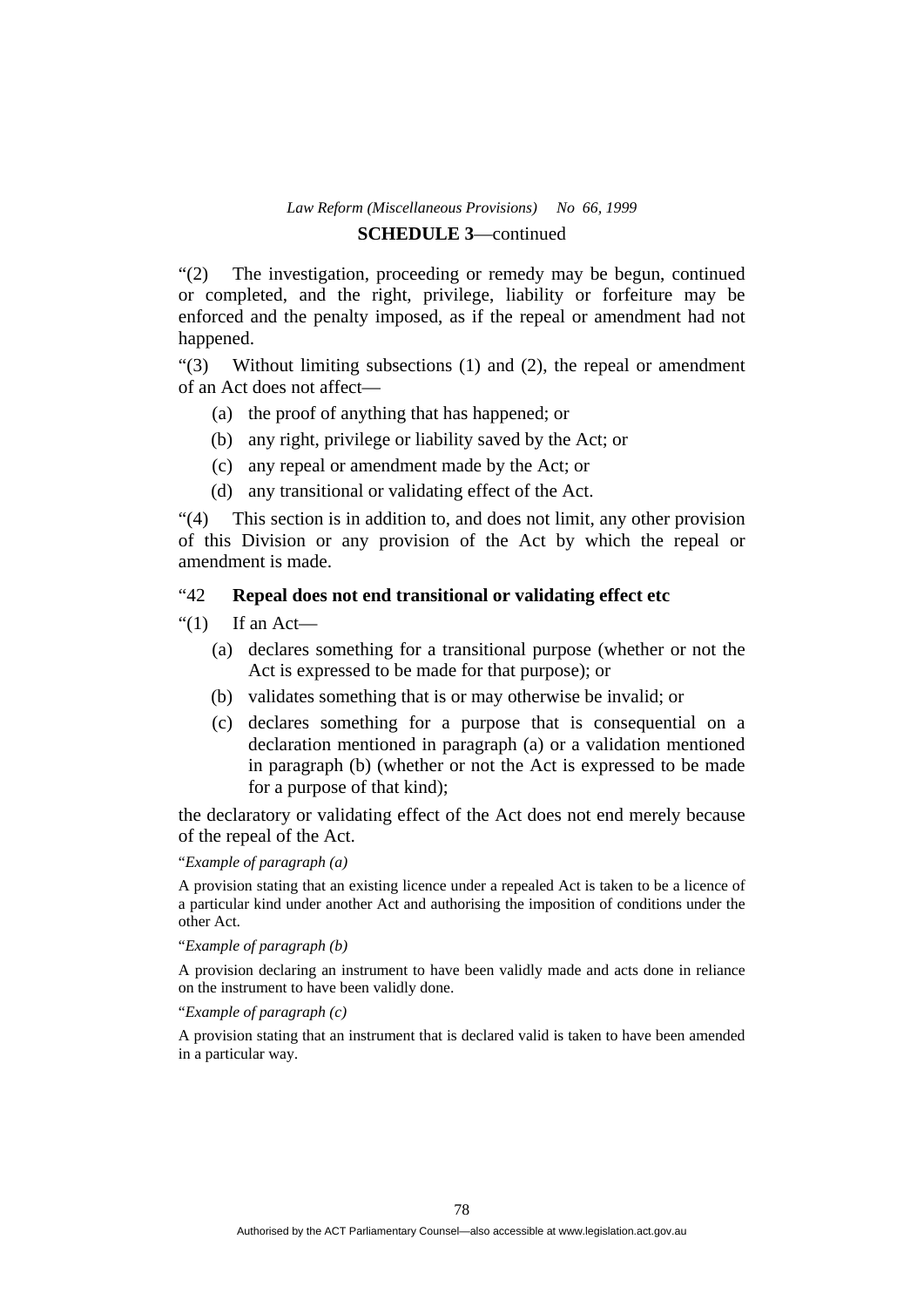"(2) If an Act (the *savings law*) declares an Act (the *declared law*) to be an Act to which this section applies—

- (a) the effect of the declared law does not end merely because of its repeal; and
- (b) the effect of the savings law does not end merely because of its repeal.

"(3) A declaration may be made for subsection (2) about an Act whether or not the Act is a law to which subsection (1) applies.

"(4) A declaration made for subsection (2) about an Act does not imply that, in the absence of a declaration about it, another Act is not a law to which this section applies.

"(5) This section is in addition to, and does not limit, any other provision of this Division or any provision of the Act by which the repeal is made.

## "43 **Automatic repeal of amending Acts**

"(1) An amending Act enacted after 1 January 2000 is automatically repealed on the day after all of its provisions have commenced.

"(2) A repeal under subsection (1) has effect for all purposes, including, for example, any other provisions of this Act about repeals.

"(3) This section is in addition to, and does not limit the operation of any other provision of this Division.

#### "(4) In this section—

*amending Act* means an Act that consists only of provisions of the following kinds:

- (a) the Act's long title;
- (b) the Act's preamble (if any);
- (c) a provision about the Act's name;
- (d) a provision about the Act's commencement;
- (e) a provision about the purposes of the Act or any of its provisions;
- (f) a provision providing for the amendment or repeal of an Act or instrument (including a provision identifying the amended or repealed Act or instrument);
- (g) a provision declaring an Act to be an Act to which section 42 applies;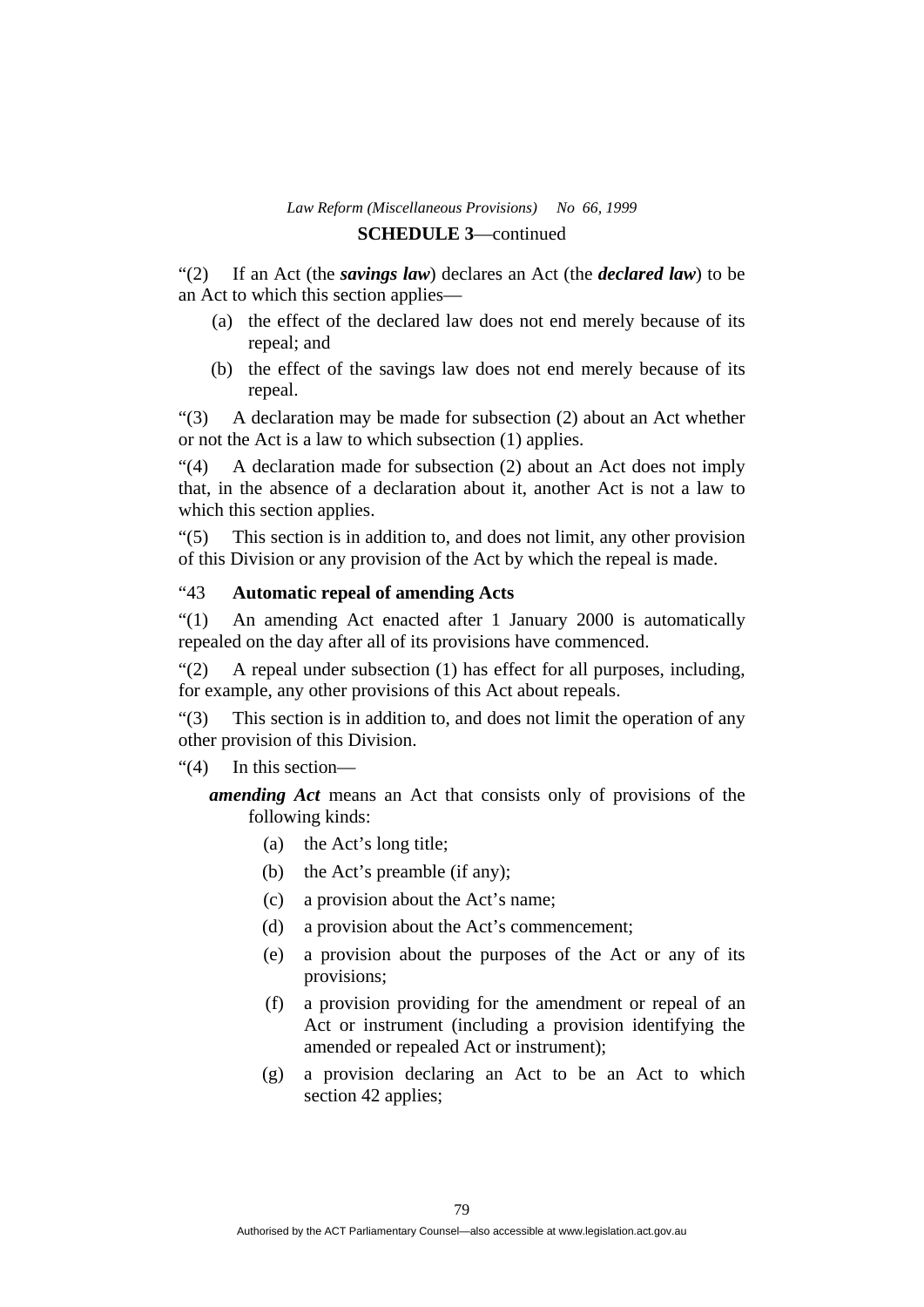- (h) a provision about the renumbering of an Act or instrument;
- (i) a provision authorising or requiring something to be done under the *Legislation (Republication) Act 1996*.

#### "*Example 1*

The *Hypothetical Amending Act 2000* repeals and amends a number of Acts. The Act contains the following provisions:

- a long title
- a provision about the Act's name
- a provision about the Act's commencement

• repealing provisions (that is, a provision stating that the Act repeals the Acts mentioned in Schedule 1 and a schedule (Schedule 1) setting out the names of the repealed Acts)

• amending provisions (that is, a provision stating that the Act amends the Acts mentioned in Schedule 2 and a schedule (Schedule 2) setting out the amended Acts and the amendments made to them)

• a provision about the application of section 42 of this Act to a provision being repealed

• a provision requiring an amended Act (the *XYZ Act 1990*) to be renumbered under the *Legislation (Republication) Act 1996* in the next republication of the *XYZ Act 1990*.

The Act contains no other provisions. Its repealing provisions, and its other provisions apart from the amending provisions, commence on the date of notification, 21 March 2000. Its amending provisions commence on a date fixed by the Minister by notice in the Gazette, 12 April 2000. Under subsection (1), the *Hypothetical Amending Act 2000* is automatically repealed on 13 April 2000.

#### "*Example 2*

The *Example Act 2000* contains provisions establishing a new licensing scheme. It also amends several Acts and repeals others. Because it contains the scheme provisions, it is not an amending Act covered by subsection (1).

#### "44 **Act and amending Acts to be read as one**

An Act and all Acts amending it are to be read as one.

#### "45 **Insertion of definitions by amending Act**

 If an Act amends a provision of another Act by inserting a definition that is to form part of a series of definitions, and does not specify where it is to be inserted in the provision, the definition is to be inserted in the appropriate alphabetical position decided on a letter-by-letter basis.

#### "46 **Amendment to be made wherever possible**

If an Act amends another Act—

(a) by omitting a word; or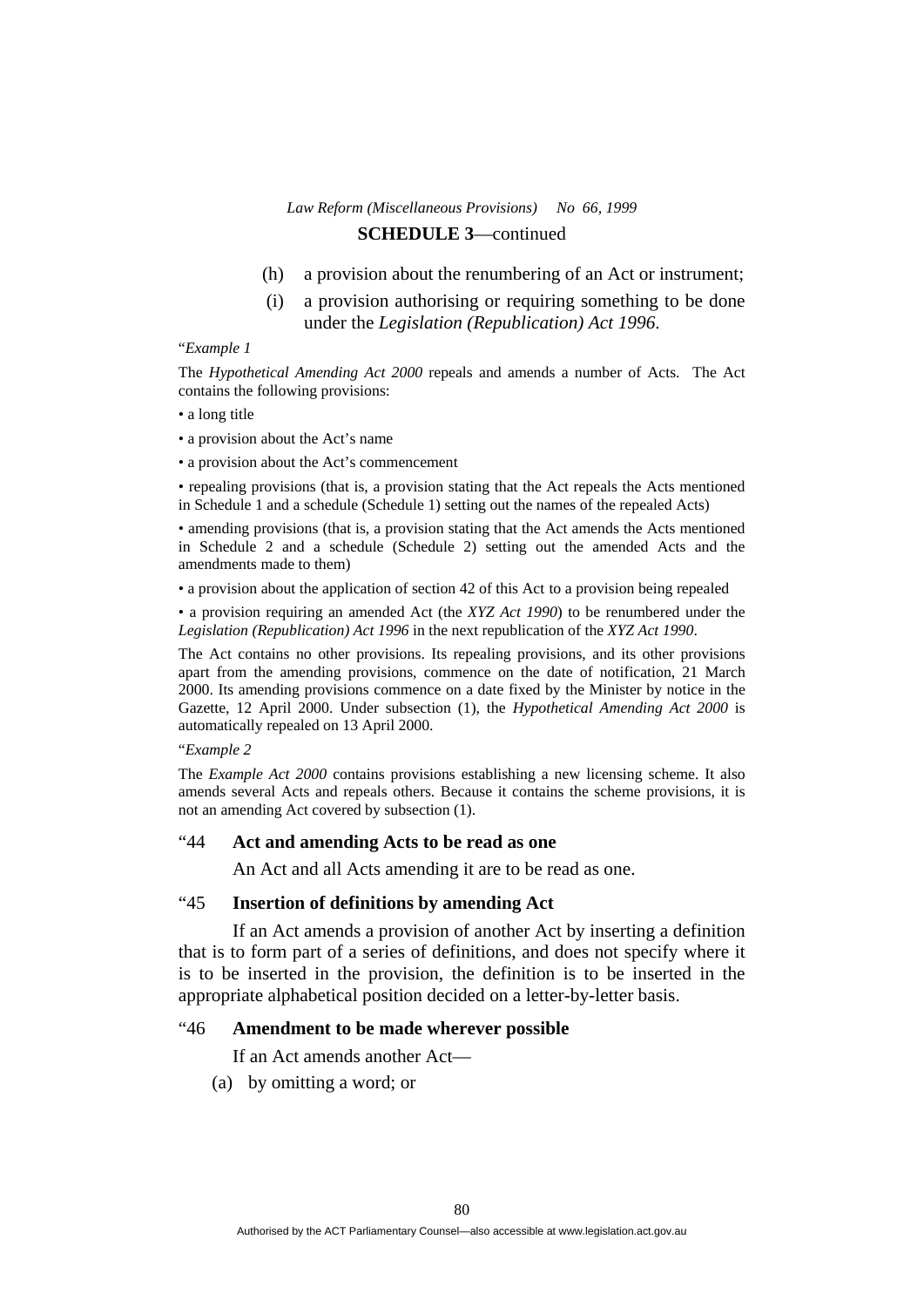- (b) by substituting a word for another word; or
- (c) by inserting a word before or after a particular word;

the amendment is to be made wherever possible in the other Act.

# "47 **Continuance of appointments etc made under amended provisions**

- "(1) This section applies if—
	- (a) an Act expressly or impliedly authorises or requires—
		- (i) the making of an appointment or statutory instrument; or
		- (ii) the delegation of a power or function; or
		- (iii) the doing of anything else; and
	- (b) the Act is amended by another Act; and
	- (c) under the amended Act—
		- (i) the appointment or statutory instrument may be made; or
		- (ii) the power or function may be delegated; or
		- (iii) the thing may be done.

"(2) An appointment, statutory instrument, delegation or other thing mentioned in subsection (1) that was in force immediately before the commencement of the amendment continues to have effect after the commencement as if it had been made or done under the amended Act.

"(3) In this section—

*amend* includes omit and re-enact in the same Act (with or without changes), but does not include omit and re-enact in another Act.

## "48 **Status of modifications**

"(1) In this section—

*law* means an Act or subordinate law.

"(2) If a law is modified by another law, the law operates as modified but the modification does not amend the text of the law.

#### "49 **Relocated provisions**

"(1) This section applies if a provision of an Act is relocated (with or without changes) to a different place in the same Act or to a different Act.

"(2) The operation or meaning of the provision is not affected merely because of the provision's relocation.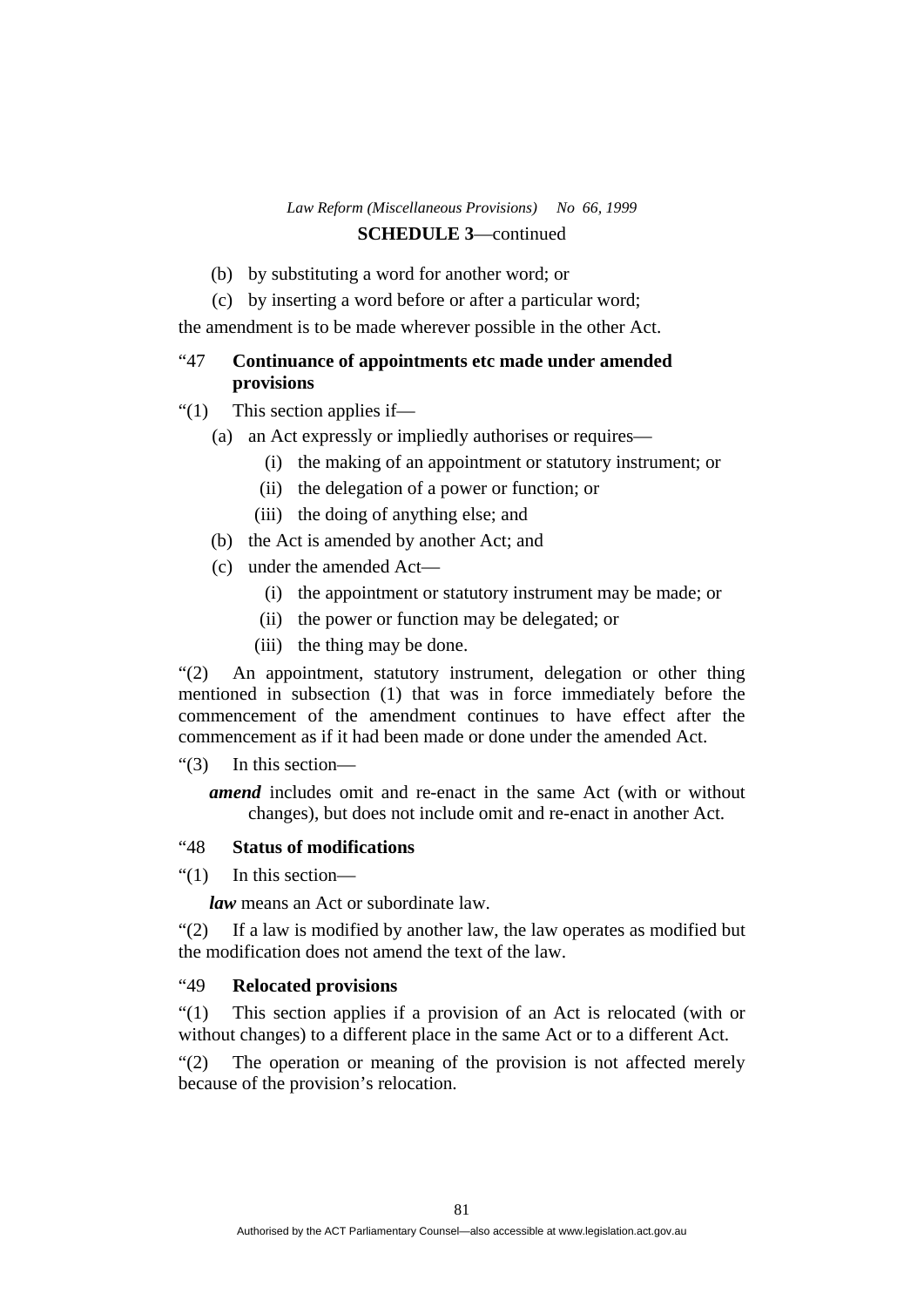"(3) Without limiting subsection (2), if before its relocation the provision was to be interpreted in a particular way, it is to be so interpreted in its new location.

#### "*Example*

If a provision of an Act is to be interpreted as if it were an Act consolidating the provisions of another law or laws and it is relocated into another Act, it is to be interpreted in the same way in its new location.

"(4) However, the provision has effect subject to any changes made to it.

#### "*Division 7—References to Acts*

#### "50 **References to Acts generally**

"(1) Every Act may be referred to by the word *Act* alone.

"*Example* 

A former New South Wales Act that applies in the ACT may be referred to using its NSW short title, eg '*Truck Act 1900*'. In other words, it is not necessary to add words such as 'of the State of New South Wales in its application in the Territory'.

"(2) In an Act, a reference to *an Act* includes a reference to the Act that contains the reference.

## "51 **Citation of particular Acts**

"(1) An Act may be cited—

- (a) by its short title or other name; or
- (b) by reference to the year when it was enacted and its number.

"(2) A Commonwealth Act may be cited—

- (a) by its short title or other name; or
- (b) in another way sufficient in a Commonwealth Act for the citation of a Commonwealth Act;

together with a reference to the Commonwealth (or an abbreviation of the Commonwealth).

"(3) An Act or ordinance of a State or another Territory may be cited—

- (a) by its short title or other name; or
- (b) in another way sufficient in an Act or ordinance of the State or other Territory for the citation of such an Act or ordinance;

together with (unless it is a continued NSW Act) a reference to the State or other Territory (or an abbreviation of it).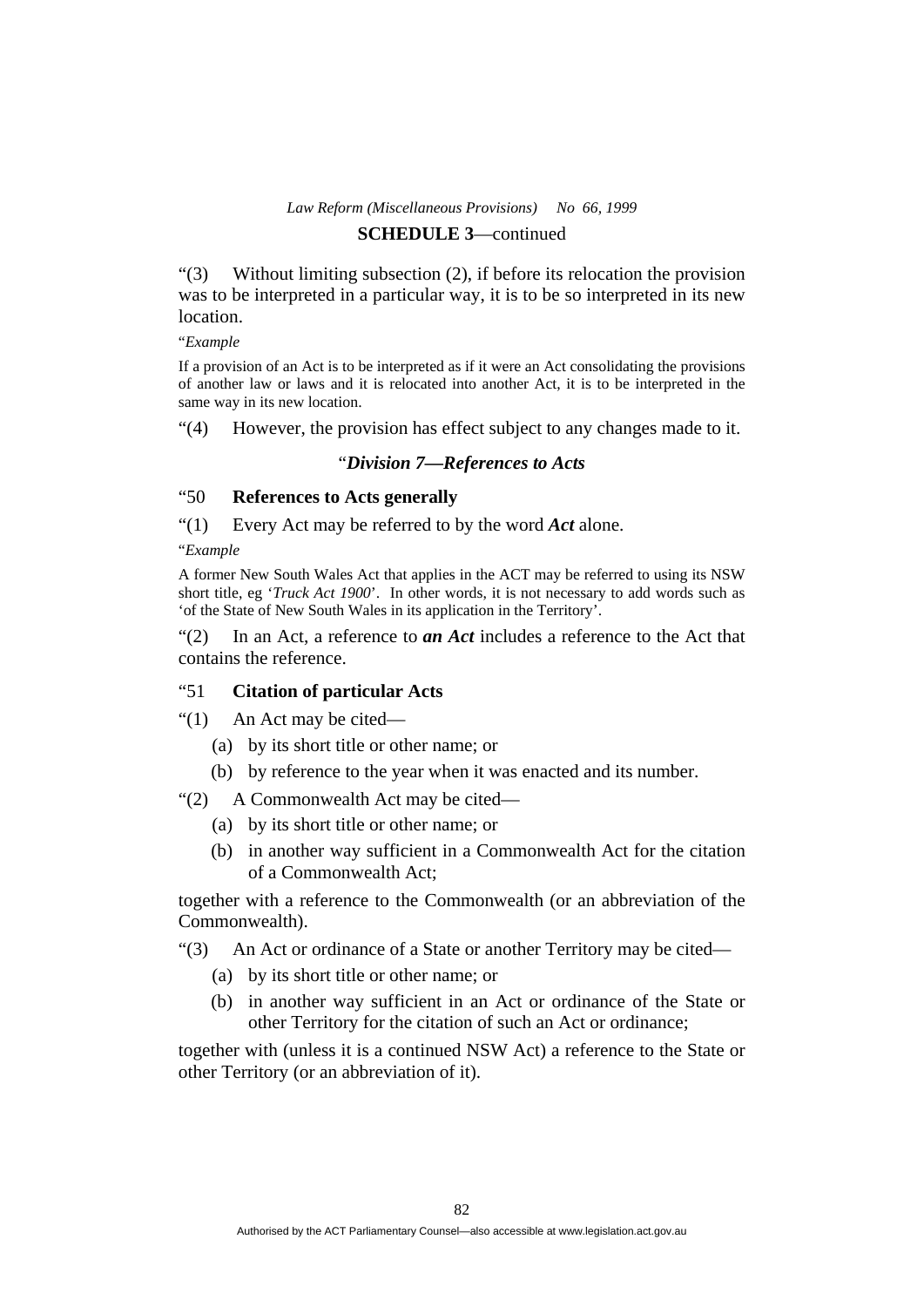- "(4) A UK Act may be cited—
	- (a) by its short title or other name; or
	- (b) in another way sufficient in a UK Act for the citation of a UK Act;

together with (unless it is a continued UK Act) a reference to the United Kingdom (or an abbreviation of the United Kingdom).

#### "52 **Citation of statutory instruments**

"(1) A statutory instrument may be cited—

- (a) by its citation or other name; or
- (b) by reference to—
	- (i) for an instrument that has been published or notified in the Gazette—the number, date and page or pages of the Gazette in which it was published or notified; or
	- (ii) for any other instrument—the date when it was made, together with a reference to the Act or statutory instrument under which it was made.

"(2) An instrument made under a Commonwealth Act, or under an instrument made under a Commonwealth Act, may be cited—

- (a) by its citation or other name; or
- (b) in another way sufficient in a Commonwealth Act for the citation of such an instrument;

together with a reference to the Commonwealth (or an abbreviation of the Commonwealth).

"(3) An instrument made under an Act or ordinance of a State or another Territory, or under an instrument made under such an Act or ordinance, may be cited—

- (a) by its citation or other name; or
- (b) in another way sufficient in an Act or ordinance of the State or other Territory for the citation of such an instrument;

together with (unless it is a New South Wales instrument applying in the Territory) a reference to the State or other Territory (or an abbreviation of it).

"(4) An instrument made under a UK Act, or under an instrument made under a UK Act, may be cited—

(a) by its citation or other name; or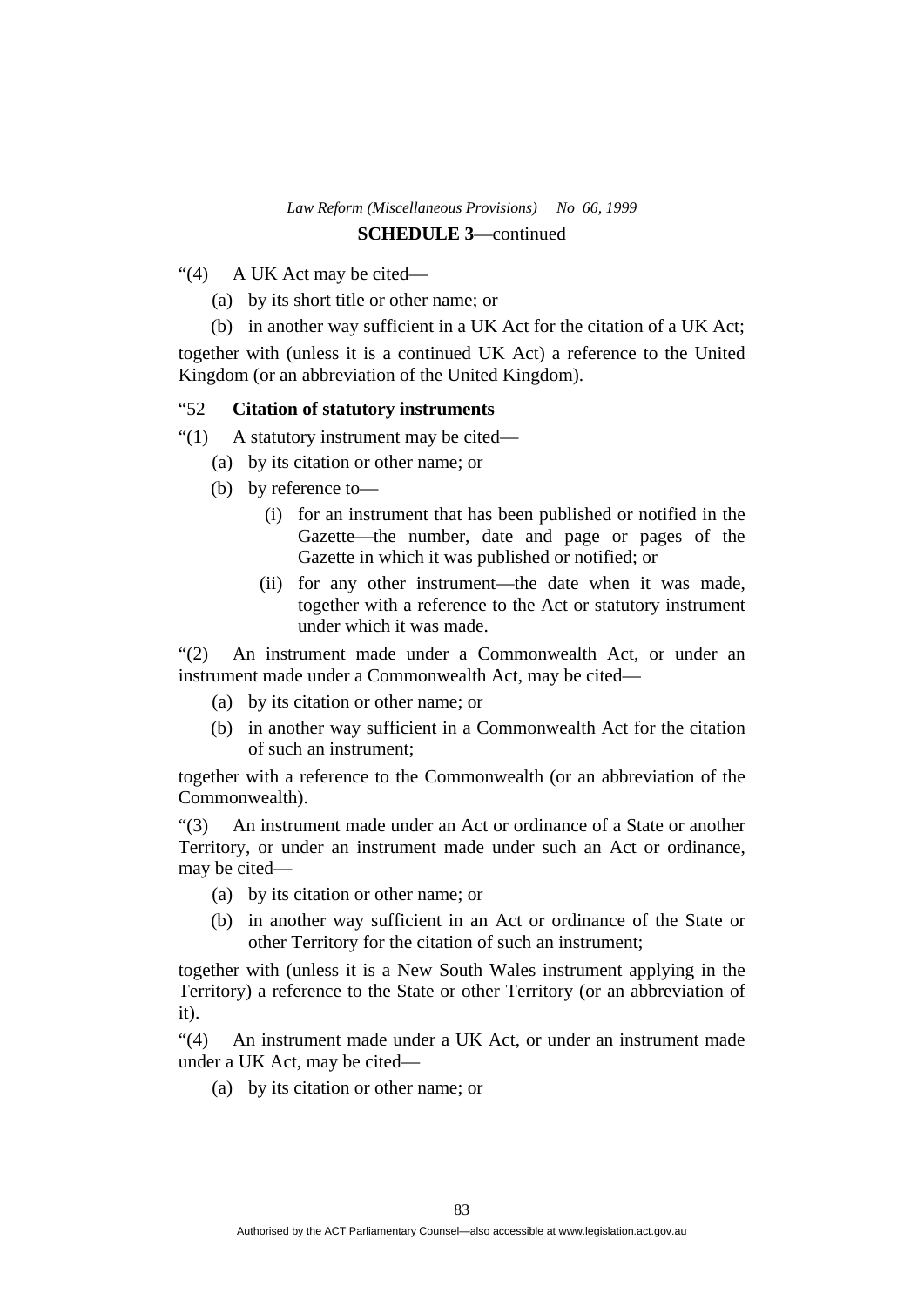(b) in another way sufficient in a UK Act for the citation of such an instrument;

together with (unless it is a UK instrument applying in the Territory) a reference to the United Kingdom (or an abbreviation of the United Kingdom).

#### "53 **References to provisions of laws**

"(1) A provision of a law or instrument may, if appropriate, be cited by reference to the provision of the law or instrument in which it is contained.

"*Example* 

Paragraph (b) in subsection (2) of section 10 of an Act may be cited by reference to the section and subsection, that is, as paragraph 10 (2) (b).

"(2) In this section—

*instrument* means an instrument (other than a law) made under a law.

*law* means—

- (a) an Act or subordinate law; or
- (b) a law of the Commonwealth, a State or another Territory.

# "54 **References taken to be included in citation of a law or instrument**

"(1) In an Act, a reference to a law (including the Act) or instrument includes a reference to the following:

- (a) the law or instrument as originally made, and as amended from time to time since it was originally made;
- (b) if the law or instrument has been repealed and remade (with or without change) since the reference was made—the law or instrument as remade, and as amended from time to time since it was remade;
- (c) if a relevant provision of the law or instrument has been omitted and remade (with or without change) in another law or instrument since the reference was made—the other law or instrument as in force when the provision was remade, and as amended from time to time since the provision was remade.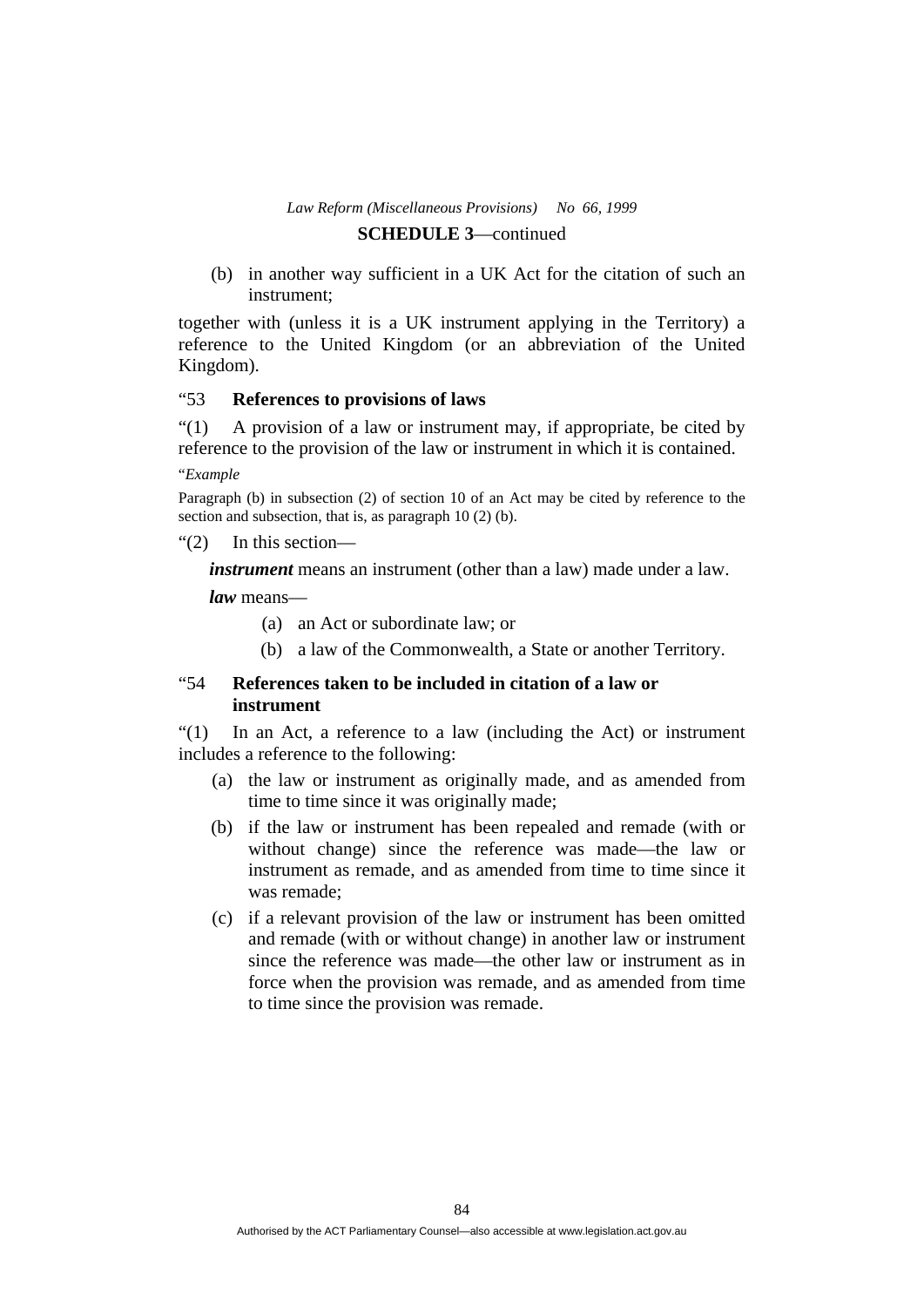"(2) In an Act or instrument, a reference to a provision of a law (including the Act) or of an instrument (including the instrument) includes a reference to the following:

- (a) the provision as originally made, and as amended from time to time since it was originally made;
- (b) if the provision has been omitted and remade (with or without change and whether in the law or instrument or another law or instrument) since the reference was made—the provision as remade, and as amended from time to time since it was remade.
- "(3) In this section—

*instrument* means an instrument (other than a law) made under a law.

*law* means—

- (a) an Act or subordinate law; or
- (b) a law of the Commonwealth, a State or another Territory.

*make* includes enact.

#### "55 **References to changed short titles, citations and other names**

"(1) If the short title, citation or other name of an Act or instrument is changed, a reference in an Act to the name includes a reference to the name as amended.

"(2) In this section—

*instrument* means an instrument (other than a law) made under a law.

*law* means—

- (a) an Act or subordinate law; or
- (b) a law of the Commonwealth, a State or another Territory.".

#### **Part 4—**

 Repeal the Part, substitute the following parts, schedules and dictionary:

## "**PART 4—FORMER NSW ACTS**

## "56 **Interpretation of former NSW Acts**

 The purpose of this Part is to assist in the interpretation of former NSW Acts.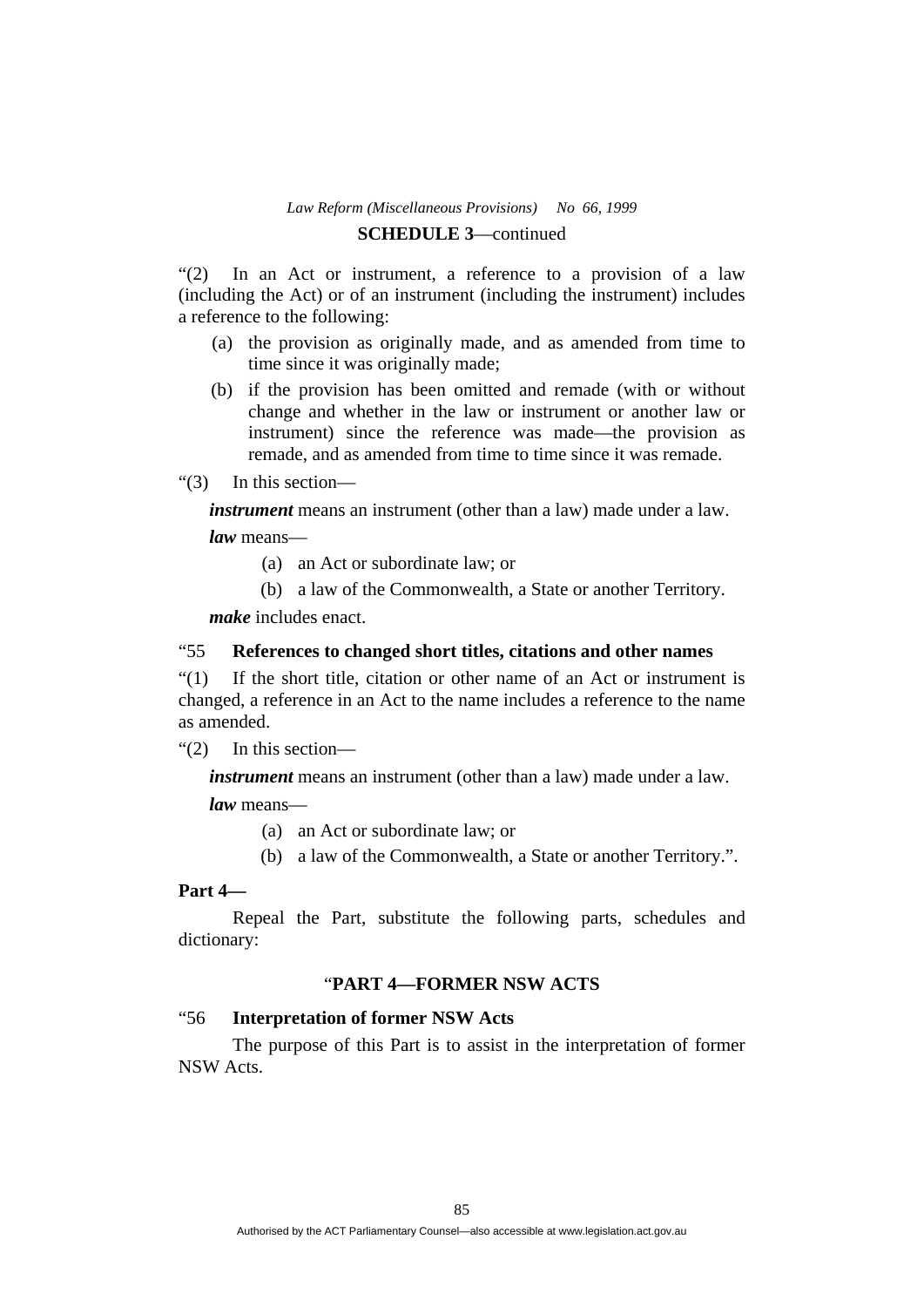# "57 **Certain references in former NSW Acts**

 A reference in a former NSW Act to something in column 2 of the following table is a reference to the person or thing set out opposite in column 3 of the table.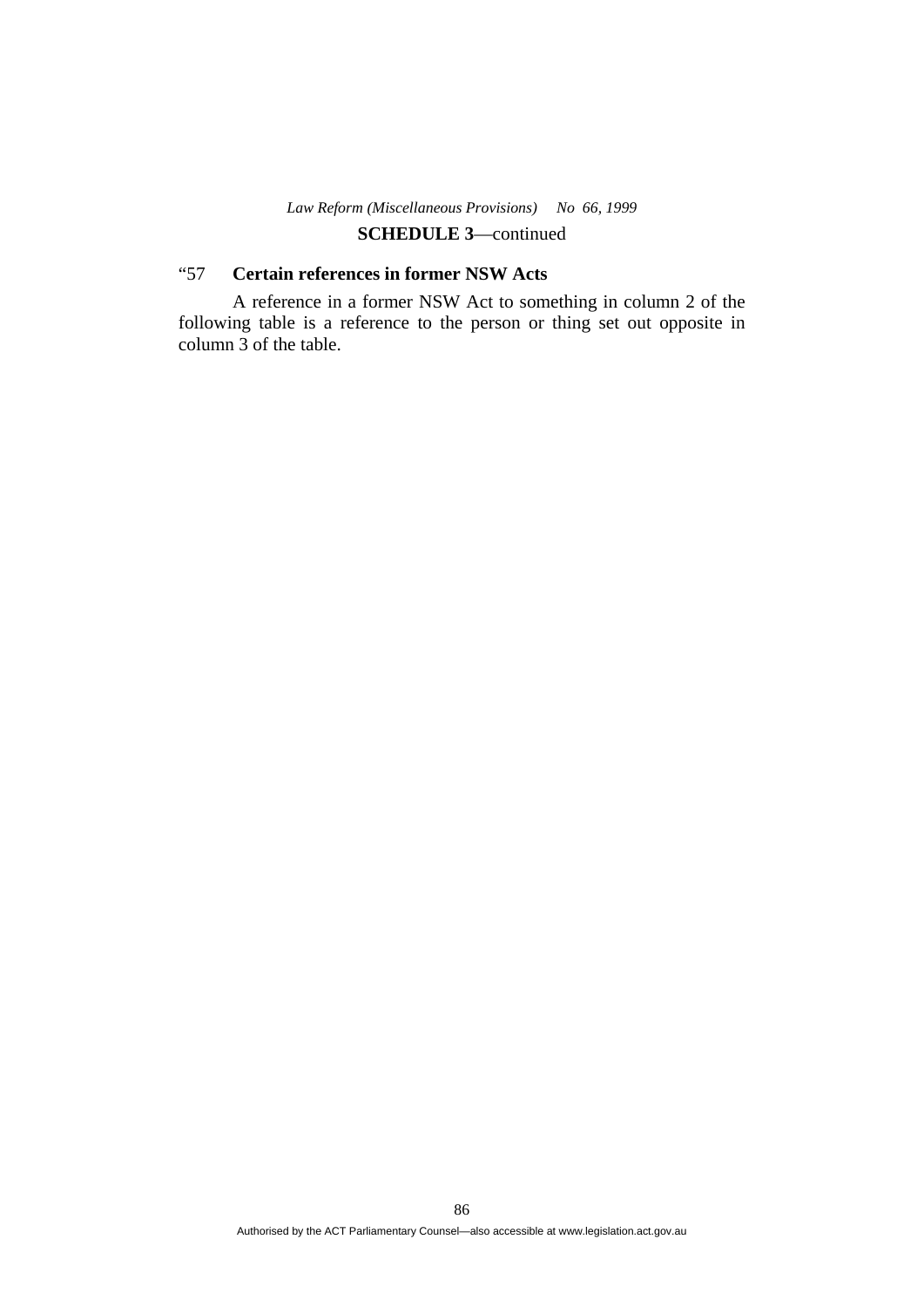| column 1 | column 2                                                                                                            | column 3                                                                                                                                                                                                                                                                                                          |
|----------|---------------------------------------------------------------------------------------------------------------------|-------------------------------------------------------------------------------------------------------------------------------------------------------------------------------------------------------------------------------------------------------------------------------------------------------------------|
| item     | reference in former NSW Act                                                                                         | meaning of reference                                                                                                                                                                                                                                                                                              |
| 1        | Act                                                                                                                 | <b>NSW</b> Act                                                                                                                                                                                                                                                                                                    |
| 2        | Government Printer (in relation to<br>instruments and documents printed<br>before 1 January 1911)                   | Government Printer of New South Wales                                                                                                                                                                                                                                                                             |
| 3        | <b>Government Gazette</b>                                                                                           | Gazette                                                                                                                                                                                                                                                                                                           |
| 4        | British subject                                                                                                     | an Australian citizen, or any other person<br>who would, if Part 2 of the Australian<br>Citizenship Act 1948 (Cwlth) (and the<br>regulations made under that Act for the<br>Part) had continued in force after<br>30 April 1987, have been a person who<br>has the status of a British subject under<br>that Part |
| 5        | Deputy Commissioner of Police                                                                                       | chief police officer                                                                                                                                                                                                                                                                                              |
| 6        | officer of police or member of a<br>police force                                                                    | police officer                                                                                                                                                                                                                                                                                                    |
| 7        | member of a police force holding a<br>stated rank that does not exist as a<br>rank in the Australian Federal Police | police officer holding a rank that is<br>declared by regulations under the<br>Australian Federal Police Act 1979<br>(Cwlth) to be the equivalent of the stated<br>rank                                                                                                                                            |
| 8        | <b>Registrar of Titles</b>                                                                                          | the registrar-general in the performance<br>of functions, or exercise of powers, under<br>the Land Titles Act 1925 or the<br>Registration of Deeds Act 1957                                                                                                                                                       |

#### **Table of references**

# "**PART 5—FORMER UK ACTS**

# "58 **Interpretation of former UK Acts**

"(1) The purpose of this Part is to assist in the interpretation of former UK Acts.

"(2) Except as provided in sections 60 and 61, Schedule 2 applies to all former UK Acts according to its terms.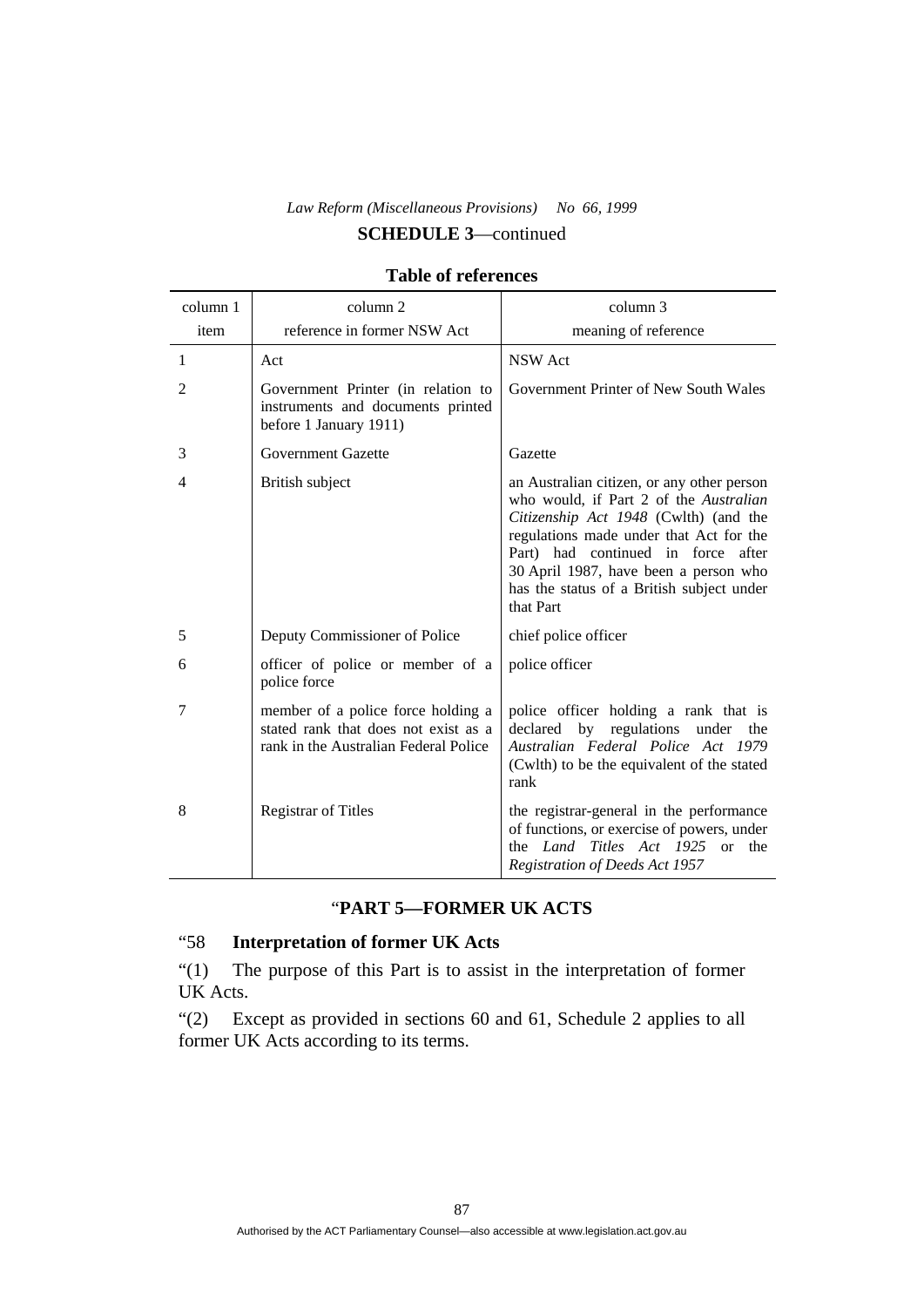"(3) If a provision of Schedule 2 is inconsistent with another provision of this Act (except section 3), the provision of Schedule 2 prevails to the extent of the inconsistency.

"(4) Without limiting subsection (3), if a provision of Schedule 2 dealing with a matter does not apply to all former UK Acts and another provision of this Act also deals with the matter (whether or not in the same way), then, for that subsection, the provision of Schedule 2 is taken to be intended to deal exclusively with the matter.

"*Example* 

Clause 12 of the Schedule, which deals with the measurement of distance, applies only to former UK Acts passed after 1889. Section 35 makes similar provision for measurement of distance for all Acts. Section 35 does not apply to former UK Acts passed during or before 1889.

## "59 **Provisions applying to all former UK Acts**

 If the words 'all former UK Acts' are set out at the end of a provision of Schedule 2, the provision applies to all former UK Acts.

# "60 **Provisions applying to former UK Acts passed after a stated year or date**

 If a year or a date is set out at the end of a provision of Schedule 2, the provision applies to former UK Acts passed after the year, or on or after the date.

## "61 **Stated provisions applying to former UK Acts**

"(1) If a reference to subsection  $(2)$ ,  $(3)$  or  $(4)$  is set out at the end of a provision of Schedule 2, the provision applies to former UK Acts as set out in the subsection.

"(2) Clause 10 of Schedule 2 applies—

- (a) to former UK Acts passed before 1851 only in relation to offences punishable on indictment or summary conviction; and
- (b) to former UK Acts passed after 1850.

"(3) Clause 13 of Schedule 2 applies to all former UK Acts, but only so far as they relate to subordinate legislation made after 1889.

"(4) Clause 15 of Schedule 2 applies to all former UK Acts passed after 1889 so far as they relate to rules, regulations and by-laws.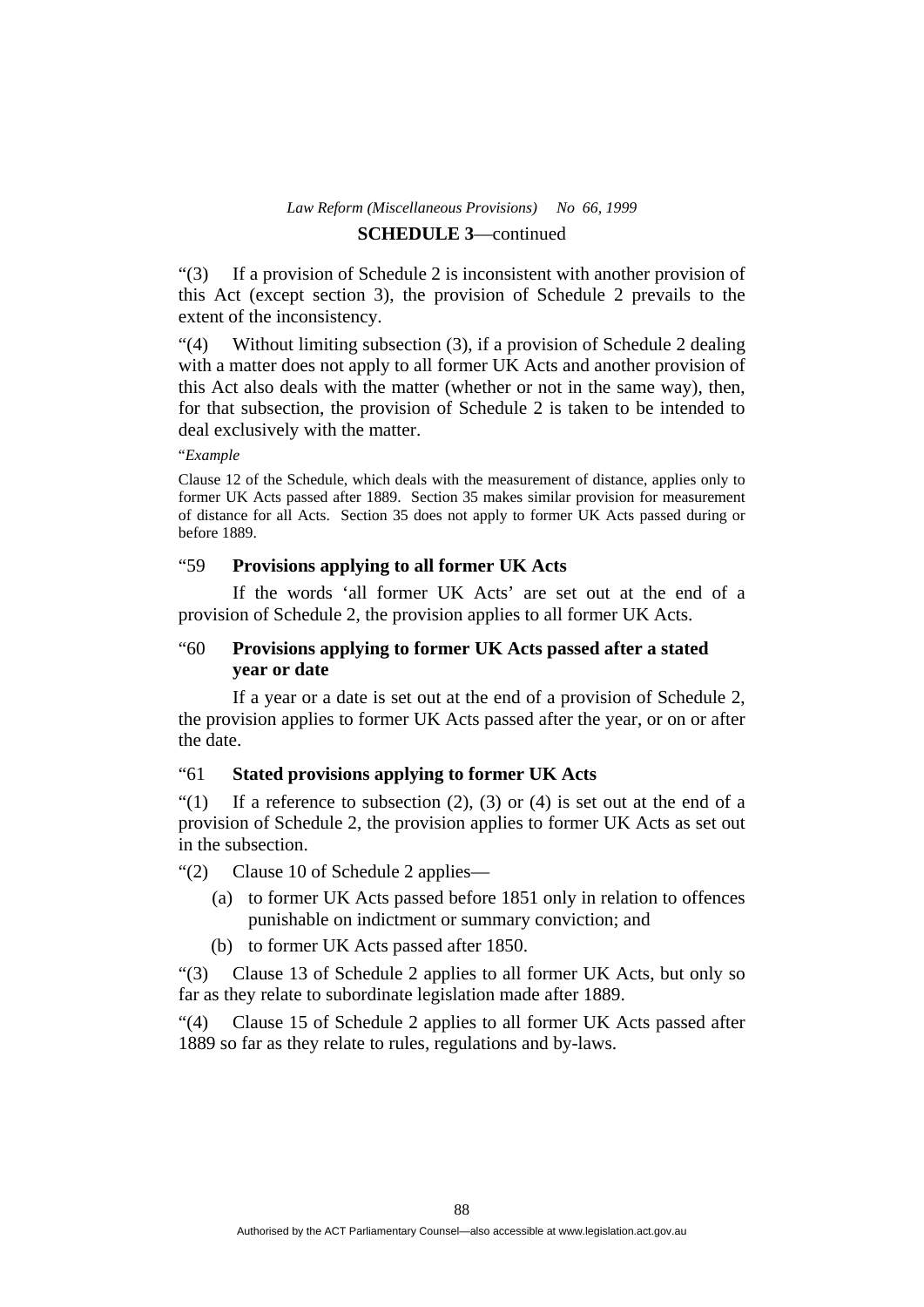## "62 **Words at end of provision of Schedule 2 do not form part of the provision**

 The words 'all former UK Acts', a year, date or reference to a subsection of section 61 set out at the end of a provision of Schedule 2 is set out for the application of this Part and does not form part of the provision.

#### "**PART 6—TRANSITIONAL**

#### "63 **Transitional provisions about penalties**

"(1) This section applies only to—

- (a) an Act (other than a republication of the Act) notified in the Gazette before the commencement day; or
- (b) a republication of an Act republished as in force on a date (however expressed) before the commencement day.

"(2) In an Act, if a penalty for an offence is expressed to apply to a body corporate or corporation—

- (a) the penalty applies to any corporation; and
- (b) the value of a penalty unit for the offence is \$100, even though the person charged is a body corporate or another corporation.

"(3) If a provision of an Act authorises the regulations under the Act to prescribe offences and expressly limits the penalty (or maximum penalty) that may be prescribed for such an offence when committed by a body corporate or corporation—

- (a) such a penalty may be prescribed for such an offence when committed by any corporation; and
- (b) a penalty prescribed under the regulations that would, apart from this subsection, apply only to a body corporate applies to any corporation; and
- (c) the value of a penalty unit for the offence is \$100, whether the person charged is an individual or a body corporate or another corporation.
- "(4) Paragraph 33AA (b) is subject to this section.
- "(5) In this section—

*commencement day* means the day when this section commences.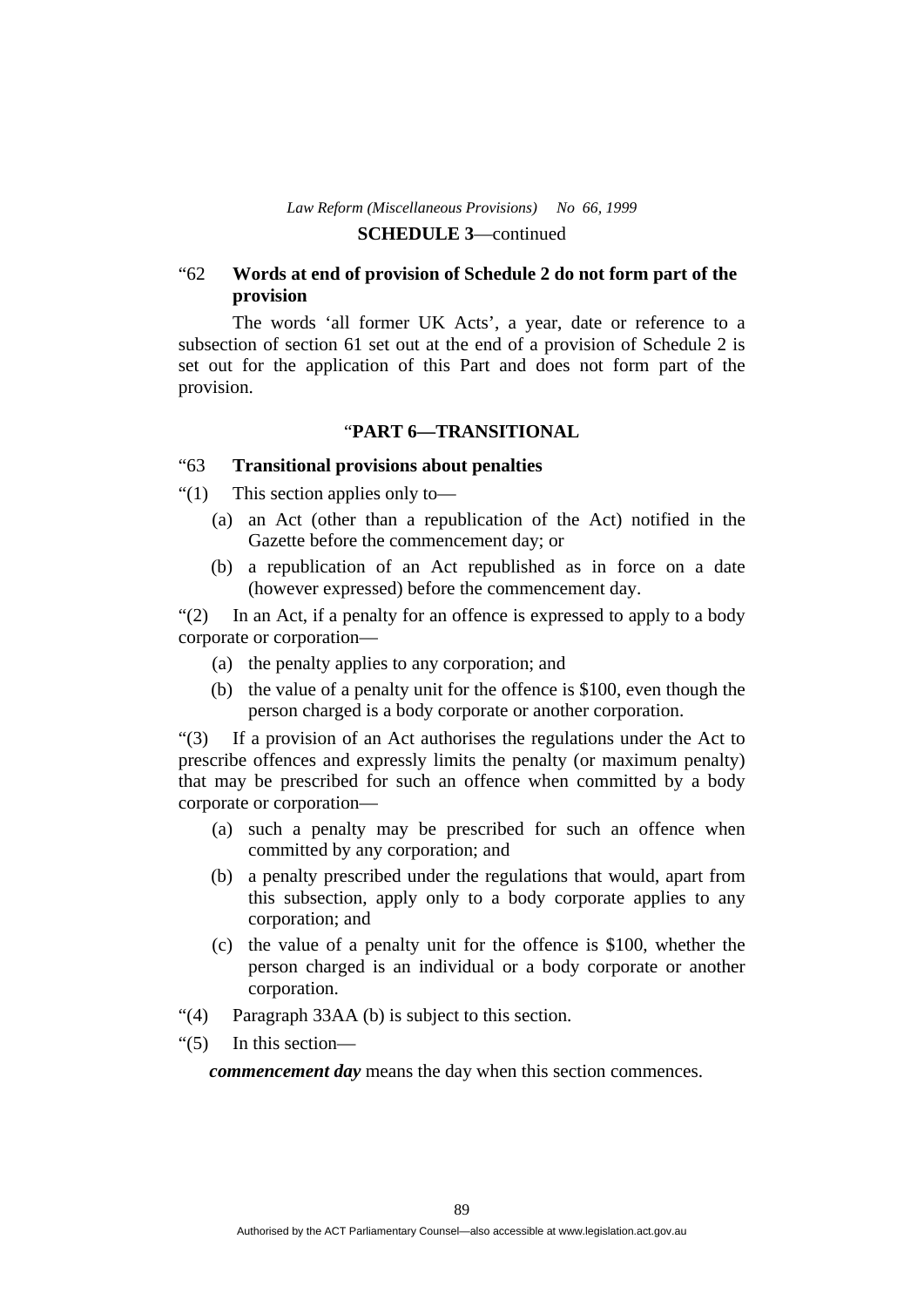# **SCHEDULE 3**—continued

*republication*, of an Act, means a republication of an Act to which the *Legislation (Republication) Act 1996* applies.

#### "64 **References to Standards Association of Australia**

 In an Act, a reference to the *Standards Association of Australia* is, in relation to anything done or to be done on or after 1 July 1999, a reference to Standards Australia.

# "65 **Certain NSW and UK Acts taken to be Acts of the Legislative Assembly**

"(1) An Act mentioned in column 2 of Schedule 1, to the extent that the Act was in force in the Territory immediately before the commencement of this section, is taken to be, for all purposes, a law made by the Legislative Assembly as if it had been enacted by the Assembly.

"(2) To remove any doubt, the provisions in a Part in Schedule 2 to the *Imperial Acts (Substituted Provisions) Act 1986*, to the extent that those provisions were in force in the Territory immediately before the commencement of this section and are located to another Act by the *Law Reform (Miscellaneous Provisions) Act 1999*, are taken to be, for all purposes, a law made by the Legislative Assembly as if it had been enacted by the Assembly.

"(3) This section is a provision to which section 42 of this Act applies.

"(4) This section expires 1 year after it commences.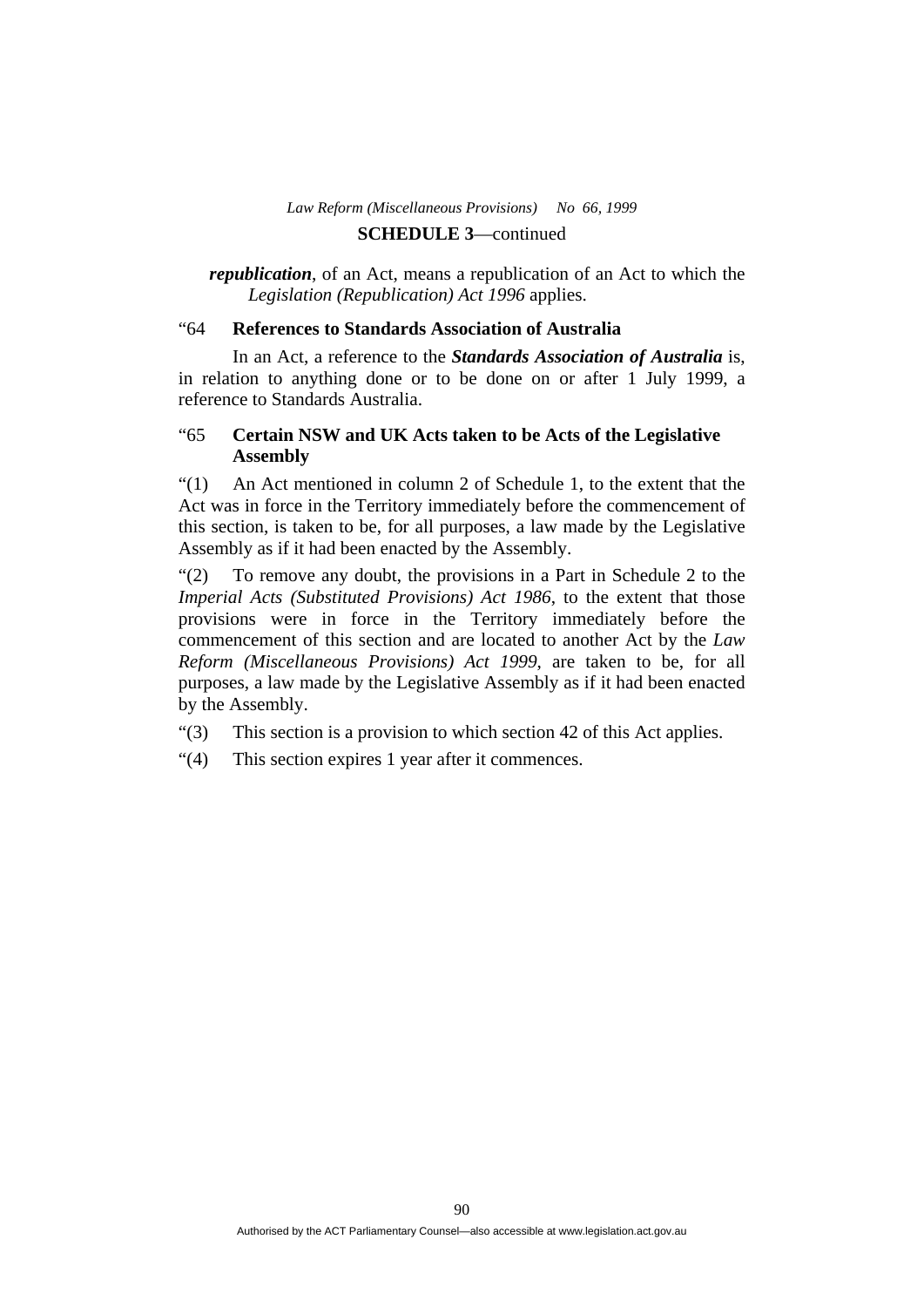# **SCHEDULE 3**—continued

# **SCHEDULE 1** (See s 7A)

# ACTS INCLUDED IN SOURCES OF LAW OF THE TERRITORY

| PART 1—FORMER NSW AND UK ACTS TREATED |
|---------------------------------------|
| AS ACTS OF THE LEGISLATIVE ASSEMBLY   |

| column 1 | column 2                                               | column 3                                                                                               |
|----------|--------------------------------------------------------|--------------------------------------------------------------------------------------------------------|
| item     | citation (if provided by the Act) or<br>subject matter | year (if not provided in the citation),<br>number or date of royal assent and<br>original jurisdiction |
| 1        | Magna Carta                                            | $(1297)$ 25 Edw. 1, c 29 (UK)                                                                          |
| 2        | Due process of law                                     | $(1351)$ 25 Edw. 3, St. 5 c 4 (UK)                                                                     |
| 3        | Due process of law                                     | $(1354)$ 28 Edw. 3 c 3 (UK)                                                                            |
| 4        | Due process of law                                     | $(1368)$ 42 Edw. 3 c 3 (UK)                                                                            |
| 5        | Free access to courts                                  | $(1400)$ 2 Hen. 4 c 1 (UK)                                                                             |
| 6        | Offences at sea                                        | $(1536)$ 28 Hen. 8 c 15 (UK)                                                                           |
| 7        | Demise of the Crown                                    | $(1547)$ 1 Edw. 6 c 7 (UK)                                                                             |
| 8        | Actions for trespass or slander                        | $(1623)$ 21 Jas. 1 c 16 (UK)                                                                           |
| 9        | The Petition of Right                                  | $(1627)$ 3 Chas. 1 c 1 (UK)                                                                            |
| 10       | The Bill of Rights                                     | $(1688)$ 1 Will. and Mary,<br>Sess. 2 c 2 (UK)                                                         |
| 11       | Piracy                                                 | $(1698)$ 11 Will. 3 c 7 (UK)                                                                           |
| 12       | The Act of Settlement                                  | (1700) 12 and 13 Will. 3 c 2 (UK)                                                                      |
| 13       | Legal proceedings not affected by<br>demise of Crown   | $(1702)$ 1 Anne c 2 (UK)                                                                               |
| 14       | Use of Crown seals not affected by<br>demise of Crown  | $(1707)$ 6 Anne c 41 (UK)                                                                              |
| 15       | Piracy                                                 | $(1717)$ 4 Geo. 1 c 11 (UK)                                                                            |
| 16       | Piracy                                                 | $(1721)$ 8 Geo. 1 c 24 (UK)                                                                            |
| 17       | Set-off of debts                                       | (1729) 2 Geo. 2 c 22 (UK)                                                                              |
| 18       | Set-off of debts                                       | $(1735)$ 8 Geo. 2 c 24 (UK)                                                                            |
| 19       | Piracy                                                 | $(1744)$ 18 Geo. 2 c 30 (UK)                                                                           |
| 20       | Royal Marriages Act 1772                               | 12 Geo. 3 c 11 (UK)                                                                                    |
| 21       | Slave Trade Act 1824                                   | 5 Geo. 4 c 113 (UK)                                                                                    |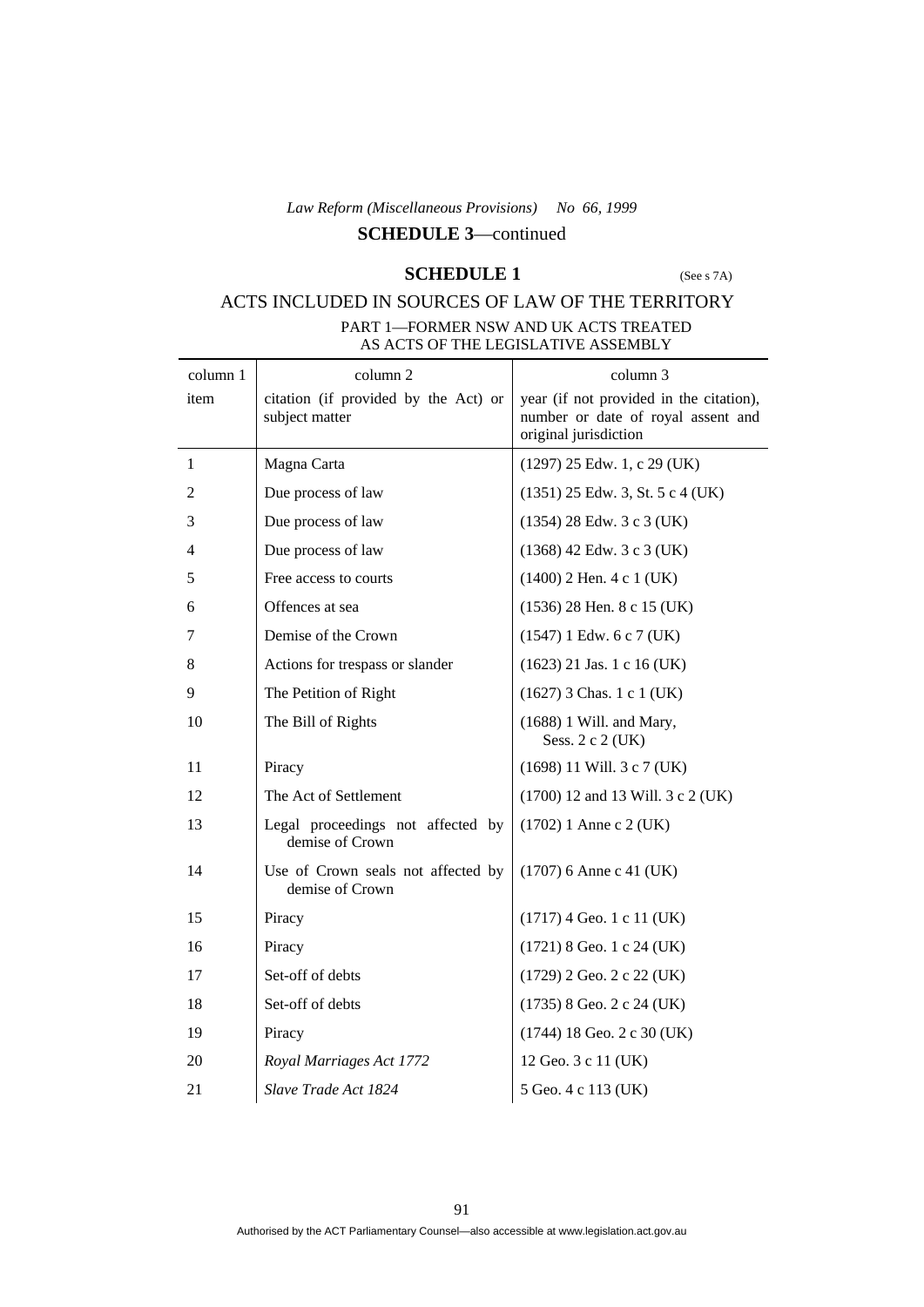| column 1 | column 2                                                    | column 3                                                                                               |
|----------|-------------------------------------------------------------|--------------------------------------------------------------------------------------------------------|
| item     | citation (if provided by the Act) or<br>subject matter      | year (if not provided in the citation),<br>number or date of royal assent and<br>original jurisdiction |
| 22       | <b>Australian Courts Act 1828</b>                           | 9 Geo. 4 c 83 (UK)                                                                                     |
| 23       | <b>Slavery Abolition Act 1833</b>                           | 3 and 4 Will. 4 c 73 (UK)                                                                              |
| 24       | Slave Trade Act 1843                                        | $(1843)$ 6 and 7 Vic. c 98 (UK)                                                                        |
| 25       | Foreign Tribunals Evidence Act 1856                         | 19 and 20 Vic. c 113 (UK)                                                                              |
| 26       | Evidence by Commission Act 1859                             | 22 Vic. c 20 (UK)                                                                                      |
| 27       | <b>British Law Ascertainment Act 1859</b>                   | 22 and 23 Vic. c 63 (UK)                                                                               |
| 28       | Colonial Laws Validity Act 1865                             | 28 and 29 Vic. c 63 (UK)                                                                               |
| 29       | Slave Trade Act 1873                                        | 36 and 37 Vic. c 88 (UK)                                                                               |
| 30       | Courts (Colonial) Jurisdiction Act<br>1874                  | 37 and 38 Vic. c 27 (UK)                                                                               |
| 31       | <b>Public Instruction Act 1880</b>                          | 43 Vic. No 23 (NSW)                                                                                    |
| 32       | Evidence by Commission Act 1885                             | 48 and 49 Vic. c 74 (UK)                                                                               |
| 33       | Colonial Courts of Admiralty Act<br>1890                    | 53 and 54 Vic. c 27 (UK)                                                                               |
| 34       | Merchant Shipping Act 1894                                  | 57 and 58 Vic. c 60 (UK)                                                                               |
| 35       | Contractors' Debts Act 1897                                 | 1897 No 29 (NSW)                                                                                       |
| 36       | Conveyancing and Law of Property<br>Act 1898                | 1898 No 17 (NSW)                                                                                       |
| 37       | Landlord and Tenant Act 1899                                | 1899 No 18 (NSW)                                                                                       |
| 38       | Partition Act 1900                                          | 1900 No 24 (NSW)                                                                                       |
| 39       | Inebriates Act 1900                                         | 1900 No 32 (NSW)                                                                                       |
| 40       | Truck Act 1900                                              | 1900 No 55 (NSW)                                                                                       |
| 41       | Judgment Creditors' Remedies Act<br>1901                    | 1901 No 8 (NSW)                                                                                        |
| 42       | Defamation Act 1901                                         | 1901 No 22 (NSW)                                                                                       |
| 43       | Conveyancing and Law of Property<br>(Supplemental) Act 1901 | 1901 No 37 (NSW)                                                                                       |
| 44       | Forfeiture of Leases Act 1901                               | 1901 No 66 (NSW)                                                                                       |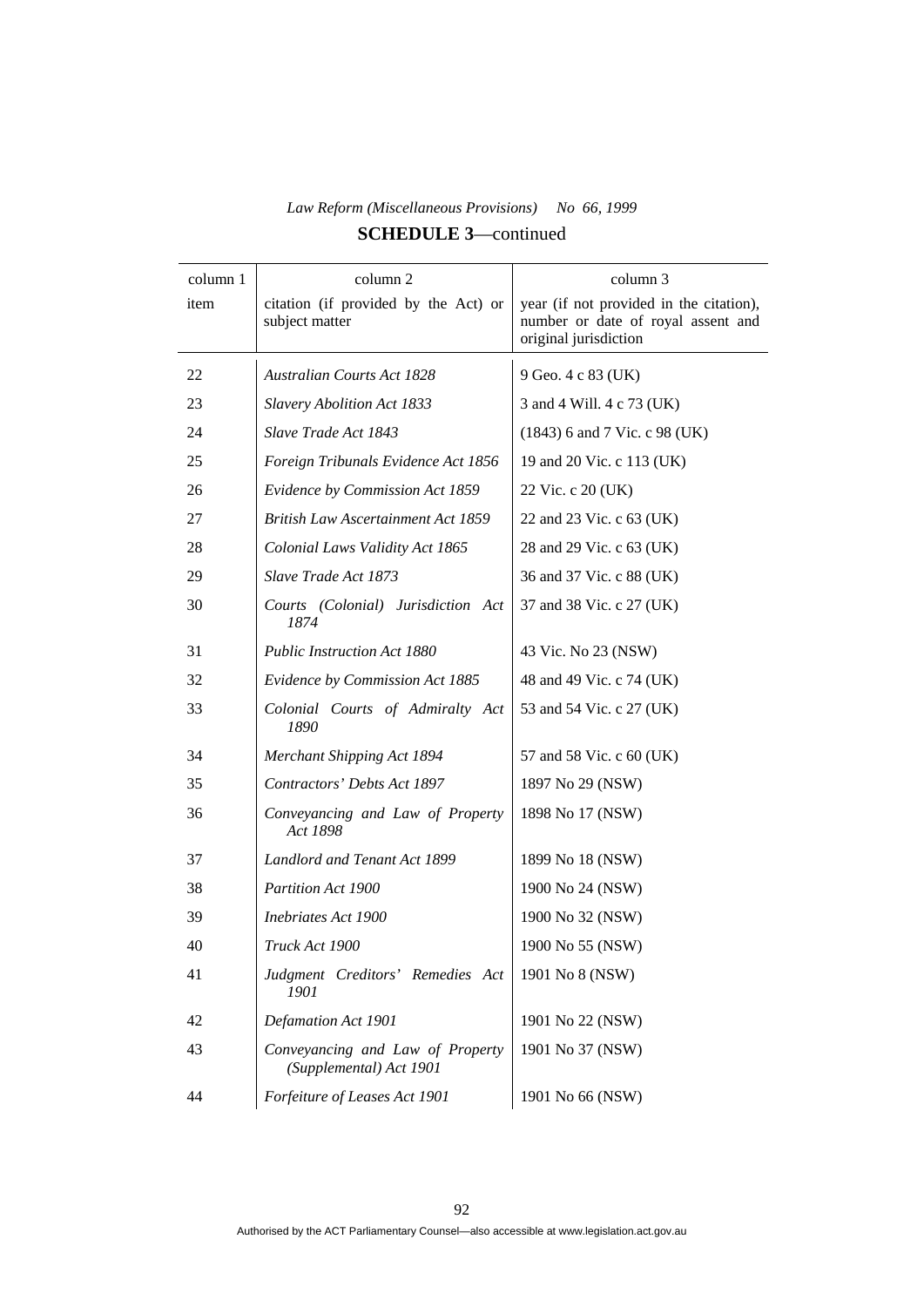| column 1 | column 2                                                               | column 3                                                                                               |
|----------|------------------------------------------------------------------------|--------------------------------------------------------------------------------------------------------|
| item     | citation (if provided by the Act) or<br>subject matter                 | year (if not provided in the citation),<br>number or date of royal assent and<br>original jurisdiction |
| 45       | Games Wagers and Betting-houses<br>Act 1901                            | 1902 No 18 (NSW)                                                                                       |
| 46       | Demise of the Crown Act 1901                                           | 1 Edw. 7 c 5 (UK)                                                                                      |
| 47       | <b>Arrest on Mesne Process Act 1902</b>                                | 1902 No 24 (NSW)                                                                                       |
| 48       | Dedication by User Limitation Act<br>1902                              | 1902 No 46 (NSW)                                                                                       |
| 49       | Common Carriers Act 1902                                               | 1902 No 48 (NSW)                                                                                       |
| 50       | Innkeepers' Liability Act 1902                                         | 1902 No 64 (NSW)                                                                                       |
| 51       | Pawnbrokers Act 1902                                                   | 1902 No 66 (NSW)                                                                                       |
| 52       | Piracy Punishment Act 1902                                             | 1902 No 69 (NSW)                                                                                       |
| 53       | Public Roads Act 1902                                                  | 1902 No 95 (NSW)                                                                                       |
| 54       | Anglican<br>Church<br>Australia<br>οf<br><b>Constitutions Act 1902</b> | 24 December 1902 (NSW)                                                                                 |
| 55       | Fertilizers Act 1904                                                   | 1904 No 33 (NSW)                                                                                       |
| 56       | <b>Apportionment Act 1905</b>                                          | 1905 No 2 (NSW)                                                                                        |
| 57       | Forfeiture and Validation of Leases<br>Act 1905                        | 1905 No 8 (NSW)                                                                                        |
| 58       | Free Education Act 1906                                                | 1906 No 12 (NSW)                                                                                       |
| 59       | Gaming and Betting Act 1906                                            | 1906 No 13 (NSW)                                                                                       |
| 60       | Second-hand Dealers and Collectors<br>Act 1906                         | 1906 No 30 (NSW)                                                                                       |
| 61       | Inebriates (Amendment) Act 1909                                        | 1909 No 2 (NSW)                                                                                        |
| 62       | Defamation (Amendment) Act 1909                                        | 1909 No 22 (NSW)                                                                                       |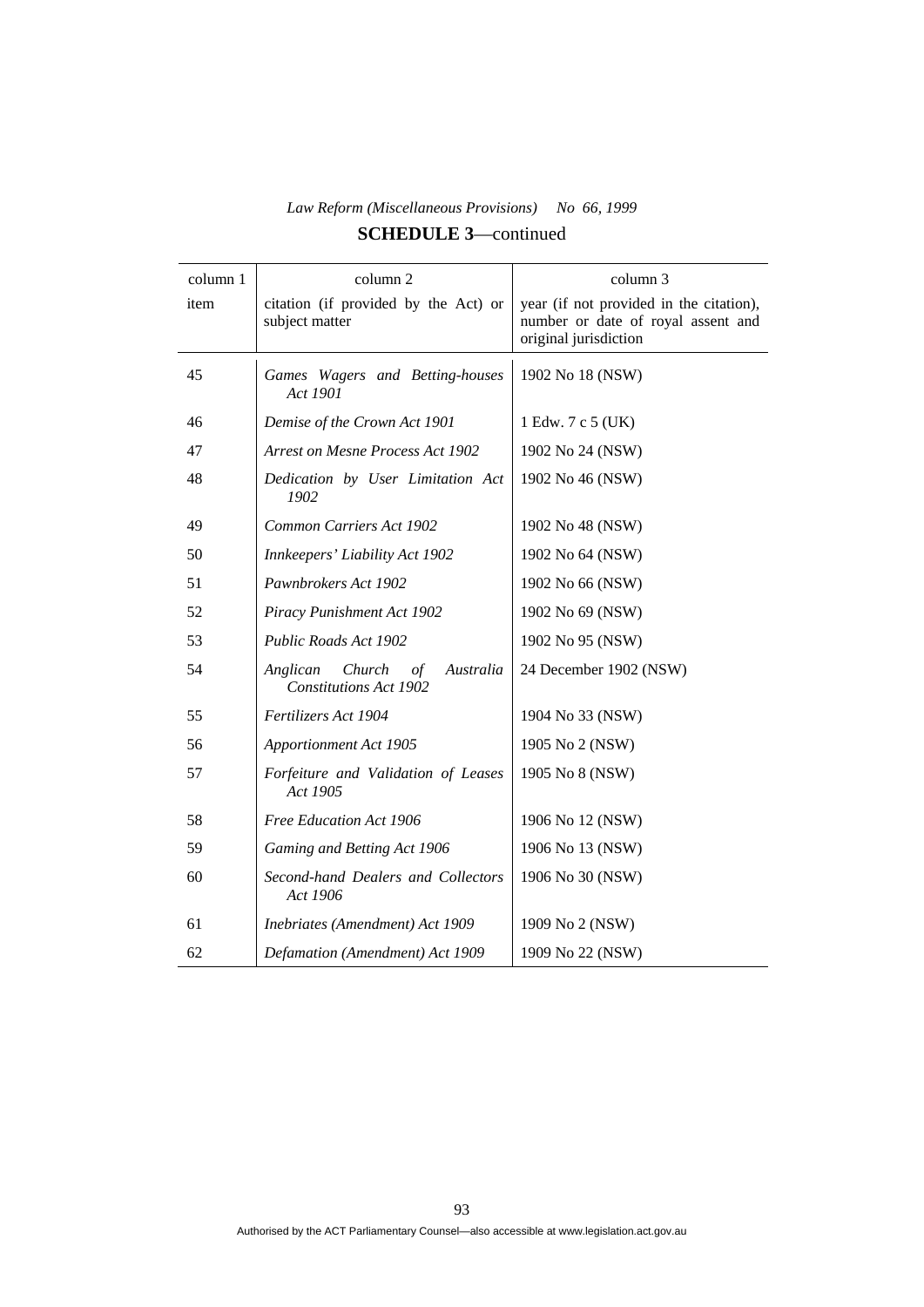#### **SCHEDULE 3**—continued

#### PART 2—NSW ACTS APPLIED BY ACTS OF THE TERRITORY AND TREATED AS ACTS OF THE LEGISLATIVE ASSEMBLY

| column 1       | column 2                                                           | column 3                                                      |
|----------------|--------------------------------------------------------------------|---------------------------------------------------------------|
| item           | citation of NSW Act                                                | Act of the Territory by which<br>previously applied           |
| 1              | Scaffolding and Lifts Act 1912                                     | Scaffolding and Lifts Act 1957                                |
| $\mathfrak{D}$ | Anglican Church of Australia Trust<br>Property Act 1917            | Anglican Church of Australia Trust<br>Property Act 1928       |
| 3              | Conveyancing Act 1919                                              | Conveyancing Act 1951<br>(a)                                  |
|                |                                                                    | Law of Property (Miscellaneous<br>(b)<br>Provisions) Act 1958 |
|                |                                                                    | Trustee Act 1957<br>(c)                                       |
| 4              | Trustee Act 1925                                                   | Trustee Act 1957                                              |
| 5              | Anglican<br>Church<br>of Australia<br><b>Constitution Act 1961</b> | Anglican Church of Australia Trust<br>Property Act 1928       |
| 6              | Dangerous Goods Act 1975                                           | Dangerous Goods Act 1984                                      |

"*Note* The written law of the Territory also includes the following Acts that may not be amended or repealed by the Assembly (see the Self-Government Act, s 34):

> *Life, Fire and Marine Insurance Act 1902* (NSW) *Demise of the Crown Act 1760* (UK) *Naval Prize Act 1864* (UK) *Naval Prize (Procedure) Act 1916* (UK) *Prize Act (1939)* (UK) *Prize Courts Act 1894* (UK) *Prize Courts Act 1915* (UK) *Prize Courts (Procedure) Act 1914* (UK) *Territorial Waters Jurisdiction Act 1878* (UK).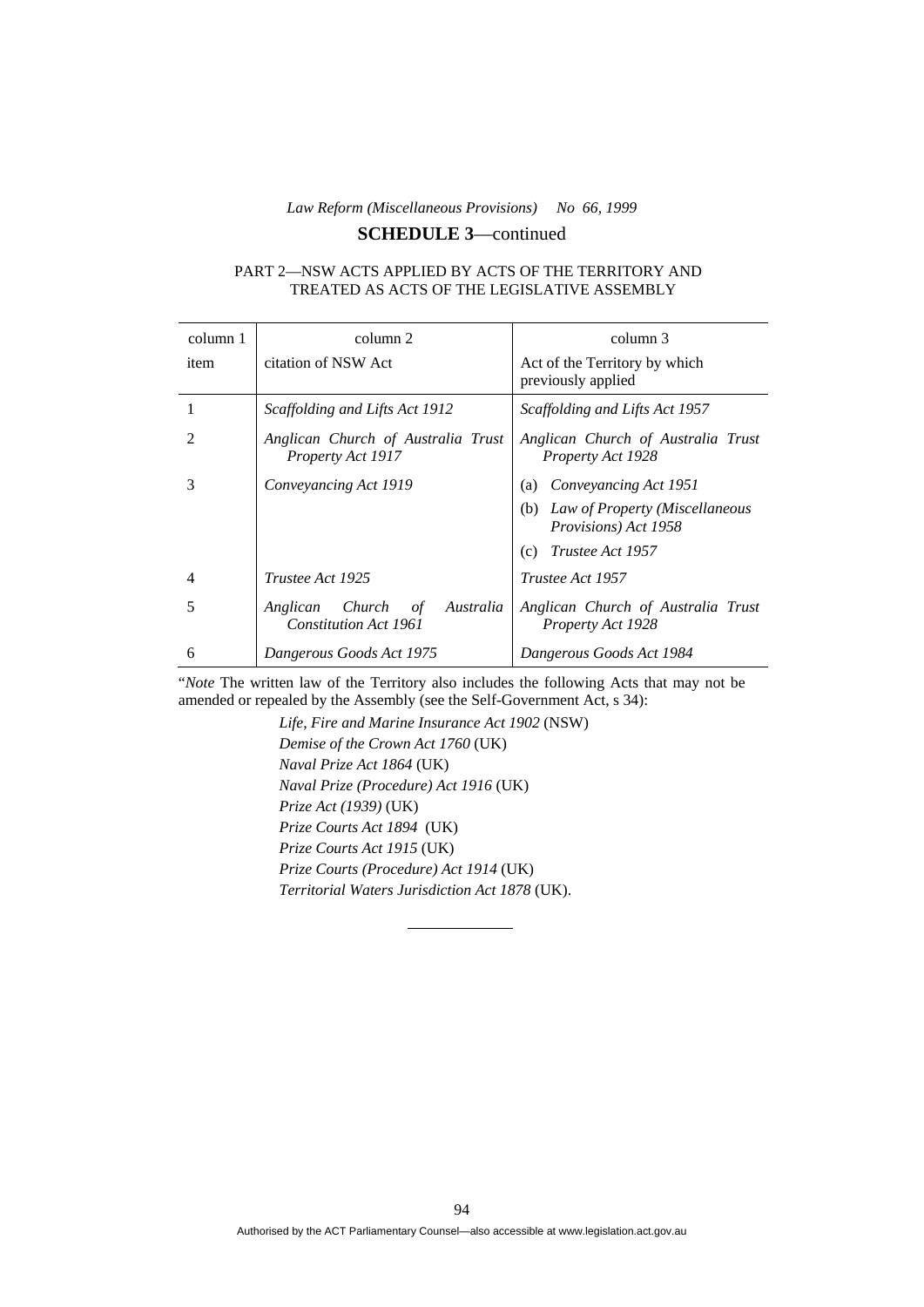# **SCHEDULE 3**—continued

#### **SCHEDULE 2** (See Pt 5)

#### RULES FOR INTERPRETING FORMER UK ACTS

#### "**PART 1—PRELIMINARY**

# "1 **Meaning of** *subordinate legislation* **in Sch 2**

In this Schedule—

*subordinate legislation* means orders in council, orders, rules, regulations, schemes, warrants, by-laws and other instruments made under an Act.

## "2 **References to** *an Act* **in Sch 2**

 In a provision of this Schedule, a reference to *an Act* is a reference to an Act to which the provision applies, but this clause does not apply to references to enactments or to other Acts mentioned in subclause 19 (2).

## "**PART 2—GENERAL PROVISIONS ABOUT ENACTMENT AND OPERATION**

# "3 **Words of enactment**

 Every section of a former UK Act takes effect as a substantive enactment without introductory words. (1850)

# "4 **Judicial notice**

 Every former UK Act is a public Act to be judicially noticed as such. (all former UK Acts)

## "5 **Time of commencement**

 A former UK Act, or provision of a former UK Act, is taken to have come into force—

- (a) if provision was made for it to come into force on a particular day—at the beginning of the day; or (1889)
- (b) if no provision was made for its coming into force—at the beginning of the day the Act received the royal assent. (1889)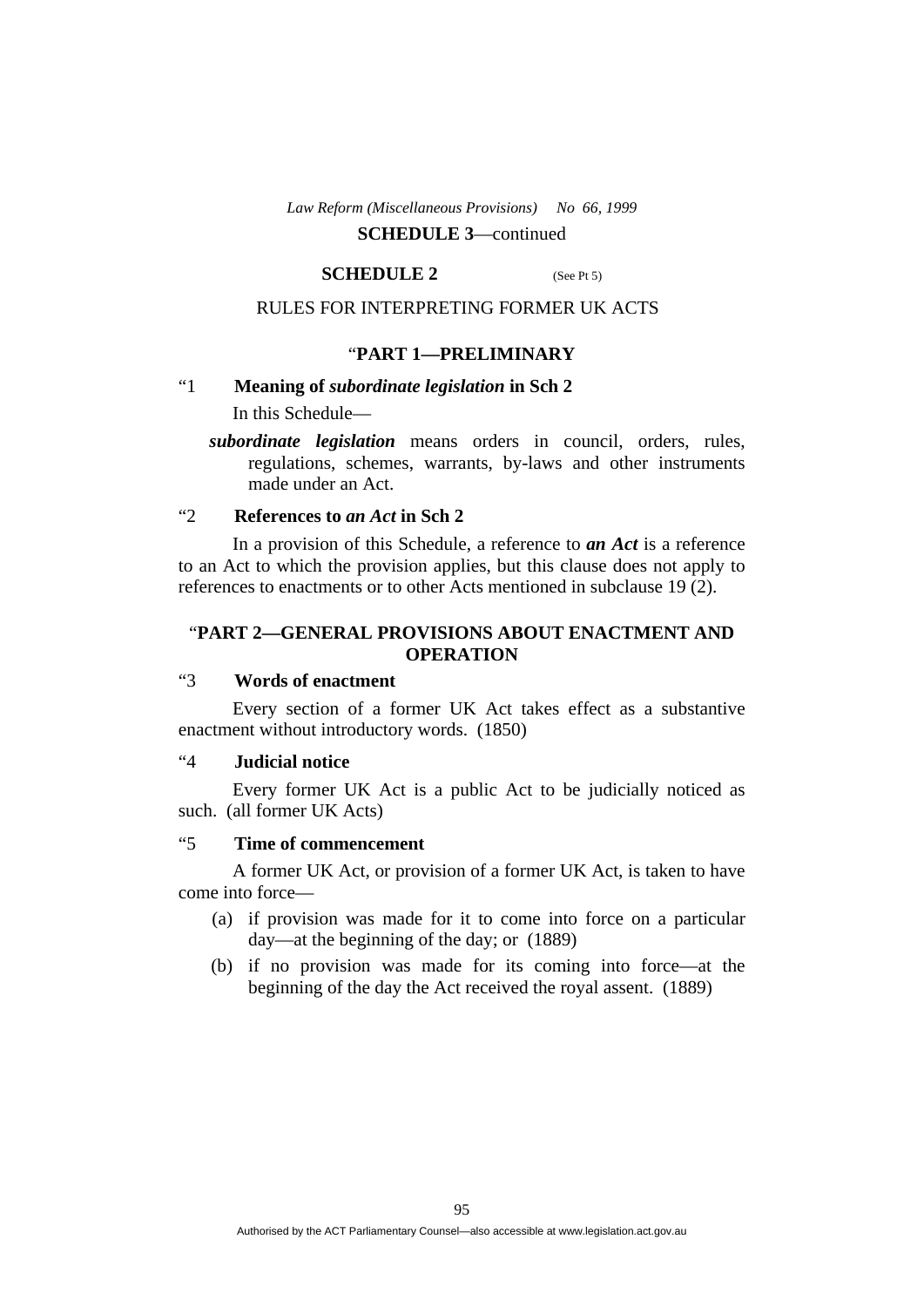#### "**PART 3—INTERPRETATION**

# "6 **Definitions**

- " $(1)$  In a former UK Act—
	- *Bank of England* means, as the context requires, the Governor and Company of the Bank of England or the bank of the Governor and Company of the Bank of England. (all former UK Acts)

#### *British Islands* means—

- (a) in a former UK Act passed after the year 1889 and before the establishment of the Irish Free State—the United Kingdom, the Channel Islands and the Isle of Man; and
- (b) in a former UK Act passed after the establishment of the Irish Free State—the United Kingdom, the Channel Islands, the Isle of Man and the Republic of Ireland.
- *British possession* means any part of the dominions of the Crown outside the United Kingdom. (1889)

#### *British subject* means—

- (a) an Australian citizen; or
- (b) any other person who because of his or her citizenship of another country would, if Part 2 of the *Australian Citizenship Act 1948* (Cwlth) (and the regulations made under that Act for the Part) had continued in force after 30 April 1987, have been a person who has the status of a British subject under that Part. (all former UK Acts)
- *colonial legislature* and *legislature*, of a British possession, mean the authority, other than the United Kingdom Parliament or the Crown in Council, competent to make laws for the possession. (1889)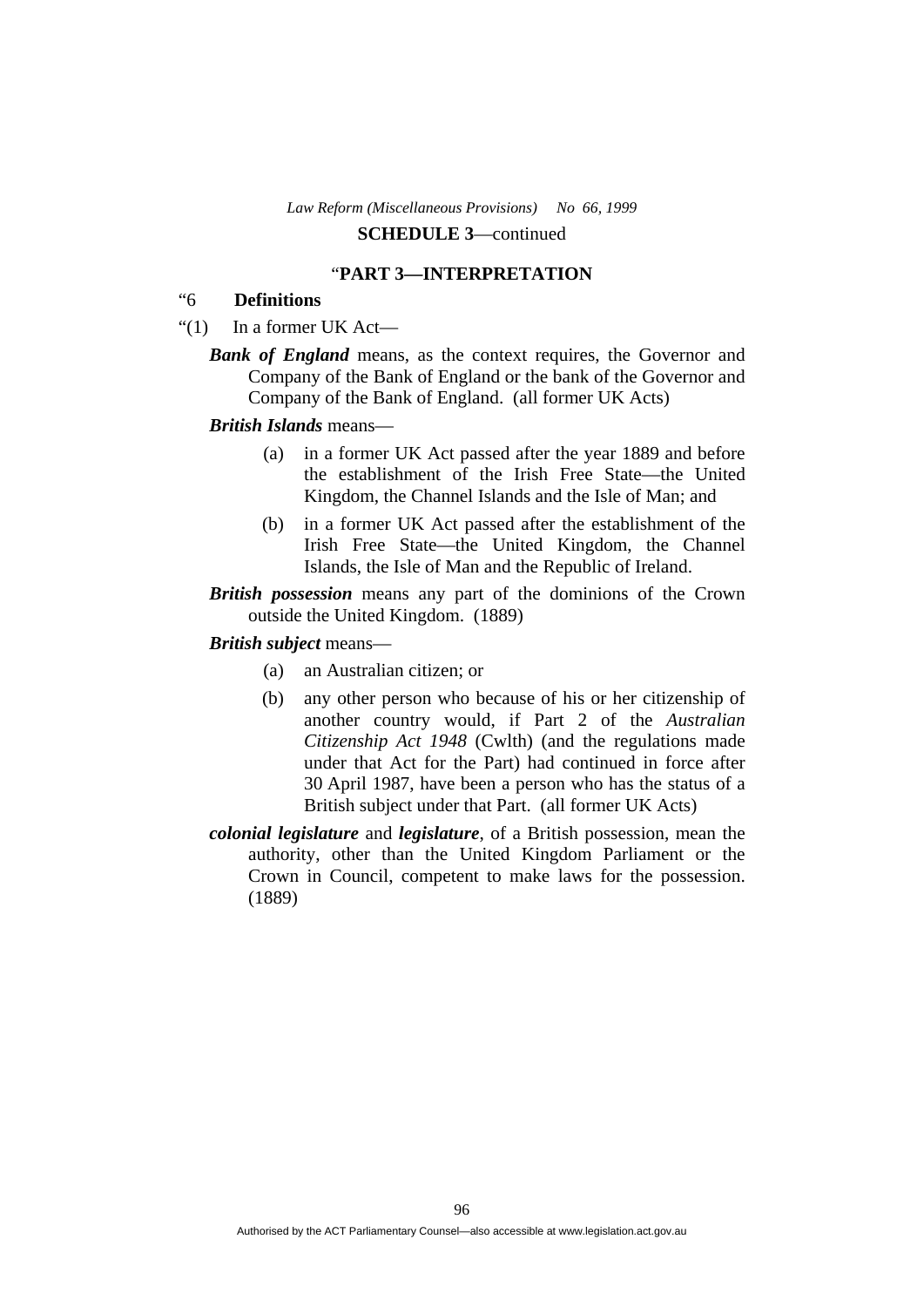- *colony* means any part of the dominions of the Crown outside the British Islands and, in a former UK Act passed in or after 1889 (the *first Act*), includes any part of those dominions that has, after the passing of the first Act, ceased, under a provision of a later UK Act, to be a colony, but only in the application of the first Act before the commencement of the provision of the later Act, but does not include—
	- (a) countries having fully responsible status within the Commonwealth of Nations; and
	- (b) associated states. (1889)
- *commencement*, for a former UK Act or enactment of such an Act, means the time when the Act or enactment comes into force. (all former UK Acts)
- *Commonwealth citizen* means a person other than a British subject who would, if Part 2 the *Australian Citizenship Act 1948* (Cwlth) (and regulations made under that Act for the Part) had continued in force after 30 April 1987, have been a person who has the status of a British subject under that Part. (all former UK Acts)
- *Comptroller and Auditor-General* means the Comptroller-General of the receipt and issue of the Crown's Exchequer and Auditor-General of Public Accounts appointed under the *Imperial Exchequer and Audit Departments Act 1866* (UK). (all former UK Acts)
- *consular officer* has the same meaning as in article 1 of the Vienna Convention set out in the Schedule to the *Consular Privileges and Immunities Act 1972* (Cwlth). (all former UK Acts)
- *Governor-General*, of a British possession, includes any person who for the time being has the powers of the Governor-General of the possession. (1889)
- *Governor*, of a British possession, includes the officer for the time being administering the government of the possession. (1889)
- *land* includes messuages, tenements and hereditaments, and houses and buildings, of any tenure. (1850)
- *legislature*—see *colonial legislature*. (1889)
- *Lord Chancellor* means the Lord High Chancellor of Great Britain. (all former UK Acts)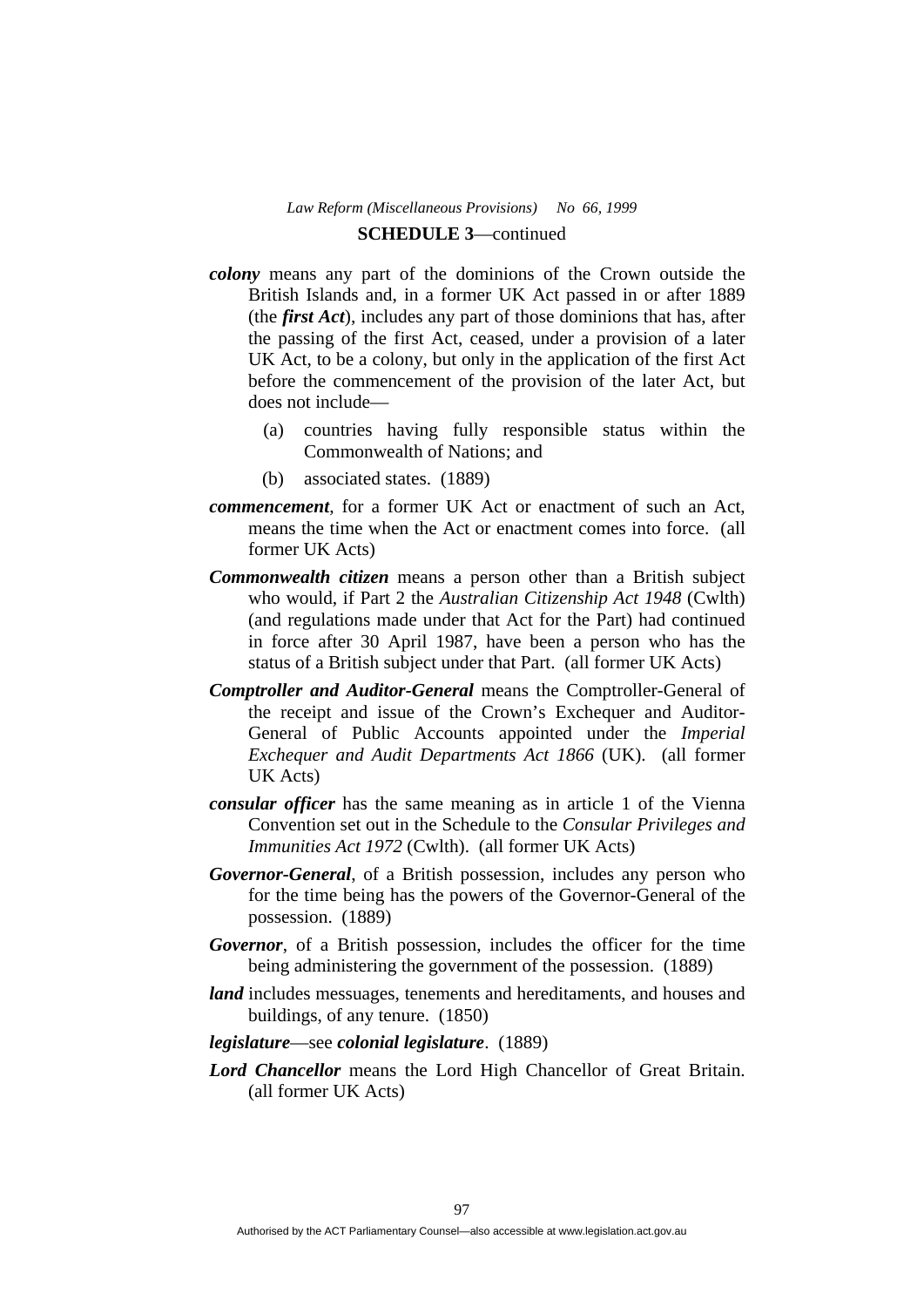*month* means calendar month. (1850)

*person* includes—

- (a) in relation to a provision of a former UK Act whenever passed, about an offence punishable on indictment or summary conviction—a corporation; and
- (b) in relation to a provision of a former UK Act passed in or after 1889—a body of persons whether incorporated or unincorporated.
- *Privy Council* means the Lords and others of the Crown's Most Honourable Privy Council. (all former UK Acts)
- *rules of court*, in relation to a court, means rules made by the authority having power to make rules or orders regulating the practice and procedure of the court. (1889)
- *Secretary of State* means a Principal Secretary of State of the Crown. (all former UK Acts)
- *statutory declaration* includes a declaration made under a law of a State, Territory or foreign country that authorises a declaration to be made otherwise than in the course of a legal proceeding. (all former UK Acts)
- *United Kingdom* means Great Britain and Northern Ireland. (12 April 1927)

# "7 **References to courts**

 In a former UK Act, a reference to any court other than a court of summary jurisdiction is a reference to the Supreme Court. (all former UK Acts)

## "8 **Dominions under central and local legislature**

 For the definitions of *British possession* and *colony* in clause 6, if any part of the dominions of the Crown outside the United Kingdom are under both a central and local legislature, all parts under the central legislature are taken to be a single British possession or colony, as the case requires. (1889)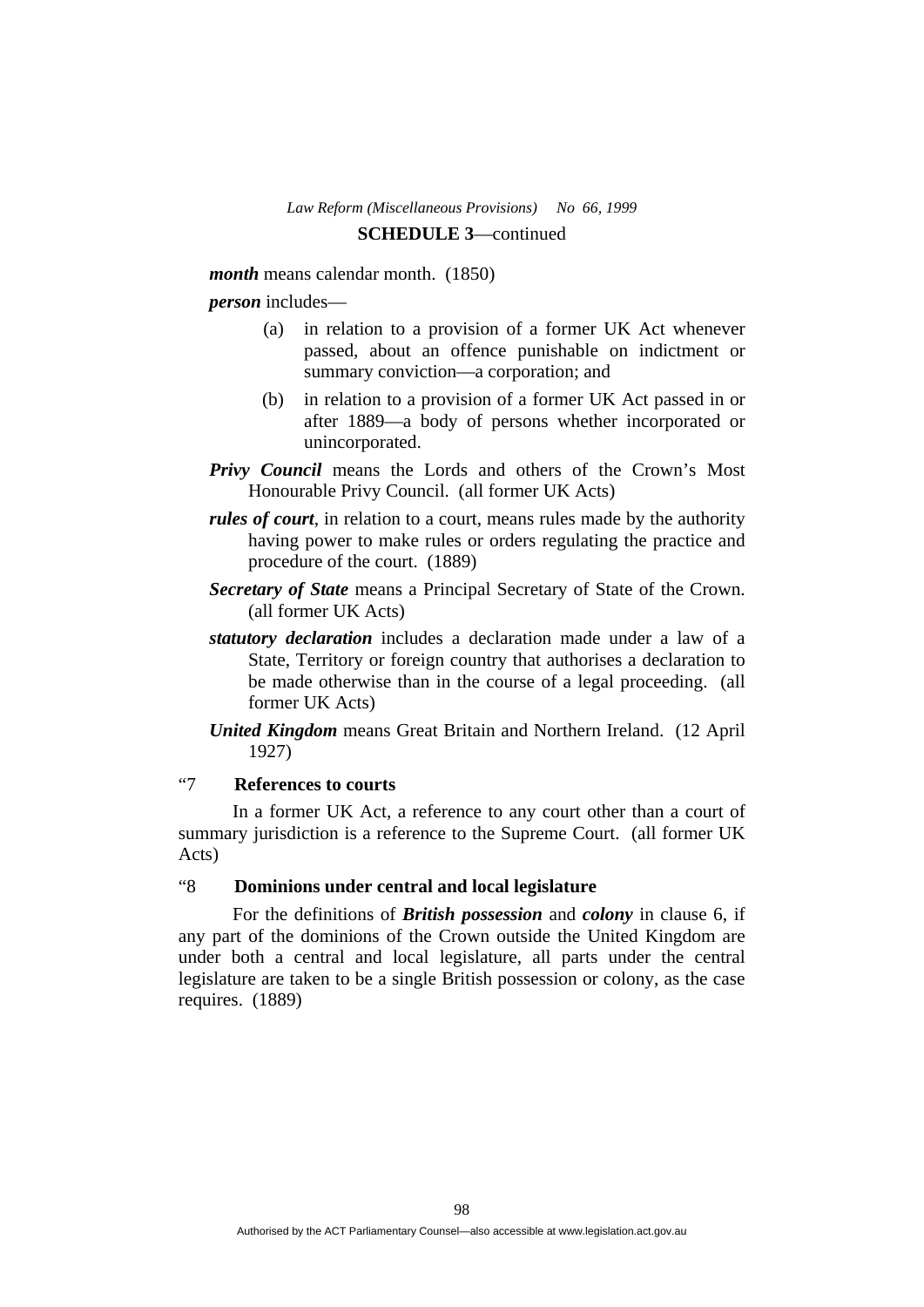# "9 **Power to make rules of court**

"(1) The power to make rules of court includes power to make rules of court for any former UK Act that authorises or requires anything to be done by rules of court. (all former UK Acts)

"(2) In this clause—

*rules of court*—see clause 6. (all former UK Acts)

## "10 **Gender and number**

In a former UK Act—

- (a) words importing the masculine gender include the feminine; and
- (b) words importing the feminine gender include the masculine; and
- (c) words in the singular include the plural and words in the plural include the singular. (subsection 61 (2))

# "11 **References to service by post**

 If a former UK Act authorises or requires a document to be served by post (whether the expression 'serve', 'give' or 'send' or any other expression is used), the service is taken to be made by properly addressing, prepaying and posting a letter containing the document and, unless the contrary is proved, to have been made when the letter would be delivered in the ordinary course of post. (1889)

## "12 **References to distance**

 In the measurement of any distance for a former UK Act, the distance is to be measured in a straight line on a horizontal plane. (1889)

# "13 **Interpretation of subordinate legislation**

 If a former UK Act gives power to make subordinate legislation, expressions in subordinate legislation made under the Act have the meaning that they have in the Act. (subsection 61 (3))

# "**PART 4—STATUTORY FUNCTIONS AND POWERS**

# "14 **Continuity of functions and powers**

"(1) If a former UK Act gives a function or power to an entity, the function may be performed, or the power may be exercised, from time to time. (1889)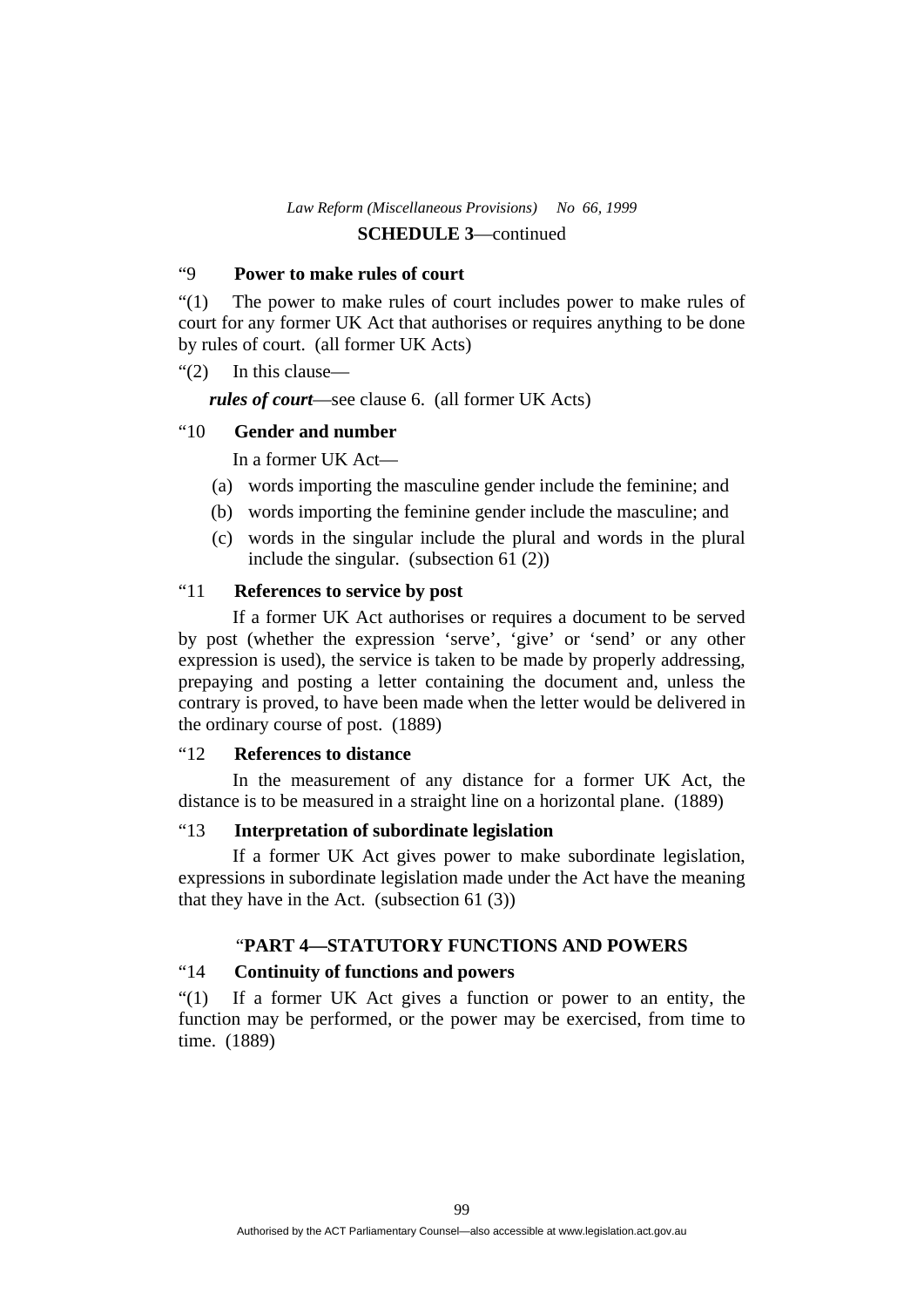#### **SCHEDULE 3**—continued

"(2) If a former UK Act gives a function or power to the holder of a stated office, the function may be performed, or the power may be exercised, by the person for the time being occupying or acting in the office. (1889)

#### "15 **Implied power to amend**

If a former UK Act gives power to make—

- (a) rules, regulations or by-laws; or
- (b) orders in council, orders or other subordinate legislation to be made by statutory instrument;

the power includes a power, exercisable in the same way and subject to the same conditions or limitations, to revoke, amend or re-enact any instrument made under the power. (subsection 61 (4))

## "**PART 5—REPEALING ENACTMENTS**

# "16 **Repeal of repeal**

 If a former UK Act repeals a repealing enactment, the repeal does not revive any enactment previously repealed unless words are added reviving it. (1850)

# "17 **General savings**

"(1) Without limiting clause 16, if a former UK Act repeals an enactment, the repeal does not—

- (a) revive anything not in force or existing when the repeal takes effect; or
- (b) affect the previous operation of the enactment repealed or anything done or suffered under the enactment; or
- (c) affect any right, privilege or liability acquired, accrued or incurred under the enactment; or
- (d) affect any penalty or forfeiture incurred in relation to any offence committed against the enactment; or
- (e) affect any investigation, legal proceeding or remedy in relation to that right, privilege, liability, penalty or forfeiture. (1889)

"(2) The investigation, legal proceeding or remedy may be begun, continued or enforced, and any such penalty or forfeiture may be imposed, as if the repealing Act had not been passed. (1889)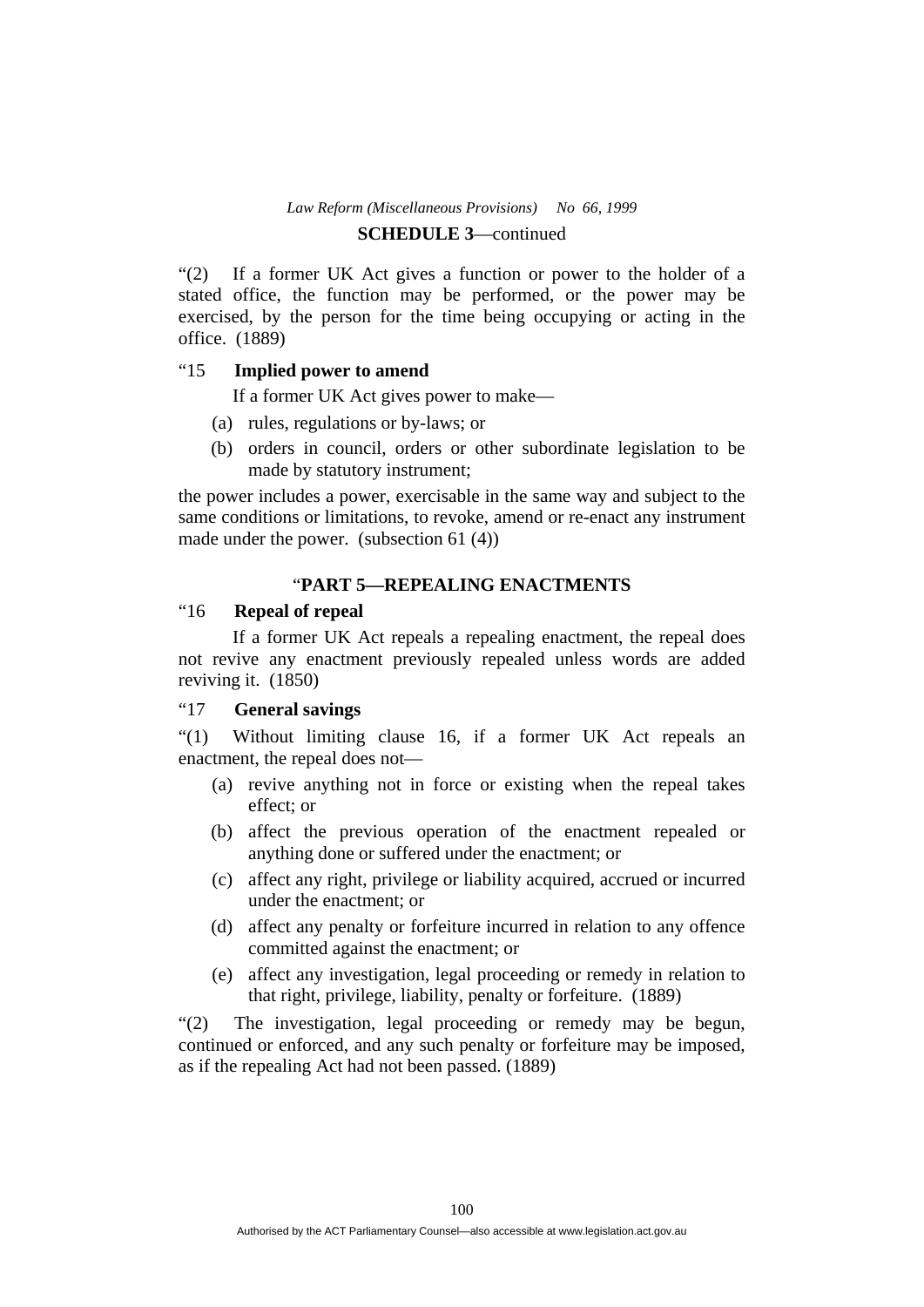# "18 **Repeal and re-enactment**

"(1) If a former UK Act repeals a previous enactment and substitutes provisions for the enactment repealed, the repealed enactment remains in force until the substituted provisions come into force. (1850)

"(2) If a former UK Act repeals and re-enacts, with or without change, a previous enactment—

- (a) any reference in any other enactment to the enactment so repealed is a reference to the enactment re-enacted; and (1889)
- (b) so far as any subordinate legislation made or anything else done under the repealed enactment could have been made or done under the enactment re-enacted, it has effect as if made or done under that enactment. (all former UK Acts)

# "**PART 6—MISCELLANEOUS**

# "19 **Citation of other UK Acts**

"(1) If a former UK Act cites another UK Act by year, statute, session or chapter, or a provision of another UK Act by number or letter, the reference is a reference—

- (a) for Acts included in any revised edition of the UK statutes printed by authority—to that edition; and
- (b) for Acts not so included but included in the edition prepared under the direction of the Record Commission—to that edition; and
- (c) in any other case—to the Acts printed by the Printer to the Crown, or under the superintendence or authority of the Crown's Stationary Office. (1889)

"(2) A former UK Act may continue to be cited by the short title authorised by any enactment despite the repeal of the enactment. (all former UK Acts)

## "20 **References to other enactments**

"(1) If a former UK Act describes or cites a provision of an enactment by referring to words, sections or other parts from or to which (or from and to which) the provision extends, the provision described or cited includes the words, sections or other parts referred to. (1889)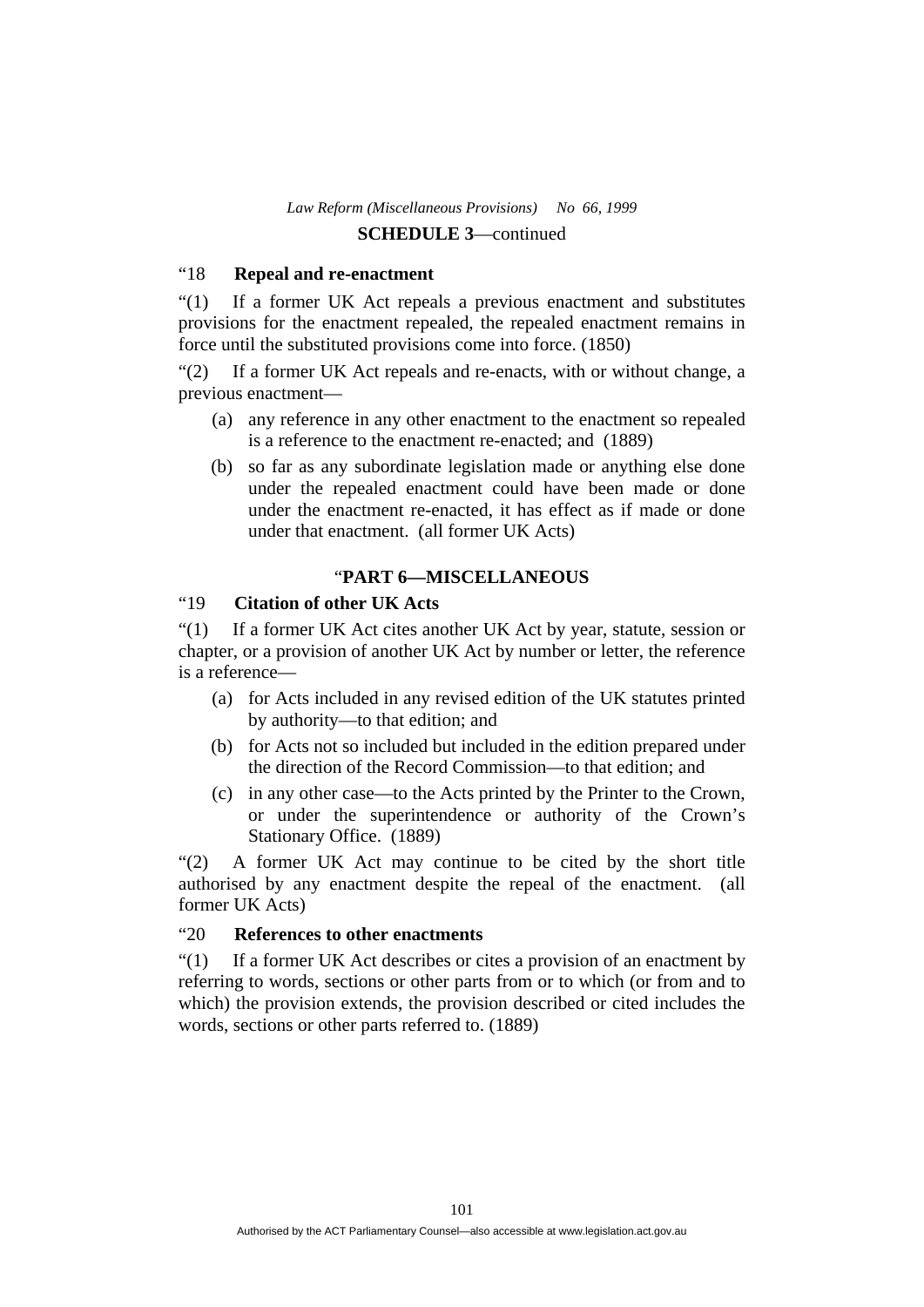"(2) If a former UK Act refers to an enactment, the reference is a reference to the enactment as amended, and includes a reference to that enactment as extended or applied under any other enactment, including any other provision of that Act. (1889)

"(3) However, if a former UK Act refers to another UK Act, the reference is a reference to the other Act as for the time being amended and in force in the Territory. (all former UK Acts)

## "21 **Application to other instruments**

 Paragraph 5 (a), the definition of *United Kingdom* in clause 6, and clause 19, apply, so far as applicable, to subordinate legislation in force in the Territory under a former UK Act in the same way as they apply to former UK Acts. (all former UK Acts).

## **"DICTIONARY** (See s 11F (1))

*Act*—

- (a) of the Legislative Assembly—means a law (however described or entitled) made by the Legislative Assembly under the Self-Government Act; and
- (b) without specifying the kind of Act—means an Act of the Legislative Assembly, a continued NSW Act, a continued UK Act or another enactment.

*Note* Section 50 deals with references to Acts generally.

*ADI* is short for authorised deposit-taking institution.

*administrative appeals tribunal* **(**or *AAT***)** means the Administrative Appeals Tribunal established under the *Administrative Appeals Tribunal Act 1989*.

*administrative unit* means an administrative unit for the time being established under subsection 13 (1) of the *Public Sector Management Act 1994*.

*adult* means an individual who is at least 18 years old.

*affidavit*, in relation to a person allowed by law to affirm, declare or promise, includes affirmation, declaration and promise.

*amend* includes—

 (a) for an Act or instrument—omit, insert, substitute, renumber or relocate a provision of the Act or instrument; and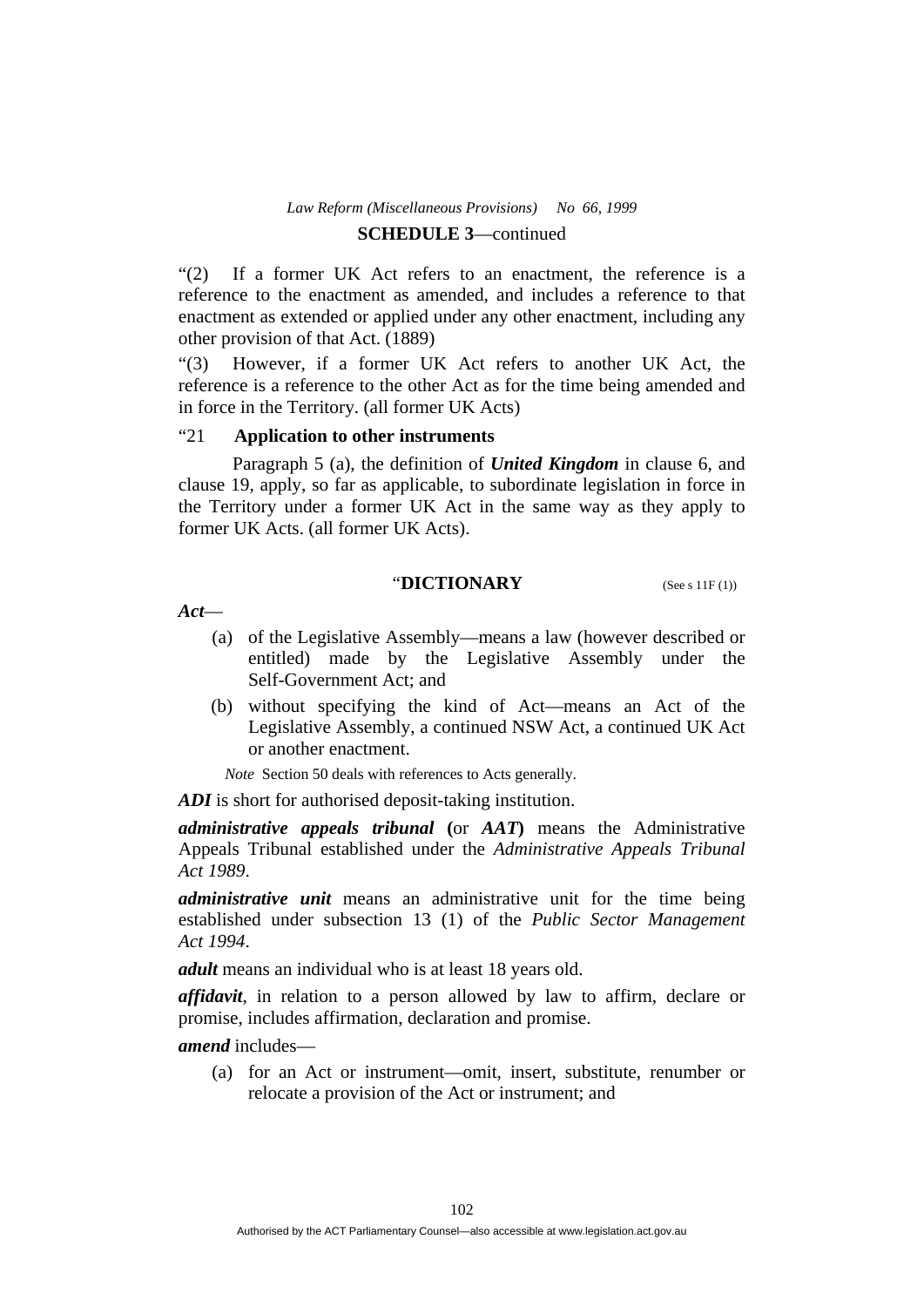- (b) for a provision of an Act or instrument (or part of it)—omit the provision (or part), substitute another provision for the provision (or part), renumber the provision (or part) or relocate the provision (or part); and
- (c) for an Act or provision of an Act—amend by implication; and
- (d) for an instrument, a provision of an instrument or a decision change or alter.

*appoint* includes reappoint.

*asset* includes property of any kind.

*Attorney-General* means the Minister designated Attorney-General by the Chief Minister.

*auditor-general* means the Auditor-General for the Territory.

*Note* The *Auditor-General Act 1996* provides for the appointment, functions and powers of the auditor-general.

*Australia* means the Commonwealth of Australia and, when used in a geographical sense, does not include an external Territory.

*authorised deposit-taking institution* means an authorised deposit-taking institution under the *Banking Act 1959* (Cwlth).

**bank** means an authorised deposit-taking institution that is permitted under the *Banking Act 1959* (Cwlth) to assume or use—

- (a) the word 'bank', 'banker' or 'banking'; or
- (b) any other word (whether or not in English) similar in meaning to a word mentioned in paragraph (a).

*barrister* means a lawyer who practises as a barrister.

*breach* includes contravene.

*building society* means an authorised deposit-taking institution that is permitted under the *Banking Act 1959* (Cwlth) to assume or use—

- (a) the expression 'building society'; or
- (b) any other expression (whether or not in English) similar in meaning to the expression mentioned in paragraph (a).

*business day* means a day that is not—

- (a) a Saturday or Sunday; or
- (b) a public holiday or bank holiday in the Territory under the *Holidays Act 1958*.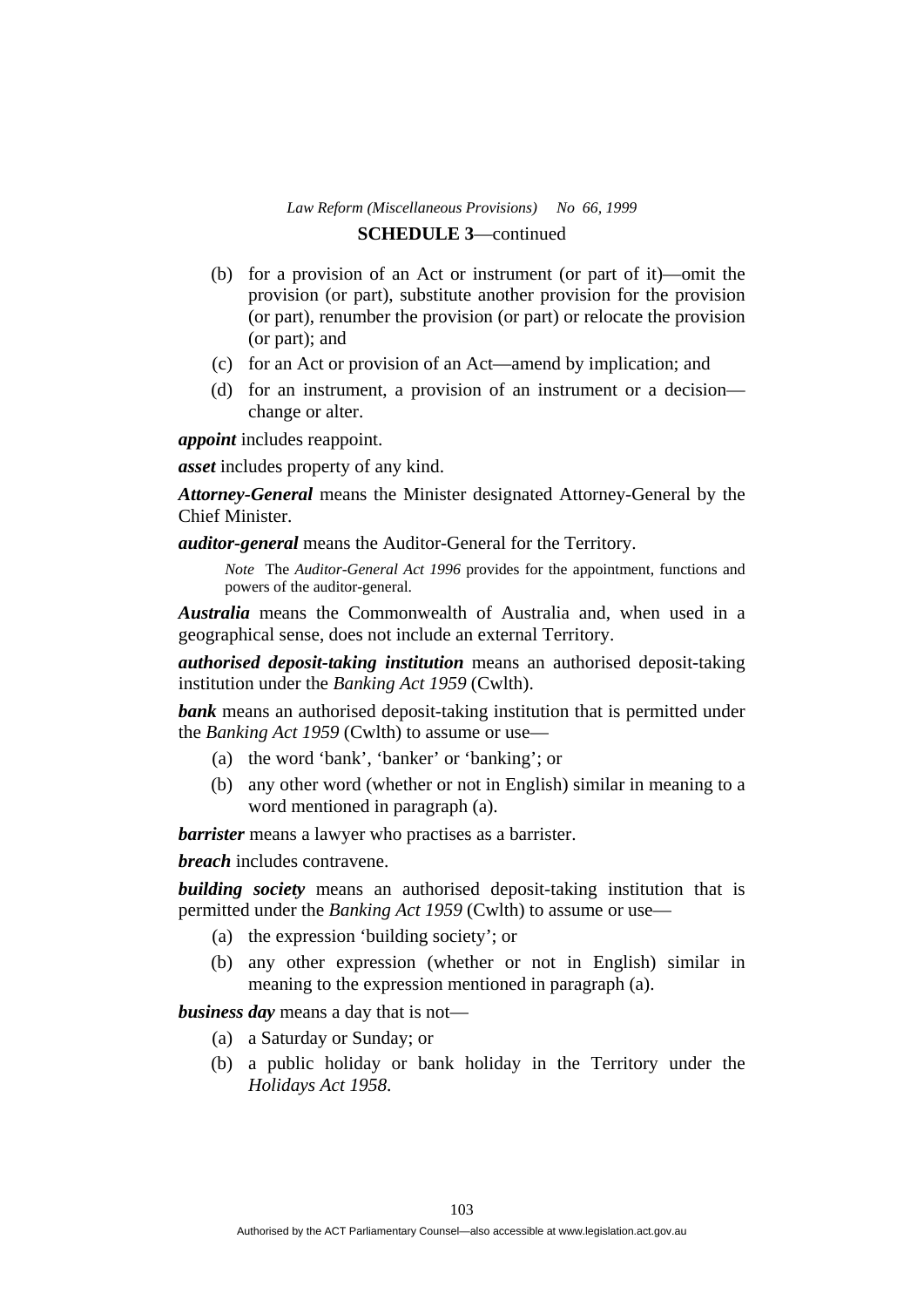*calendar month* means a period beginning at the start of any day of a named month and ending—

- (a) at the end of the corresponding day of the next named month; or
- (b) if there is no such corresponding day—at the end of the last day of the next named month.

*calendar year* means a period of 12 months commencing on 1 January.

*change* includes change by omission, substitution or addition.

*chief executive*—see section 24A.

*chief health officer* means the Chief Health Officer under the *Public Health Act 1997*.

*Chief Justice* means the Chief Justice of the Supreme Court.

*Chief Magistrate* means the Chief Magistrate of the Magistrates Court.

*Chief Minister* means the Chief Minister for the Territory.

*Note* The Chief Minister is elected under section 40 of the Self-Government Act.

*chief police officer* means the police officer responsible to the commissioner of police for the day-to-day administration and control of police services in the Territory.

*child*, if age rather than descendancy is relevant, means an individual who is under 18 years old.

*city area* means the area that was *the City Area* under the *City Area Leases Act 1936* immediately before its repeal.

*commencement*, of an Act or a provision of an Act—see section 11.

*commissioner for public administration* means the Commissioner for Public Administration under the *Public Sector Management Act 1994*.

*commissioner of police* means the Commissioner of Police of the Australian Federal Police.

*committed for trial*, in relation to a person, means committed to prison or to a remand centre with a view to being tried before a judge and jury, or admitted to bail on an undertaking to appear and be tried before a judge and a jury.

*Commonwealth* means the Commonwealth of Australia and, when used in a geographical sense, does not include an external Territory.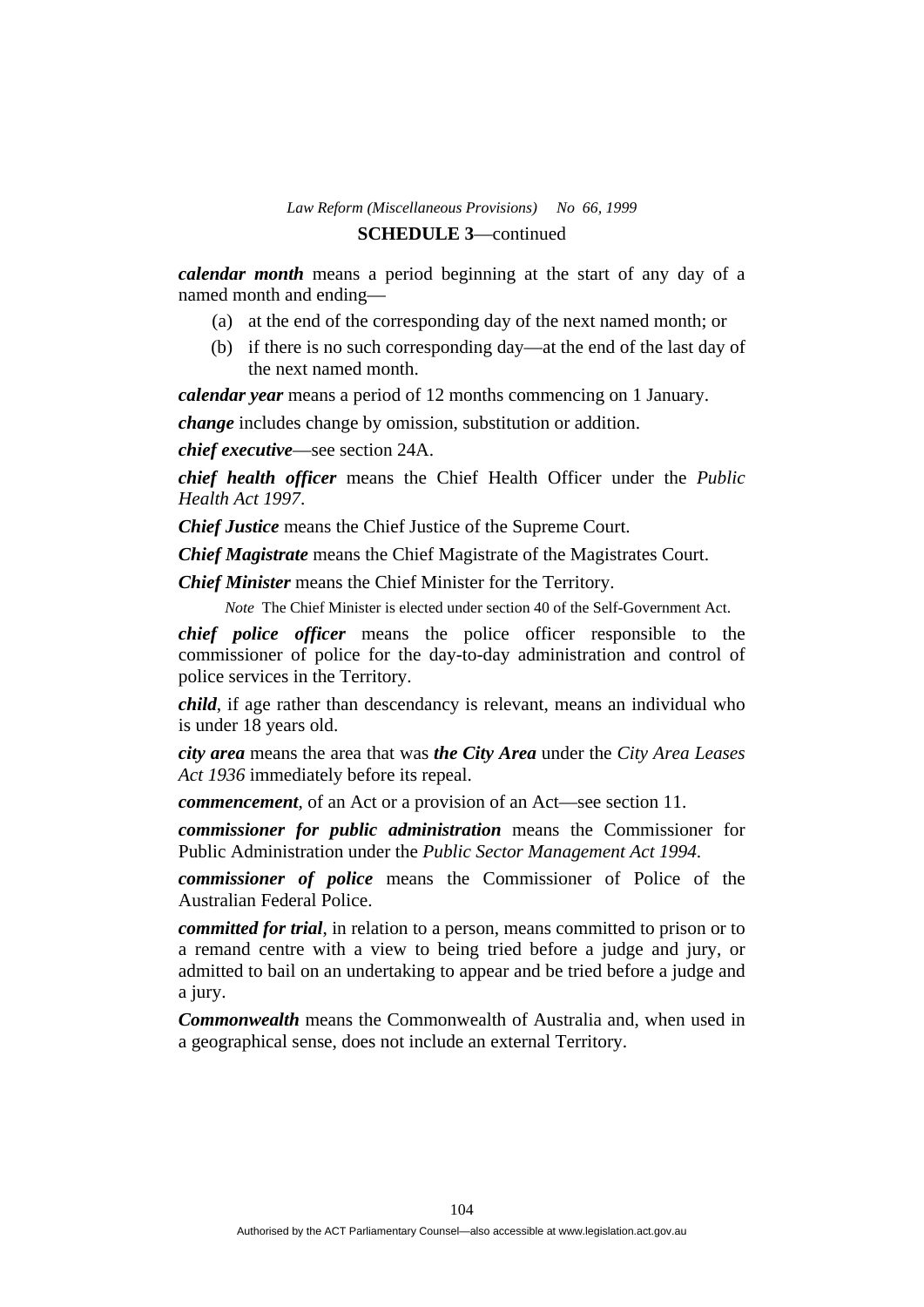# **SCHEDULE 3**—continued

*Commonwealth country* means a country that forms part of the Commonwealth of Nations, and includes a territory for the international relations of which a Commonwealth country is responsible.

*community advocate* means the Community Advocate under the *Community Advocate Act 1991*.

*confer*, in relation to a function, includes impose.

*Consumer Credit (Australian Capital Territory) Code* means the provisions applying because of section 4 of the *Consumer Credit Act 1995*.

*Consumer Credit (Australian Capital Territory) Regulations* means the provisions applying because of section 5 of the *Consumer Credit Act 1995*.

*contravene* includes fail to comply with.

*converted ordinance* means an enactment that was an ordinance immediately before self-government day.

*Coroner's Court* means the Coroner's Court under the *Coroners Act 1997*.

*corporation* includes a body politic or corporate.

*court of summary jurisdiction* means the Magistrates Court.

*credit tribunal* means the Australian Capital Territory Credit Tribunal.

*Note* The *Consumer Credit (Administration) Act 1996* deals with the establishment, functions and powers of the tribunal.

*credit union* means an authorised deposit-taking institution that is permitted under the *Banking Act 1959* (Cwlth) to assume or use—

- (a) the expression 'credit union'; or
- (b) any other expression (whether or not in English) similar in meaning to the expression mentioned in paragraph (a).

*date of notification*, for an Act, means the day the Act is notified in the *Gazette* under section 8.

*definition* means a provision of an Act (however expressed) that—

- (a) gives a meaning to a word or expression; or
- (b) limits or extends the meaning of a word or expression.

*Examples of definitions* 

- 1 *X* means Y.
- 2 *X* includes Y.
- 3 *X* means Y, and includes Z.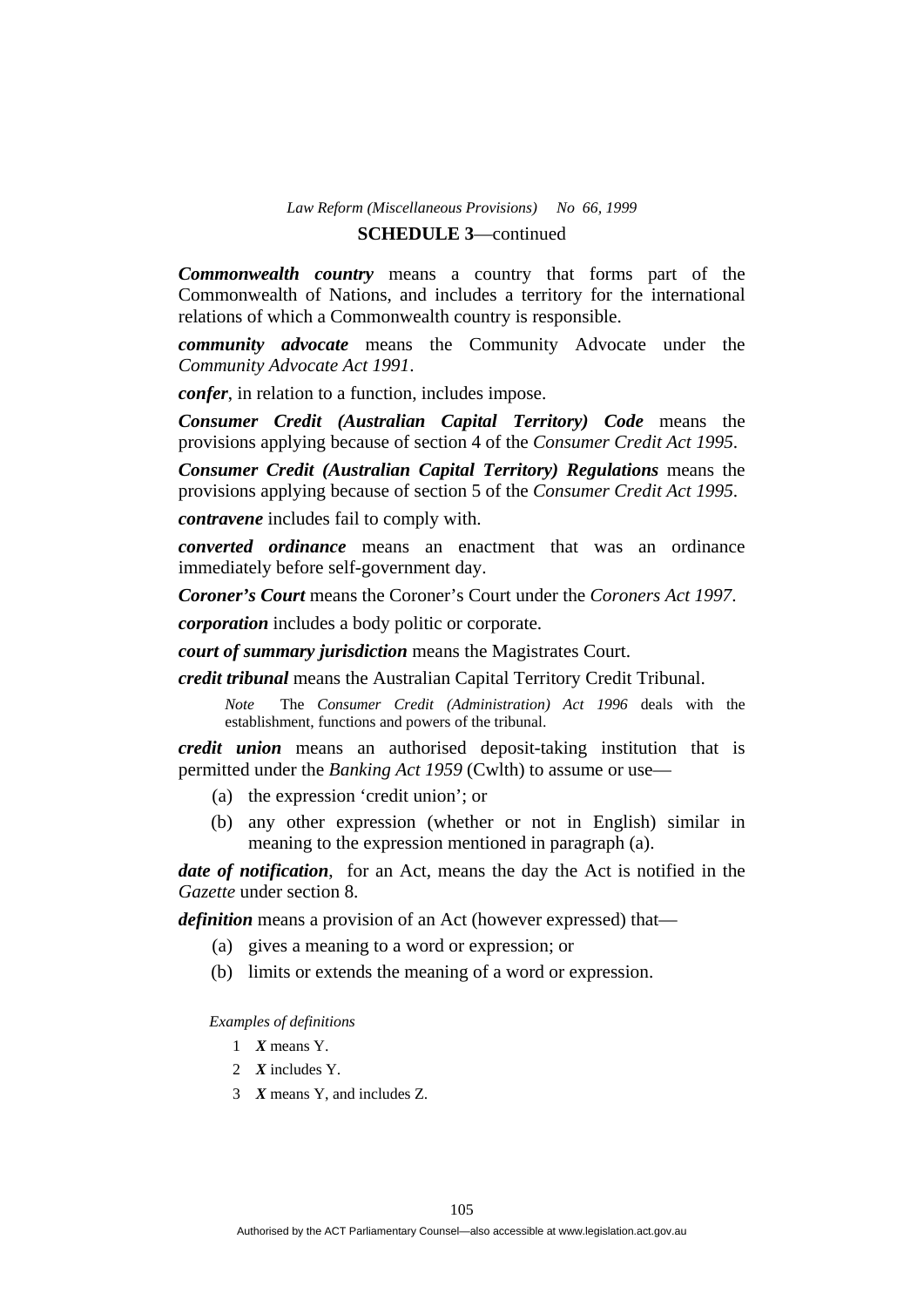# **SCHEDULE 3**—continued

- 4 A reference to *X* is a reference to Y.
- 5 *X*—see section Y.
- 6 *X*—see *XYZ Act 1999*, section Y.
- 7 In a proceeding against a person (the *retailer*) who claims to have bought goods in good faith from someone else, it is a defence if the retailer establishes . . .
- 8 Words and expressions used in the *XYZ Act 1999* have the same respective meanings in this Act.

*director of fair trading* means the Director of Fair Trading of the Australian Capital Territory.

*Note* The *Fair Trading (Consumer Affairs) Act 1973* provides for the appointment of the director.

*director of public prosecutions* **(**or *DPP***)** means the Director of Public Prosecutions under the *Director of Public Prosecutions Act 1990*.

*disallowable instrument* means an instrument that is disallowable under section 10 of the *Subordinate Laws Act 1989*.

*discrimination commissioner* means the Discrimination Commissioner under the *Discrimination Act 1991*.

*discrimination tribunal* means the Discrimination Tribunal established by the *Discrimination Act 1991*.

*doctor* means a registered medical practitioner under the *Medical Practitioners Act 1930*.

*document* includes—

- (a) anything on which there is writing; or
- (b) anything on which there are figures, marks, numbers, perforations, symbols or anything else having a meaning for persons qualified to interpret them; or
- (c) anything from which images, sounds, messages or writings can be produced or reproduced, whether with or without the aid of anything else; or
- (d) a drawing, map, photograph or plan.

*enactment* means a law that is—

 (a) an enactment within the meaning of the Self-Government Act because of section 34 of that Act; or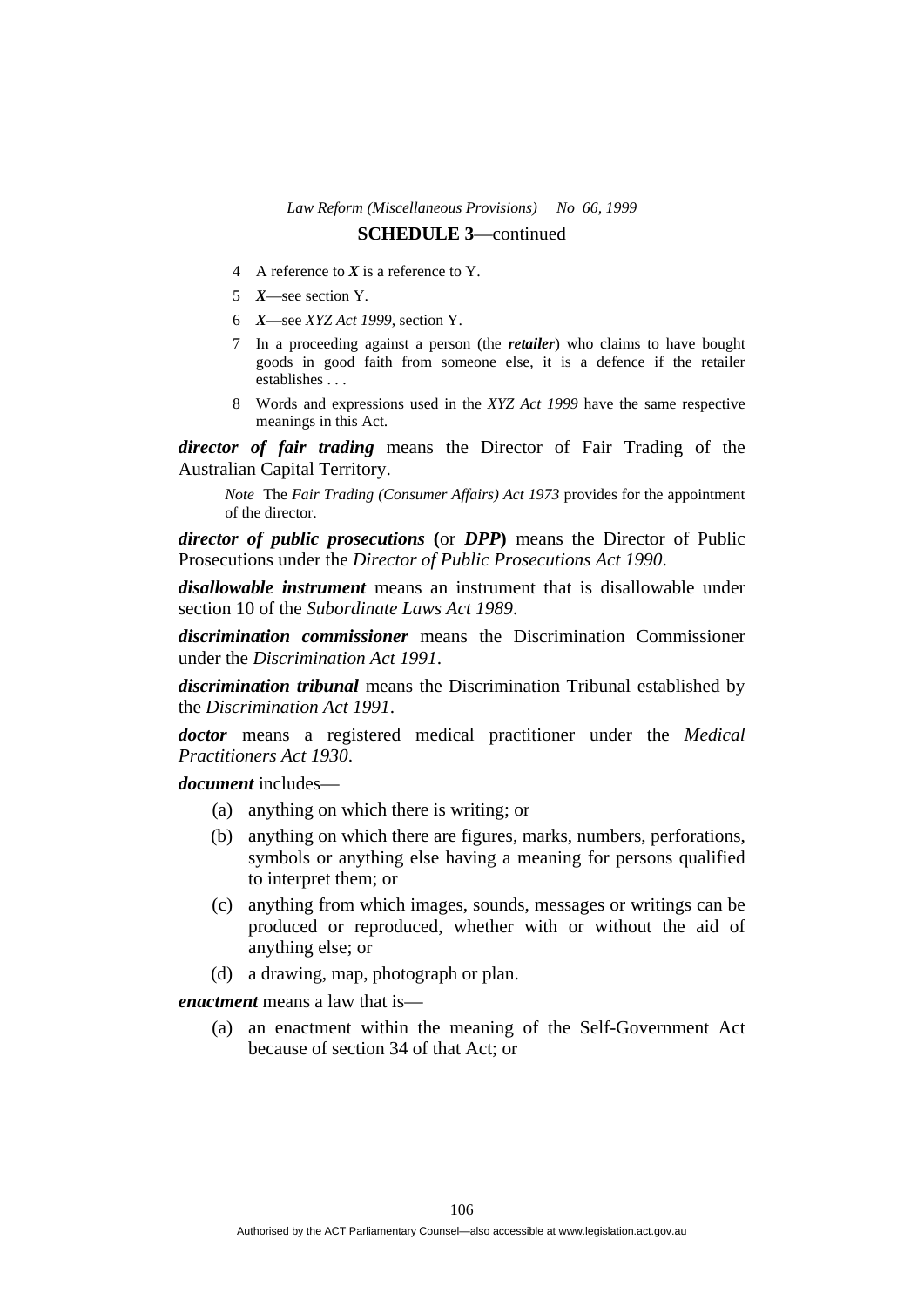(b) an enactment because of subsection 10 (3) or 12 (2) or (3) of the *A.C.T. Self-Government (Consequential Provisions) Act 1988* (Cwlth).

*enactment*, of an Act—see section 10F.

*entity* includes a person and an unincorporated body.

*establish* includes constitute and continue in existence.

*estate* includes any charge, claim, demand, easement, encumbrance, lien, right and title, whether at law or in equity.

*Executive* means the Australian Capital Territory Executive.

*Note* The Executive is established by the Self-Government Act, s 36.

*expire* includes lapse or otherwise cease to have effect.

*external Territory* means a Commonwealth Territory, other than an internal Territory.

*fail* includes refuse.

*Federal Court* means the Federal Court of Australia.

*file* includes lodge.

*financial year* means a period of 12 months beginning on 1 July.

*foreign country* means a country (whether or not an independent sovereign state) outside Australia and the external Territories.

*former NSW Act* means a NSW Act mentioned in Schedule 1.

*former UK Act* means a UK Act mentioned in Part 1 of Schedule 1.

*function* includes duty.

*Gazette* means the *Australian Capital Territory Gazette*.

*give*, in relation to a function, includes impose.

*government printer* includes anyone printing for or by the authority of the Executive.

*Governor*, of a State—see section 22.

*Governor-General*—see section 21.

*guardianship tribunal* means the Guardianship and Management of Property Tribunal established under the *Guardianship and Management of Property Act 1991*.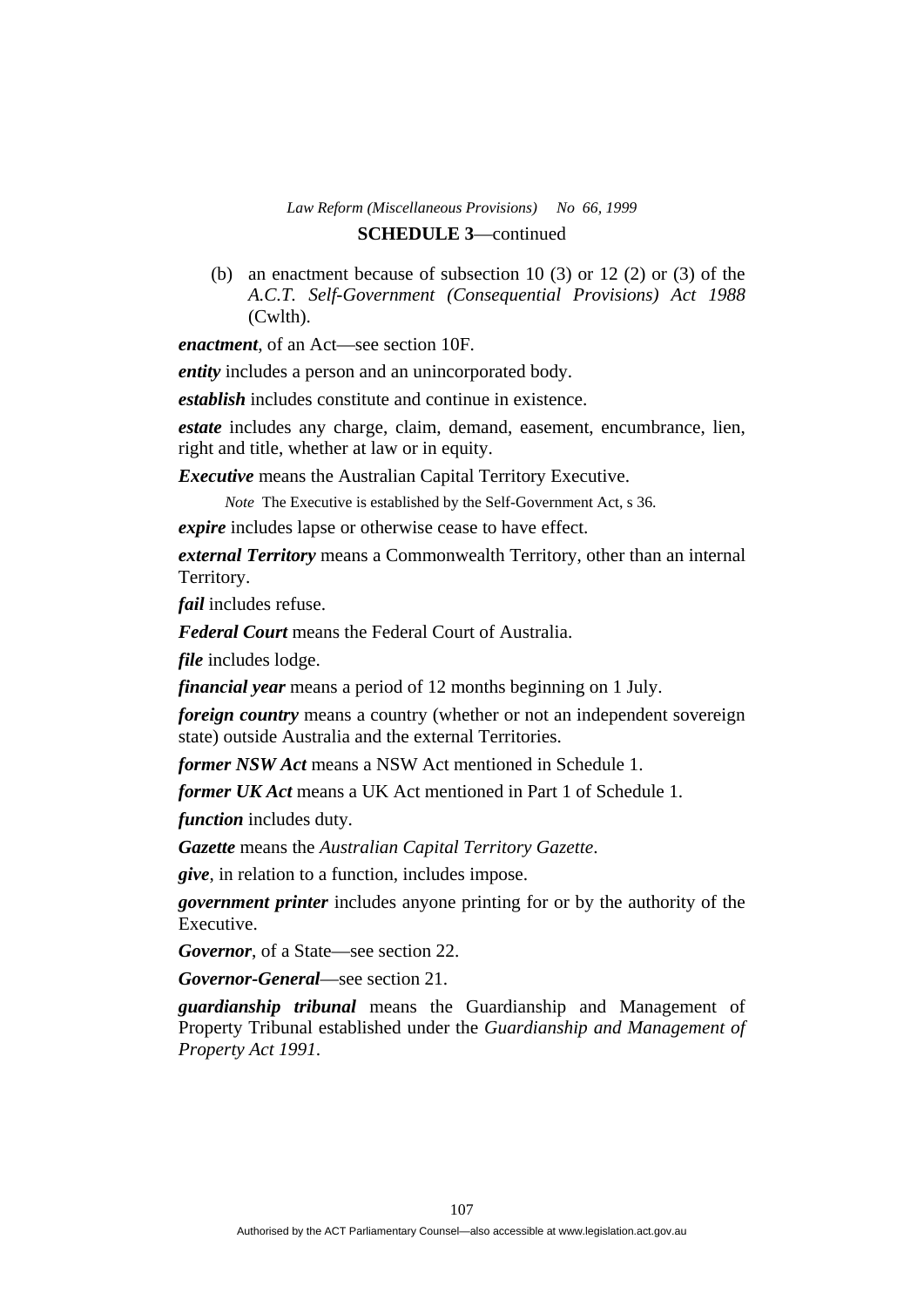*High Court* means the High Court of Australia.

*Note* The High Court is established by the Commonwealth Constitution, s 71 and provided for under the *High Court of Australia Act 1979* (Cwlth).

*Imperial Act* means an Act of the United Kingdom Parliament.

*indictment* includes information.

*individual* means a natural person.

*instrument* means any writing or other document, and includes a statutory instrument.

*interest*, in relation to land or other property, means—

- (a) a legal or equitable estate in the land or other property; or
- (b) a right, power or privilege over, or in relation to, the land or other property.

*internal Territory* means the Australian Capital Territory, the Jervis Bay Territory or the Northern Territory.

*Jervis Bay Territory* means the Territory accepted by the Commonwealth under the *Jervis Bay Territory Acceptance Act 1915* (Cwlth).

*Note* The Territory is described in the agreement set out in the Schedule to the Act.

*judge*, of the Supreme Court, means a resident judge, additional judge or acting judge under the *Supreme Court Act 1933*.

*Lake Burley Griffin* means Lake Burley Griffin as defined in the *Lakes Act 1976*.

*Lake Ginninderra* means Lake Ginninderra as defined in the *Lakes Act 1976*.

*land* includes messuages, tenements and hereditaments, corporeal or incorporeal, of any tenure or description, whatever the interest in the land.

*Note* A number of the terms mentioned in the definition of *land* have a technical meaning at law. A *messuage* is a house together with its gardens, orchards and outbuildings. The term *tenement* signifies land capable of being held in freehold. *Hereditament* refers to real property that can be inherited. Hereditaments may be *corporeal*, that is, tangible things such as lands and buildings, or *incorporeal*, that is, intangible rights attaching to land such as rents, easements, tithes and profits a prendre. (Profits a prendre are the right to take some product of, or part of the soil from, the land of someone else.)

*law*, of the Territory, means—

- (a) an Act; or
- (b) a subordinate law; or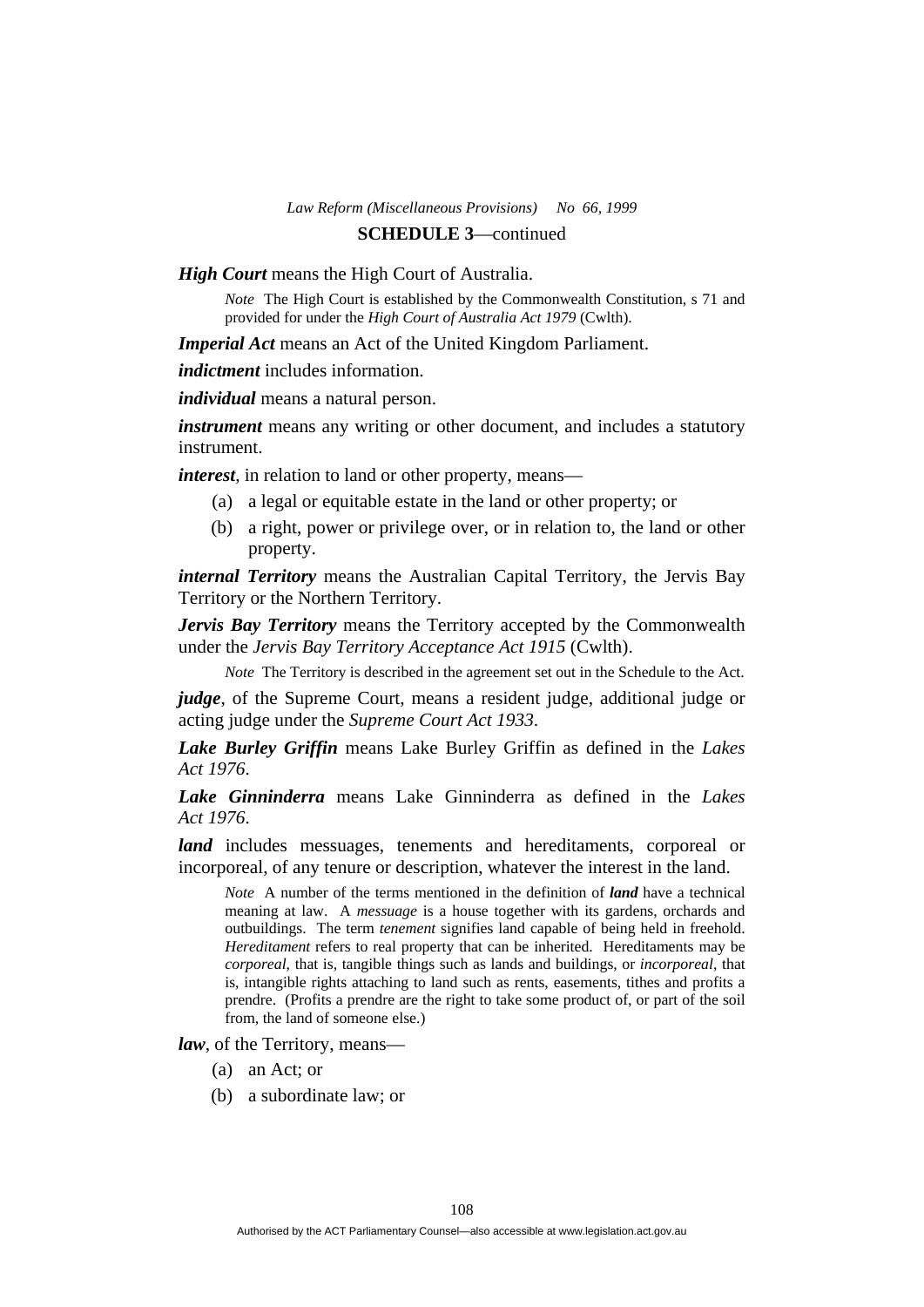(c) the common law.

*lawyer* means a legal practitioner.

*legal practitioner* means a barrister, solicitor, barrister and solicitor or legal practitioner entered onto the High Court Register of Practitioners or on the roll, however described, of the Supreme Court of a State or Territory.

*Legislative Assembly* means the Legislative Assembly for the Territory.

*Note* The Assembly is established by the Self-Government Act, s 8 (1).

*liability* means any liability or obligation (whether liquidated or unliquidated, certain or contingent, or accrued or accruing).

*magistrate* means a Magistrate under the *Magistrates Court Act 1930*.

*Magistrates Court* means the Magistrates Court established by the *Magistrates Court Act 1930*.

*make* an instrument includes issue and grant the instrument.

*master*, in relation to the Supreme Court, means the Master of the Supreme Court.

*may*—see section 16.

*mental health tribunal* means the Mental Health Tribunal established by the *Mental Health (Treatment and Care) Act 1994*.

*midnight*, in relation to a particular day, means the time when the day ends.

*Minister*—see section 24.

*modification* includes modification by addition, omission and substitution. *month* means calendar month.

*must*—see section 16.

*name* includes—

- (a) for an Act—the Act's short title; and
- (b) for an instrument—the instrument's citation.

*named month* means one of the 12 months of the year.

*national land* means National Land under the *Australian Capital Territory (Planning and Land Management) Act 1988* (Cwlth).

*Note* If an area of land in the Territory is, or is intended to be, used by or on behalf of the Commonwealth, it may be declared National Land under s 27 of the *Australian Capital Territory (Planning and Land Management) Act 1988* (Cwlth).

*Northern Territory* means the Northern Territory of Australia.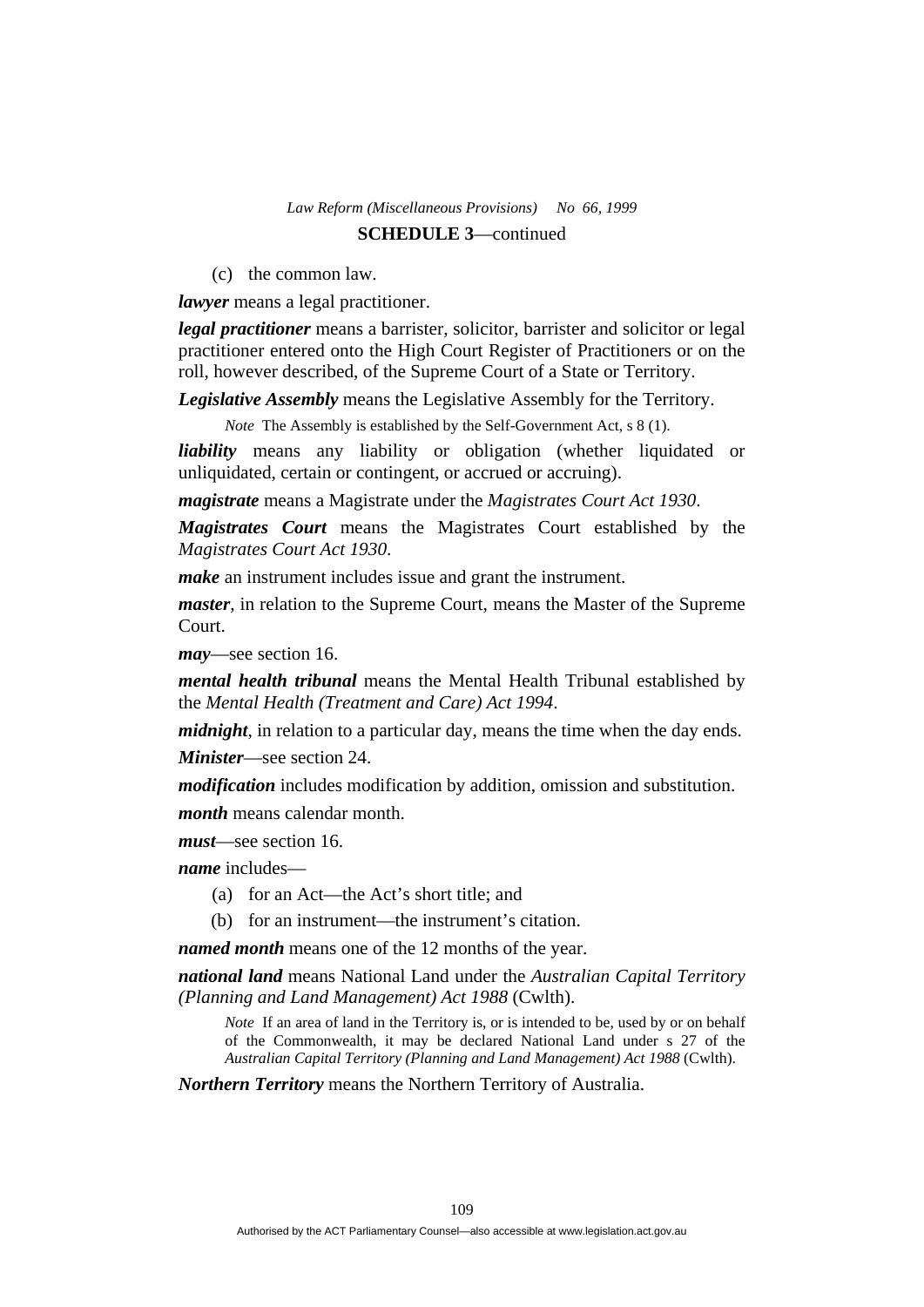*NSW Act* means an Act of the New South Wales Parliament.

*number* means—

- (a) a number expressed in figures or words; or
- (b) a combination of a number so expressed and a letter.

*oath*, in relation to a person allowed by law to affirm, declare or promise includes affirmation, declaration and promise.

*office* includes position.

*office of fair trading* means the Office of Fair Trading of the Australian Capital Territory.

*Note* The *Fair Trading (Consumer Affairs) Act 1973* establishes the office and deals with its functions and powers.

*ombudsman* means the Ombudsman under the *Ombudsman Act 1989*.

*omit*, in relation to a provision of an Act, includes repeal.

*ordinance* means an ordinance made under section 12 of the *Seat of Government (Administration) Act 1910* (Cwlth).

*passing*, of an Act—see section 10F.

*penalty* includes punishment.

*penalty unit*—see section 33AA.

*person* includes an individual and a corporation.

*Note* Section 15 deals with references to a person generally.

*police officer* means a member or special member of the Australian Federal Police.

*position* includes office.

*power* includes authority.

*prescribed*, in an Act, means prescribed by the Act or regulations under the Act.

*proceeding* means a legal or other action or proceeding.

*property* means any legal or equitable estate or interest (whether present or future, vested or contingent, or tangible or intangible) in real or personal property of any description (including money), and includes a chose in action.

*Note* A chose in action is an intangible personal property right recognised and protected by the law. Examples include debts, money held in a bank, shares, rights under a trust, copyright and right to sue for breach of contract.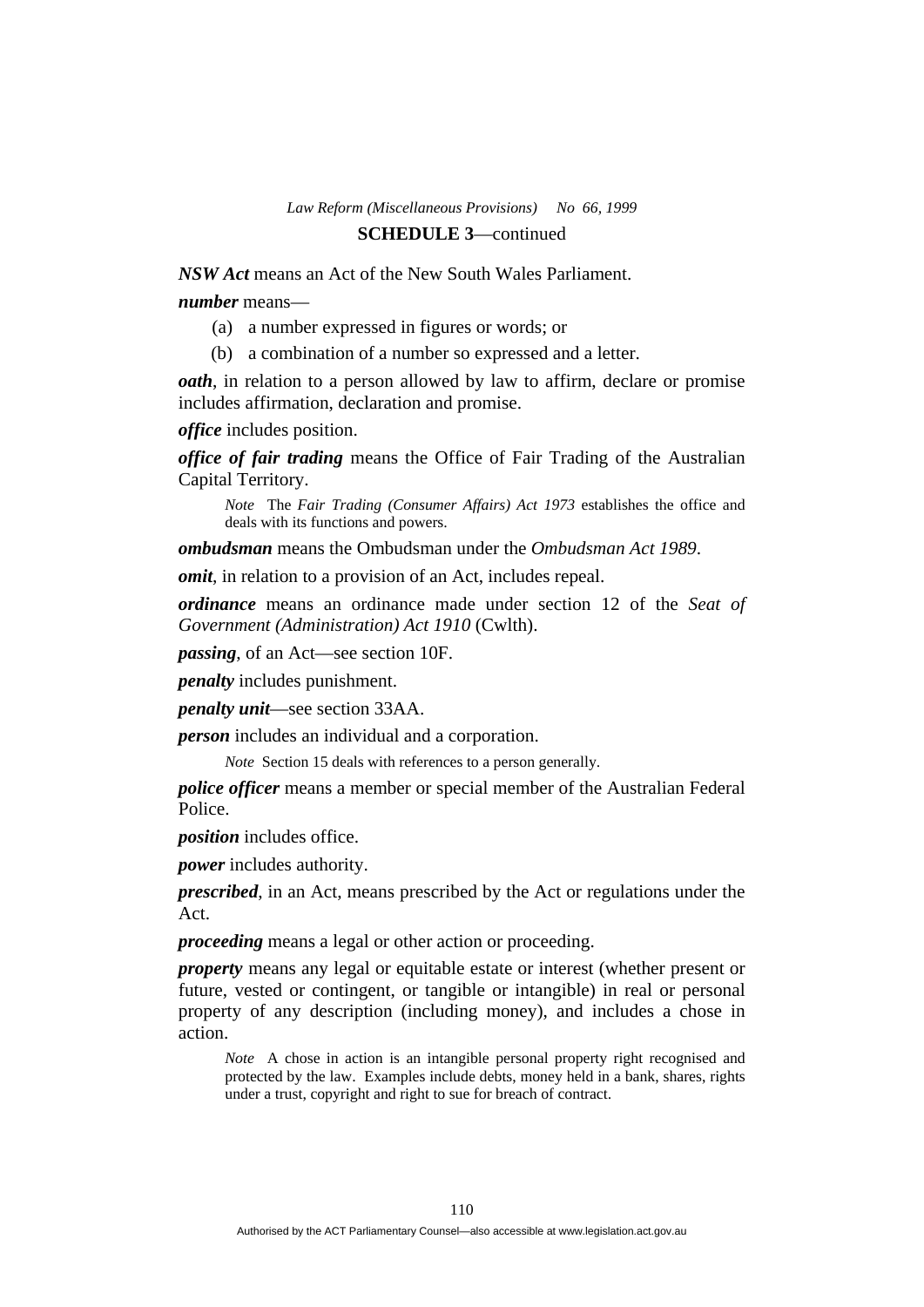*provision*, of an Act, means words or anything else that forms part of the Act.

*Examples of provisions consisting of groups of words* 

Sections, subsections, paragraphs, subparagraphs, sub-subparagraphs, examples.

*Examples of provisions consisting of groups of other provisions* 

Chapters, parts, divisions, subdivisions, schedules.

### *public employee* means—

- (a) a public servant; or
- (b) a person employed by a Territory instrumentality; or
- (c) a statutory office holder or a person employed by a statutory office holder.

*public money*, of the Territory, means revenues, loans and other money received by the Territory.

*public servant* means a person employed in the public service.

*public service* means the Australian Capital Territory Public Service.

*Note* Section 12 of the *Public Sector Management Act 1994* deals with the constitution of the public service.

*public trustee* means the Public Trustee for the Australian Capital Territory under the *Public Trustee Act 1985*.

*registrar* means—

- (a) in relation to the Supreme Court—the registrar of the Supreme Court; or
- (b) in relation to the Magistrates Court—the registrar of the Magistrates Court; or
- (c) in relation to a tribunal—the registrar of the tribunal.

*registrar-general* means the Registrar-General under the *Registrar-General Act 1993*.

*regulations*, in relation to an Act, means regulations made or in force under the Act.

*remuneration tribunal* means the Remuneration Tribunal established by the *Remuneration Tribunal Act 1995*.

*repeal* includes—

 (a) for a provision of an Act or instrument—repeal the provision by omitting it; and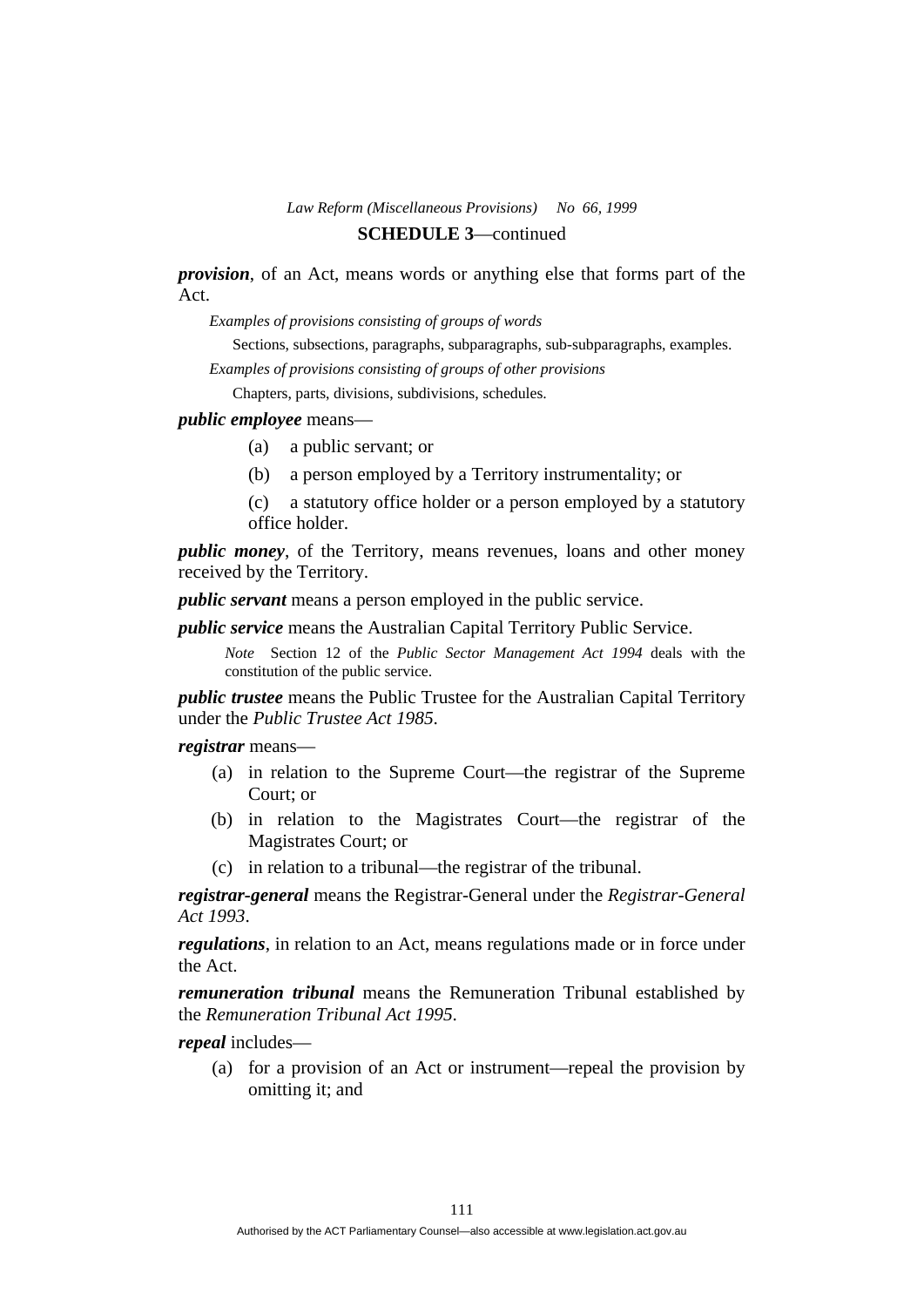- (b) for an Act, instrument or provision of an Act or instrument abrogate or limit its effect or exclude from its application any person, matter or circumstance; and
- (c) for an instrument, a provision of an instrument or a decision revoke or cancel it.

*residential tenancies tribunal* means the Residential Tenancies Tribunal established by the *Residential Tenancies Act 1997*.

*rules*, of a court or tribunal, means rules made by the person or body having power to make rules (however described) regulating the practice and procedure of the court or tribunal.

*Self-Government Act* means the *Australian Capital Territory (Self-Government) Act 1988* (Cwlth).

*self-government day* means 11 May 1989.

*Note* This is the day when the remaining provisions of the Self-Government Act commenced and, in particular, the Australian Capital Territory was established as a body politic, the Legislative Assembly was empowered to make laws for the Territory and the Executive was established.

*sign* includes attach a seal and make a mark.

*sitting day*, of the Legislative Assembly, means a day when the Assembly meets.

*Small Claims Court* means the Magistrates Court when exercising jurisdiction as the Small Claims Court.

*Note* The *Magistrates Court (Civil Jurisdiction) Act 1982* deals with the exercise of this jurisdiction.

*solicitor* means a lawyer who practises as a solicitor.

*Speaker* means the Presiding Officer of the Legislative Assembly.

*Note* The presiding officer is elected under the Self-Government Act, s 11.

*Standards Australia* means the company named Standards Australia International Limited (ACN 087 326 690).

*State* means a State of the Commonwealth, and includes the Northern Territory.

*statutory declaration* means a statutory declaration made under the *Statutory Declarations Act 1959* (Cwlth).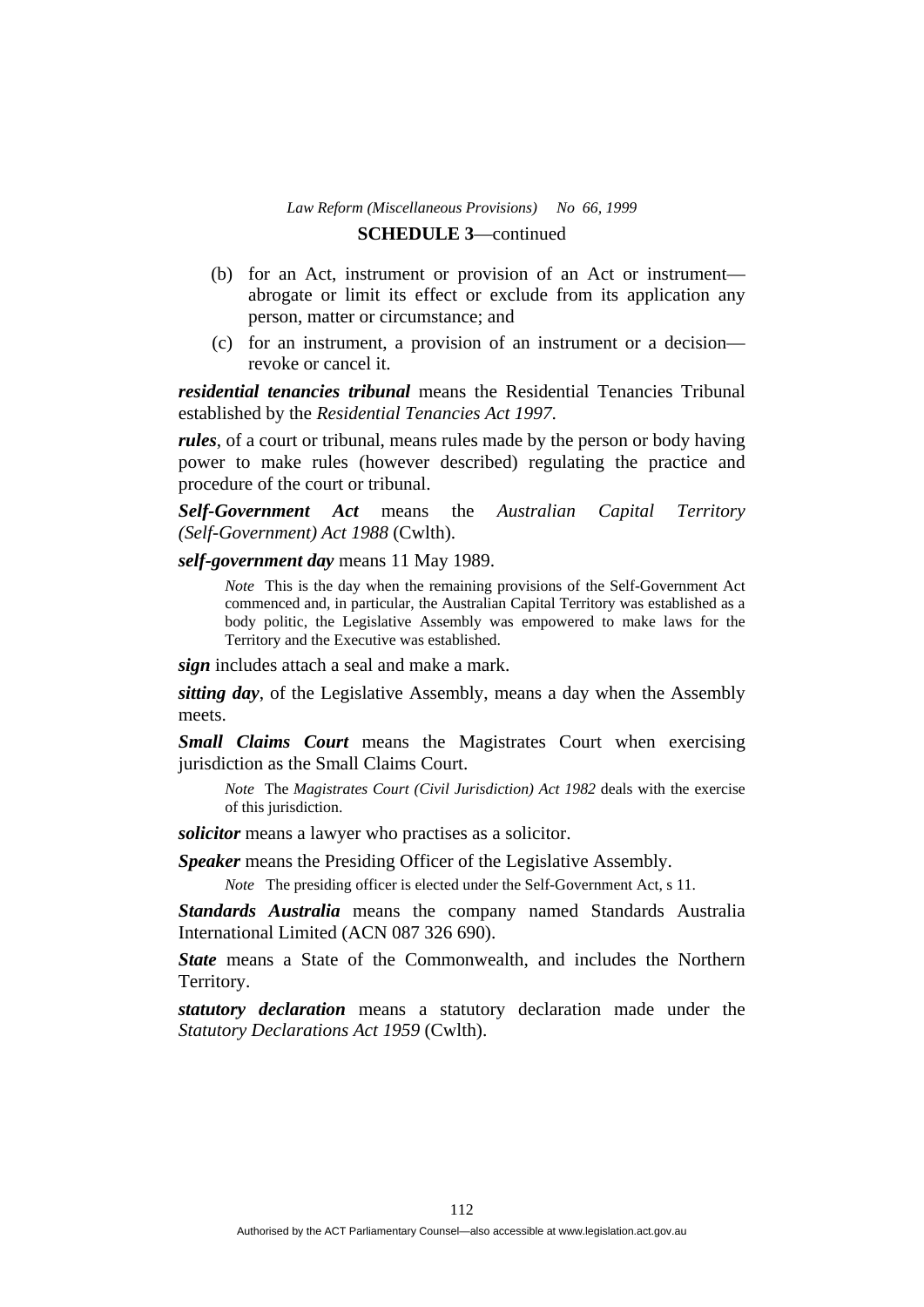# *Law Reform (Miscellaneous Provisions) No 66, 1999*

# **SCHEDULE 3**—continued

*statutory instrument* means an instrument (whether of a legislative or administrative nature) made under—

- (a) an Act; or
- (b) another statutory instrument; or
- (c) power given by an Act or statutory instrument and also power given otherwise by law;

and includes a subordinate law.

*statutory office holder* means the holder of an office established under an Act.

*subordinate law* means an instrument of a legislative nature (including a regulation, rule or by-law) made under—

- (a) an Act; or
- (b) another subordinate law; or
- (c) power given by an Act or subordinate law and also power given otherwise by law.

*Supreme Court* means the Supreme Court of the Australian Capital Territory.

*Note* The Supreme Court is established by the *Supreme Court Act 1933*, s 3. The Self-Government Act, s 48A deals with the jurisdiction and powers of the court.

*swear*, in relation to a person allowed by law to affirm, declare or promise, includes affirmation, declaration and promise.

*tenancy tribunal* means the Tenancy Tribunal established by the *Tenancy Tribunal Act 1994*.

*Territory*—see section 23.

*Territory authority* means a body, whether or not incorporated, established under an Act.

*Territory instrumentality* means a corporation that—

- (a) is established under an Act or the Corporations Law; and
- (b) is a Territory instrumentality under the *Public Sector Management Act 1994*.

*Note* Territory instrumentality is defined in subsection 3 (1) of that Act.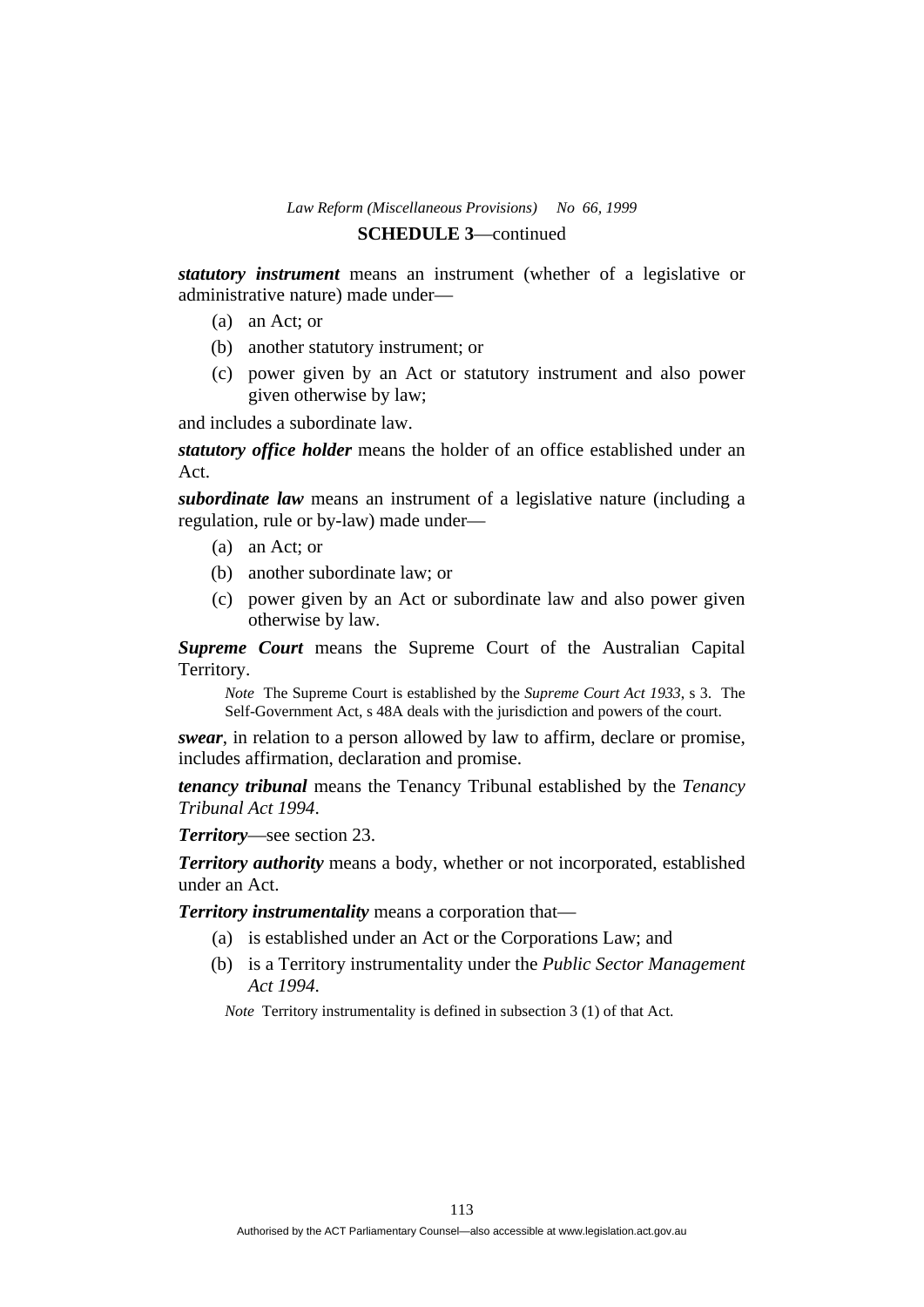# *Law Reform (Miscellaneous Provisions) No 66, 1999*

# **SCHEDULE 3**—continued

### *Territory land* means Territory Land under the *Australian Capital Territory (Planning and Land Management) Act 1988* (Cwlth).

*Note* Section 28 of the *Australian Capital Territory (Planning and Land Management) Act 1988* (Cwlth) provides that if land in the Territory is not national land (see the definition above) it is Territory land.

*Treasurer* means the Minister designated Treasurer by the Chief Minister.

*UK Act* means an Act of the United Kingdom Parliament.

*under*, in relation to an Act or a provision of an Act, includes—

- (a) by; and
- (b) for or for the purposes of; and
- (c) in accordance with; and
- (d) within the meaning of.

*United Kingdom* means the United Kingdom of Great Britain and Northern Ireland.

### *United Kingdom Parliament* means—

- (a) the Parliament of England; or
- (b) the Parliament of Great Britain; or
- (c) the Parliament of the United Kingdom of Great Britain and Ireland; or
- (d) the Parliament of the United Kingdom of Great Britain and Northern Ireland.

*word* includes any drawing, figure, number and symbol.

*writing* includes any way of representing or reproducing words in visible form.

*Examples* 

Printing, photocopying, photography, typewriting.

*year*, without specifying the kind of year, means calendar year.".

# *Justices of the Peace Act 1989*

# **New section 3A—**

After section 3 the following section is inserted:

# "3A **Resignation**

 A person may resign as a justice of the peace by signed notice of resignation given to the Minister.".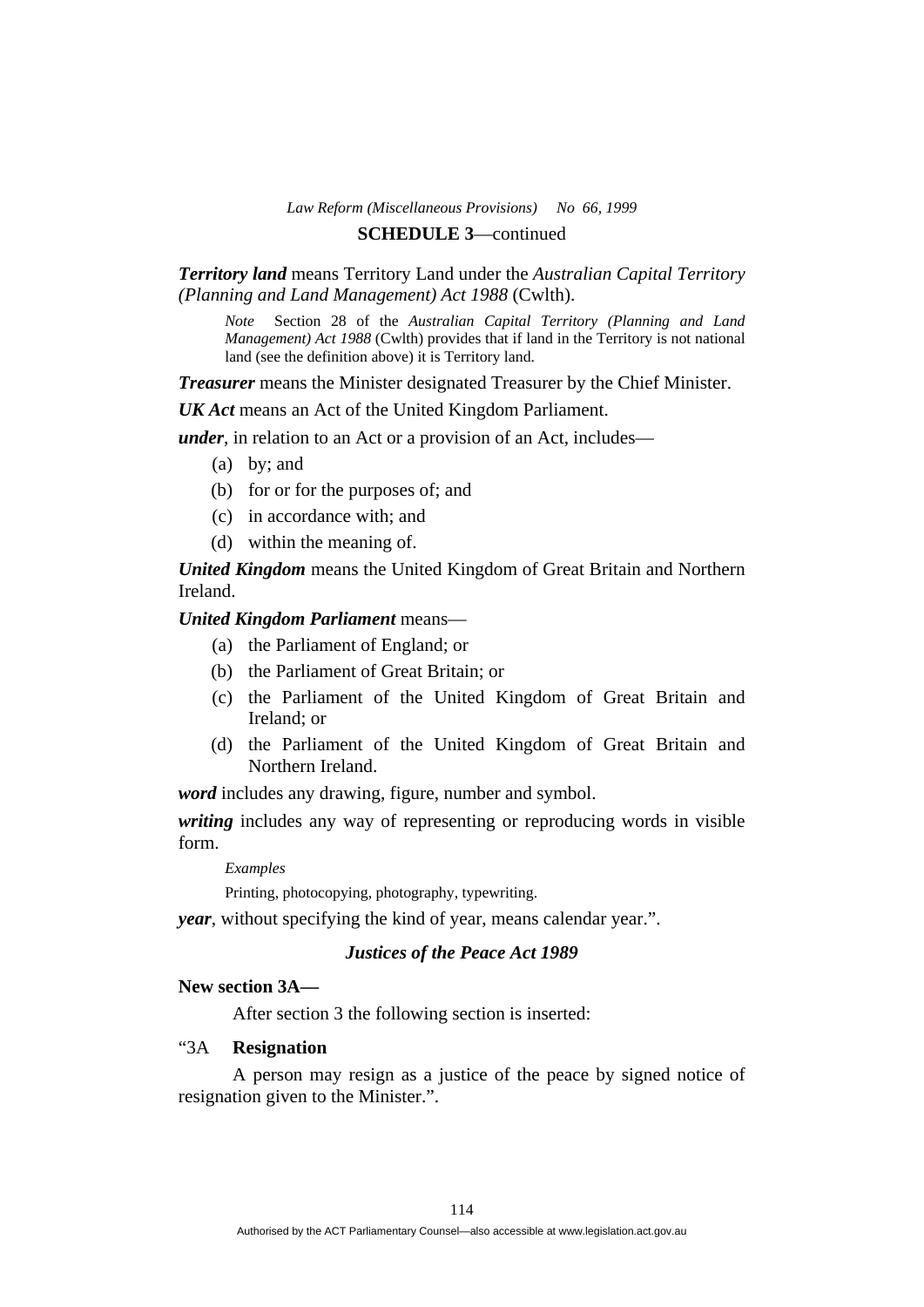#### *Law Reform (Miscellaneous Provisions) Act 1955*

#### **New Part 12—**

After section 35 the following part is inserted:

### "**PART 12—UNITED KINGDOM LAWS (SUBSTITUTED PROVISIONS)**

"*Note* The provisions of the Divisions of this Part were relocated from Schedule 2 to the *Imperial Acts (Substituted Provisions) Act 1986*. (For the effect of a relocation, see *Interpretation Act 1967*, s 49.) The 1986 Act substituted provisions for certain UK Acts that applied (or may have applied) in the Territory and repealed those Acts. Subsection 4 (1) of the 1986 Act provided, in effect, that the rules of law about the interpretation of consolidating Acts apply to the interpretation of the provisions of a law set out in Schedule 2. These rules of law continue to apply to the Divisions of this Part (see *Interpretation Act 1967*, s 49 (3)).

#### "*Division 1—Guardians of children except testamentary guardians*

"*Note* The provisions of this Division were substituted for 52 Hen. 3 c 17 (1267) (also known as the Statute of Marlborough).

#### "*Division 2—Partition of land owned jointly*

"*Note* The provisions of this Division were substituted for 31 Hen. 8 c 1 (1539) and 32 Hen. 8 c 32 (1540).

#### "38 **Partition Act not affected**

Section 37 does not affect the operation of the *Partition Act 1900*.

#### "*Division 3—Application of law to aliens*

"*Note* The provisions of this Division were substituted for 32 Hen. 8 c 16 (1540).

#### "*Division 4—Lessee's covenants and lessor's covenants*

"*Note* The provisions of this Division were substituted for 32 Hen. 8 c 34 (1540).

### "*Division 5—Alienation of property to defraud creditors*

"*Note* The provisions of this Division were substituted for 13 Eliz. 1 c 5 (1571) and 27 Eliz. 1 c 4 (1585).

#### "*Division 6—Ending of estate or interest for life*

"*Note* The provisions of this Division were substituted for 18 and 19 Chas. 2 c 11 (1666) and 6 Anne c 72 (1707).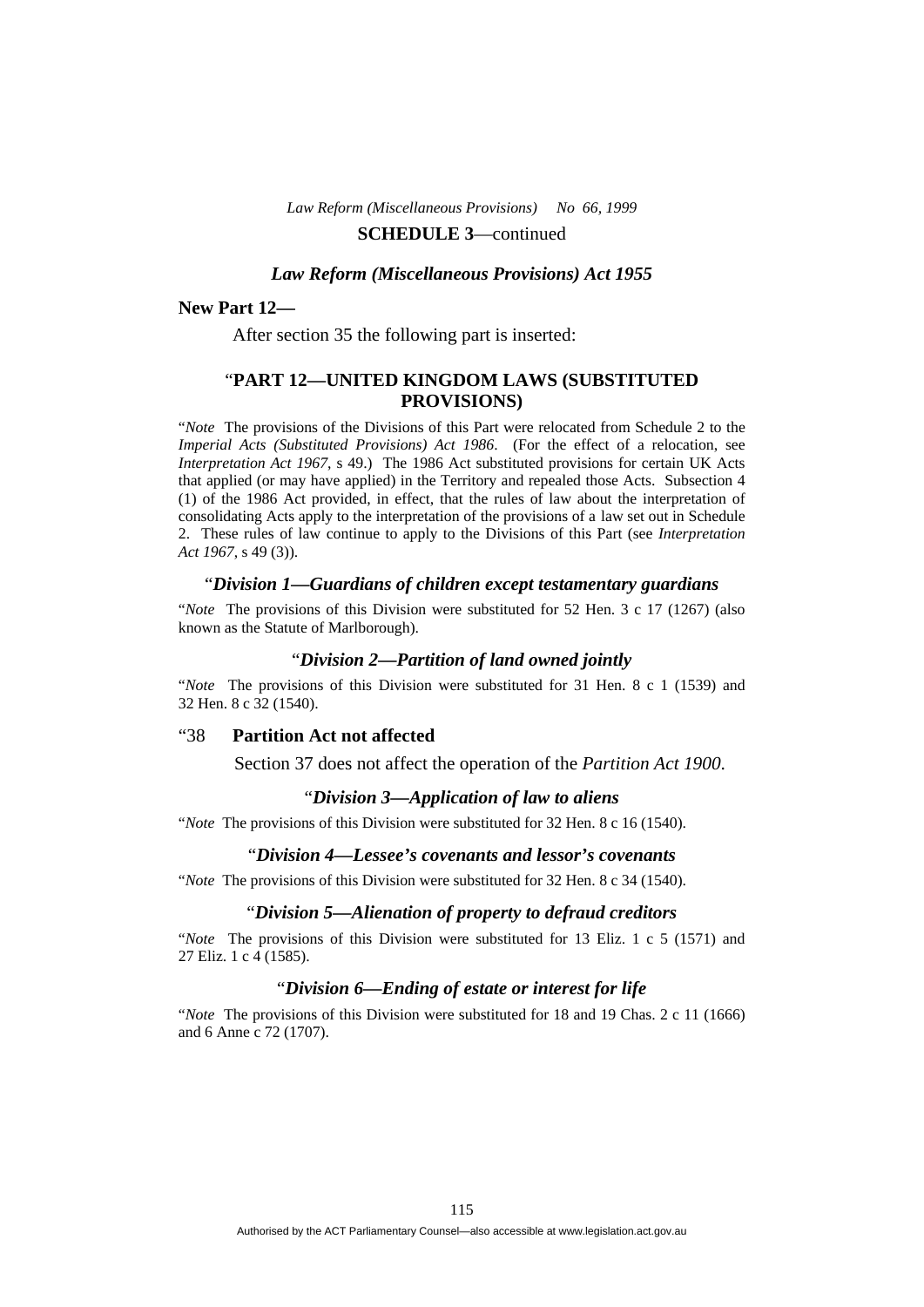# *Law Reform (Miscellaneous Provisions) No 66, 1999*

# **SCHEDULE 3**—continued

#### "*Division 7—Instruments required to be in writing*

"*Note* The provisions of this Division were substituted for 29 Chas. 2 c 3, s 1, s 2, s 3, s 7, s 8 and s 9 (1677) (also known as the *Statute of Frauds 1677*).

# "*Division 8—Renewal of headlease without surrender of under-leases*

"*Note* The provisions of this Division were substituted for 4 Geo. 2 c 28, s 6 (1730).

#### "*Division 9—Action for use and occupation of land*

"*Note* The provisions of this Division were substituted for 11 Geo. 2 c 19, s 14 (1737).

### "*Division 10—Liability for fires accidentally begun*

"*Note* The provisions of this Division were substituted for 24 Geo. 3 c 78, s 86 (1774).

#### "*Division 11—Trials for treason*

"*Note* The provisions of this Division were substituted for 39 and 40 Geo. 3 c 93 (1800).

#### "*Division 12—Writs of habeas corpus*

"*Note* The provisions of this Division were substituted for 56 Geo. 3 c 100 (1816).

#### "*Division 13—Power to appoint property*

"*Note* The provisions of this Division were substituted for 37 and 38 Vic. c 37 (1874).

### "63 **Application of Div 13**

 This Division applies to appointments made after 26 June 1986 in the exercise of powers created before, on or after that date.

# "*Division 14—Evidence about colonial stock*

"*Note* The provisions of this Division were substituted for 40 and 41 Vic. c 59, s 17 and s 18 (1877).".

#### *Legal Practitioners Act 1970*

# **Section 3—**

Insert the following definition:

"*Trans-Tasman Mutual Recognition Act* means the *Trans-Tasman Mutual Recognition Act 1997* (Cwlth).".

# **Subsection 11 (3)—**

Omit the subsection.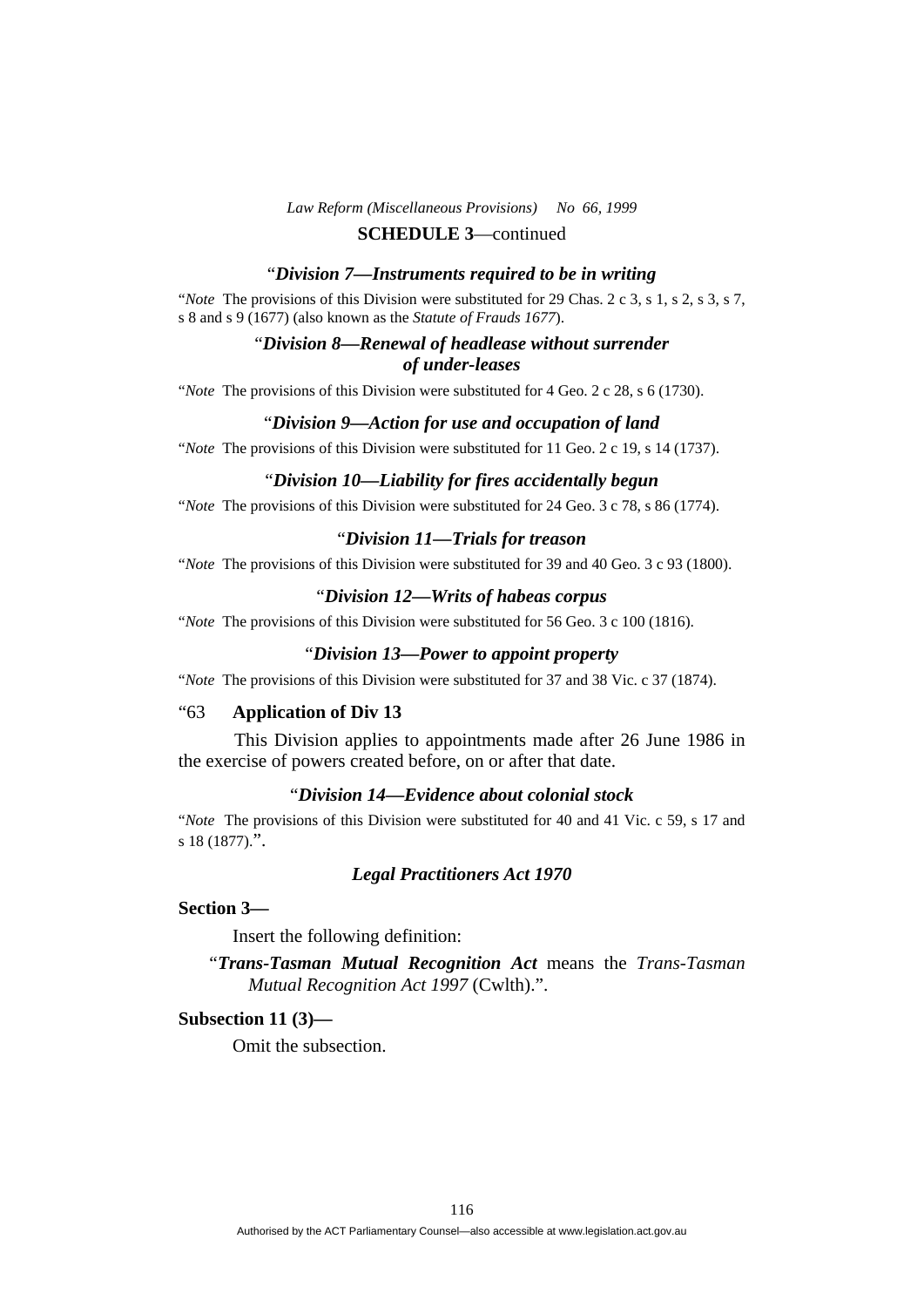# **Section 12—**

 After "Act" insert "or section 18 of the Trans-Tasman Mutual Recognition Act".

#### **Paragraph 15 (b)—**

Omit the paragraph.

# **Section 16—**

Repeal the section.

#### **Heading to section 16A—**

After "**Act**" insert "**or Trans-Tasman Mutual Recognition Act**".

### **Subsection 16A (1)—**

After "Act" insert "or the Trans-Tasman Mutual Recognition Act".

#### **Subsection 16B (2)—**

Omit the subsection.

#### **Subsection 16B (3)—**

After "Act" insert "or the Trans-Tasman Mutual Recognition Act".

#### **Subsection 16C (2)—**

 After "Scheme" insert "and Trans-Tasman Mutual Recognition Scheme".

# **Subsection 16D (2)—**

 Omit "and becomes entitled to registration under that Act", substitute "or section 18 of the Trans-Tasman Mutual Recognition Act and becomes entitled to registration under either of those Acts".

#### **Heading to section 29—**

After "**Act**" insert "**or Trans-Tasman Mutual Recognition Act**".

#### **Subsection 29 (1)—**

Omit "State or", substitute "State, New Zealand or".

#### **Paragraph 29 (1) (b)—**

After "Act" insert "or section 18 of the Trans-Tasman Mutual Recognition Act".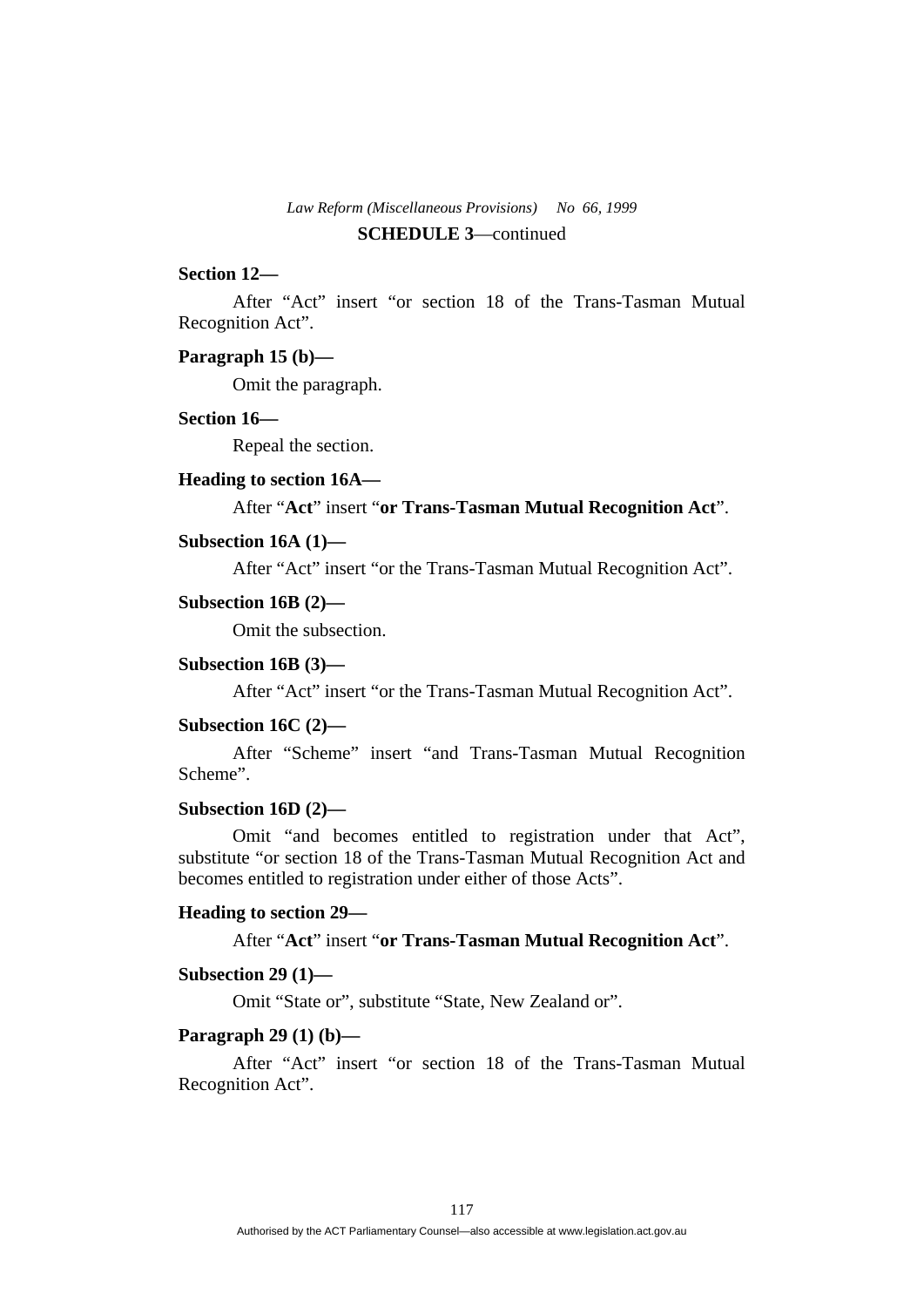#### *Legislation (Republication) Act 1996*

#### **Section 8—**

Add at the end the following subsection:

"(2) The parliamentary counsel may authorise the republication of 2 or more laws in a collection.".

# **New Division 4 of Part 3—**

After Division 3 of Part 3 insert the following division:

# "*Division 4—Collections of laws*

### "19A **Application of Act to collections**

"(1) If the parliamentary counsel authorises the republication of 2 or more laws in a collection, this Act applies to each of the laws in the collection as if it were republished separately.

" $(2)$  Subsection  $(1)$  does not prevent the use of-

- (a) a single table of contents for the collection; or
- (b) annotations applying to 2 or more laws in the collection.".

# *Magistrates Court Act 1930*

#### **Subsection 5 (1) (definition of** *information***)—**

Omit the definition, substitute the following definition:

"*information* includes a complaint on which an order may be made for the payment of money under a Territory law.".

# **Subsection 19 (2)—**

Omit "Where, by any law in force in the Territory pursuant to section 6 of the *Seat of Government Acceptance Act 1909* of the Commonwealth or the *Imperial Acts Application Act 1986*, any jurisdiction is given", substitute "If a Territory law mentioned in column 2 of Schedule 1 to the *Interpretation Act 1967* gives jurisdiction".

#### **Paragraph 54A (5A) (i)—**

Omit the paragraph.

#### **Subsection 107 (2)—**

Omit "court" (wherever occurring), substitute "Supreme Court".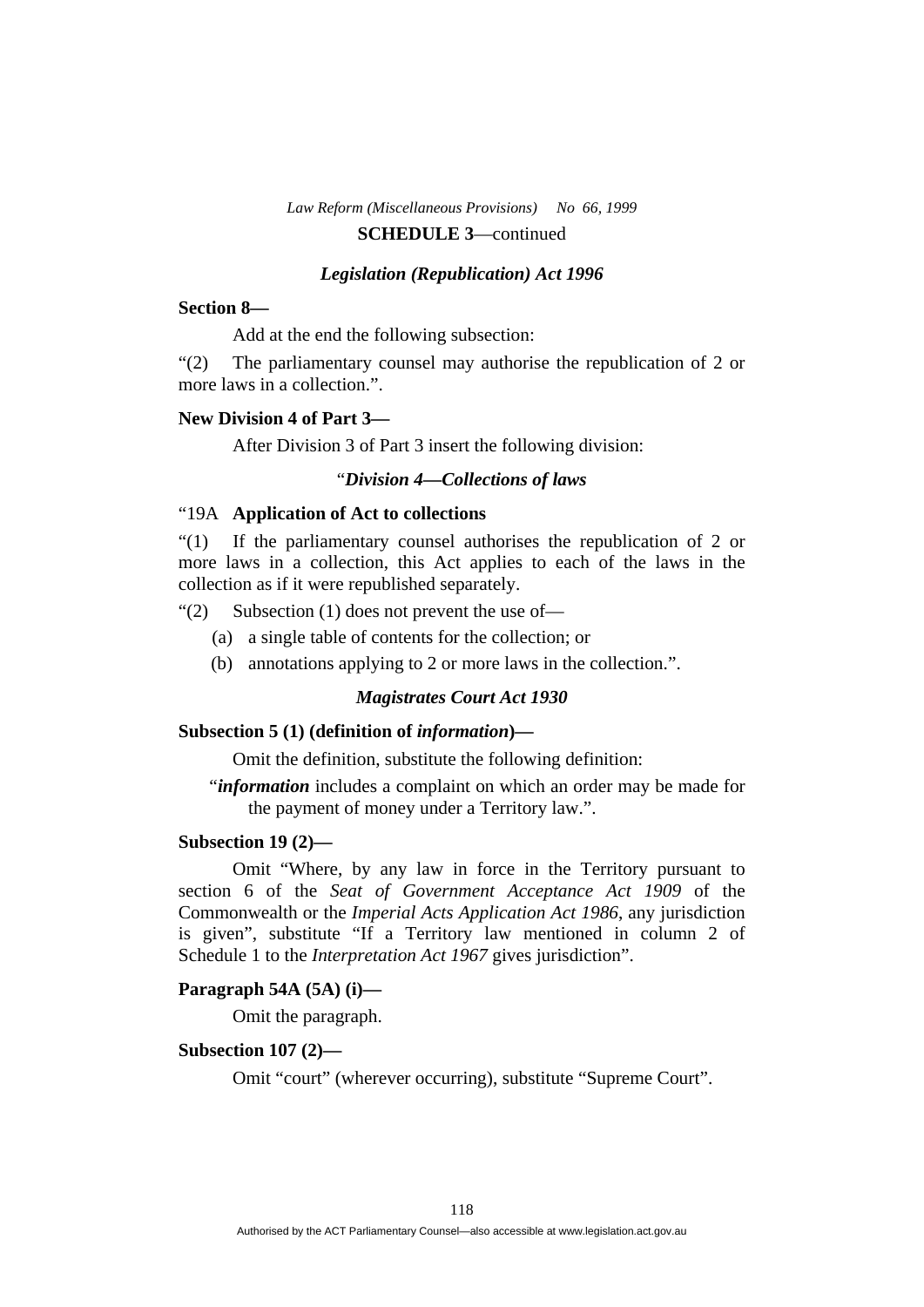### **Subsection 108 (1)—**

- **(a)** Omit "court" (first occurring), substitute "Magistrates Court".
- **(b)** Omit "court" (second occurring), substitute "Supreme Court".

#### **Subparagraph 248C (2) (c) (vi)—**

Omit the subparagraph.

### *Magistrates Court (Civil Jurisdiction) Act 1982*

### **Paragraph 4 (c)—**

Add at the end "and".

### **Paragraph 4 (d)—**

Omit the paragraph.

### **New section 12A—**

After section 12, insert the following section in Part 2:

### "12A **Disputes under the Residential Tenancies Act**

 The Magistrates Court has no jurisdiction in relation to a dispute to which the *Residential Tenancies Act 1997* applies if the amount in dispute is \$10,000 or less.".

# **Paragraph 234 (2) (a)—**

Omit "subject to subsection (4),".

# **Subsection 394 (1) (definition of** *debt declaration***)—**

Omit all the words from and including "and includes an order".

# **Subsection 402 (6)—**

Omit the subsection, substitute the following subsection:

"(6) This section does not apply to an application for a common boundaries determination.".

# **Subsection 453 (1)—**

Omit "\$5,000", substitute "\$10,000".

#### **Subsection 453 (3)—**

Omit "\$5,000" (wherever occurring), substitute "\$10,000".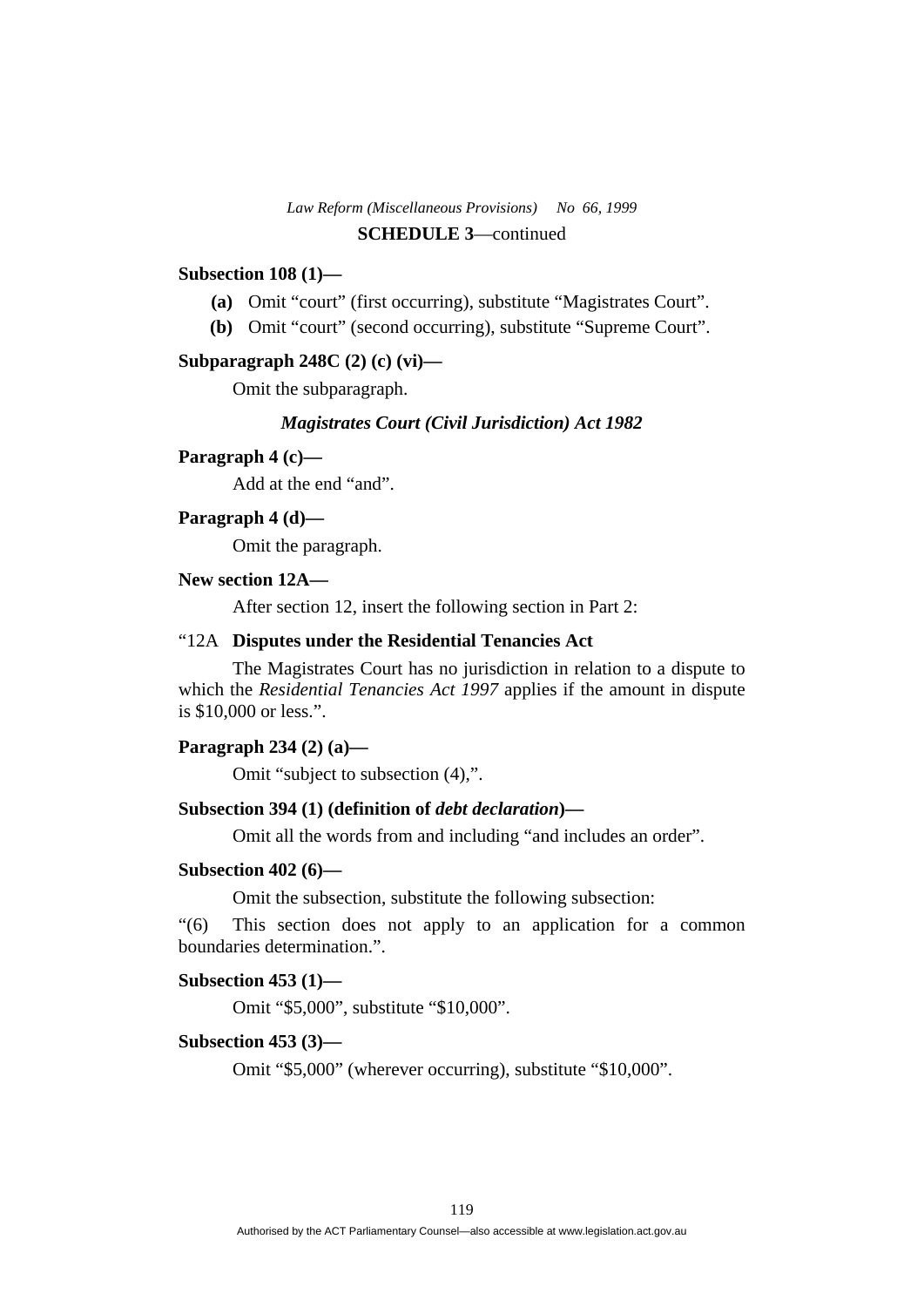#### **Subsection 456 (3)—**

After "costs" insert "(except costs for representation by a legal practitioner or anyone else)".

#### **Section 476—**

Omit "the partner, or the Registrar or other employee,", substitute "a partner or employee".

# *Meat Act 1931*

#### **Subsection 19A (2)—**

 Omit "the medical officer of health under the *Public Health Act 1928*", substitute "an authorised medical officer under the *Public Health Act 1997*".

#### *Mediation Act 1997*

### **Subsection 3 (1) (definition of** *approved agency***)—**

Omit the definition, substitute the following definition:

"*approved agency* means an entity that is declared to be an approved agency under subsection 4 (2).".

# **Section 4—**

Repeal the section, substitute the following section:

# "4 **Declarations about competency standards and approved agencies**

"(1) The Minister may declare standards of competency required for the registration of a person under section 5.

"(2) The Minister may declare an entity to be an approved agency for this Act.

"(3) A declaration under this section is a disallowable instrument for section 10 of the *Subordinate Laws Act 1989*.".

### *Mental Health (Treatment and Care) Act 1994*

#### **Section 4 (definition of** *Registrar***)—**

Omit the definition, substitute the following definition:

"*registrar* means the registrar of the tribunal.".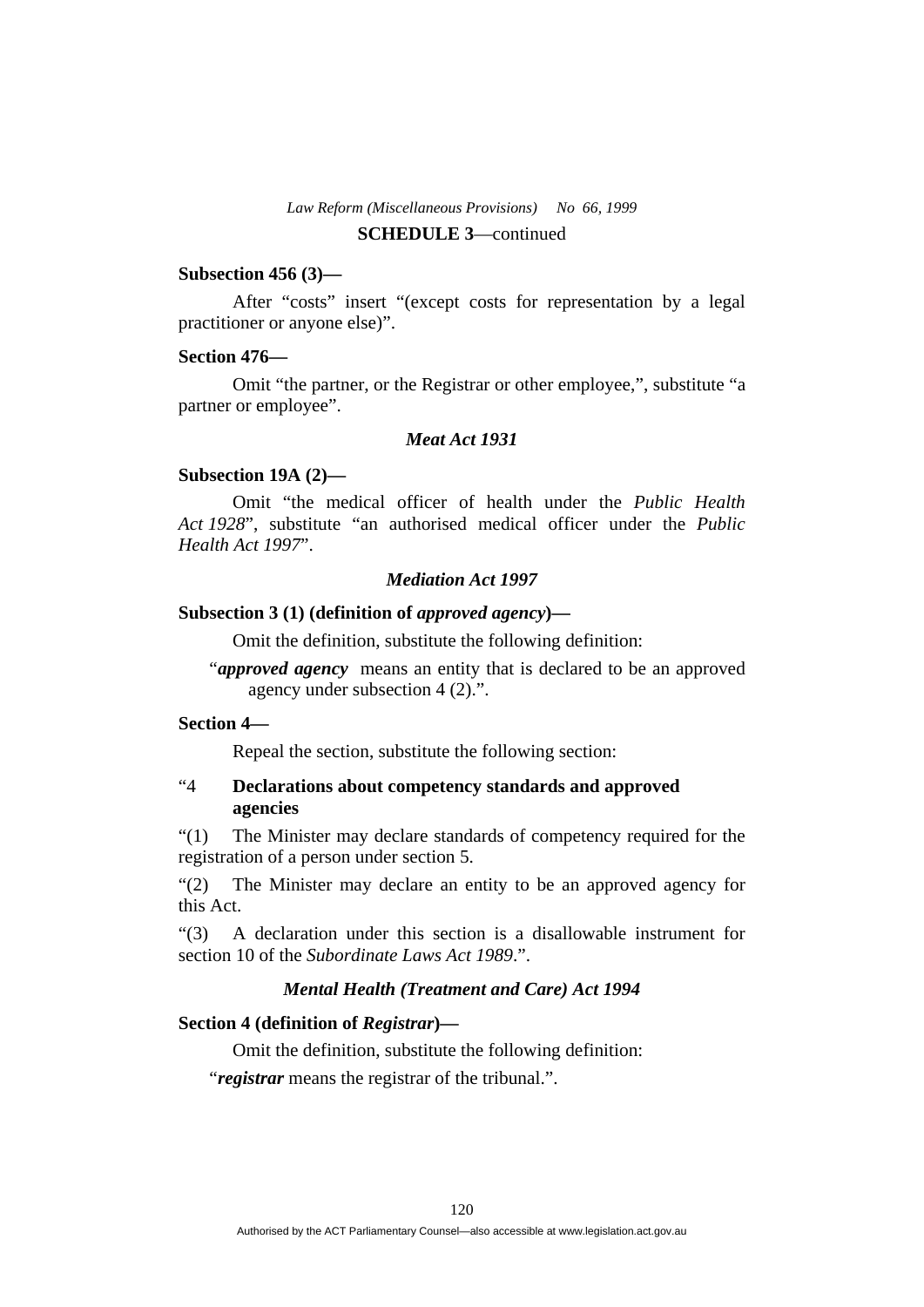### **New section 12A—**

After section 12, insert the following section in Part 3:

### "12A **Registrar and deputy registrar**

"(1) The registrar of the Magistrates Court is the registrar of the tribunal.

"(2) Each deputy registrar of the Magistrates Court is a deputy registrar of the tribunal.

"(3) Subject to any direction of the registrar, a deputy registrar of the tribunal may exercise the powers of the registrar of the tribunal.

"(4) The registrar may, by signed writing, delegate to a public servant all or any of his or her powers under this Act.".

### *Occupational Health and Safety Act 1989*

#### **Subsection 5 (1) (definition of** *associated law***, paragraphs (b) and (c))—**

Omit the paragraphs, substitute the following paragraphs:

- "(b) the *Dangerous Goods Act 1975*;
- (c) the *Dangerous Goods Regulations 1978*;".

# **Subsection 5 (1) (definition of** *associated law***, paragraphs (h) and (i))—**

Omit the paragraphs, substitute the following paragraphs:

- "(h) the *Scaffolding and Lifts Act 1912*;
	- (i) the *Scaffolding and Lifts Regulations 1950*;".

#### **Subsection 84P (2)—**

- **(a)** Omit "or a Judge of the Court sitting in chambers".
- **(b)** Omit "or Judge".

### **Subsection 84P (3)—**

Omit "or a Judge of the Court sitting in chambers".

# *Partition Act 1900*

### **Subsections 4 (2) and (3)—**

Omit the subsections.

### **Sections 15 and 18—**

Repeal the sections.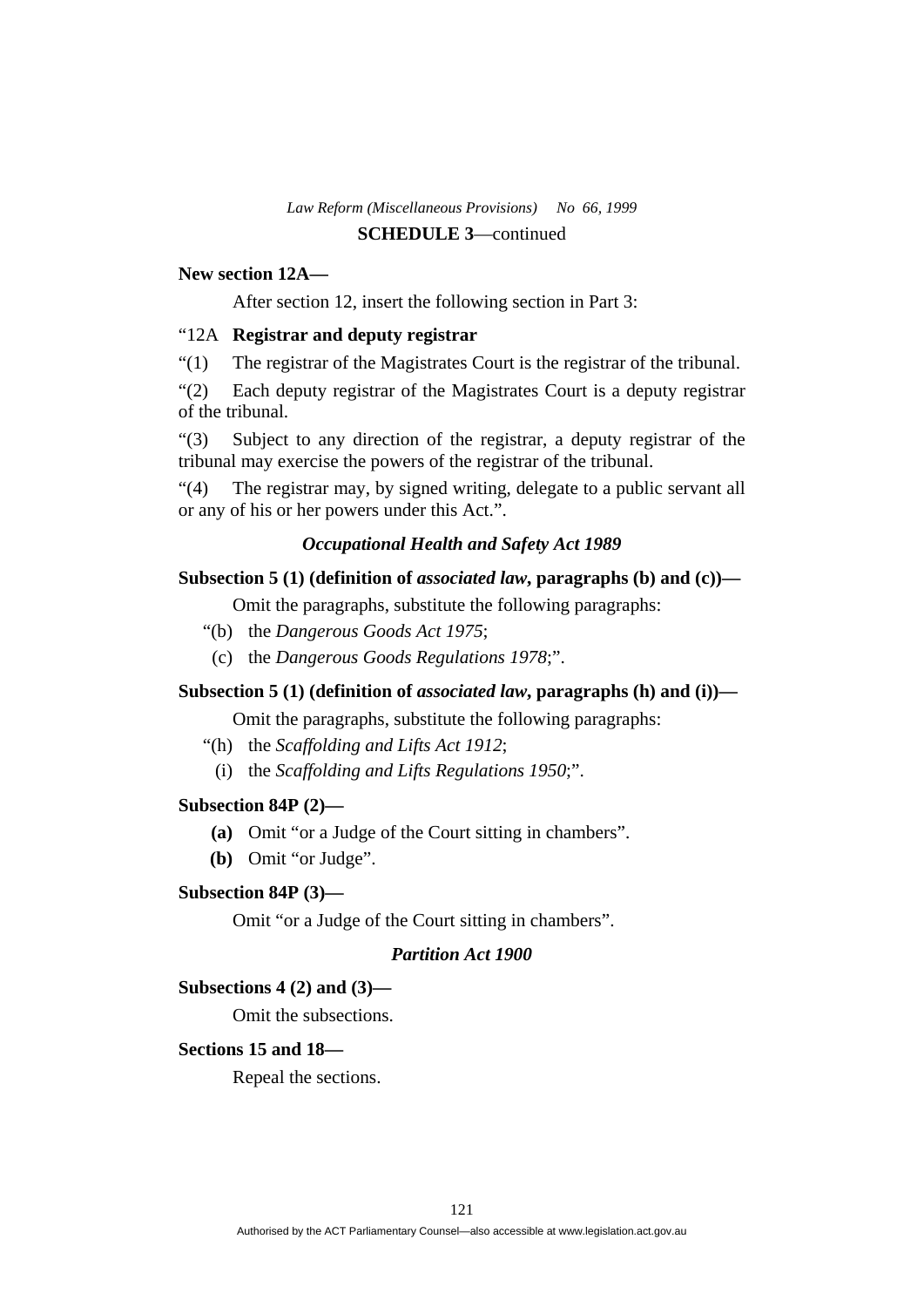#### *Pawnbrokers Act 1902*

#### **Subsection 19 (1)—**

Omit "any sum above \$10", substitute "more than \$500".

# *Residential Tenancies Act 1997*

# **Subsection 3 (1) (definitions of** *Director* **and** *Registrar***)—**

Omit the definitions, substitute the following definitions:

"*director* means the director of fair trading under the *Fair Trading (Consumer Affairs) Act 1973*.

*registrar* means the registrar of the tribunal.".

# **Section 32—**

After subsection (1) insert the following subsection:

"(1A) If an application is made by a person under subsection (1) in relation to a residential tenancy agreement, the person may only make a further application in relation to the same agreement with the registrar's permission.".

### **Paragraph 34 (1) (b)—**

Omit "14", substitute "10".

# **Section 114—**

Repeal the section, substitute the following section:

#### "114 **Registrar and deputy registrar**

"(1) The registrar of the Magistrates Court is the registrar of the tribunal.

"(2) Each deputy registrar of the Magistrates Court is a deputy registrar of the tribunal.

"(3) Subject to any direction of the registrar, a deputy registrar of the tribunal may exercise the powers of the registrar of the tribunal.

"(4) The registrar may, by signed writing, delegate to a public servant all or any of his or her powers under this Act.".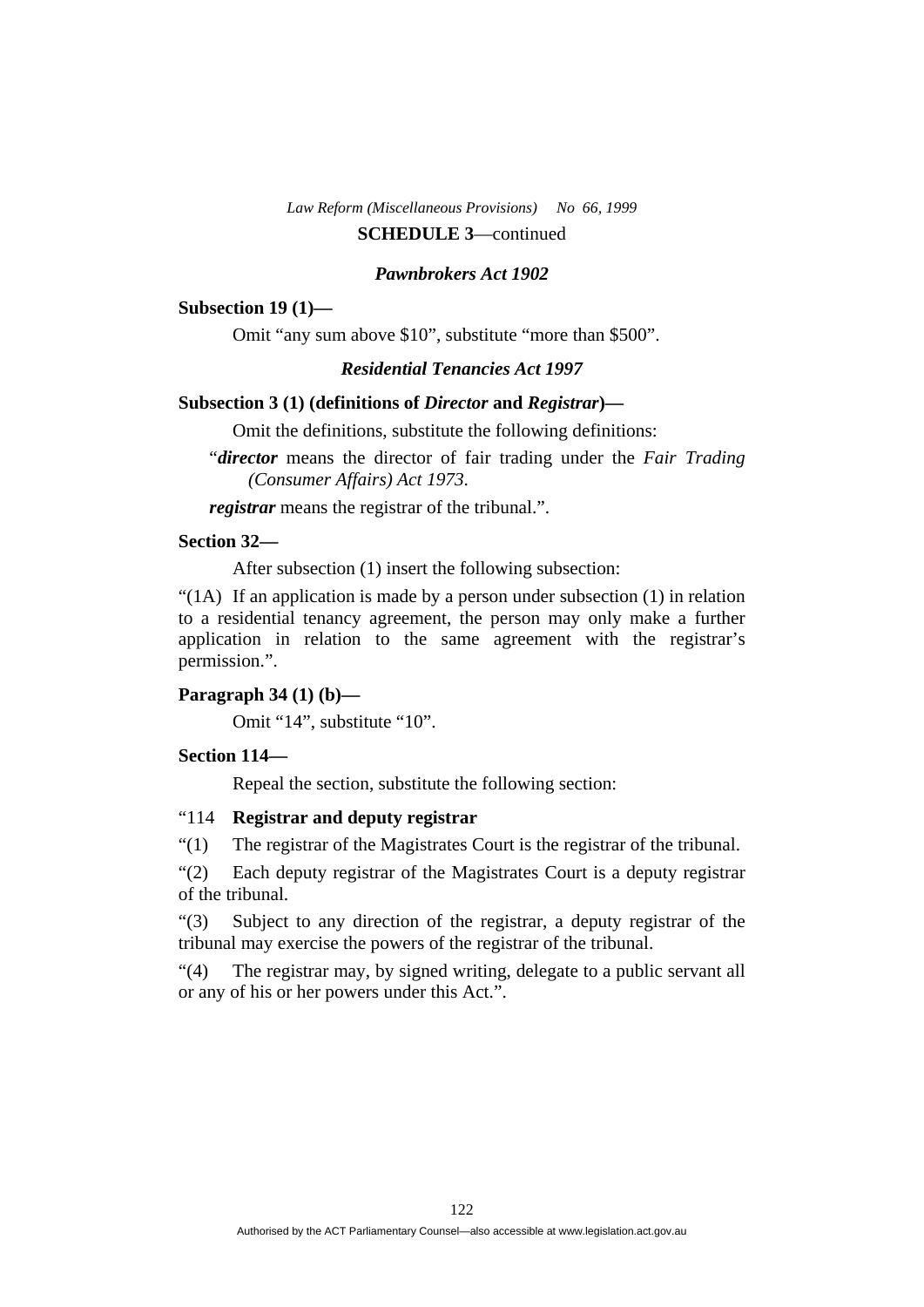### **Subsection 115 (1)—**

Omit the subsection, substitute the following subsection:

"(1) Subject to this section and section 48A of the Self-Government Act, the tribunal has exclusive jurisdiction to hear and decide any matter that may be the subject of an application to it under this Act or the prescribed terms.

"*Note* The Self-Government Act, s 48A deals with the jurisdiction and powers of the Supreme Court.".

#### **Schedule (clause 13)—**

Omit "Director of Consumer Affairs", substitute "director of fair trading".

# *Sexually Transmitted Diseases Act 1956*

#### **Section 14—**

Repeal the section.

# **Subsection 15 (1)—**

Omit ", sitting in chambers,".

# *Subordinate Laws Act 1989*

#### **Subsection 2A (1)—**

Omit "the purposes of".

### **Section 2A—**

Add at the end the following subsection:

"(3) In this section—

*for* an Act includes for the purposes of the Act.".

#### **Section 7—**

Omit "subsection" , substitute "section".

### **Subsection 8 (1)—**

Omit "law or disallowable instrument" (wherever occurring), substitute "law".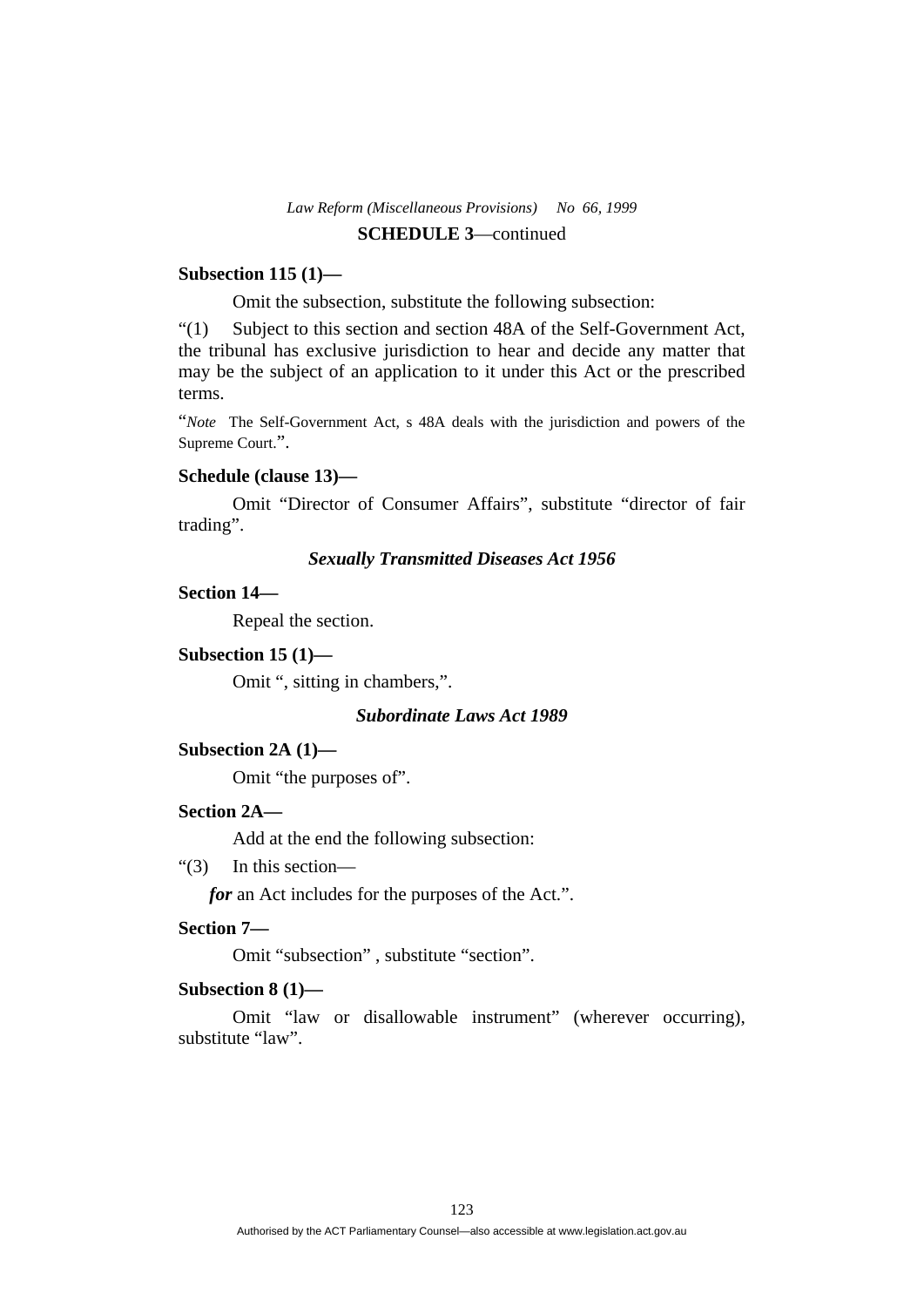# **Subparagraph 8 (1) (a) (i)—**

Omit the subparagraph, substitute the following subparagraph:

"(i) of any Act or subordinate law; or".

# **Subsection 8 (2)—**

Omit the subsection, substitute the following subsection:

"(2) In this section—

# *disallowable instrument* means—

- (a) for an instrument under an Act—a disallowable instrument under section 10; or
- (b) for an instrument under a Commonwealth Act—a disallowable instrument under section 46A of the *Acts Interpretation Act 1901* (Cwlth).".

# **Subsection 9 (1)—**

- **(a)** Omit "Parts I, II and III of the *Interpretation Act 1967* apply", substitute "The *Interpretation Act 1967* applies".
- **(b)** Omit ", granted or issued".

# **Subsections 9 (2) and (3)—**

Omit ", granted or issued" (wherever occurring).

# **Section 10—**

Repeal the section, substitute the following section:

### "10 **Disallowable instruments**

"(1) In this section—

*disallowable instrument* means a statutory instrument that is declared by an Act or subordinate law to be a disallowable instrument for this Act, whether or not the instrument is declared to be a disallowable instrument for the purposes of this section.

"(2) The following sections of this Act apply to a disallowable instrument as if it were a subordinate law:

- section 6 (Notification, tabling and disallowance)
- section 7 (Retrospectivity)
- section 8 (Prescribing matters by reference to other instruments)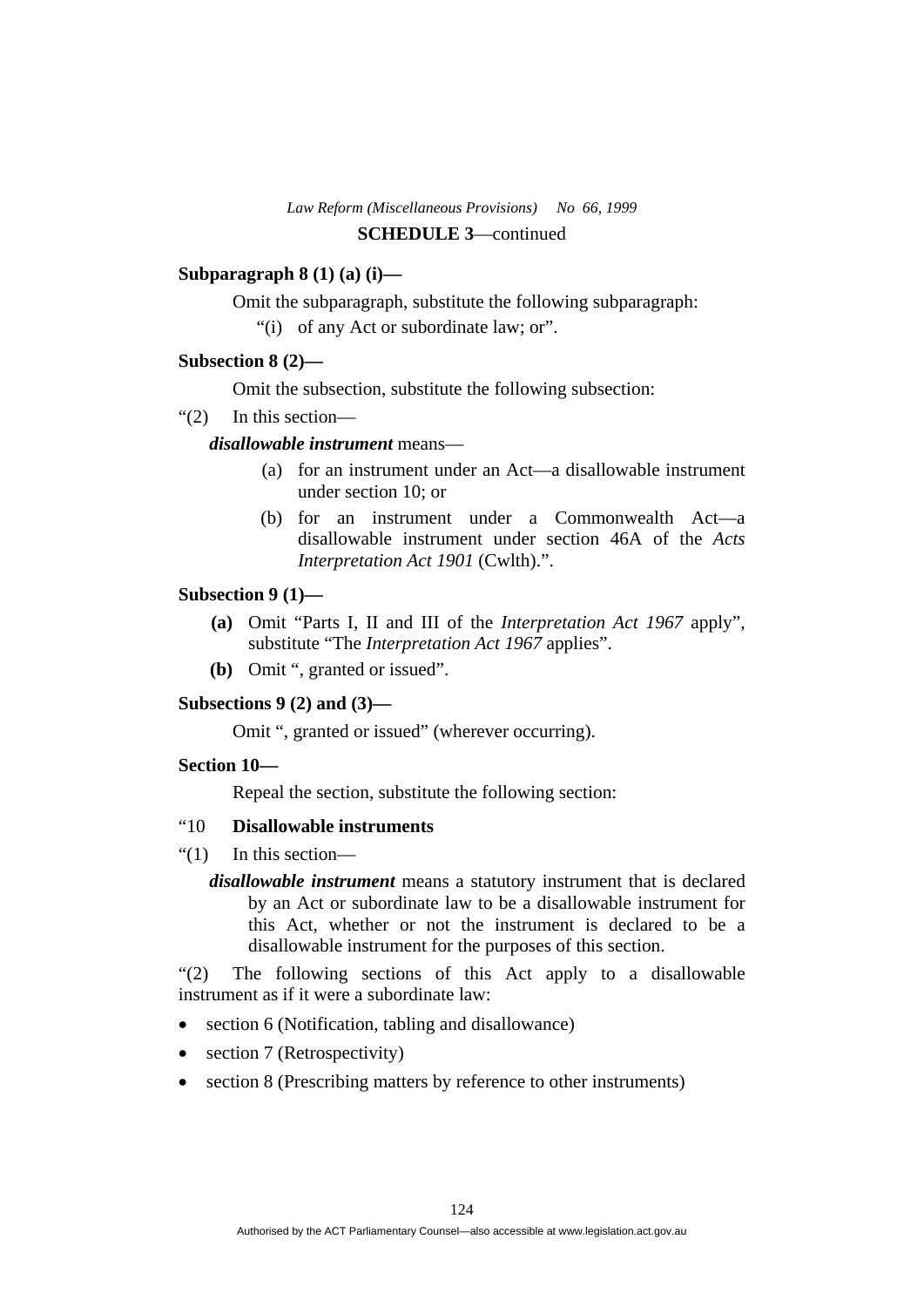# *Law Reform (Miscellaneous Provisions) No 66, 1999*

# **SCHEDULE 3**—continued

- section 8A (Amendment by Act)
- section 9 (Application of *Interpretation Act 1967*).".

# *Supreme Court Act 1933*

### **Subsection 36 (1)—**

After paragraph (b), insert the following paragraph:

 "(ba) for prescribing anything that is, under the *Administration and Probate Act 1929*, required or permitted to be prescribed for carrying out or giving effect to that Act; and".

### **Paragraphs 37 (2) (a) and (b)—**

 Omit "filing fees or fees for the service and execution of process", substitute "fees for the service and execution of process or other fees".

#### **Paragraphs 37B (2) (c)—**

Omit "filing", substitute "lodging".

# **Sub-subparagraph 37B (2) (c) (v) (F)—**

Omit the sub-subparagraph.

#### **Paragraphs 37D (1) (a)—**

 Omit "the remission or refund of", substitute "the refusal to remit or refund".

# **Paragraphs 37D (1) (b)—**

 Omit "the deferral of liability for the payment of", substitute "the refusal to defer liability for paying".

### *Taxation Administration Act 1999*

# **Section 78—**

After "function" insert "or power".

# *Tenancy Tribunal Act 1994*

# **Section 3 (definition of** *Director* **and** *Registrar***)—**

Omit the definitions, substitute the following definitions:

"*director* means the director of fair trading under the *Fair Trading (Consumer Affairs) Act 1973*.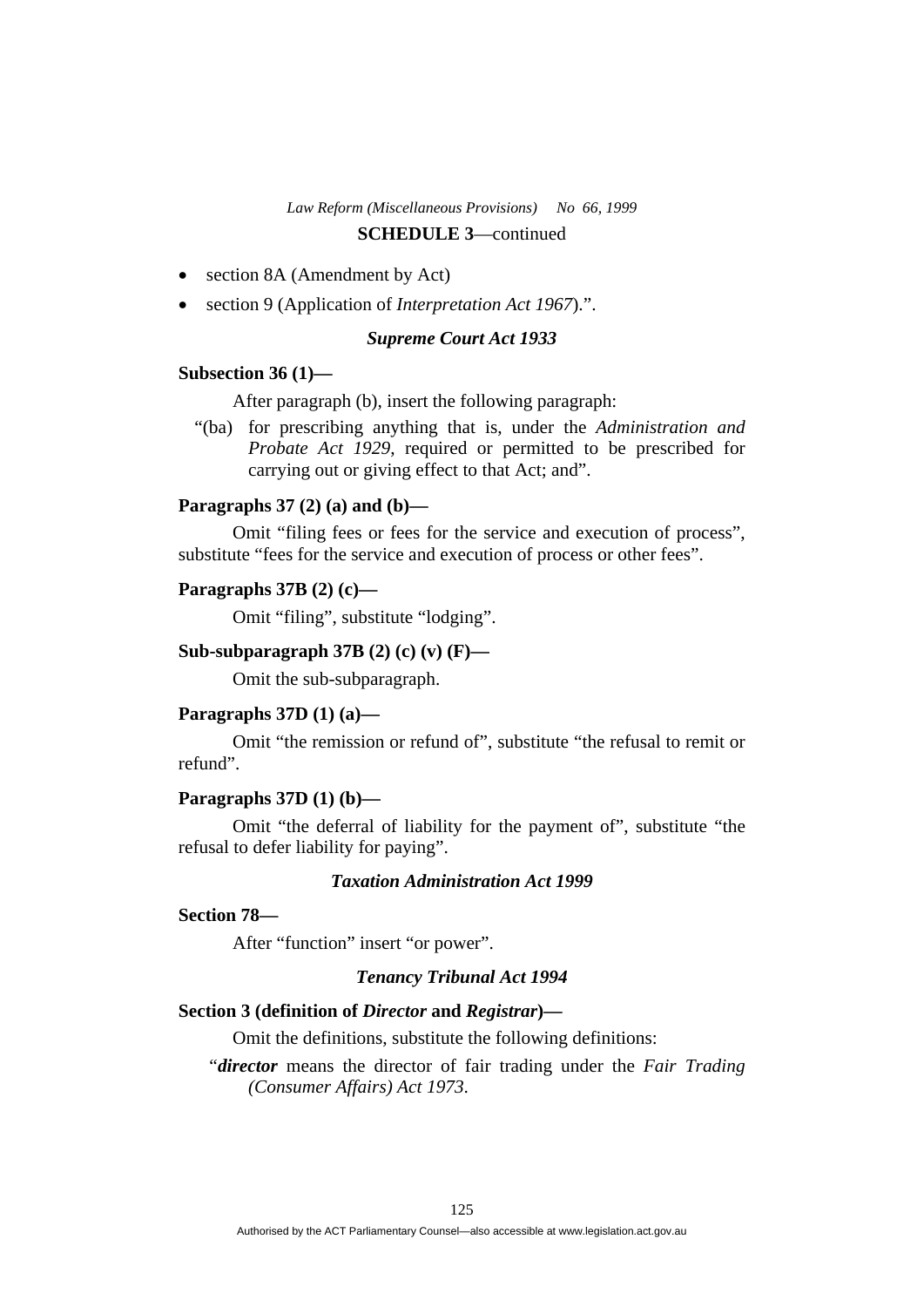*registrar* means the registrar of the tribunal.".

#### **Sections 67, 68 and 69—**

Repeal the sections, substitute the following section:

# "67 **Registrar and deputy registrar**

"(1) The registrar of the Magistrates Court is the registrar of the tribunal.

"(2) Each deputy registrar of the Magistrates Court is a deputy registrar of the tribunal.

"(3) Subject to any direction of the registrar, a deputy registrar of the tribunal may exercise the powers of the registrar of the tribunal.

"(4) The registrar may, by signed writing, delegate to a public servant all or any of his or her powers under this Act.".

### **Section 71—**

 Omit "Tribunal, the Acting President or the Registrar", substitute "tribunal or the acting president".

# *Theatres and Public Halls Act 1928*

#### **Section 27—**

Repeal the section.

# *Trustee Act 1925*

#### **Subsection 91 (1)—**

Omit "at chambers".

#### **New Division 6 of Part 3—**

After Division 5 of Part 3 insert the following Division in Part 3:

# "*Division 6—Charitable trusts*

"*Note* The provisions of this Division were relocated from Part 18 of Schedule 2 to the *Imperial Acts (Substituted Provisions) Act 1986*. (For the effect of a relocation, see *Interpretation Act 1967*, s 49.) The 1986 Act substituted provisions for certain UK Acts that applied (or may have applied) in the Territory and repealed those Acts. The provisions of Part 18 of Schedule 2 were substituted for 52 Geo. 3 c 101 (1812). Subsection 4 (1) of the 1986 Act provided, in effect, that the rules of law about the interpretation of consolidating Acts apply to the interpretation of the provisions of a law set out in Schedule 2. These rules of law continue to apply to this Division (see *Interpretation Act 1967*, s 49 (3)).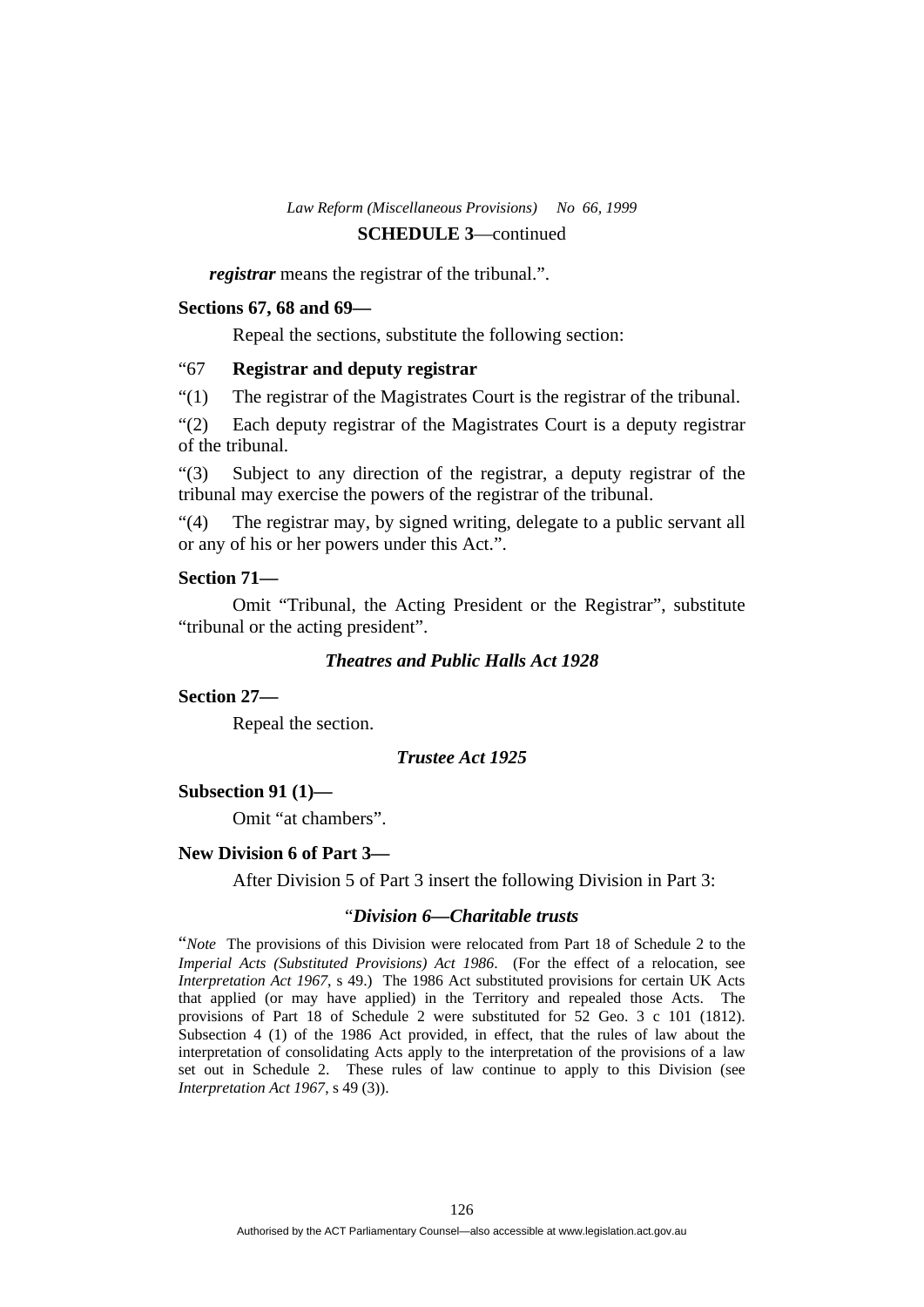# "94 **Reference to order made under s 94A**

 In section 94D, the reference to *an order made under section 94A* is, if the order is appealed against, a reference to the order as affirmed or varied, or the order substituted, on appeal.".

#### **New section 103A—**

After section 103, insert the following section in Part 5:

#### "103A **Preamble to** *Charitable Uses Act 1601*

 For the law of the Territory, the text set out in the Schedule is taken to be the text of the preamble to the United Kingdom Act 43 Eliz. c 4 (also known as the *Charitable Uses Act 1601*).".

### **Schedule heading—**

After section 106 insert the following headings:

"**SCHEDULE** (see s 103A)

### PREAMBLE TO CHARITABLE USES ACT 1601".

# *Tuberculosis Act 1950*

# **Section 3 (definition of** *the Court***)—**

Omit ", constituted by a magistrate sitting in chambers".

# **Subsection 10 (1)—**

Omit the subsection, substitute the following subsection:

"(1) If the chief health officer or anyone else is dissatisfied with an order or decision of the Magistrates Court under section 9, the chief health officer or other person may appeal to the Supreme Court within 7 days after the making of the order or decision or any further time the Supreme Court allows.".

### *Uncollected Goods Act 1996*

#### **Subsection 16 (2)—**

Omit "The Chief Executive", substitute "A chief executive".

# **Paragraph 16 (3) (b)—**

Omit "the Chief Executive", substitute "a chief executive".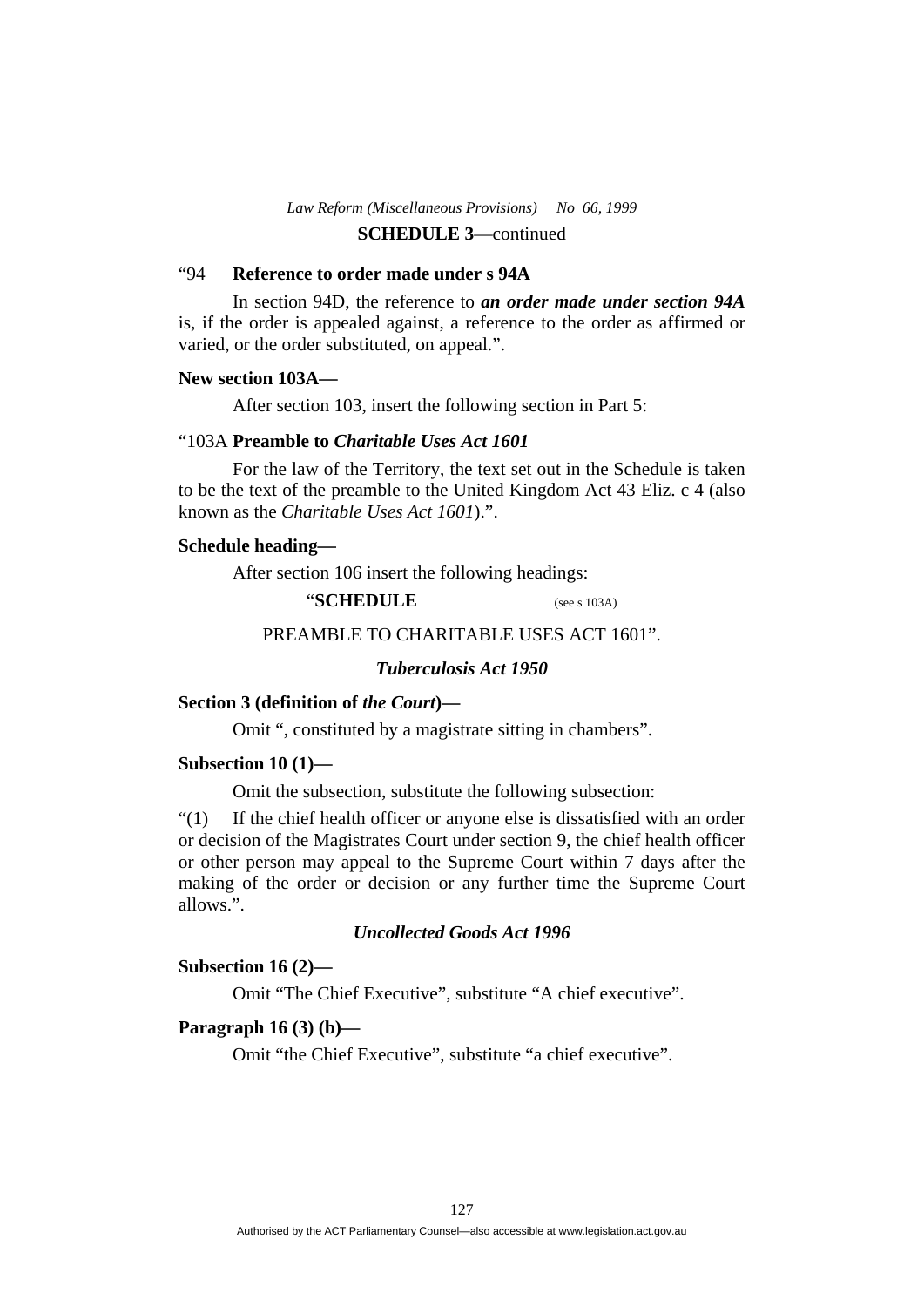# **Subsection 16 (4)—**

 Omit "The Chief Executive shall issue to an", substitute "If a person becomes an authorised person, the relevant chief executive must issue to the".

### **Subsection 16 (5)—**

 Omit "the Chief Executive", substitute "the chief executive who issued the identity card".

# *University of Canberra Act 1989*

# **Paragraph 38 (a)—**

 Omit "Australian Securities Commission", substitute "Australian Securities and Investments Commission".

### *Wills Act 1968*

### **Paragraphs 16 (6) (a), (b) and (c)—**

Omit the paragraphs, substitute the following paragraphs:

"(a) members of the Defence Force who are in actual armed service;".

# *Workers' Compensation Act 1951*

# **Subsection 26 (2)—**

Omit "Part XIXA", substitute "Part 21".

#### **Paragraph 26 (2) (a)—**

Omit "subsection 282C (2)", substitute "subsection 387 (2)".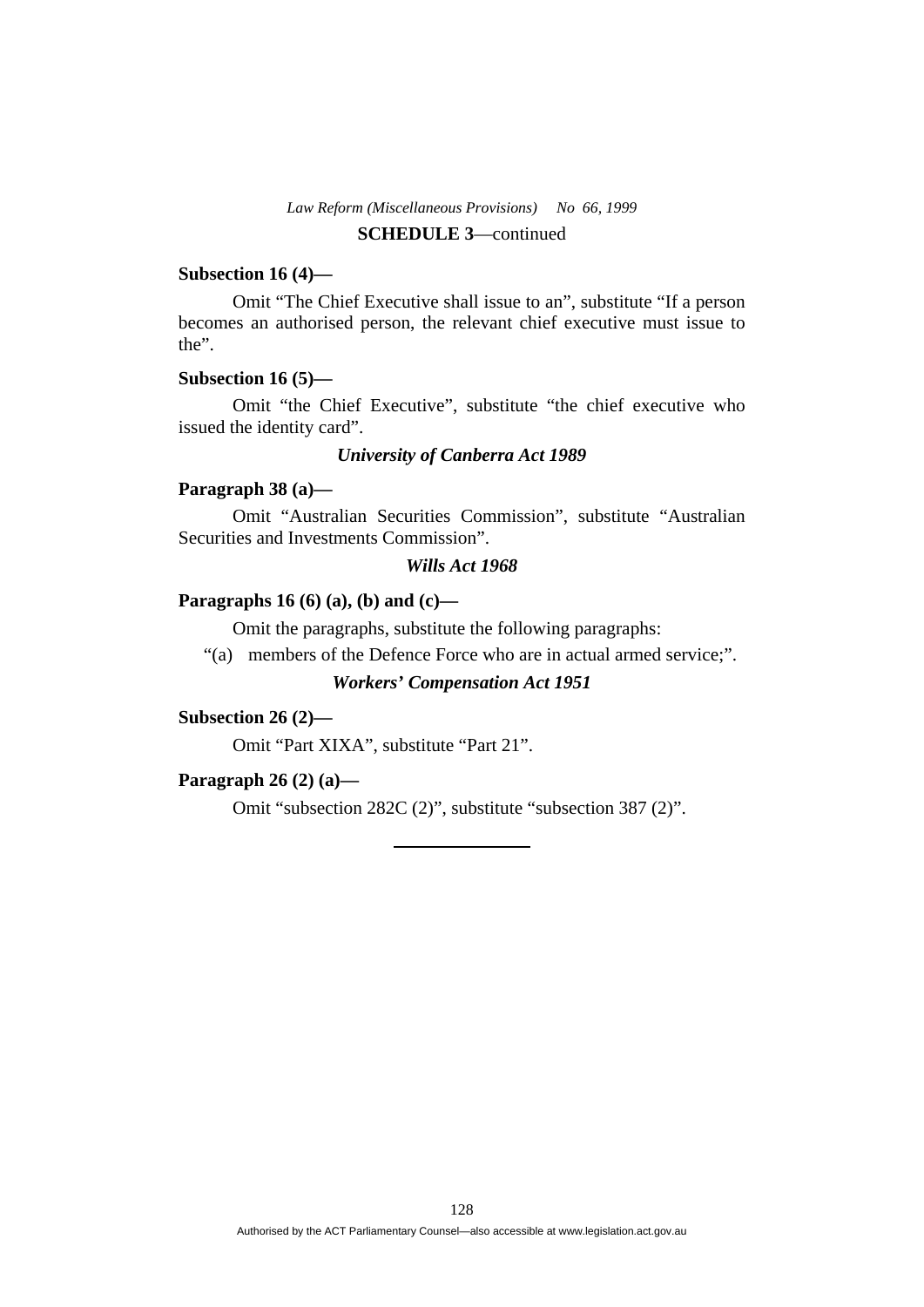### **SCHEDULE 4** (See s 7)

# AMENDMENTS OF REGULATIONS

# *Co-operative Societies Regulations*

#### **Regulation 1—**

Repeal the regulation, substitute the following regulation:

# "1 **Name of regulations**

These regulations are the *Co-operative Societies Regulations 1945*."

#### **Paragraph 2ABA (2) (d)—**

 Omit "Australian Securities Commission", substitute "Australian Securities and Investments Commission".

#### *Dangerous Goods Regulation*

### **Clause 1—**

Repeal the clause, substitute the following clause:

# "1 **Name of regulations**

These regulations are the *Dangerous Goods Regulations 1978*.".

#### **Consequential amendments—**

 The following provisions are amended by omitting "this Regulation" (wherever occurring) and substituting "these regulations":

Clause 4, paragraphs  $8(2)(a)$  and  $15A(8)(b)$ , subclauses  $17(1)$  and  $(3)$ , paragraph 18 (f), subclause 21 (4), paragraph 24 (b), clauses 27 to 33 and 37, paragraph 43 (6) (d), subclause 43 (6B), paragraphs 45 (2) (a), 50 (b) and 74 (1) (c), subclauses 75 (2) and 76 (1), clauses 77, 84 and 85, subclauses 89 (3), 94 (3), 95 (4), 96 (4), 99 (2) and 111 (4), subparagraph 125 (2) (b) (ii), subclauses  $156$  (8) and  $162$  (5), paragraph 169 (4) (c), clause 175, subclauses 187 (1), 189 (1), 235 (4) and 237 (1), clause 247, subclauses 255 (2) and 259 (2), paragraph 261 (c), subclauses 263 (2), 275 (12), 286 (2) and 288 (2) and clause 289.

#### **Heading to clause 37—**

Omit "*Regulation*", substitute "*Regulations*".

#### *Door-to-Door Trading Regulations*

### **Regulation 1—**

Repeal the regulation, substitute the following regulation: